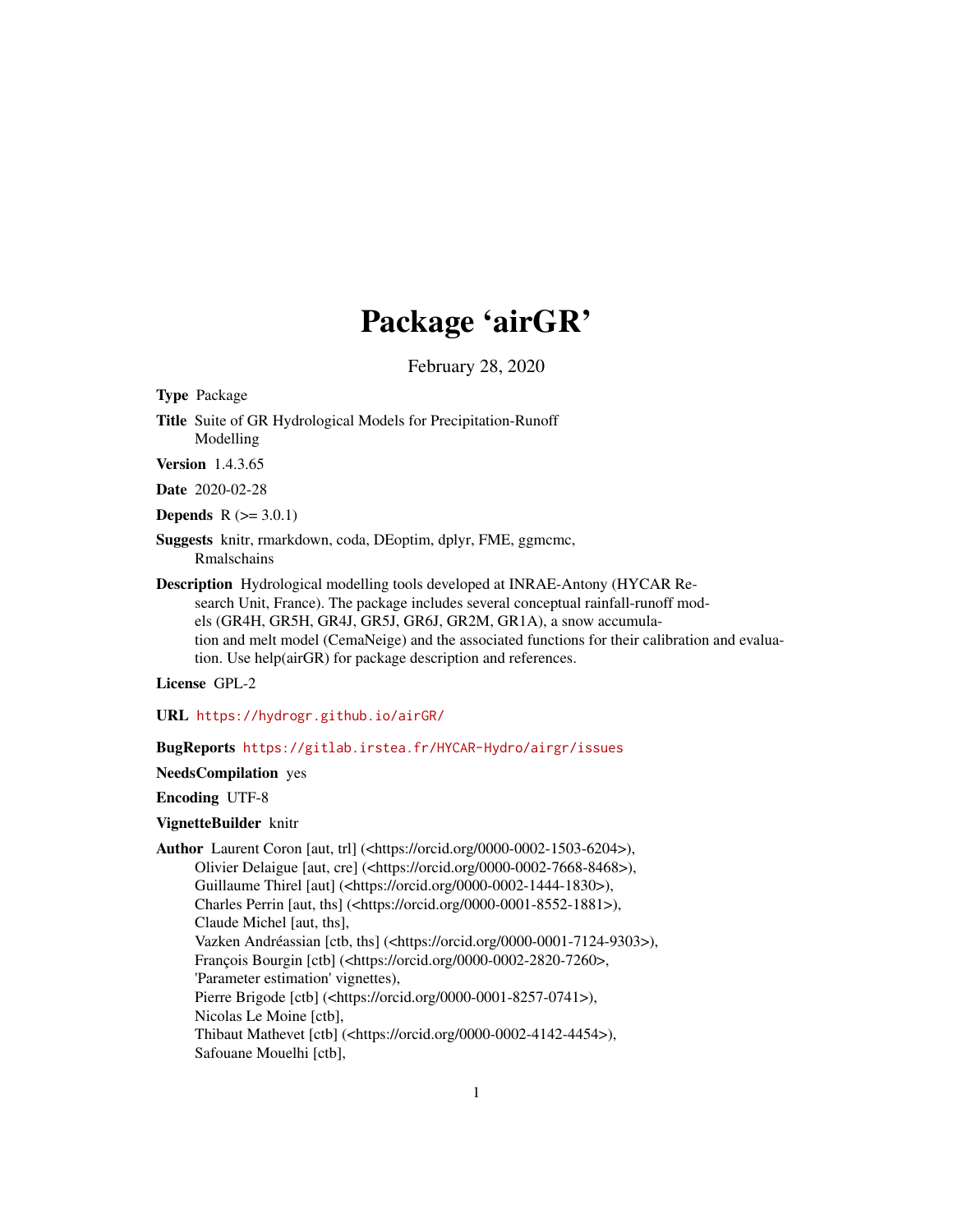Ludovic Oudin [ctb] (<https://orcid.org/0000-0002-3712-0933>), Raji Pushpalatha [ctb], Audrey Valéry [ctb]

Maintainer Olivier Delaigue <airGR@inrae.fr>

Repository CRAN

Date/Publication 2020-02-28 16:20:06 UTC

# R topics documented:

| 3<br>airGR       |
|------------------|
| $\overline{5}$   |
| 6                |
| $\overline{7}$   |
| $\boldsymbol{Q}$ |
| 11               |
| 14               |
| 17               |
| 21               |
| 24               |
| 28               |
| 29               |
| 31               |
| 34               |
| 36               |
| 38               |
| 40               |
| 41               |
| 43               |
| 45               |
| 48               |
| 49               |
| 52               |
| 55               |
| 58               |
| 62               |
| 65               |
| 68               |
| 70               |
| 74               |
| 76               |
| 79               |
| 81               |
| 84               |
| 87               |
| 88               |

**Index [90](#page-89-0)**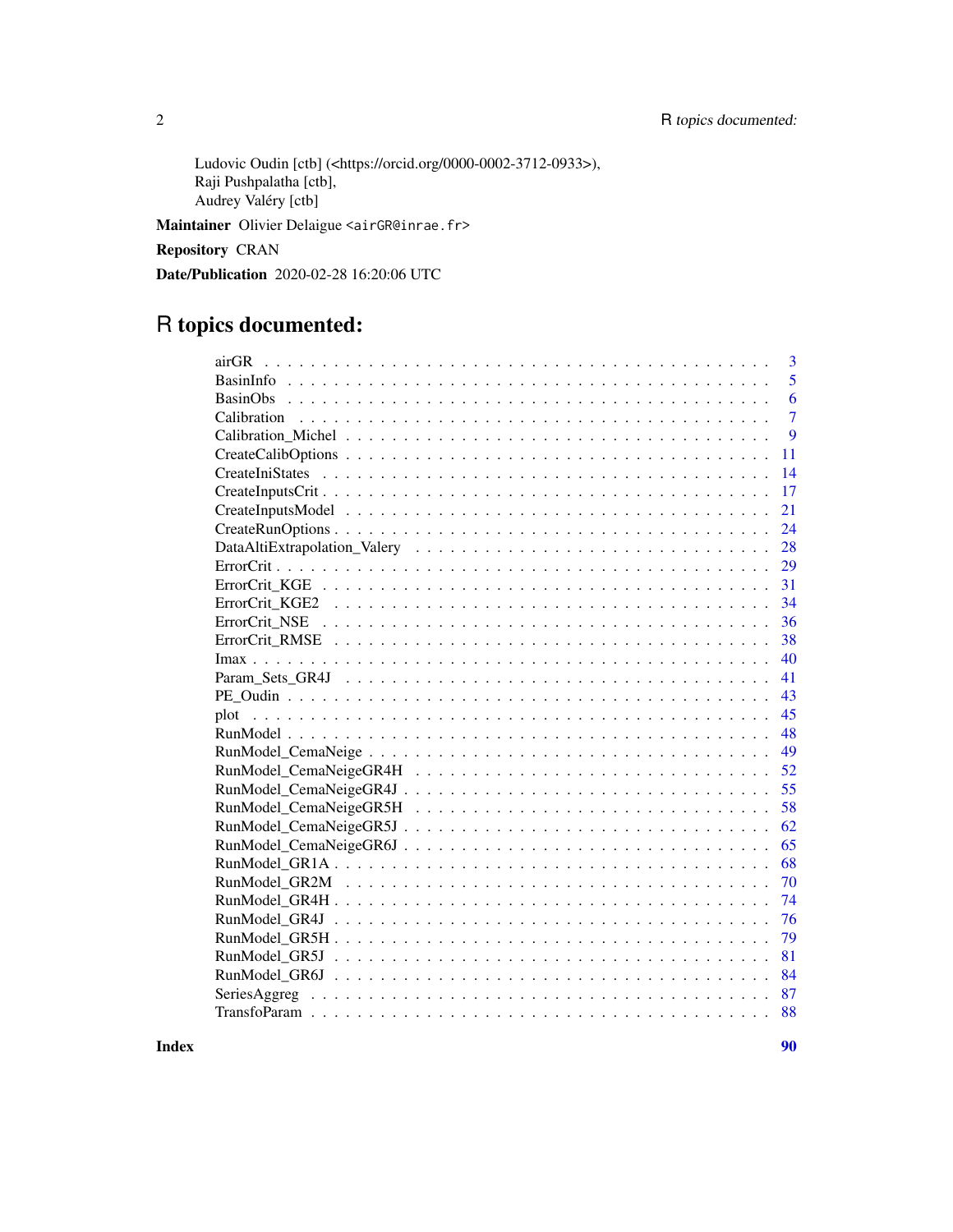#### <span id="page-2-0"></span>Description

This package brings into R the hydrological modelling tools developed at INRAE-Antony (formerly IRSTEA, HYCAR Research Unit, France), including rainfall-runoff models (GR4H, GR5H, GR4J, GR5J, GR6J, GR2M, GR1A) and a snow accumulation and melt model (CemaNeige). Each model core is coded in Fortran to ensure low computational time. The other package functions (i.e. mainly the calibration algorithm and the computation of the efficiency criteria) are coded in R.

### ## —- Functions and objects

The airGR package has been designed to fulfil two major requirements: facilitate the use by nonexpert users and allow flexibility regarding the addition of external criteria, models or calibration algorithms. The names of the functions and their arguments were chosen to this end.

The package is mostly based on three families of functions:

- the functions belonging to the [RunModel](#page-47-1) family require three arguments: *InputsModel*, *RunOptions* and *Param*; please refer to help pages [CreateInputsModel](#page-20-1) and [CreateRunOptions](#page-23-1) for further details and examples;

- the functions belonging to the [ErrorCrit](#page-28-1) family require two arguments: *InputsCrit* and *OutputsModel*; please refer to help pages [CreateInputsCrit](#page-16-1) and [RunModel](#page-47-1) for further details and examples;

- the functions belonging to the [Calibration](#page-6-1) family require four arguments: *InputsModel*, *RunOptions*, *InputsCrit* and *CalibOptions*; please refer to help pages [CreateInputsModel](#page-20-1), [CreateRunOptions](#page-23-1), [CreateInputsCrit](#page-16-1) and [CreateCalibOptions](#page-10-1) for further details and examples.

In order to limit the risk of mis-use and increase the flexibility of these main functions, we imposed the structure of their arguments and defined their class. Most users will not need to worry about these imposed structures since functions are provided to prepare these arguments for them: [CreateInputsModel](#page-20-1), [CreateRunOptions](#page-23-1), [CreateInputsCrit](#page-16-1), [CreateCalibOptions](#page-10-1). However, advanced users wishing to supplement the package with their own models will need to comply with these imposed structures and refer to the package source codes to get all the specification requirements.

#### ## —- Models

Seven hydrological models and one snow melt and accumulation model are implemented in airGR. The snow model can also be used alone or with the daily hydrological models, and each hydrological model can either be used alone or together with the snow model.

These models can be called within airGR using the following functions:

- [RunModel\\_GR4H](#page-73-1): four-parameter hourly lumped hydrological model (Mathevet, 2005)

- [RunModel\\_GR5H](#page-78-1): five-parameter hourly lumped hydrological model (Ficchi, 2017; Ficchi *et al.*, 2019)

- [RunModel\\_GR4J](#page-75-1): four-parameter daily lumped hydrological model (Perrin *et al.*, 2003)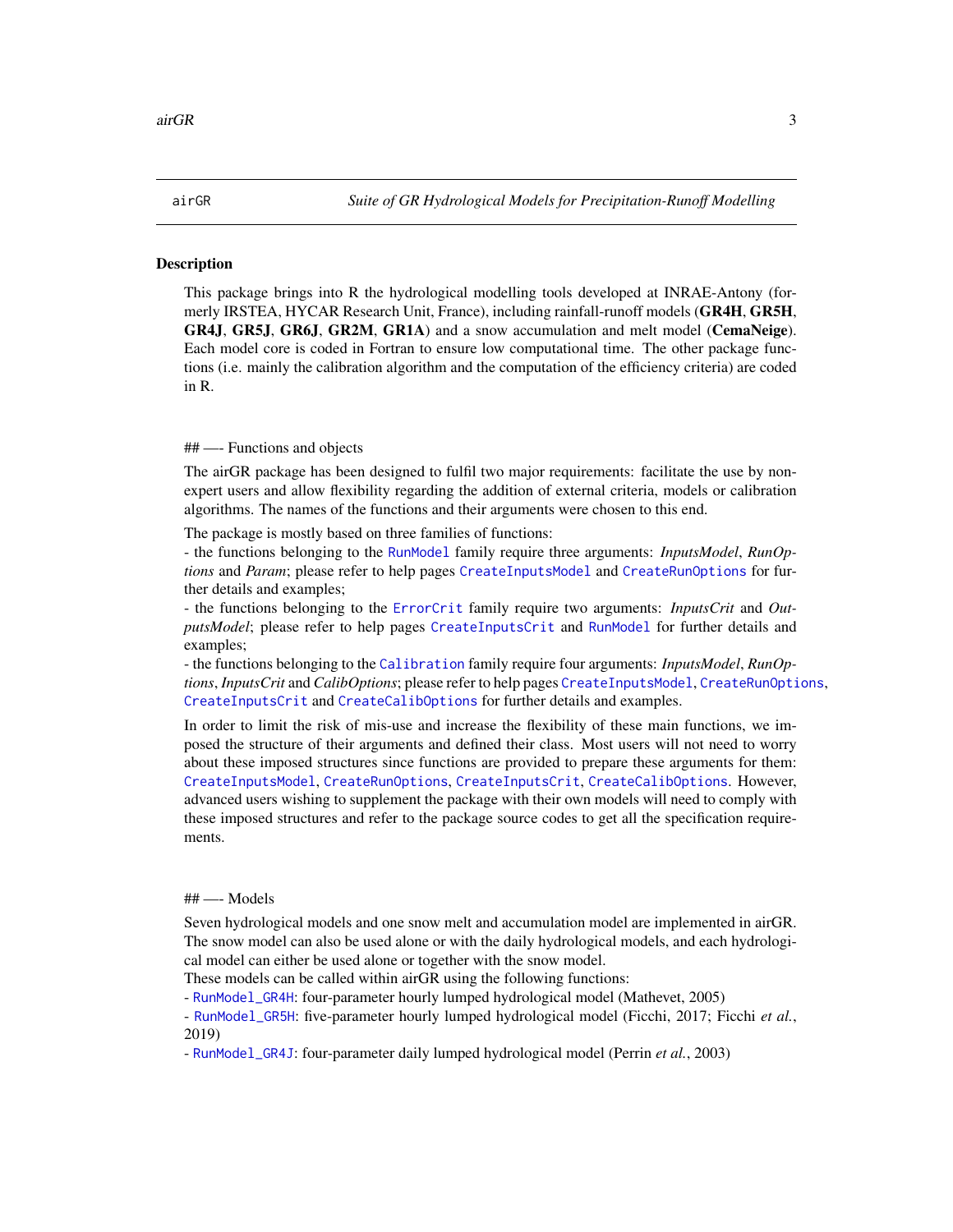- [RunModel\\_GR5J](#page-80-1): five-parameter daily lumped hydrological model (Le Moine, 2008)

- [RunModel\\_GR6J](#page-83-1): six-parameter daily lumped hydrological model (Pushpalatha *et al.*, 2011)

- [RunModel\\_GR2M](#page-69-1): two-parameter monthly lumped hydrological model (Mouelhi, 2003; Mouelhi *et al.*, 2006a)

- [RunModel\\_GR1A](#page-67-1): one-parameter yearly lumped hydrological model (Mouelhi, 2003; Mouelhi *et al.*, 2006b)

- [RunModel\\_CemaNeige](#page-48-1): two-parameter degree-day snow melt and accumulation daily model (Valéry *et al.*, 2014)

- [RunModel\\_CemaNeigeGR4H](#page-51-1): combined use of GR4H and CemaNeige

- [RunModel\\_CemaNeigeGR5H](#page-57-1): combined use of GR5H and CemaNeige

- [RunModel\\_CemaNeigeGR4J](#page-54-1): combined use of GR4J and CemaNeige

- [RunModel\\_CemaNeigeGR5J](#page-61-1): combined use of GR5J and CemaNeige

- [RunModel\\_CemaNeigeGR6J](#page-64-1): combined use of GR6J and CemaNeige

# ## —- How to get started

To learn how to use the functions from the airGR package, it is recommended to follow the five steps described below:

1. refer to the help for [RunModel\\_GR4J](#page-75-1) then run the provided example to assess how to make a simulation;

2. refer to the help for [CreateInputsModel](#page-20-1) to understand how the inputs of a model are prepared/organised;

3. refer to the help for [CreateRunOptions](#page-23-1) to understand how the run options of a model are parametrised/organised;

4. refer to the help for [ErrorCrit\\_NSE](#page-35-1) and [CreateInputsCrit](#page-16-1) to understand how the computation of an error criterion is prepared/made;

5. refer to the help for [Calibration\\_Michel](#page-8-1), run the provided example and then refer to the help for [CreateCalibOptions](#page-10-1) to understand how a model calibration is prepared/made.

For more information and to get started with the package, you can refer to the vignette (vignette("airGR")) and go on the [airGR website.](https://hydrogr.github.io/airGR/)

## ## —- References

- Ficchi, A. (2017). An adaptive hydrological model for multiple time-steps: Diagnostics and improvements based on fluxes consistency. PhD thesis, Irstea (Antony), GRNE (Paris), France. - Ficchi, A., C. Perrin and V. Andréassian (2019). Hydrological modelling at multiple sub-daily time steps: model improvement via flux-matching. Journal of Hydrology, 575, 1308-1327. doi: 10.1016/j.jhydrol.2019.05.084.

- Le Moine, N. (2008). Le bassin versant de surface vu par le souterrain : une voie d'amélioration des performances et du réalisme des modèles pluie-débit ?, PhD thesis (in French), UPMC - Cemagref Antony, Paris, France, 324 pp.

- Mathevet, T. (2005). Quels modèles pluie-débit globaux pour le pas de temps horaire ? Développement empirique et comparaison de modèles sur un large échantillon de bassins versants, PhD thesis (in French), ENGREF - Cemagref Antony, Paris, France, 463 pp.

- Mouelhi S. (2003). Vers une chaîne cohérente de modèles pluie-débit conceptuels globaux aux pas de temps pluriannuel, annuel, mensuel et journalier, PhD thesis (in French), ENGREF - Cemagref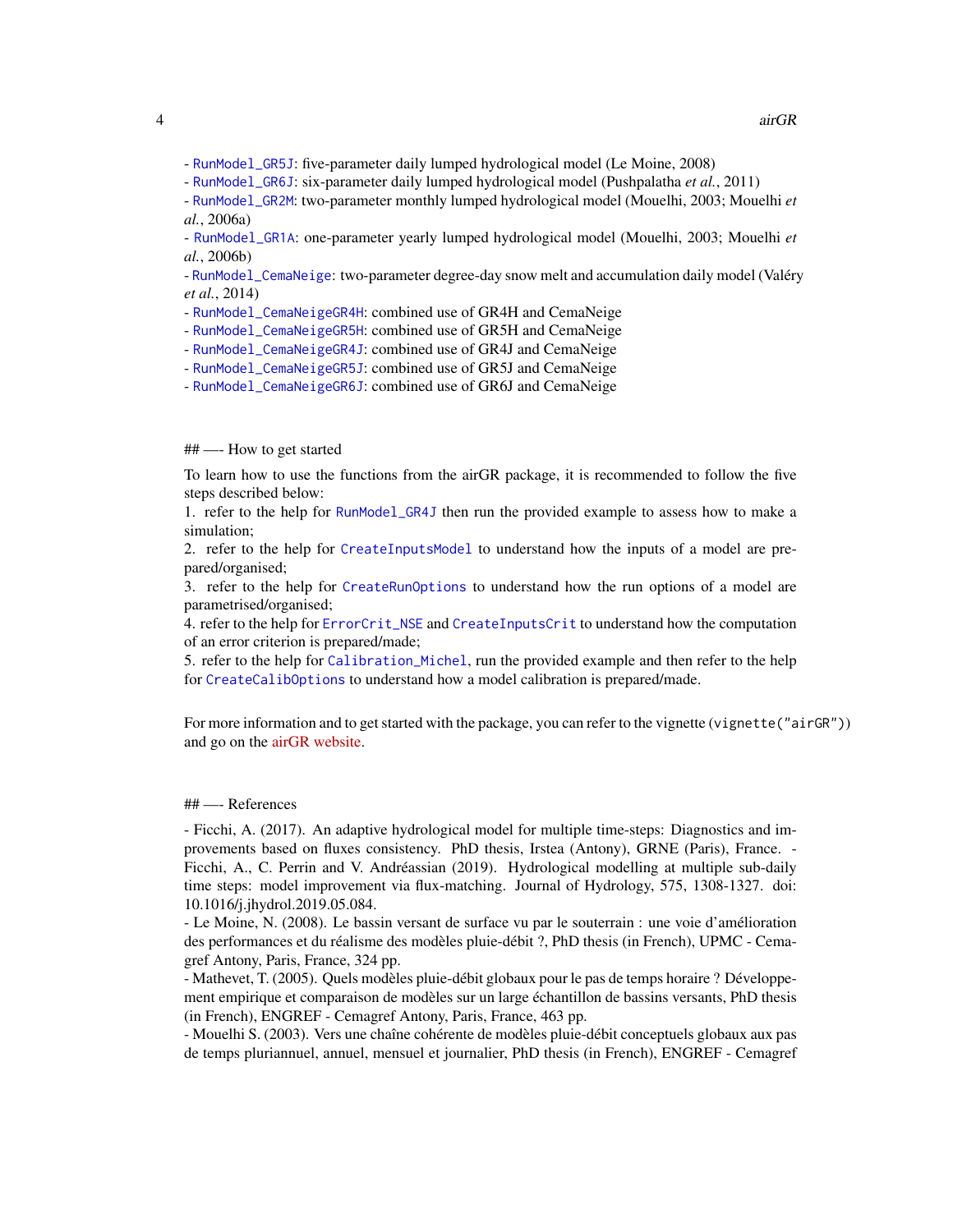# <span id="page-4-0"></span>BasinInfo 5

Antony, Paris, France, 323 pp.

- Mouelhi, S., C. Michel, C. Perrin and V. Andréassian (2006a). Stepwise development of a twoparameter monthly water balance model, Journal of Hydrology, 318(1-4), 200-214, doi: 10.1016/j.jhydrol.2005.06.014. - Mouelhi, S., C. Michel, C. Perrin. & V. Andreassian (2006b). Linking stream flow to rainfall at the annual time step: the Manabe bucket model revisited, Journal of Hydrology, 328, 283-296, doi: 10.1016/j.jhydrol.2005.12.022.

- Perrin, C., C. Michel and V. Andréassian (2003). Improvement of a parsimonious model for streamflow simulation, Journal of Hydrology, 279(1-4), 275-289, doi: 10.1016/S0022-1694(03)00225- 7.

- Pushpalatha, R., C. Perrin, N. Le Moine, T. Mathevet and V. Andréassian (2011). A downward structural sensitivity analysis of hydrological models to improve low-flow simulation, Journal of Hydrology, 411(1-2), 66-76, doi: 10.1016/j.jhydrol.2011.09.034.

- Valéry, A., V. Andréassian and C. Perrin (2014). "As simple as possible but not simpler": What is useful in a temperature-based snow-accounting routine? Part 2 - Sensitivity analysis of the Cemaneige snow accounting routine on 380 catchments, Journal of Hydrology, 517(0): 1176-1187, doi: 1176-1187, doi: 10.1016/j.jhydrol.2014.04.058.

<span id="page-4-1"></span>BasinInfo *Data sample: characteristics of a different catchments*

# Description

L0123001, L0123002 and L0123003 are fictional catchments. X0310010 contains actual data from the Durance River at Embrun [La Clapière] (Hautes-Alpes, France).

R-object containing the code, station's name, area and hypsometric curve of the catchment.

#### Format

List named 'BasinInfo' containing

- two strings: catchment's code and station's name
- one float: catchment's area in km2
- one numeric vector: catchment's hypsometric curve (min, quantiles 01 to 99 and max) in metres

# See Also

# [BasinObs](#page-5-1).

# Examples

```
library(airGR)
data(L0123001)
str(BasinInfo)
```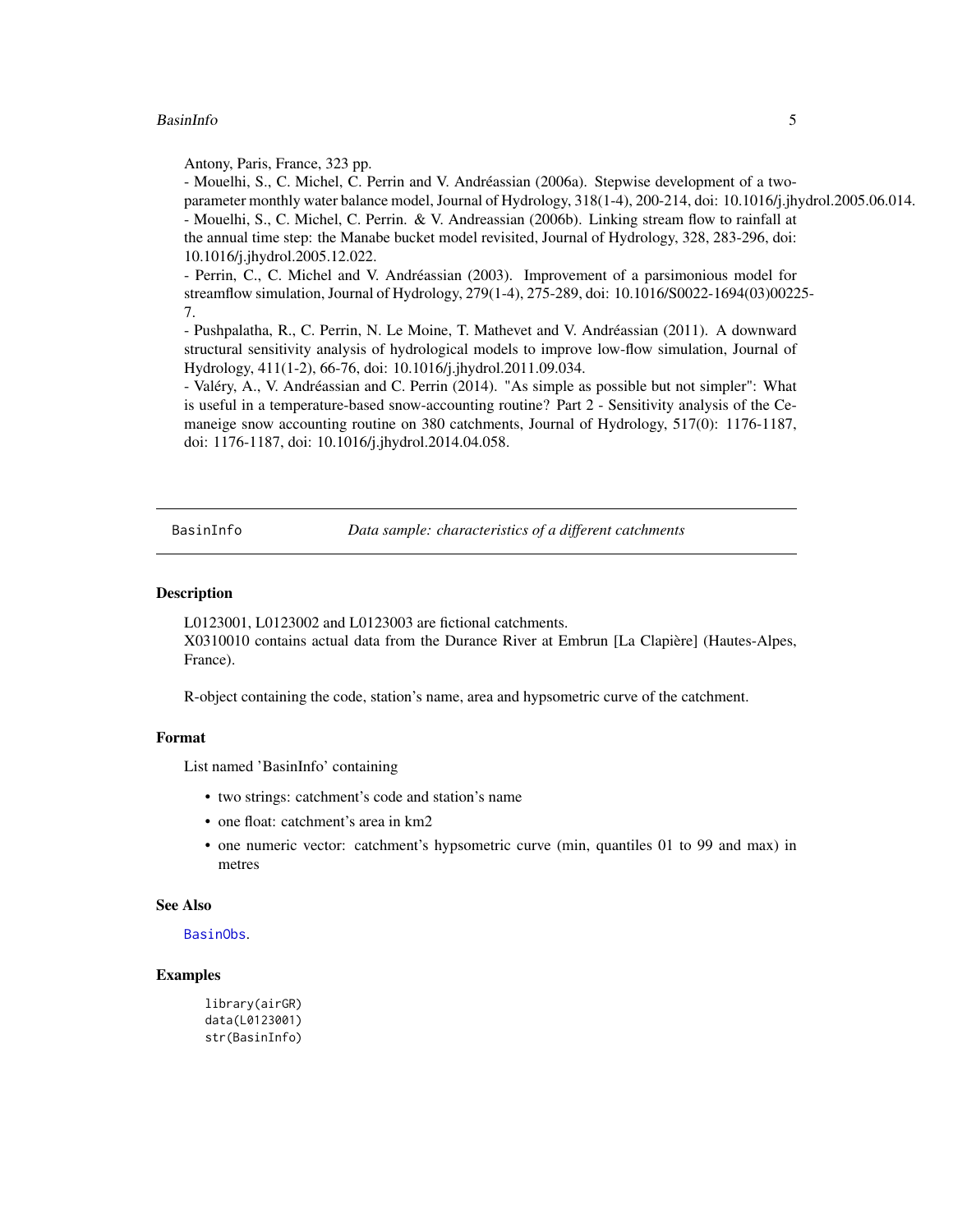<span id="page-5-1"></span><span id="page-5-0"></span>

#### Description

L0123001, L0123002 or L0123003 are fictional catchments.

X0310010 contains actual data from the Durance River at Embrun [La Clapière] (Hautes-Alpes, France). The flows are provided by Electricity of France (EDF) and were retrieved from the Banque Hydro database (http://www.hydro.eaufrance.fr). The meteorological forcing are derived from the SAFRAN reanalysis from Météo-France (Vidal et al., 2010).

R-object containing the times series of precipitation, temperature, potential evapotranspiration and discharge. X0310010 contains in addition MODIS snow cover area (SCA) data retrieved from the National Snow and Ice Data Center (NSIDC) repository (https://nsidc.org/). Five SCA time series are given, corresponding to 5 elevation bands of the CemaNeige model (default configuration). SCA data for days with important cloudiness  $(> 40\%)$  were set to missing values for the sake of data representativeness. .

Times series for L0123001, L0123002 and X0310010 are at the daily time step for use with daily models such as GR4J, GR5J, GR6J, CemaNeigeGR4J, CemaNeigeGR5J and CemaNeigeGR6J. Times series for X0310010 are provided in order to test hysteresis version of CemaNeige (see [CreateRunOptions](#page-23-1) (Riboust et al., 2019).

Times series for L0123003 are at the hourly time step for use with hourly models such as GR4H or GR5H.

# Format

Data frame named 'BasinObs' containing

- one POSIXct vector: time series dates in the POSIXct format
- five numeric vectors: time series of catchment average precipitation [mm/time step], catchment average air temperature [°C], catchment average potential evapotranspiration [mm/time step], outlet discharge [l/s], outlet discharge [mm/time step]

#### References

Riboust P., Thirel G., Moine N.L. and Ribstein P. (2019). Revisiting a Simple Degree-Day Model for Integrating Satellite Data: Implementation of Swe-Sca Hystereses. Journal of Hydrology and Hydromechanics 67, 70–81. doi: 10.2478/johh-2018-0004.

Vidal J., Martin E., Franchistéguy L., Baillon M. and Soubeyroux J. (2010). A 50-year highresolution atmospheric reanalysis over France with the Safran system. International Journal of Climatology 30, 1627–1644. doi: 10.1002/joc.2003.

# See Also

[BasinInfo](#page-4-1).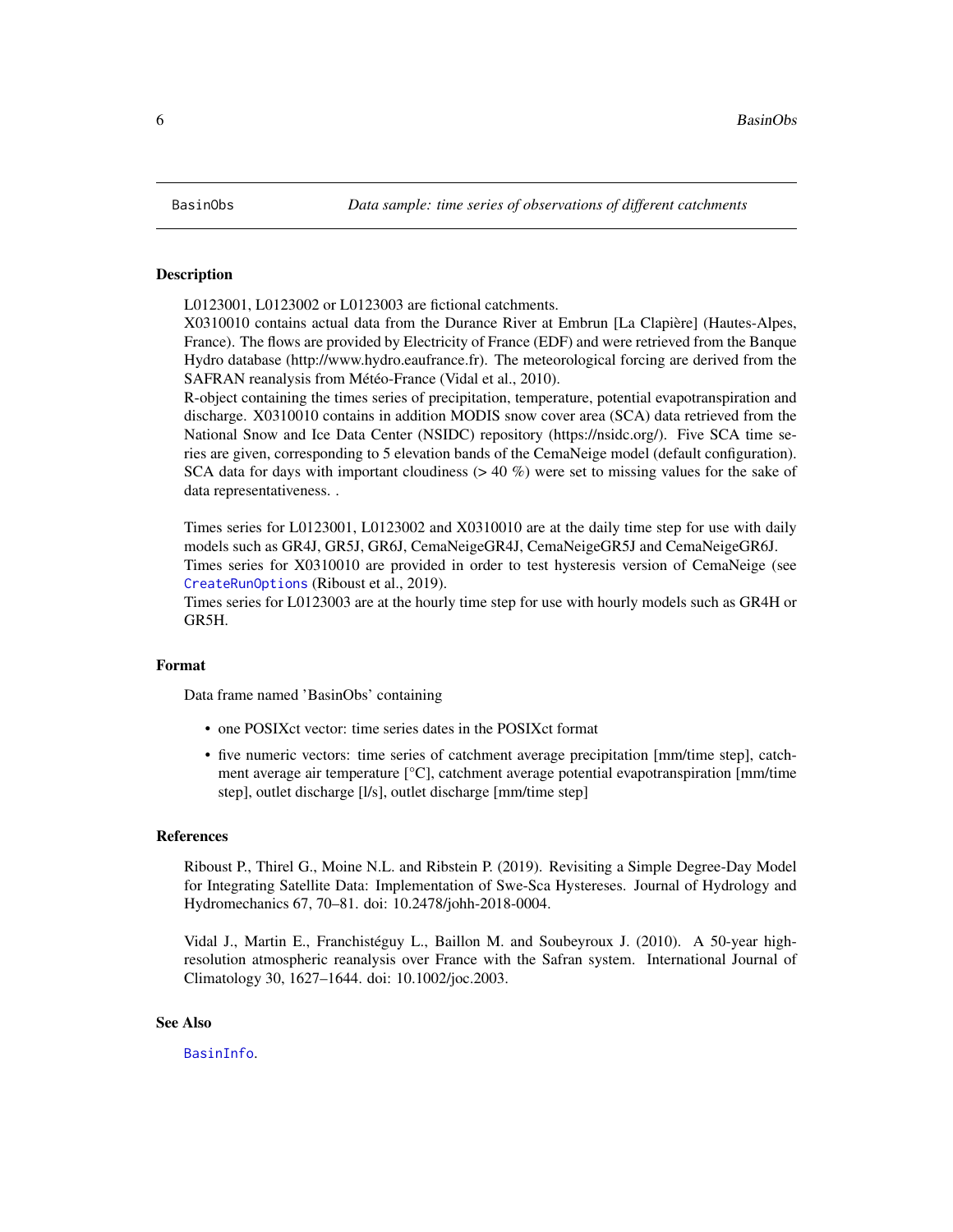#### <span id="page-6-0"></span>**Calibration** 7

# Examples

```
library(airGR)
data(L0123001)
str(BasinObs)
```
<span id="page-6-1"></span>Calibration *Calibration algorithm that optimises the error criterion selected as objective function using the provided functions*

# Description

Calibration algorithm that optimises the error criterion selected as objective function using the provided functions.

# Usage

Calibration(InputsModel, RunOptions, InputsCrit, CalibOptions, FUN\_MOD, FUN\_CRIT, FUN\_CALIB = Calibration\_Michel, FUN\_TRANSFO = NULL, verbose = TRUE)

# Arguments

| InputsModel  | [object of class <i>InputsModel</i> ] see CreateInputsModel for details                                                                              |  |
|--------------|------------------------------------------------------------------------------------------------------------------------------------------------------|--|
| RunOptions   | [object of class <i>RunOptions</i> ] see CreateRunOptions for details                                                                                |  |
| InputsCrit   | [object of class <i>InputsCrit</i> ] see CreateInputsCrit for details                                                                                |  |
| CalibOptions | [object of class <i>CalibOptions</i> ] see CreateCalibOptions for details                                                                            |  |
| FUN_MOD      | [function] hydrological model function (e.g. RunModel_GR4J, RunModel_CemaNeigeGR4J)                                                                  |  |
| FUN_CRIT     | [function] error criterion function (e.g. ErrorCrit_RMSE, ErrorCrit_NSE)                                                                             |  |
| FUN CALIB    | (deprecated) [function] calibration algorithm function (e.g. Calibration_Michel),<br>$default = California$                                          |  |
| FUN_TRANSFO  | (optional) [function] model parameters transformation function, if the FUN_MOD<br>used is native in the package FUN_TRANSFO is automatically defined |  |
| verbose      | (optional) [boolean] boolean indicating if the function is run in verbose mode or<br>not, default $=$ TRUE                                           |  |

# Value

list see [Calibration\\_Michel](#page-8-1)

# Author(s)

Laurent Coron, Olivier Delaigue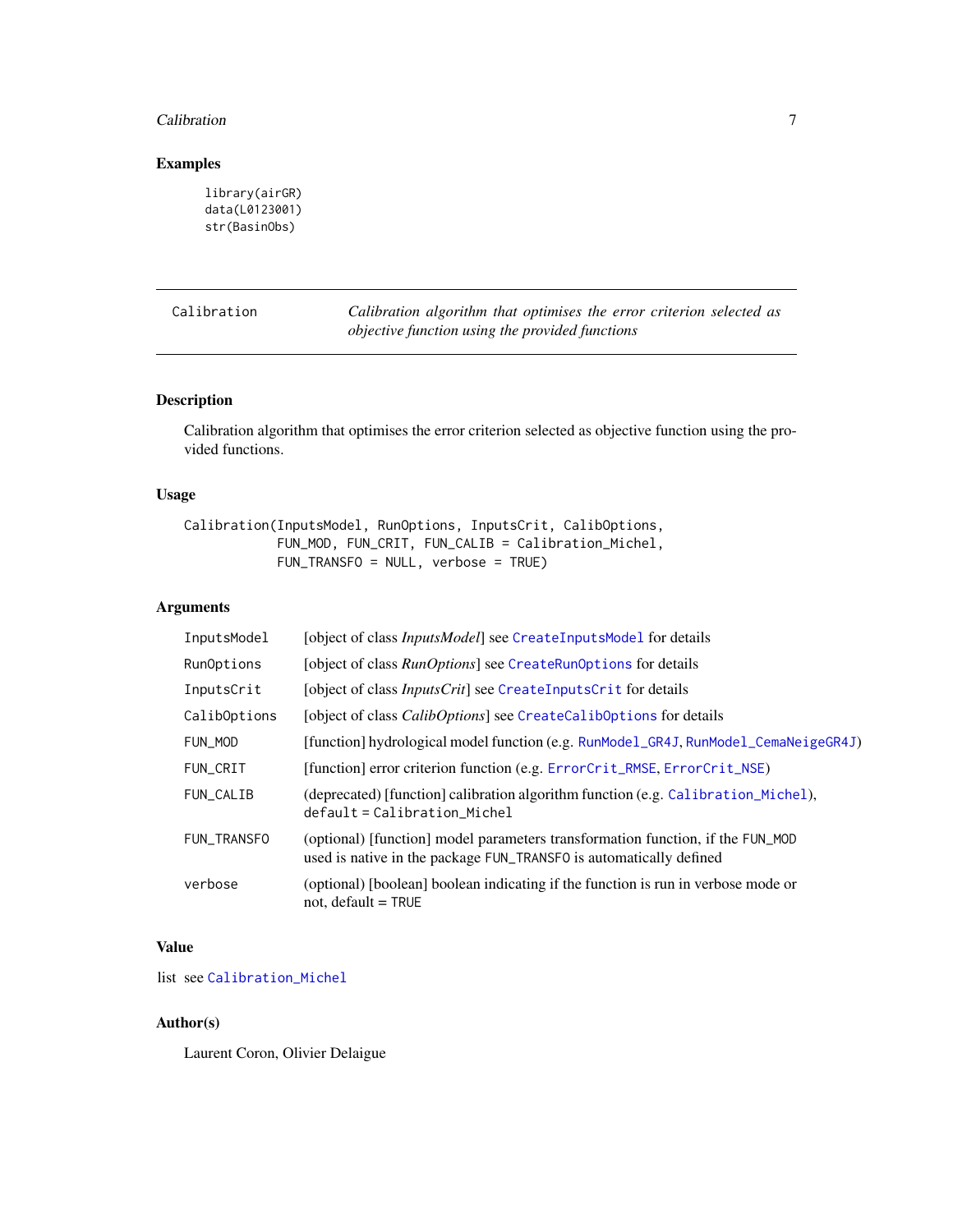# See Also

[Calibration\\_Michel](#page-8-1), [ErrorCrit](#page-28-1), [TransfoParam](#page-87-1), [CreateInputsModel](#page-20-1), [CreateRunOptions](#page-23-1), [CreateInputsCrit](#page-16-1), [CreateCalibOptions](#page-10-1).

# Examples

```
library(airGR)
## loading catchment data
data(L0123001)
## preparation of InputsModel object
InputsModel <- CreateInputsModel(FUN_MOD = RunModel_GR4J, DatesR = BasinObs$DatesR,
                                Precip = BasinObs$P, PotEvap = BasinObs$E)
## calibration period selection
Ind_Run <- seq(which(format(BasinObs$DatesR, format = "%Y-%m-%d")=="1990-01-01"),
               which(format(BasinObs$DatesR, format = "%Y-%m-%d")=="1999-12-31"))
## preparation of RunOptions object
RunOptions <- CreateRunOptions(FUN_MOD = RunModel_GR4J,
                               InputsModel = InputsModel, IndPeriod_Run = Ind_Run)
## calibration criterion: preparation of the InputsCrit object
InputsCrit <- CreateInputsCrit(FUN_CRIT = ErrorCrit_NSE, InputsModel = InputsModel,
                               RunOptions = RunOptions, Obs = BasinObs$Qmm[Ind_Run])
## preparation of CalibOptions object
CalibOptions <- CreateCalibOptions(FUN_MOD = RunModel_GR4J, FUN_CALIB = Calibration_Michel)
## calibration
OutputsCalib <- Calibration(InputsModel = InputsModel, RunOptions = RunOptions,
                            InputsCrit = InputsCrit, CalibOptions = CalibOptions,
                            FUN_MOD = RunModel_GR4J,
                            FUN_CALIB = Calibration_Michel)
## simulation
Param <- OutputsCalib$ParamFinalR
OutputsModel <- RunModel(InputsModel = InputsModel, RunOptions = RunOptions,
                        Param = Param, FUN = RunModel_GR4J)
## results preview
plot(OutputsModel, Qobs = BasinObs$Qmm[Ind_Run])
## efficiency criterion: Nash-Sutcliffe Efficiency
InputsCrit <- CreateInputsCrit(FUN_CRIT = ErrorCrit_NSE, InputsModel = InputsModel,
                                RunOptions = RunOptions, Obs = BasinObs$Qmm[Ind_Run])
OutputsCrit <- ErrorCrit_NSE(InputsCrit = InputsCrit, OutputsModel = OutputsModel)
## efficiency criterion: Kling-Gupta Efficiency
InputsCrit <- CreateInputsCrit(FUN_CRIT = ErrorCrit_KGE, InputsModel = InputsModel,
                                RunOptions = RunOptions, Obs = BasinObs$Qmm[Ind_Run])
```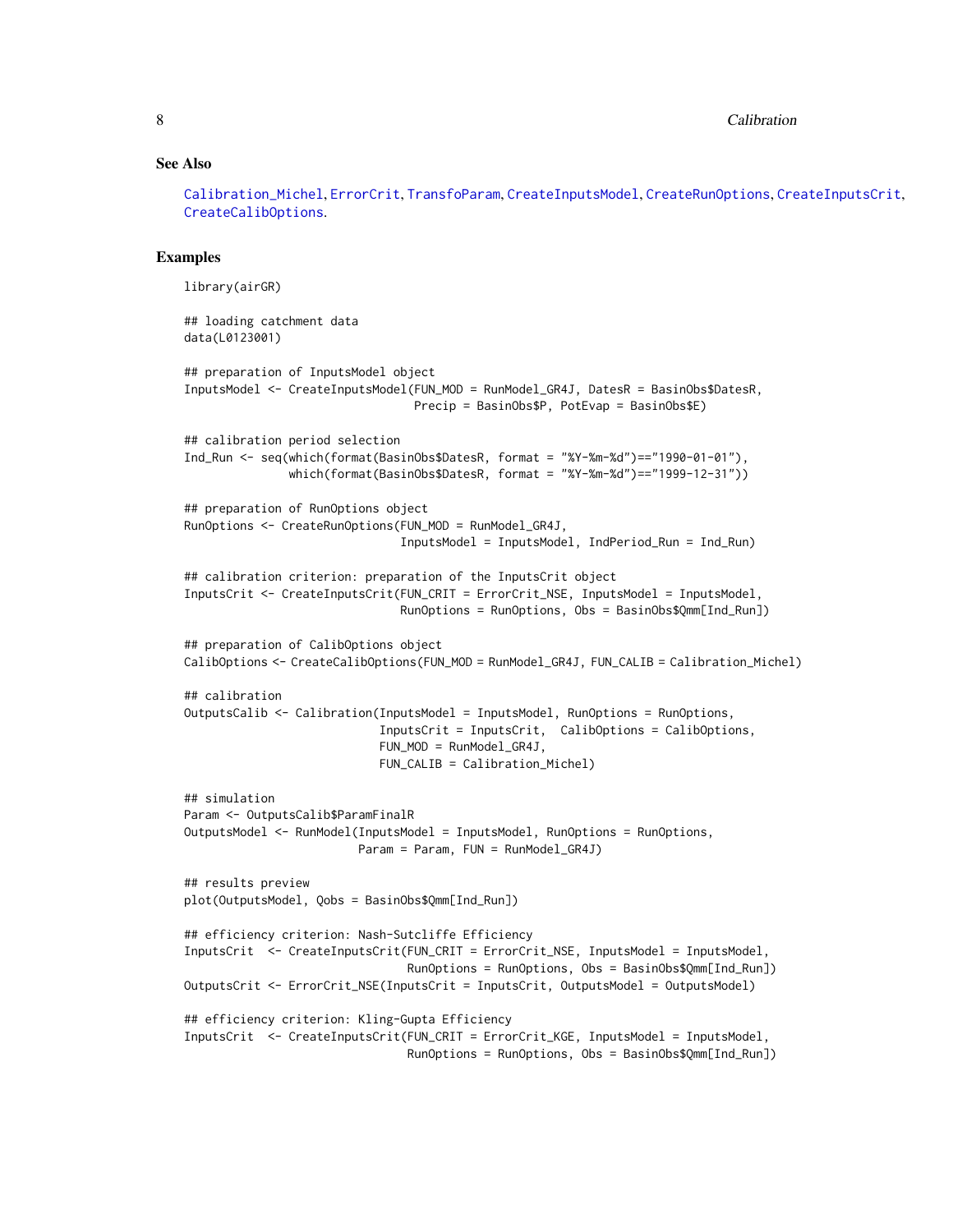# <span id="page-8-0"></span>Calibration\_Michel 9

OutputsCrit <- ErrorCrit\_KGE(InputsCrit = InputsCrit, OutputsModel = OutputsModel)

<span id="page-8-1"></span>Calibration\_Michel *Calibration algorithm that optimises the error criterion selected as objective function using the Irstea procedure described by C. Michel*

# **Description**

Calibration algorithm that optimises the error criterion selected as objective function.

The algorithm combines a global and a local approach. First, a screening is performed using either a rough predefined grid or a list of parameter sets. Then a steepest descent local search algorithm is performed, starting from the result of the screening procedure.

#### Usage

Calibration\_Michel(InputsModel, RunOptions, InputsCrit, CalibOptions, FUN\_MOD, FUN\_CRIT, FUN\_TRANSFO = NULL, verbose = TRUE)

# Arguments

| InputsModel  | [object of class <i>InputsModel</i> ] see CreateInputsModel for details                                                                              |  |
|--------------|------------------------------------------------------------------------------------------------------------------------------------------------------|--|
| RunOptions   | [object of class <i>RunOptions</i> ] see CreateRunOptions for details                                                                                |  |
| InputsCrit   | [object of class <i>InputsCrit</i> ] see CreateInputsCrit for details                                                                                |  |
| CalibOptions | [object of class <i>CalibOptions</i> ] see CreateCalibOptions for details                                                                            |  |
| FUN_MOD      | [function] hydrological model function (e.g. RunModel_GR4J, RunModel_CemaNeigeGR4J)                                                                  |  |
| FUN_CRIT     | (deprecated) [function] error criterion function (e.g. ErrorCrit_RMSE, ErrorCrit_NSE)                                                                |  |
| FUN_TRANSFO  | (optional) [function] model parameters transformation function, if the FUN_MOD<br>used is native in the package FUN_TRANSFO is automatically defined |  |
| verbose      | (optional) [boolean] boolean indicating if the function is run in verbose mode or<br>not, default $=$ TRUE                                           |  |

# Details

A screening is first performed either based on a rough predefined grid (considering various initial values for each parameter) or from a list of initial parameter sets.

The best set identified in this screening is then used as a starting point for the steepest descent local search algorithm.

For this search, since the ranges of parameter values can be quite different, simple mathematical transformations are applied to parameters to make them vary in a similar range and get a similar sensitivity to a predefined search step. This is done using the TransfoParam functions.

During the steepest descent method, at each iteration, we start from a parameter set of NParam values (NParam being the number of free parameters of the chosen hydrological model) and we determine the 2\*NParam-1 new candidates by changing one by one the different parameters (+/ search step).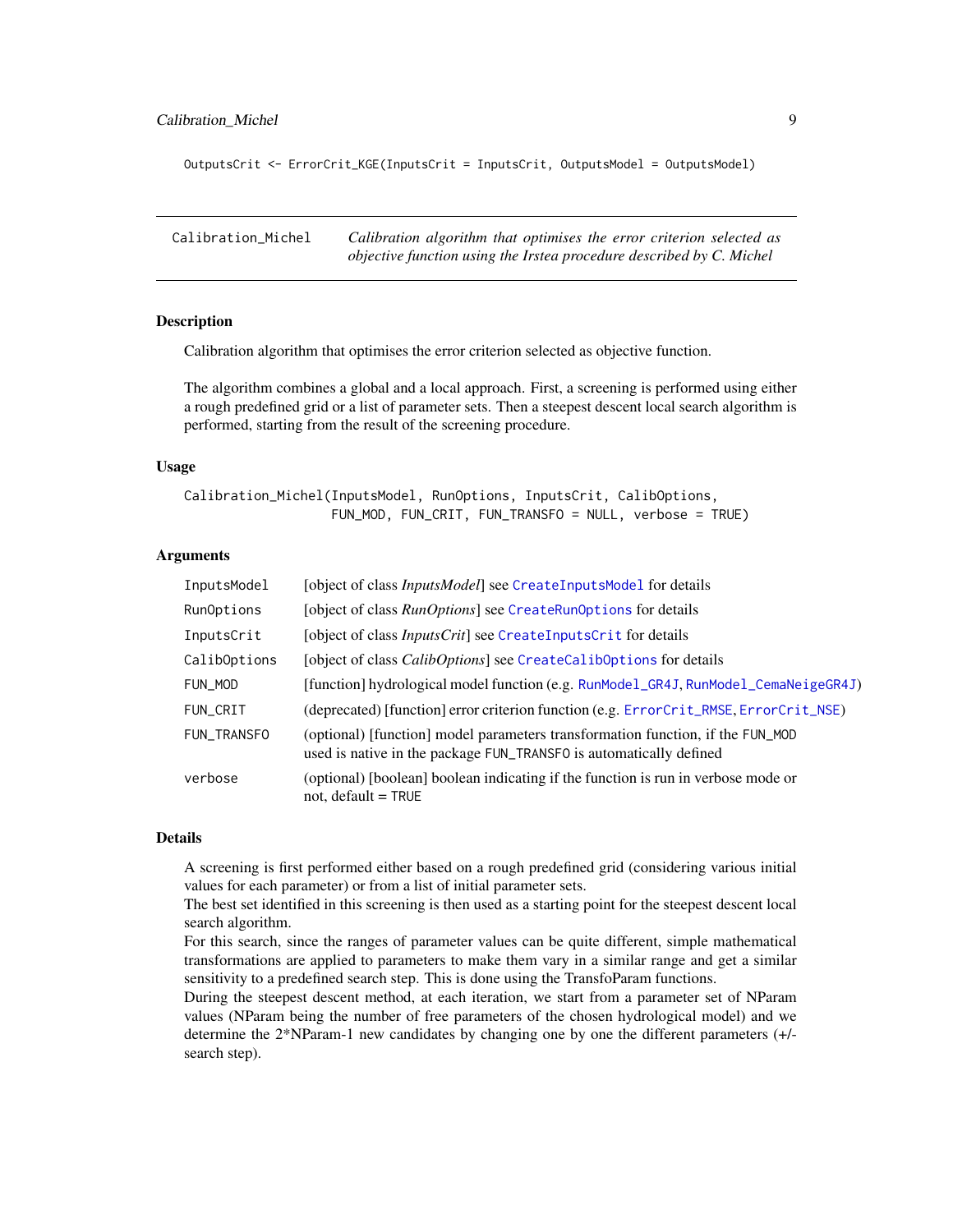All these candidates are tested and the best one kept to be the starting point for the next iteration. At the end of each iteration, the the search step is either increased or decreased to adapt the progression speed. A composite step can occasionally be done.

The calibration algorithm stops when the search step becomes smaller than a predefined threshold.

# Value

list list containing the function outputs organised as follows:

| \$ParamFinalR               | [numeric] parameter set obtained at the end of the calibration                                  |
|-----------------------------|-------------------------------------------------------------------------------------------------|
| <i><b>\$CritFinal</b></i>   | [numeric] error criterion selected as objective function obtained at the end of the calibration |
| <i><b>\$NIter</b></i>       | [numeric] number of iterations during the calibration                                           |
| <i><b>\$NRuns</b></i>       | [numeric] number of model runs done during the calibration                                      |
| <i><b>\$HistParamR</b></i>  | [numeric] table showing the progression steps in the search for optimal set: parameter values   |
| <i><b>SHistCrit</b></i>     | [numeric] table showing the progression steps in the search for optimal set: criterion values   |
| <i><b>\$MatBoolCrit</b></i> | [boolean] table giving the requested and actual time steps over which the model is calibrated   |
| <i>SCritName</i>            | [character] name of the calibration criterion used as objective function                        |
| <i>SCritBestValue</i>       | [numeric] theoretical best criterion value                                                      |

# Author(s)

Laurent Coron, Claude Michel, Charles Perrin, Thibault Mathevet, Olivier Delaigue, Guillaume Thirel

# References

Michel, C. (1991), Hydrologie appliquée aux petits bassins ruraux, Hydrology handbook (in French), Cemagref, Antony, France.

# See Also

```
Calibration, RunModel_GR4J, TransfoParam, ErrorCrit_RMSE, CreateInputsModel, CreateRunOptions,
CreateInputsCrit, CreateCalibOptions.
```
## Examples

library(airGR)

## loading catchment data data(L0123001) ## preparation of InputsModel object InputsModel <- CreateInputsModel(FUN\_MOD = RunModel\_GR4J, DatesR = BasinObs\$DatesR, Precip = BasinObs\$P, PotEvap = BasinObs\$E) ## calibration period selection Ind\_Run <- seq(which(format(BasinObs\$DatesR, format = "%Y-%m-%d")=="1990-01-01"), which(format(BasinObs\$DatesR, format = "%Y-%m-%d")=="1999-12-31"))

## preparation of RunOptions object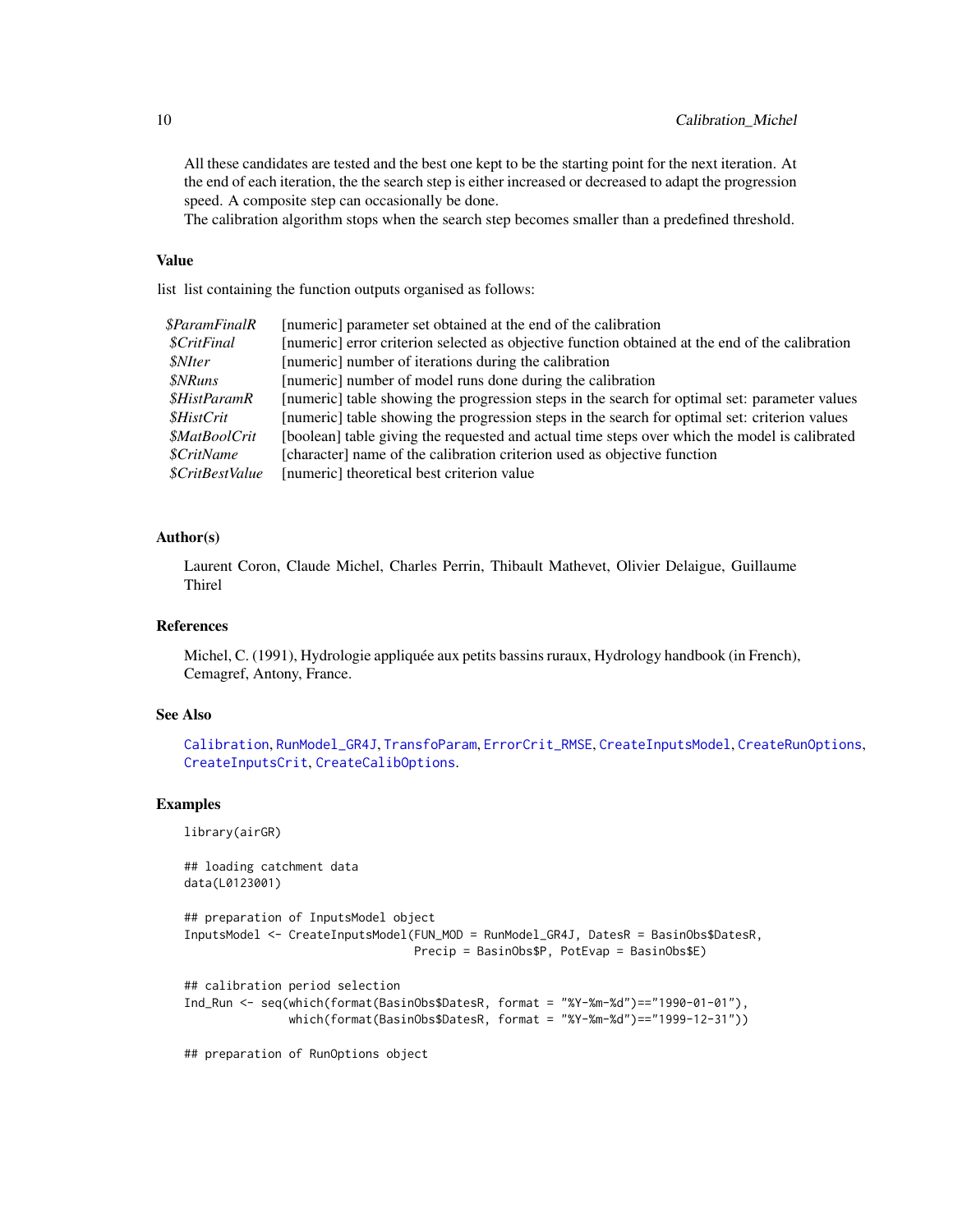```
RunOptions <- CreateRunOptions(FUN_MOD = RunModel_GR4J, InputsModel = InputsModel,
                               IndPeriod_Run = Ind_Run)
## calibration criterion: preparation of the InputsCrit object
InputsCrit <- CreateInputsCrit(FUN_CRIT = ErrorCrit_NSE, InputsModel = InputsModel,
                               RunOptions = RunOptions, Obs = BasinObs$Qmm[Ind_Run])
## preparation of CalibOptions object
CalibOptions <- CreateCalibOptions(FUN_MOD = RunModel_GR4J, FUN_CALIB = Calibration_Michel)
## calibration
OutputsCalib <- Calibration_Michel(InputsModel = InputsModel, RunOptions = RunOptions,
                                 InputsCrit = InputsCrit, CalibOptions = CalibOptions,
                                 FUN_MOD = RunModel_GR4J)
## simulation
Param <- OutputsCalib$ParamFinalR
OutputsModel <- RunModel_GR4J(InputsModel = InputsModel,
                              RunOptions = RunOptions, Param = Param)
## results preview
plot(OutputsModel, Qobs = BasinObs$Qmm[Ind_Run])
## efficiency criterion: Nash-Sutcliffe Efficiency
InputsCrit <- CreateInputsCrit(FUN_CRIT = ErrorCrit_NSE, InputsModel = InputsModel,
                                RunOptions = RunOptions, Obs = BasinObs$Qmm[Ind_Run])
OutputsCrit <- ErrorCrit_NSE(InputsCrit = InputsCrit, OutputsModel = OutputsModel)
## efficiency criterion: Kling-Gupta Efficiency
InputsCrit <- CreateInputsCrit(FUN_CRIT = ErrorCrit_KGE, InputsModel = InputsModel,
                                RunOptions = RunOptions, Obs = BasinObs$Qmm[Ind_Run])
OutputsCrit <- ErrorCrit_KGE(InputsCrit = InputsCrit, OutputsModel = OutputsModel)
```
<span id="page-10-1"></span>CreateCalibOptions *Creation of the CalibOptions object required but the Calibration functions*

# **Description**

Creation of the *CalibOptions* object required by the Calibration\* functions.

#### Usage

```
CreateCalibOptions(FUN_MOD, FUN_CALIB = Calibration_Michel,
                   FUN_TRANSFO = NULL, IsHyst = FALSE, FixedParam = NULL,
                   SearchRanges = NULL, StartParamList = NULL,
                   StartParamDistrib = NULL)
```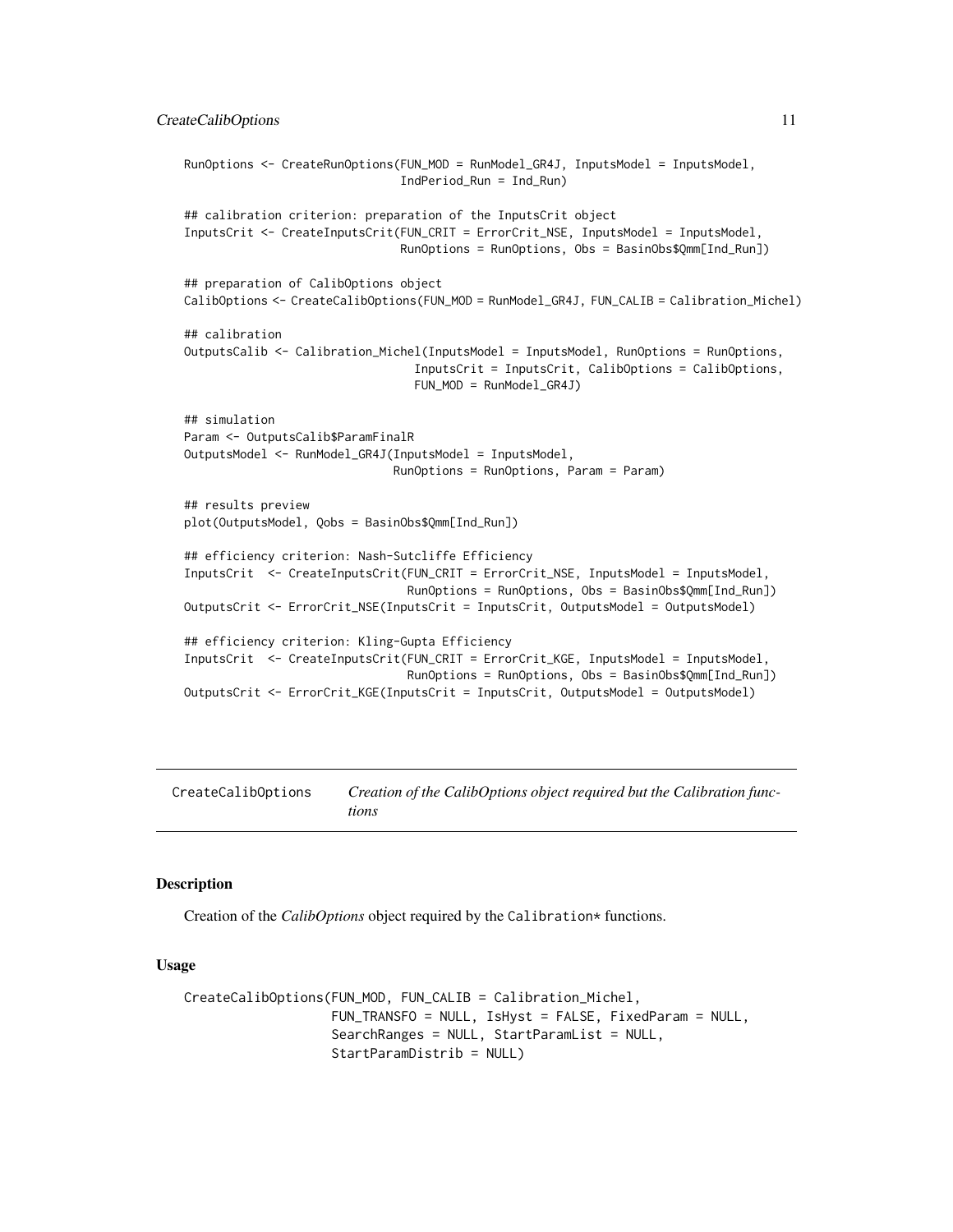# Arguments

| FUN_MOD           | [function] hydrological model function (e.g. RunModel_GR4J, RunModel_CemaNeigeGR4J)                                                                                                                                                                                                                           |  |  |
|-------------------|---------------------------------------------------------------------------------------------------------------------------------------------------------------------------------------------------------------------------------------------------------------------------------------------------------------|--|--|
| FUN_CALIB         | (optional) [function] calibration algorithm function (e.g. Calibration_Michel),<br>default = Calibration_Michel                                                                                                                                                                                               |  |  |
| FUN_TRANSFO       | (optional) [function] model parameters transformation function, if the FUN_MOD<br>used is native in the package, FUN_TRANSFO is automatically defined                                                                                                                                                         |  |  |
| IsHyst            | [boolean] boolean indicating if the hysteresis version of CemaNeige is used. See<br>details                                                                                                                                                                                                                   |  |  |
| FixedParam        | (optional) [numeric] vector giving the values set for the non-optimised parame-<br>ter values (NParam columns, 1 line)<br>Example:                                                                                                                                                                            |  |  |
|                   | NA.<br>NA 3.34  NA                                                                                                                                                                                                                                                                                            |  |  |
| SearchRanges      | (optional) [numeric] matrix giving the ranges of real parameters (NParam columns,<br>2 lines)<br>Example:                                                                                                                                                                                                     |  |  |
|                   | [X3]<br>[X1]<br>[X2]<br>$\left[\dots\right]$<br>$[X_1]$<br>[1,]<br>$-1$<br>0.0<br>$\overline{0}$<br>$\overline{0}$<br>$\dddotsc$<br>[2,]<br>3000<br>3.0<br>$+1$<br>100<br>$\cdots$                                                                                                                            |  |  |
|                   | StartParamList (optional) [numeric] matrix of parameter sets used for grid-screening calibration<br>procedure (values in columns, sets in line)<br>Example:                                                                                                                                                   |  |  |
|                   | [X1]<br>[X3]<br>[X2]<br>$\left[\ldots\right]$<br>$[X_i]$<br>800<br>$-0.7$<br>25<br>[set1]<br>1.0<br>$\cdots$<br>1000<br>$-0.5$<br>22<br>[set2]<br>1.1<br>$\cdots$<br>$\left[\ldots\right]$<br>$\cdots$<br>$\cdots$<br>$\cdots$<br>$\cdots$<br>$\cdots$<br>[set n]<br>200<br>$-0.3$<br>17<br>1.0<br>$\dddotsc$ |  |  |
| StartParamDistrib |                                                                                                                                                                                                                                                                                                               |  |  |
|                   | (optional) [numeric] matrix of parameter values used for grid-screening calibra-<br>tion procedure (values in columns, percentiles in line)<br>Example:                                                                                                                                                       |  |  |
|                   | [X1]<br>[X2]<br>[X3]<br>$\lceil  \rceil$<br>$[X_1]$                                                                                                                                                                                                                                                           |  |  |

|  |                                                   | $\cdots$                    | $1.0^{\circ}$                    |
|--|---------------------------------------------------|-----------------------------|----------------------------------|
|  | - 50                                              | $\cdots$                    | 1.2                              |
|  |                                                   | $\cdots$                    | 1.6                              |
|  | [value1] $800 -0.7$<br>[value2] $1000 \text{ NA}$ | 25<br>[value3] $1200$ NA NA | $[X1]$ $[X2]$ $[X3]$ $[]$ $[Xi]$ |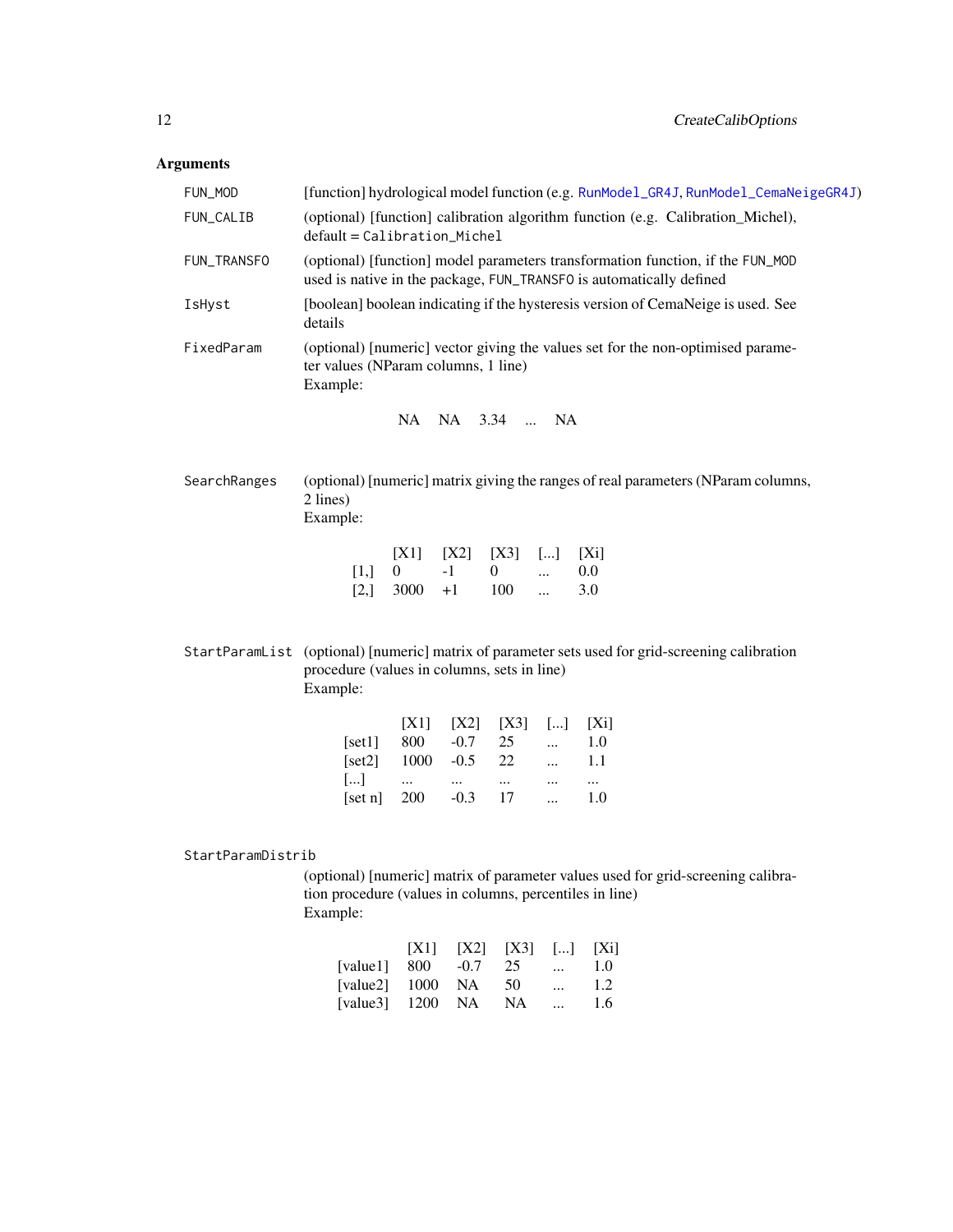#### CreateCalibOptions 13

#### Details

Users wanting to use FUN\_MOD, FUN\_CALIB or FUN\_TRANSFO functions that are not included in the package must create their own CalibOptions object accordingly.

#### ## —- CemaNeige version

If IsHyst = FALSE, the original CemaNeige version from Valéry et al. (2014) is used. If IsHyst = TRUE, the CemaNeige version from Riboust et al. (2019) is used. Compared to the original version, this version of CemaNeige needs two more parameters and it includes a representation of the hysteretic relationship between the Snow Cover Area (SCA) and the Snow Water Equivalent (SWE) in the catchment. The hysteresis included in airGR is the Modified Linear hysteresis (LH\*); it is represented on panel b) of Fig. 3 in Riboust et al. (2019). Riboust et al. (2019) advise to use the LH\* version of CemaNeige with parameters calibrated using an objective function combining 75  $%$ of KGE calculated on discharge simulated from a rainfall-runoff model compared to observed discharge and 5 % of KGE calculated on SCA on 5 CemaNeige elevation bands compared to satellite (e.g. MODIS) SCA (see Eq. (18), Table 3 and Fig. 6). Riboust et al. (2019)'s tests were realized with GR4J as the chosen rainfall-runoff model.

### Value

list object of class *CalibOptions* containing the data required to evaluate the model outputs; it can include the following:

| <i><b>SFixedParam</b></i>    | [numeric] vector giving the values to allocate to non-optimised parameter values   |
|------------------------------|------------------------------------------------------------------------------------|
| <i><b>\$SearchRanges</b></i> | [numeric] matrix giving the ranges of raw parameters                               |
| \$StartParamList             | [numeric] matrix of parameter sets used for grid-screening calibration procedure   |
| \$StartParamDistrib          | [numeric] matrix of parameter values used for grid-screening calibration procedure |

# Author(s)

Laurent Coron, Olivier Delaigue, Guillaume Thirel

#### See Also

[Calibration](#page-6-1), [RunModel](#page-47-1)

#### Examples

```
library(airGR)
```
## loading catchment data data(L0123001) ## preparation of InputsModel object InputsModel <- CreateInputsModel(FUN\_MOD = RunModel\_GR4J, DatesR = BasinObs\$DatesR, Precip = BasinObs\$P, PotEvap = BasinObs\$E)

## calibration period selection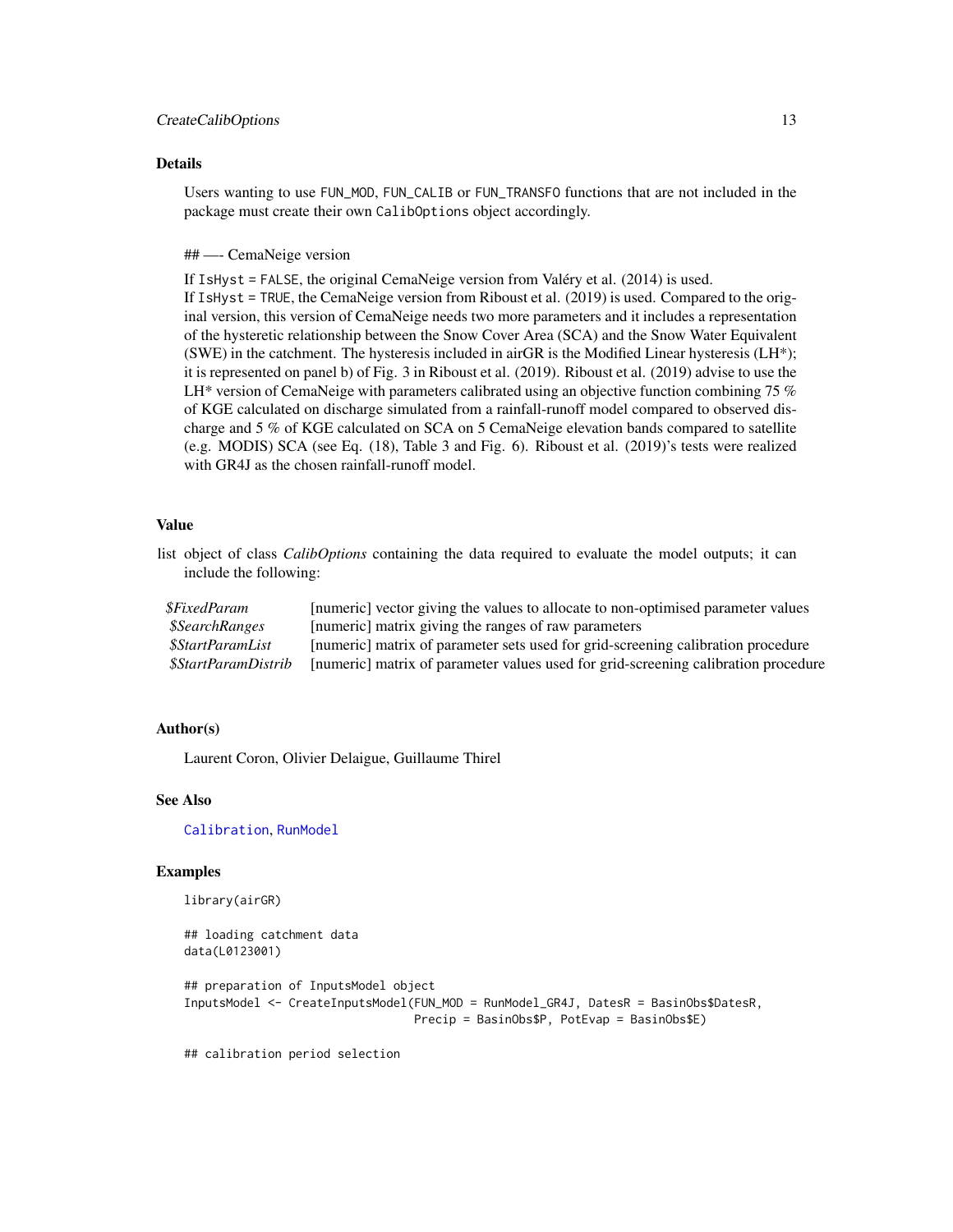```
Ind_Run <- seq(which(format(BasinObs$DatesR, format = "%Y-%m-%d")=="1990-01-01"),
               which(format(BasinObs$DatesR, format = "%Y-%m-%d")=="1999-12-31"))
## preparation of RunOptions object
RunOptions <- CreateRunOptions(FUN_MOD = RunModel_GR4J,
                               InputsModel = InputsModel, IndPeriod_Run = Ind_Run)
## calibration criterion: preparation of the InputsCrit object
InputsCrit <- CreateInputsCrit(FUN_CRIT = ErrorCrit_NSE, InputsModel = InputsModel,
                               RunOptions = RunOptions, Obs = BasinObs$Qmm[Ind_Run])
## preparation of CalibOptions object
CalibOptions <- CreateCalibOptions(FUN_MOD = RunModel_GR4J, FUN_CALIB = Calibration_Michel)
## calibration
OutputsCalib <- Calibration(InputsModel = InputsModel, RunOptions = RunOptions,
                            InputsCrit = InputsCrit, CalibOptions = CalibOptions,
                            FUN_MOD = RunModel_GR4J,
                            FUN_CALIB = Calibration_Michel)
## simulation
Param <- OutputsCalib$ParamFinalR
OutputsModel <- RunModel(InputsModel = InputsModel, RunOptions = RunOptions,
                        Param = Param, FUN = RunModel_GR4J)
## results preview
plot(OutputsModel, Qobs = BasinObs$Qmm[Ind_Run])
## efficiency criterion: Nash-Sutcliffe Efficiency
InputsCrit <- CreateInputsCrit(FUN_CRIT = ErrorCrit_NSE, InputsModel = InputsModel,
                                RunOptions = RunOptions, Obs = BasinObs$Qmm[Ind_Run])
OutputsCrit <- ErrorCrit_NSE(InputsCrit = InputsCrit, OutputsModel = OutputsModel)
## efficiency criterion: Kling-Gupta Efficiency
InputsCrit <- CreateInputsCrit(FUN_CRIT = ErrorCrit_KGE, InputsModel = InputsModel,
                                RunOptions = RunOptions, Obs = BasinObs$Qmm[Ind_Run])
OutputsCrit <- ErrorCrit_KGE(InputsCrit = InputsCrit, OutputsModel = OutputsModel)
```
<span id="page-13-1"></span>

| CreateIniStates | Creation of the IniStates object possibly required by the CreateRunOp- |
|-----------------|------------------------------------------------------------------------|
|                 | <i>tions functions</i>                                                 |

#### Description

Creation of the *IniStates* object possibly required by the [CreateRunOptions](#page-23-1) function.

#### Usage

```
CreateIniStates(FUN_MOD, InputsModel, IsHyst = FALSE, IsIntStore = FALSE,
              ProdStore = 350, RoutStore = 90, ExpStore = NULL, IntStore = NULL,
```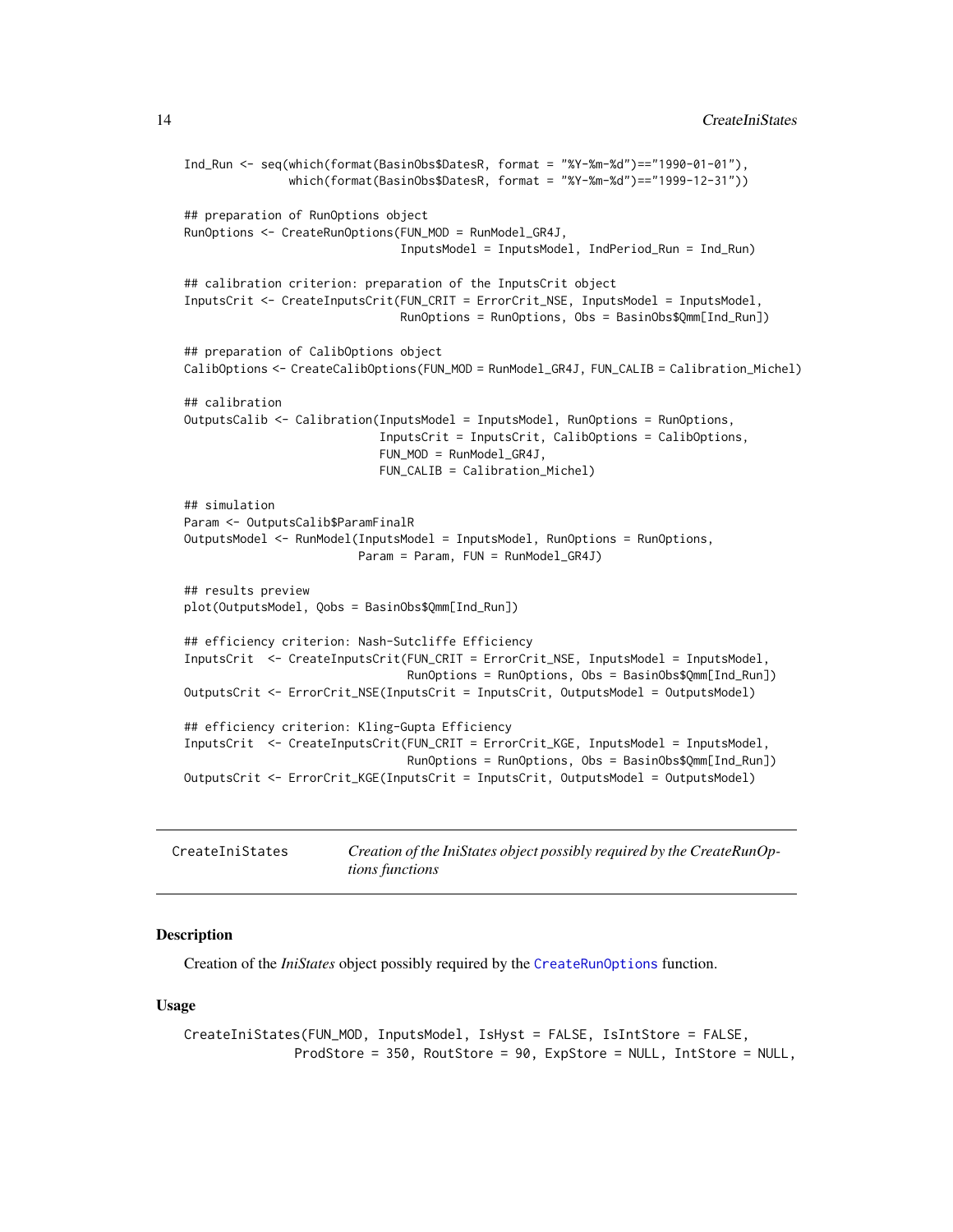```
UHI = NULL, UH2 = NULL,GCemaNeigeLayers = NULL, eTGCemaNeigeLayers = NULL,
GthrCemaNeigeLayers = NULL, GlocmaxCemaNeigeLayers = NULL,
verbose = TRUE)
```
# Arguments

| FUN_MOD                | [function] hydrological model function (e.g. RunModel_GR4J, RunModel_CemaNeigeGR4J)                                                                                          |
|------------------------|------------------------------------------------------------------------------------------------------------------------------------------------------------------------------|
| InputsModel            | [object of class InputsModel] see CreateInputsModel for details                                                                                                              |
| IsHyst                 | [boolean] boolean indicating if the hysteresis version of CemaNeige is used. See<br>details                                                                                  |
| IsIntStore             | [boolean] boolean indicating if the interception store is used in GR5H. See de-<br>tails                                                                                     |
| ProdStore              | [numeric] production store level [mm] for all GR models except GR1A                                                                                                          |
| RoutStore              | [numeric] routing store level [mm] for all GR models except GR1A                                                                                                             |
| ExpStore               | (optional) [numeric] series of exponential store level (negative) [mm] for the<br>GR6J model                                                                                 |
| IntStore               | (optional) [numeric] series rainfall neutralisation or interception store level [mm]<br>for the GR5H model                                                                   |
| UH <sub>1</sub>        | (optional) [numeric] unit hydrograph 1 levels [mm]                                                                                                                           |
| UH <sub>2</sub>        | (optional) [numeric] unit hydrograph 2 levels [mm]                                                                                                                           |
| GCemaNeigeLayers       |                                                                                                                                                                              |
|                        | (optional) [numeric] snow pack [mm], possibly used to create the CemaNeige<br>model initial state                                                                            |
| eTGCemaNeigeLayers     |                                                                                                                                                                              |
|                        | (optional) [numeric] snow pack thermal state [°C], possibly used to create the<br>CemaNeige model initial state                                                              |
| GthrCemaNeigeLayers    |                                                                                                                                                                              |
|                        | (optional) [numeric] melt threshold [mm], possibly used to create the CemaNeige<br>model initial state in case the Linear Hysteresis version is used                         |
| GlocmaxCemaNeigeLayers |                                                                                                                                                                              |
|                        | (optional) [numeric] local melt threshold for hysteresis [mm], possibly used to<br>create the CemaNeige model initial state in case the Linear Hysteresis version<br>is used |
| verbose                | (optional) [boolean] boolean indicating if the function is run in verbose mode or<br>not, default = TRUE                                                                     |

# Details

20 numeric values are required for UH1 and 40 numeric values are required for UH2 if GR4J, GR5J or GR6J are used (respectively 20\*24 and 40\*24 for the hourly models GR4H and GR5H). Please note that depending on the X4 parameter value that will be provided when running the model, not all the values may be used (only the first int(X4)+1 values are used for UH1 and the first  $2*int(X4)+1$ for UH2).

GCemaNeigeLayers and eTGCemaNeigeLayers require each numeric values as many as given in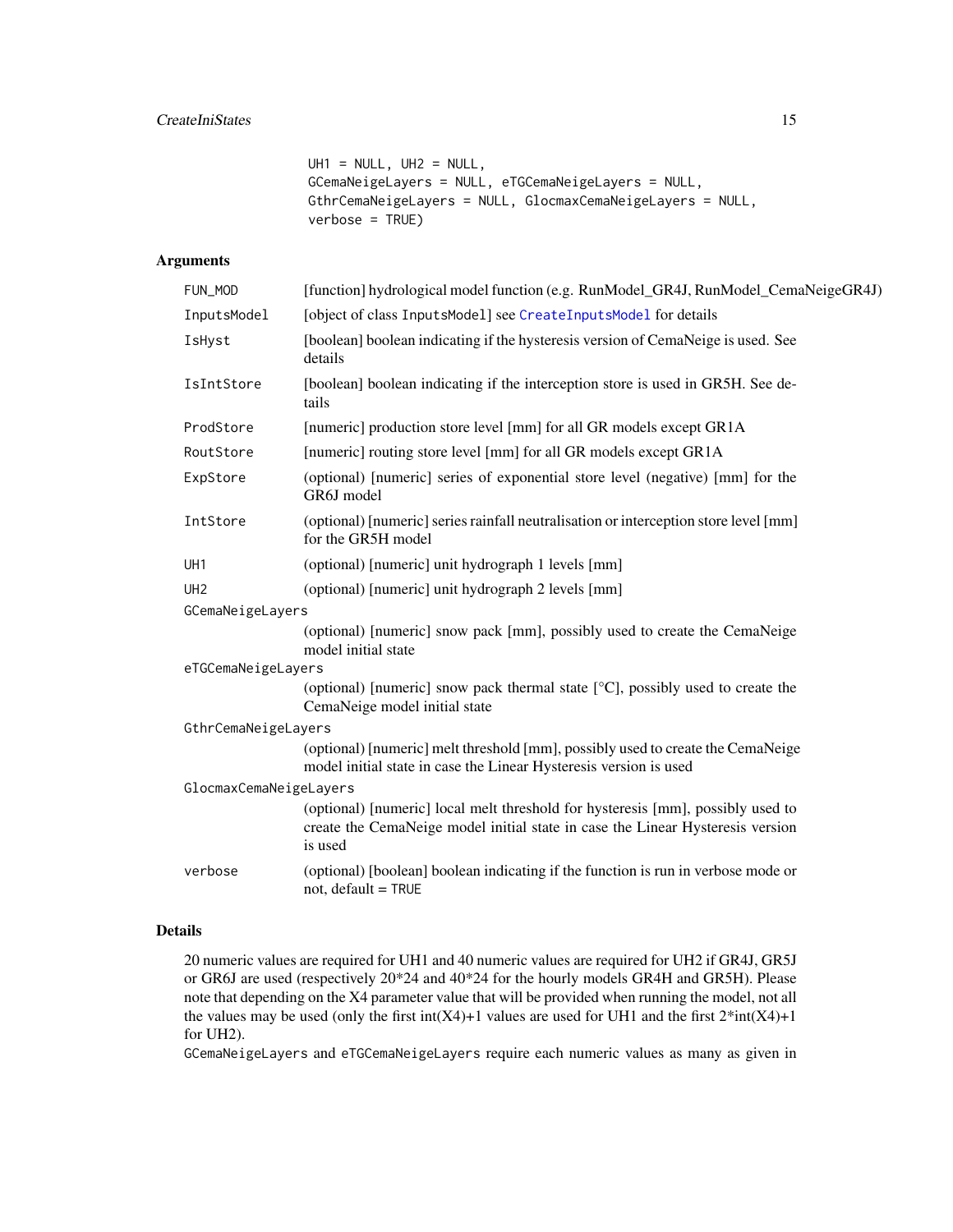# 16 CreateIniStates

[CreateInputsModel](#page-20-1) with the NLayers argument. eTGCemaNeigeLayers values can be negative. The structure of the object of class IniStates returned is always exactly the same for all models (except for the unit hydrographs levels that contain more values with GR4H and GR5H), even if some states do not exist (e.g. *\$UH\$UH1* for GR2M).

If CemaNeige is not used, *\$CemaNeigeLayers\$G*, *\$CemaNeigeLayers\$eTG \$CemaNeigeLayers\$GthrCemaNeigeLayers* and *\$CemaNeigeLayers\$GlocmaxCemaNeigeLayers* are set to NA.

Nota: the StateEnd objects from the outputs of RunModel\* functions already respect the format given by the CreateIniStates function.

#### Value

list object of class IniStates containing the initial model internal states; it always includes the following:

| <i><b>\$Store</b></i>           | [numeric] list of store levels (\$Prod, \$Rout and \$Exp)                                        |
|---------------------------------|--------------------------------------------------------------------------------------------------|
| \$UH                            | [numeric] list of unit hydrographs levels $(\frac{\text{S}UH}{\text{S}UH2})$                     |
| <i><b>\$CemaNeigeLayers</b></i> | [numeric] list of CemaNeige variables (\$G, \$eTG, \$GthrCemaNeigeLayers and \$GlocmaxCemaNeigeL |

# Author(s)

Olivier Delaigue

# See Also

[CreateRunOptions](#page-23-1)

#### Examples

library(airGR)

```
## loading catchment data
data(L0123001)
## preparation of the InputsModel object
InputsModel <- CreateInputsModel(FUN_MOD = RunModel_GR4J, DatesR = BasinObs$DatesR,
                                Precip = BasinObs$P, PotEvap = BasinObs$E)
## run period selection
Ind_Run <- seq(which(format(BasinObs$DatesR, format = "%Y-%m-%d")=="1990-01-01"),
               which(format(BasinObs$DatesR, format = "%Y-%m-%d")=="1999-12-31"))
### preparation of the IniStates object with low values of ProdStore and RoutStore
IniStates <- CreateIniStates(FUN_MOD = RunModel_GR4J, InputsModel = InputsModel,
                            ProdStore = 0, RoutStore = 0, ExpStore = NULL,
                            UH1 = c(0.52, 0.54, 0.15, rep(0, 17)),UH2 = c(0.057, 0.042, 0.015, 0.005, rep(0, 36)),
                             GCemaNeigeLayers = NULL, eTGCemaNeigeLayers = NULL,
                            GthrCemaNeigeLayers = NULL, GlocmaxCemaNeigeLayers = NULL)
```
str(IniStates)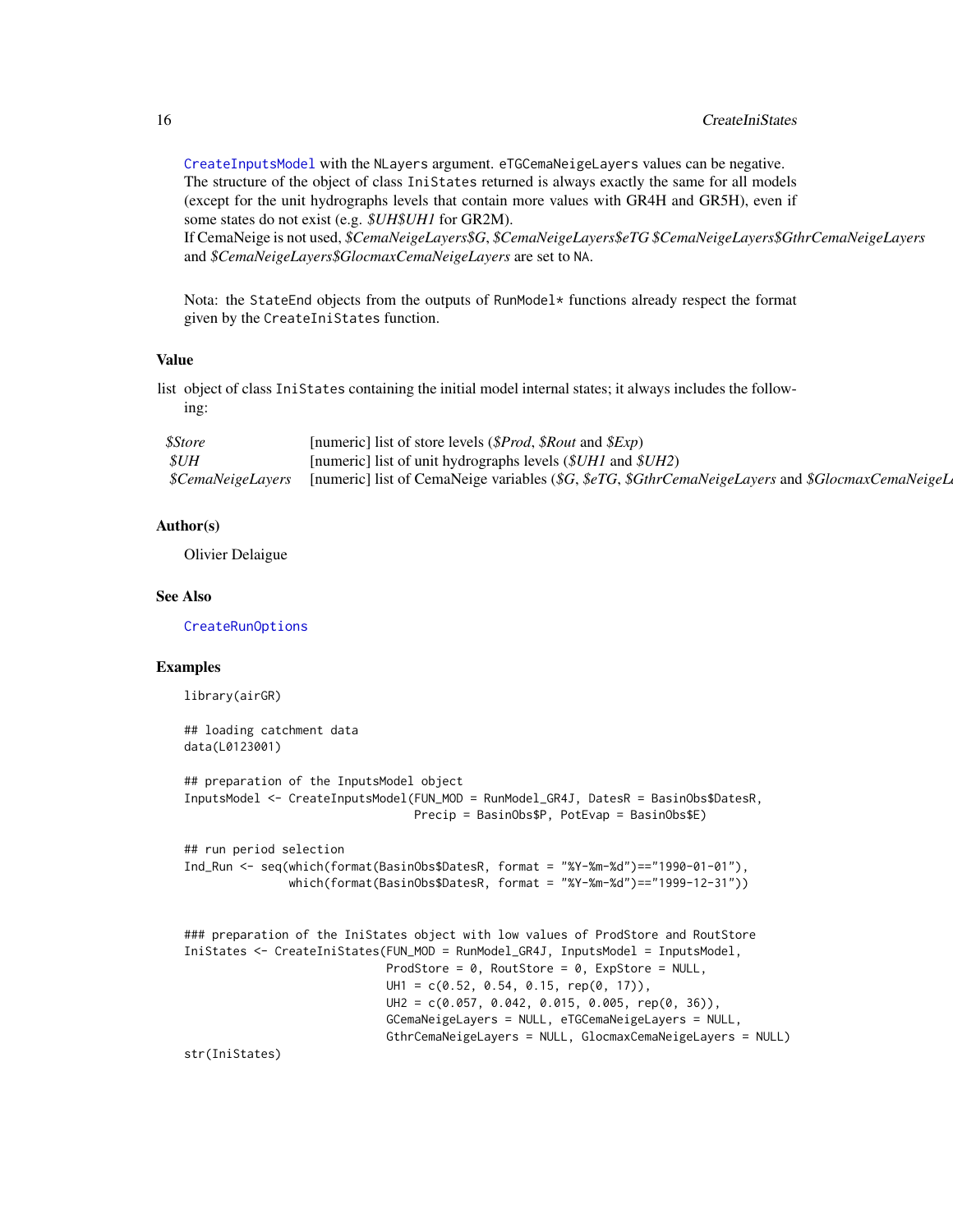```
## preparation of the RunOptions object
RunOptions <- CreateRunOptions(FUN_MOD = RunModel_GR4J, InputsModel = InputsModel,
                               IndPeriod_WarmUp = 0L,
                               IndPeriod_Run = Ind_Run, IniStates = IniStates)
## simulation
Param <- c(X1 = 257.238, X2 = 1.012, X3 = 88.235, X4 = 2.208)
OutputsModel <- RunModel_GR4J(InputsModel = InputsModel,
                              RunOptions = RunOptions, Param = Param)
## results preview
plot(OutputsModel, Qobs = BasinObs$Qmm[Ind_Run])
### preparation of the IniStates object with high values of ProdStore and RoutStore
IniStates <- CreateIniStates(FUN_MOD = RunModel_GR4J, InputsModel = InputsModel,
                             ProdStore = 450, RoutStore = 100, ExpStore = NULL,
                             UH1 = c(0.52, 0.54, 0.15, rep(0, 17)),
                             UH2 = c(0.057, 0.042, 0.015, 0.005, rep(0, 36)),
                             GCemaNeigeLayers = NULL, eTGCemaNeigeLayers = NULL,
                             GthrCemaNeigeLayers = NULL, GlocmaxCemaNeigeLayers = NULL)
str(IniStates)
## preparation of the RunOptions object
RunOptions <- CreateRunOptions(FUN_MOD = RunModel_GR4J, InputsModel = InputsModel,
                               IndPeriod_WarmUp = 0L,
                               IndPeriod_Run = Ind_Run, IniStates = IniStates)
## simulation
Param <- c(X1 = 257.238, X2 = 1.012, X3 = 88.235, X4 = 2.208)
OutputsModel <- RunModel_GR4J(InputsModel = InputsModel,
                              RunOptions = RunOptions, Param = Param)
## results preview
plot(OutputsModel, Qobs = BasinObs$Qmm[Ind_Run])
```
<span id="page-16-1"></span>CreateInputsCrit *Creation of the InputsCrit object required to the ErrorCrit functions*

# Description

Creation of the InputsCrit object required to the  $ErrorCrit \star$  functions. This function is used to define whether the user wants to calculate a single criterion, multiple criteria in the same time, or a composite criterion, which averages several criteria.

#### Usage

```
CreateInputsCrit(FUN_CRIT, InputsModel, RunOptions,
                Qobs, Obs, VarObs = "Q", BoolCrit = NULL,
```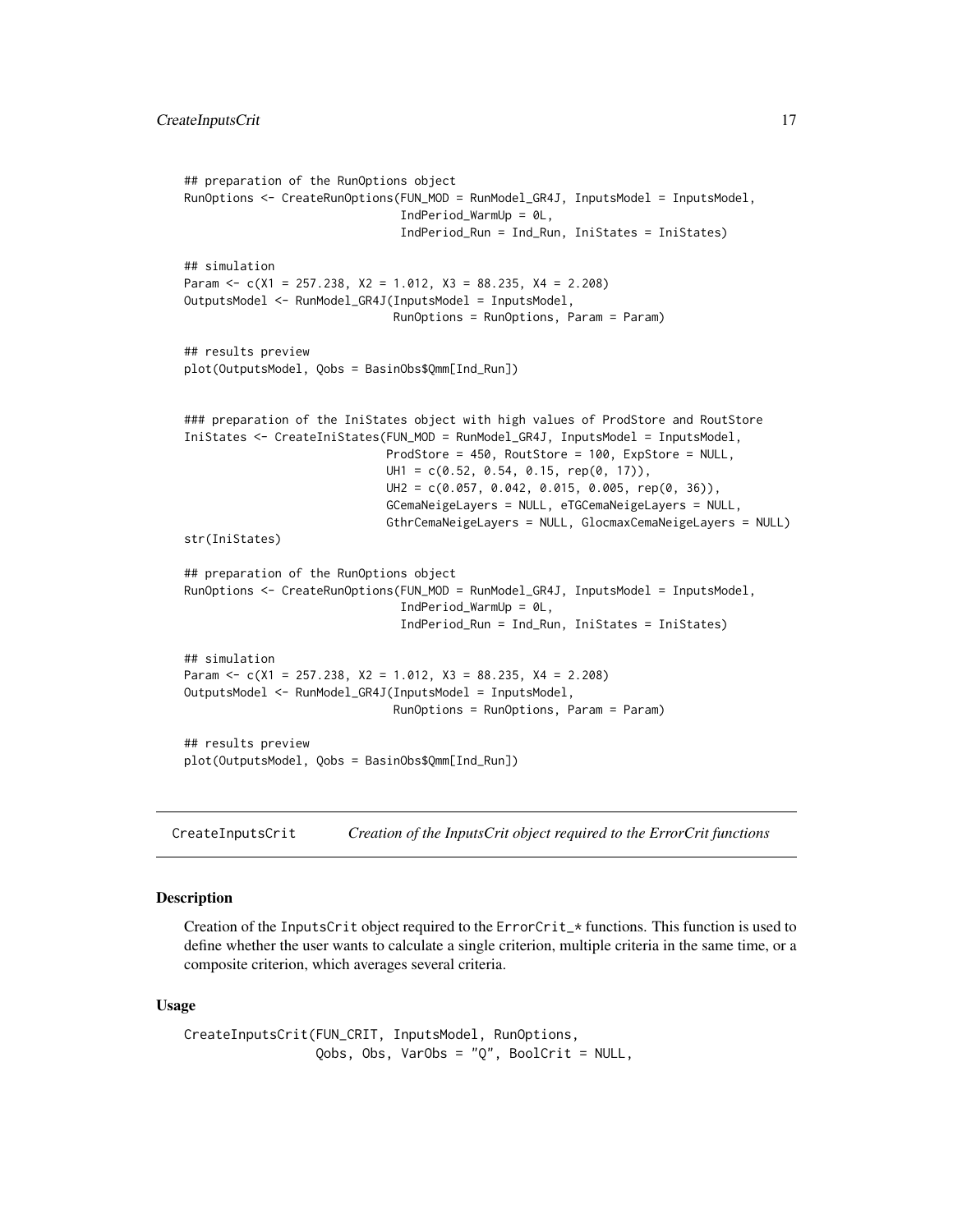transfo =  $"$ , Weights = NULL, Ind\_zeroes = NULL, epsilon = NULL, warnings = TRUE, verbose = TRUE)

# Arguments

| FUN_CRIT           | [function (atomic or list)] error criterion function (e.g. ErrorCrit_RMSE, ErrorCrit_NSE)                                                                                                                     |  |
|--------------------|---------------------------------------------------------------------------------------------------------------------------------------------------------------------------------------------------------------|--|
| InputsModel        | [object of class <i>InputsModel</i> ] see CreateInputsModel for details                                                                                                                                       |  |
| RunOptions         | [object of class RunOptions] see CreateRunOptions for details                                                                                                                                                 |  |
| Qobs               | (deprecated) [numeric (atomic or list)] series of observed discharges [mm/time]<br>step]                                                                                                                      |  |
| 0bs                | [numeric (atomic or list)] series of observed variable ([mm/time step] for dis-<br>charge or SWE, [-] for SCA)                                                                                                |  |
| Var <sub>Obs</sub> | (optional) [character (atomic or list)] names of the observed variable ("Q" by<br>default, or one of "SCA", "SWE"])                                                                                           |  |
| BoolCrit           | (optional) [boolean (atomic or list)] boolean (the same length as 0bs) giving<br>the time steps to consider in the computation (all time steps are considered by<br>default)                                  |  |
| transfo            | (optional) [character (atomic or list)] name of the transformation applied to the<br>variables (e.g. "", "sqrt", "log", "inv", "sort", "boxcox" or a numeric value<br>for power transformation (see details)) |  |
| Weights            | (optional) [numeric (atomic or list)] vector of weights necessary to calculate a<br>composite criterion (the same length as FUN_CRIT) giving the weights to use for<br>elements of FUN_CRIT [-]. See details  |  |
| Ind_zeroes         | (deprecated) [numeric] indices of the time steps where zeroes are observed                                                                                                                                    |  |
| epsilon            | (optional) [numeric (atomic or list)] small value to add to all observations and<br>simulations when "log" or "inv" transformations are used [same unit as 0bs].<br>See details                               |  |
| warnings           | (optional) [boolean] boolean indicating if the warning messages are shown, de-<br>$fault = TRUE$                                                                                                              |  |
| verbose            | (deprecated) [boolean] boolean indicating if the function is run in verbose mode<br>or not, default = TRUE                                                                                                    |  |

# Details

Users wanting to use FUN\_CRIT functions that are not included in the package must create their own InputsCrit object accordingly.

# ## —- Transformations

Transformations are simple functions applied to the observed and simulated variables used in order to change their distribution. Transformations are often used in hydrology for modifying the weight put on errors made for high flows or low flows. The following transformations are available: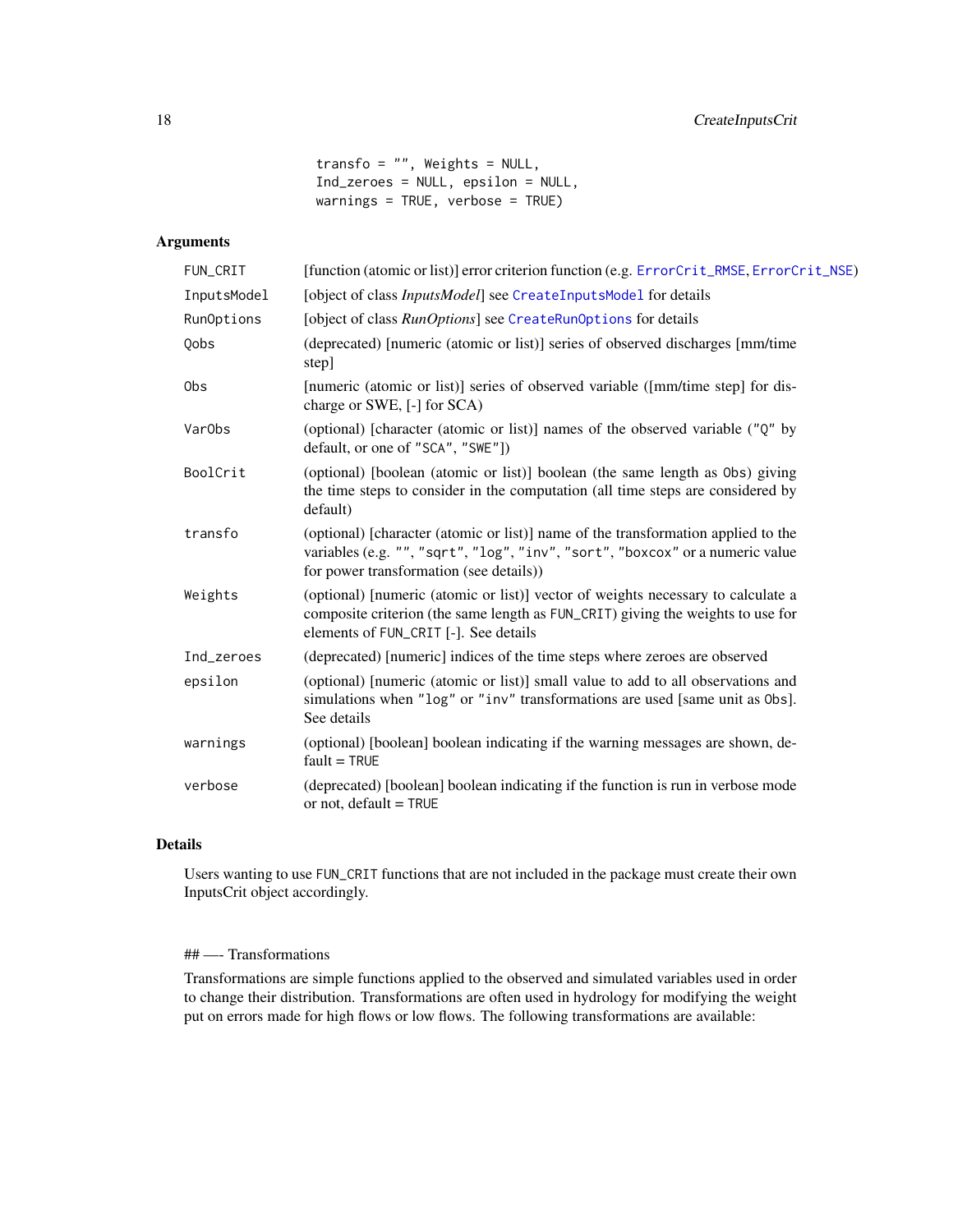# CreateInputsCrit 19

- "": no transformation is used (default case)
- "sqrt": squared root transformation
- "log": logarithmic transformation (see below regarding the specific case of KGE or KGE2)
- "inv": inverse transformation
- "sort": sort transformation (the simulated and observed variables are sorted from lowest to highest)
- "boxcox": Box-Cox transformation (see below for details)
- numeric: power transformation (see below for details)

We do not advise computing KGE or KGE' with log-transformation as it might be wrongly influenced by discharge values close to 0 or 1 and the criterion value is dependent on the discharge unit. See Santos et al. (2018) for more details and alternative solutions (see the references list below).

In order to make sure that KGE and KGE2 remain dimensionless and are not impacted by zero values, the Box-Cox transformation (transfo = "boxcox") uses the formulation given in Equation 10 of Santos et al. (2018). Lambda is set to 0.25 accordingly.

The syntax of the power transformation allows a numeric or a string of characters. For example for a squared transformation, the following can be used: transfo = 2, transfo = "2" or transfo  $=$  " $^{\circ}$ 2". Negative values are allowed. Fraction values are not allowed (e.g., " $-1/2$ " must instead be written "-0.5").

# ## —- The epsilon value

The epsilon value is useful when "log" or "inv" transformations are used (to avoid calculation of the inverse or of the logarithm of zero). If an epsilon value is provided, then it is added to the observed and simulated variable time series at each time step and before the application of a transformation. The epsilon value has no effect when the "boxcox" transformation is used. The impact of this value and a recommendation about the epsilon value to use (usually one hundredth of average observation) are discussed in Pushpalatha et al. (2012) for NSE and in Santos et al. (2018) for KGE and KGE'.

#### ## —- Single, multiple or composite criteria calculation

Users can set the following arguments as atomic or list: FUN\_CRIT, Obs, VarObs, BoolCrit, transfo, Weights. If the list format is chosen, all the lists must have the same length.

Calculation of a single criterion (e.g. NSE computed on discharge) is prepared by providing to CreateInputsCrit arguments atomics only.

Calculation of multiple criteria (e.g. NSE computed on discharge and RMSE computed on discharge) is prepared by providing to CreateInputsCrit arguments lists except for Weights that must be set as NULL.

Calculation of a composite criterion (e.g. the average between NSE computed on discharge and NSE computed on log of discharge) is prepared by providing to CreateInputsCrit arguments lists including Weights.

[ErrorCrit\\_RMSE](#page-37-1) cannot be used in a composite criterion since it is not a unitless value.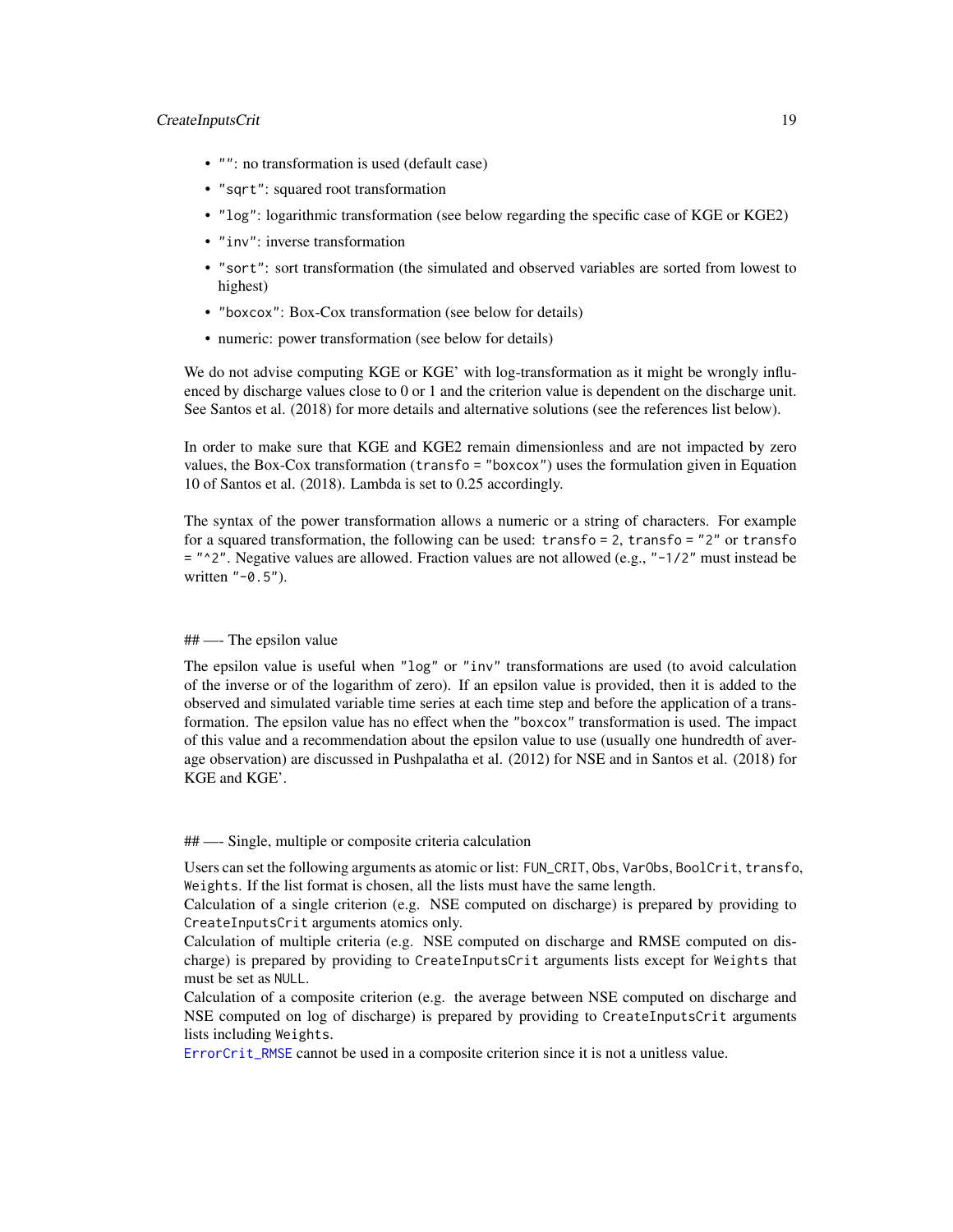# Value

list object of class *InputsCrit* containing the data required to evaluate the model outputs; it can include the following:

| <i><b>\$FUN CRIT</b></i> | [function] error criterion function (e.g. ErrorCrit_RMSE, ErrorCrit_NSE)                                     |
|--------------------------|--------------------------------------------------------------------------------------------------------------|
| \$Obs\$                  | [numeric] series of observed variable(s) ([mm/time step] for discharge or SWE, [-] for SCA)                  |
| <i><b>\$VarObs</b></i>   | [character] names of the observed variable(s)                                                                |
| <i><b>\$BoolCrit</b></i> | [boolean] boolean giving the time steps considered in the computation                                        |
| <i><b>\$transfo</b></i>  | [character] name of the transformation (e.g. "", "sqrt", "log", "inv", "sort", "boxcox" or a number for po   |
| <i><b>\$epsilon</b></i>  | [numeric] small value to add to all observations and simulations when "log" or "inv" transformations are use |
| \$Weights                | [numeric] vector (same length as Var0bs) giving the weights to use for elements of FUN_CRIT [-]              |
|                          |                                                                                                              |

When Weights = NULL, CreateInputsCrit returns an object of class *Single* that is a list such as the one described above.

When Weights contains at least one NULL value and Obs contains a list of observations, CreateInputsCrit returns an object of class *Multi* that is a list of lists such as the one described above. The [ErrorCrit](#page-28-1) function will then compute the different criteria prepared by CreateInputsCrit.

When Weights is a list of at least 2 numerical values, CreateInputsCrit returns an object of class *Compo* that is a list of lists such as the one described above. This object will be useful to compute composite criterion with the [ErrorCrit](#page-28-1) function.

To calculate composite or multiple criteria, it is necessary to use the ErrorCrit function. The other ErrorCrit\_\* functions (e.g. [ErrorCrit\\_RMSE](#page-37-1), [ErrorCrit\\_NSE](#page-35-1)) can only use objects of class *Single* (and not *Multi* or *Compo*).

#### Author(s)

Olivier Delaigue, Laurent Coron, Guillaume Thirel

# References

Pushpalatha, R., Perrin, C., Le Moine, N. and Andréassian, V. (2012). A review of efficiency criteria suitable for evaluating low-flow simulations. Journal of Hydrology, 420-421: 171-182. doi: 10.1016/j.jhydrol.2011.11.055.

Santos, L., Thirel, G. and Perrin, C. (2018). Technical note: Pitfalls in using log-transformed flows within the KGE criterion. Hydrol. Earth Syst. Sci., 22, 4583-4591. doi: 10.5194/hess-22- 4583-2018.

# See Also

[RunModel](#page-47-1), [CreateInputsModel](#page-20-1), [CreateRunOptions](#page-23-1), [CreateCalibOptions](#page-10-1), [ErrorCrit](#page-28-1)

# Examples

library(airGR)

## loading catchment data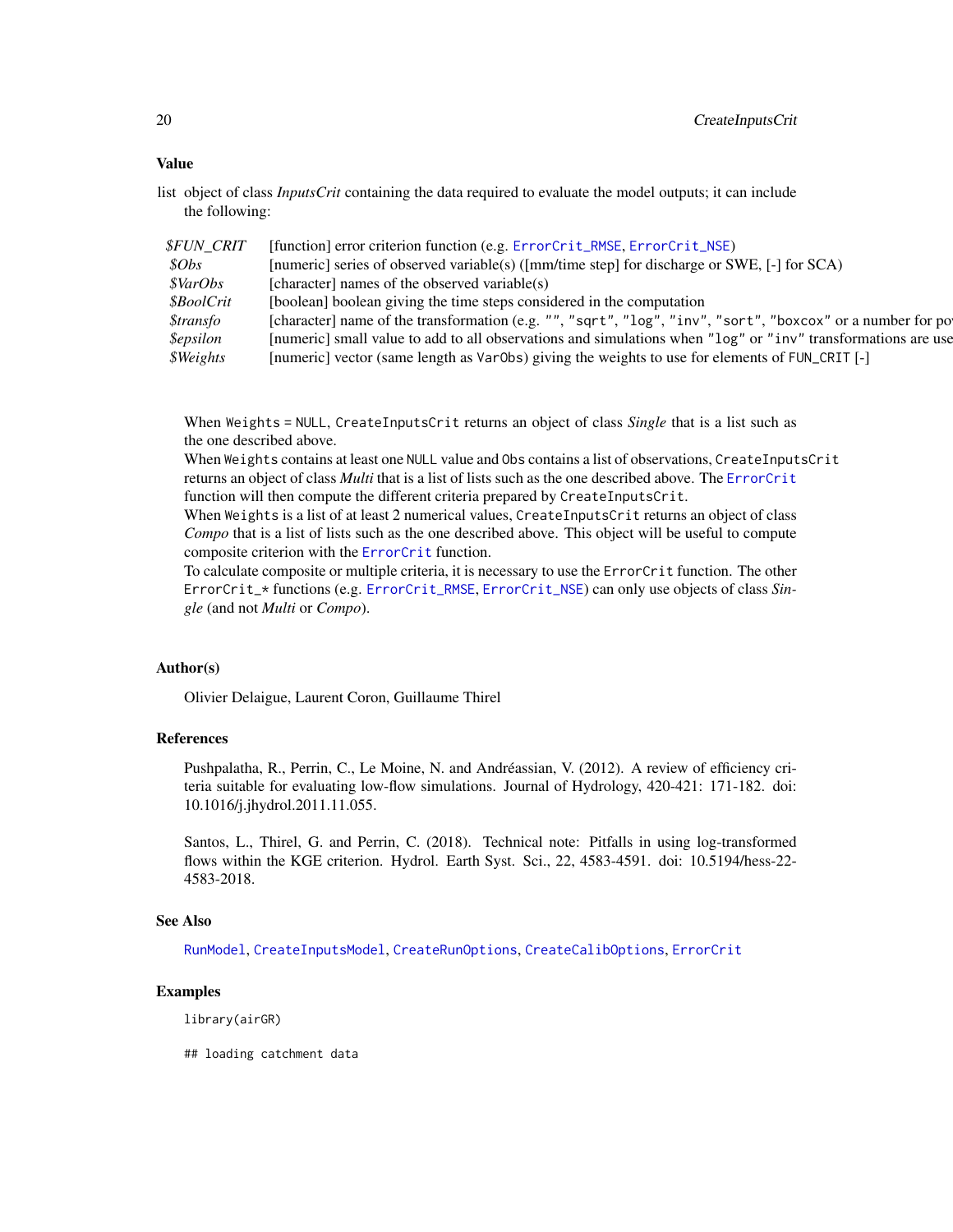```
data(L0123001)
## preparation of the InputsModel object
InputsModel <- CreateInputsModel(FUN_MOD = RunModel_GR4J, DatesR = BasinObs$DatesR,
                                Precip = BasinObs$P, PotEvap = BasinObs$E)
## calibration period selection
Ind_Run <- seq(which(format(BasinObs$DatesR, format = "%Y-%m-%d")=="1990-01-01"),
               which(format(BasinObs$DatesR, format = "%Y-%m-%d")=="1999-12-31"))
## preparation of RunOptions object
RunOptions <- CreateRunOptions(FUN_MOD = RunModel_GR4J, InputsModel = InputsModel,
                               IndPeriod_Run = Ind_Run)
## simulation
Param <- c(X1 = 257.238, X2 = 1.012, X3 = 88.235, X4 = 2.208)
OutputsModel <- RunModel_GR4J(InputsModel = InputsModel, RunOptions = RunOptions, Param = Param)
## single efficiency criterion: Nash-Sutcliffe Efficiency
InputsCritSingle <- CreateInputsCrit(FUN_CRIT = ErrorCrit_NSE,
                                    InputsModel = InputsModel, RunOptions = RunOptions,
                                    Obs = list(BasinObs$Qmm[Ind_Run]),
                                    VarObs = "Q", transfo = "",
                                    Weights = NULL)
str(InputsCritSingle)
invisible(ErrorCrit(InputsCrit = InputsCritSingle, OutputsModel = OutputsModel))
## 2 efficiency criteria: RMSE and Nash-Sutcliffe Efficiency
InputsCritMulti <- CreateInputsCrit(FUN_CRIT = list(ErrorCrit_RMSE, ErrorCrit_NSE),
                                   InputsModel = InputsModel, RunOptions = RunOptions,
                               Obs = list(BasinObs$Qmm[Ind_Run], BasinObs$Qmm[Ind_Run]),
                                   VarObs = list("Q", "Q"), transfo = list("", "sqrt"),
                                   Weights = NULL)
str(InputsCritMulti)
invisible(ErrorCrit(InputsCrit = InputsCritMulti, OutputsModel = OutputsModel))
## efficiency composite criterion: Nash-Sutcliffe Efficiency mixing
## both raw and log-transformed flows
InputsCritCompo <- CreateInputsCrit(FUN_CRIT = list(ErrorCrit_NSE, ErrorCrit_NSE),
                                   InputsModel = InputsModel, RunOptions = RunOptions,
                               Obs = list(BasinObs$Qmm[Ind_Run], BasinObs$Qmm[Ind_Run]),
                                   VarObs = list("Q", "Q"), transfo = list("", "log"),
                                   Weights = list(0.4, 0.6)str(InputsCritCompo)
invisible(ErrorCrit(InputsCrit = InputsCritCompo, OutputsModel = OutputsModel))
```
<span id="page-20-1"></span>

CreateInputsModel *Creation of the InputsModel object required to the RunModel functions*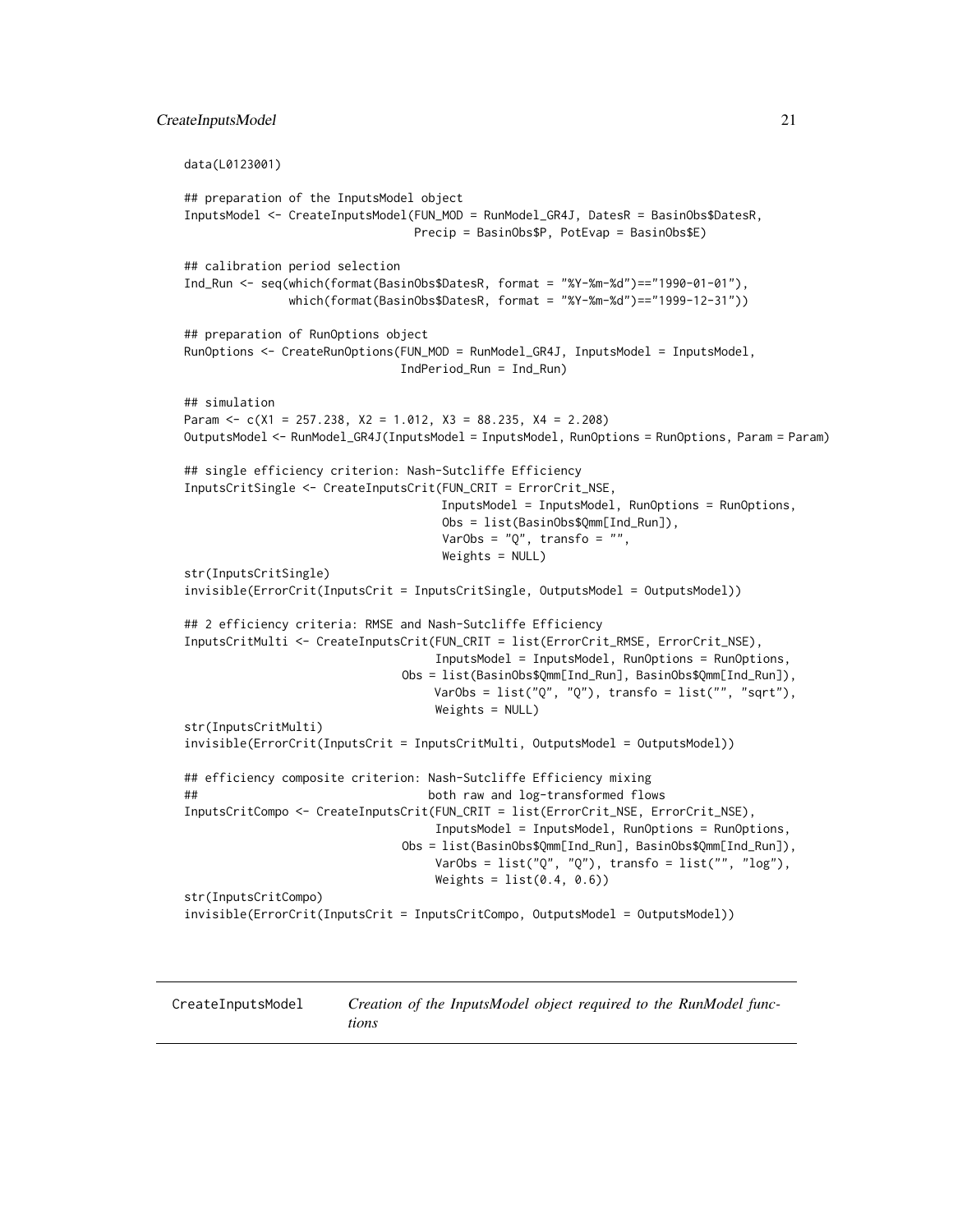# Description

Creation of the *InputsModel* object required to the RunModel\* functions.

# Usage

```
CreateInputsModel(FUN_MOD, DatesR, Precip, PrecipScale = TRUE, PotEvap = NULL,
                  TempMean = NULL, TempMin = NULL, TempMax = NULL,
                 ZInputs = NULL, HypsoData = NULL, NLayers = 5, verbose = TRUE)
```
# Arguments

| FUN_MOD     | [function] hydrological model function (e.g. RunModel_GR4J, RunModel_CemaNeigeGR4J)                                                                                                                                                                       |
|-------------|-----------------------------------------------------------------------------------------------------------------------------------------------------------------------------------------------------------------------------------------------------------|
| DatesR      | [POSIXt] vector of dates required to create the GR model and CemaNeige mod-<br>ule inputs                                                                                                                                                                 |
| Precip      | [numeric] time series of total precipitation (catchment average) [mm/time step],<br>required to create the GR model and CemaNeige module inputs                                                                                                           |
| PrecipScale | (optional) [boolean] indicating if the mean of the precipitation interpolated on<br>the elevation layers must be kept or not, required to create CemaNeige module<br>inputs, default = TRUE (the mean of the precipitation is kept to the original value) |
| PotEvap     | [numeric] time series of potential evapotranspiration (catchment average) [mm/time]<br>step], required to create the GR model inputs                                                                                                                      |
| TempMean    | (optional) [numeric] time series of mean air temperature $[°C]$ , required to create<br>the CemaNeige module inputs                                                                                                                                       |
| TempMin     | (optional) [numeric] time series of min air temperature $[°C]$ , possibly used to<br>create the CemaNeige module inputs                                                                                                                                   |
| TempMax     | (optional) [numeric] time series of max air temperature $[°C]$ , possibly used to<br>create the CemaNeige module inputs                                                                                                                                   |
| ZInputs     | (optional) [numeric] real giving the mean elevation of the Precip and Temp se-<br>ries (before extrapolation) [m], possibly used to create the CemaNeige module<br>inputs                                                                                 |
| HypsoData   | (optional) [numeric] vector of 101 reals: min, q01 to q99 and max of catch-<br>ment elevation distribution [m], if not defined a single elevation is used for Ce-<br>maNeige                                                                              |
| NLayers     | (optional) [numeric] integer giving the number of elevation layers requested [-],<br>required to create CemaNeige module inputs, default=5                                                                                                                |
| verbose     | (optional) [boolean] boolean indicating if the function is run in verbose mode or<br>not, default = TRUE                                                                                                                                                  |

# Details

Users wanting to use FUN\_MOD functions that are not included in the package must create their own InputsModel object accordingly.

Please note that if CemaNeige is used, and ZInputs is different than HypsoData, then precipitation and temperature are interpolated with the DataAltiExtrapolation\_Valery function.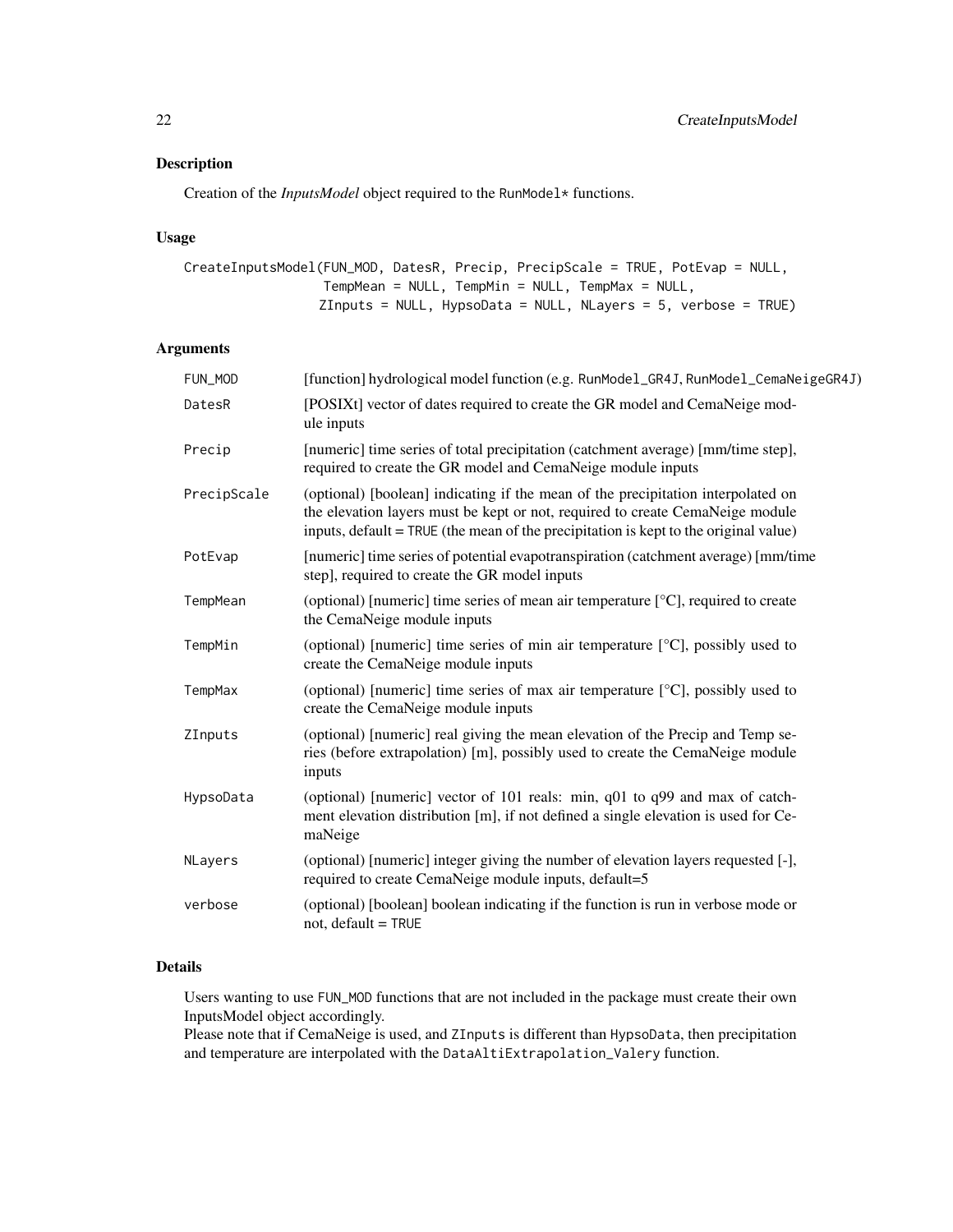# CreateInputsModel 23

# Value

list object of class*InputsModel* containing the data required to evaluate the model outputs; it can include the following:

| <i><b>\$DatesR</b></i><br>\$Precip<br>\$PotEvap | [POSIX]t] vector of dates<br>[numeric] time series of total precipitation (catchment average) [mm/time step]<br>[numeric] time series of potential evapotranspiration (catchment average) [mm/time step],<br>defined if FUN_MOD includes GR4H, GR5H, GR4J, GR5J, GR6J, GR2M or GR1A |
|-------------------------------------------------|-------------------------------------------------------------------------------------------------------------------------------------------------------------------------------------------------------------------------------------------------------------------------------------|
| <i><b>\$LayerPrecip</b></i>                     | [list] list of time series of precipitation (layer average) [mm/time step],<br>defined if FUN_MOD includes CemaNeige                                                                                                                                                                |
| <i><b>\$LayerTempMean</b></i>                   | [list] list of time series of mean air temperature (layer average) $[°C]$ ,<br>defined if FUN_MOD includes CemaNeige                                                                                                                                                                |
| <i><b>\$LayerFracSolidPrecip</b></i>            | [list] list of time series of solid precipitation fraction (layer average) [-],<br>defined if FUN_MOD includes CemaNeige                                                                                                                                                            |

# Author(s)

Laurent Coron

# See Also

[RunModel](#page-47-1), [CreateRunOptions](#page-23-1), [CreateInputsCrit](#page-16-1), [CreateCalibOptions](#page-10-1), [DataAltiExtrapolation\\_Valery](#page-27-1)

# Examples

library(airGR)

```
## loading catchment data
data(L0123001)
## preparation of the InputsModel object
InputsModel <- CreateInputsModel(FUN_MOD = RunModel_GR4J, DatesR = BasinObs$DatesR,
                                 Precip = BasinObs$P, PotEvap = BasinObs$E)
## run period selection
Ind_Run <- seq(which(format(BasinObs$DatesR, format = "%Y-%m-%d")=="1990-01-01"),
               which(format(BasinObs$DatesR, format = "%Y-%m-%d")=="1999-12-31"))
## preparation of the RunOptions object
RunOptions <- CreateRunOptions(FUN_MOD = RunModel_GR4J,
                               InputsModel = InputsModel, IndPeriod_Run = Ind_Run)
## simulation
Param \leq c(X1 = 734.568, X2 = -0.840, X3 = 109.809, X4 = 1.971)
OutputsModel <- RunModel(InputsModel = InputsModel, RunOptions = RunOptions, Param = Param,
```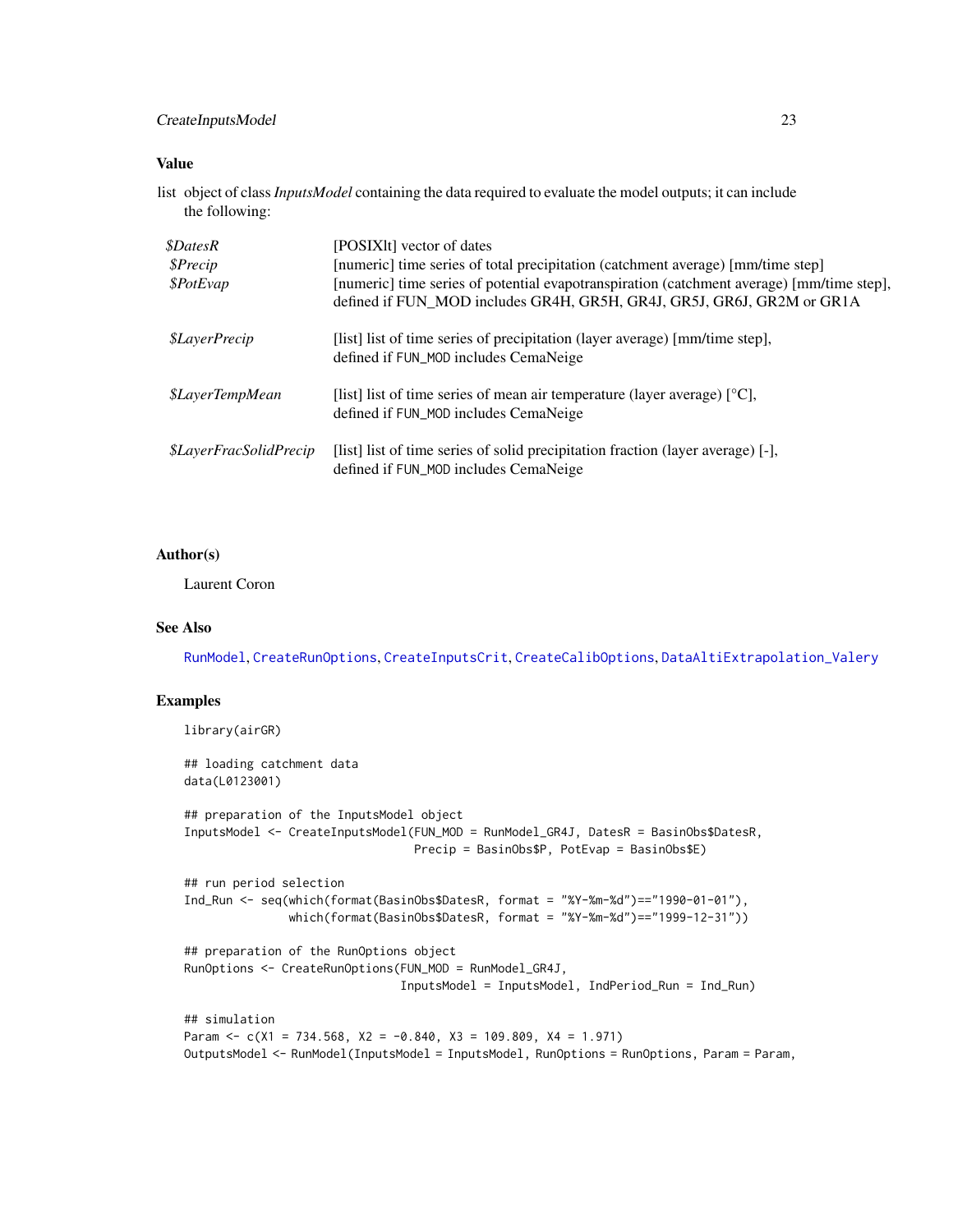```
FUN_MOD = RunModel_GR4J)
## results preview
plot(OutputsModel, Qobs = BasinObs$Qmm[Ind_Run])
## efficiency criterion: Nash-Sutcliffe Efficiency
InputsCrit <- CreateInputsCrit(FUN_CRIT = ErrorCrit_NSE, InputsModel = InputsModel,
                                RunOptions = RunOptions, Obs = BasinObs$Qmm[Ind_Run])
OutputsCrit <- ErrorCrit_NSE(InputsCrit = InputsCrit, OutputsModel = OutputsModel)
```
<span id="page-23-1"></span>CreateRunOptions *Creation of the RunOptions object required to the RunModel functions*

# Description

Creation of the RunOptions object required to the RunModel\* functions.

# Usage

CreateRunOptions(FUN\_MOD, InputsModel,

```
IndPeriod_WarmUp = NULL, IndPeriod_Run,
IniStates = NULL, IniResLevels = NULL, Imax = NULL,
Outputs_Cal = NULL, Outputs_Sim = "all",
RunSnowModule, MeanAnSolidPrecip = NULL,
IsHyst = FALSE,
warnings = TRUE, verbose = TRUE)
```
# Arguments

| FUN_MOD          | [function] hydrological model function (e.g. RunModel_GR4J, RunModel_CemaNeigeGR4J)                                                              |
|------------------|--------------------------------------------------------------------------------------------------------------------------------------------------|
| InputsModel      | [object of class <i>InputsModel</i> ] see CreateInputsModel for details                                                                          |
| IndPeriod_WarmUp |                                                                                                                                                  |
|                  | (optional) [numeric] index of period to be used for the model warm-up [-]                                                                        |
| IndPeriod_Run    | [numeric] index of period to be used for the model run [-]                                                                                       |
| IniStates        | (optional) [numeric] object of class IniStates [mm and °C], see CreateIniStates<br>for details                                                   |
| IniResLevels     | (optional) [numeric] vector of initial fillings for the GR stores (2 or 3 values<br>according to the model) [- and/or mm]; see details           |
| Imax             | (optional) [numeric] an atomic vector of the maximum capacity of the GR5H<br>interception store [mm]; see RunModel_GR5H                          |
| Outputs_Cal      | (optional) [character] vector giving the outputs needed for the calibration<br>(e.g. $c("Qsim")$ ), the fewer outputs the faster the calibration |
| Outputs_Sim      | (optional) [character] vector giving the requested outputs<br>$(e.g. c("DatesR", "Qsim", "ShowPack"))$ , $default = "all"$                       |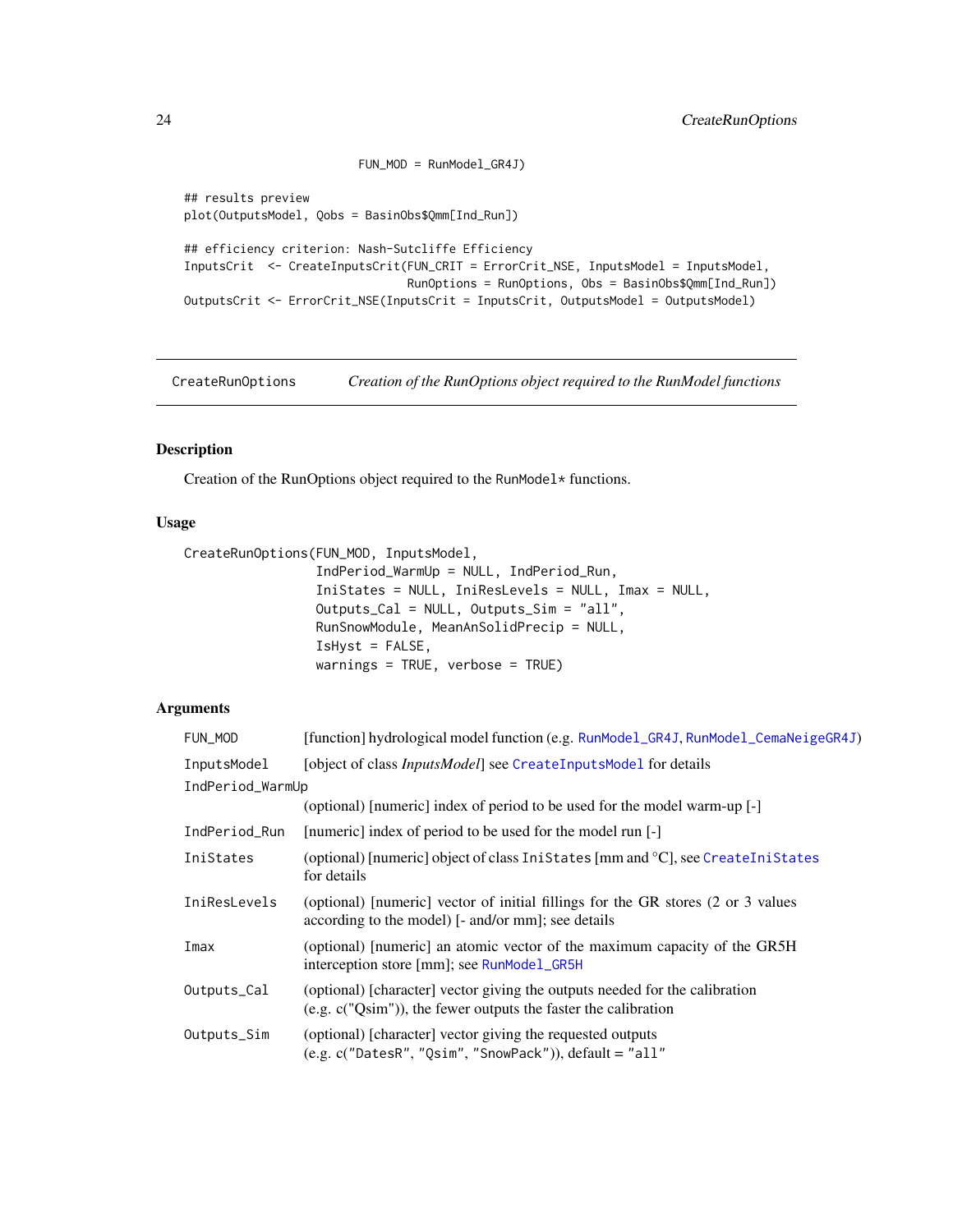| RunSnowModule     | (deprecated) [boolean] option indicating whether CemaNeige should be acti-<br>vated. Please adapt FUN_MOD instead                                     |
|-------------------|-------------------------------------------------------------------------------------------------------------------------------------------------------|
| MeanAnSolidPrecip |                                                                                                                                                       |
|                   | (optional) [numeric] vector giving the annual mean of average solid precipitation<br>for each layer (computed from InputsModel if not defined) [mm/y] |
| IsHyst            | [boolean] boolean indicating if the hysteresis version of CemaNeige is used. See<br>details                                                           |
| warnings          | (optional) [boolean] boolean indicating if the warning messages are shown, de-<br>$fault = TRUE$                                                      |
| verbose           | (optional) [boolean] boolean indicating if the function is run in verbose mode or<br>not, default $=$ TRUE                                            |

# Details

Users wanting to use FUN\_MOD functions that are not included in the package must create their own RunOptions object accordingly.

## —- Initialisation options

The model initialisation options can either be set to a default configuration or be defined by the user.

This is done via three vectors: IndPeriod\_WarmUp, IniStates, IniResLevels. A default configuration is used for initialisation if these vectors are not defined.

- (1) Default initialisation options:
	- IndPeriod\_WarmUp default setting ensures a one-year warm-up using the time steps preceding the IndPeriod\_Run. The actual length of this warm-up might be shorter depending on data availability (no missing value of climate inputs being allowed in model input series).
	- IniStates and IniResLevels are automatically set to initialise all the model states at 0, except for the production and routing stores levels which are respectively initialised at 30 % and 50 % of their capacity. In case GR5H is used with an interception store, the intercetion store level is initialised by default with 0 mm. In case GR6J is used, the exponential store level is initialised by default with 0 mm. This initialisation is made at the very beginning of the model call (i.e. at the beginning of IndPeriod\_WarmUp or at the beginning of IndPeriod\_Run if the warm-up period is disabled).

(2) Customisation of initialisation options:

- IndPeriod\_WarmUp can be used to specify the indices of the warm-up period (within the time series prepared in InputsModel).
	- remark 1: for most common cases, indices corresponding to one or several years preceding IndPeriod\_Run are used (e.g. IndPeriod\_WarmUp = 1000:1365 and IndPeriod\_Run  $= 1366:5000$ .
	- However, it is also possible to perform a long-term initialisation if other indices than the warm-up ones are set in IndPeriod\_WarmUp (e.g. IndPeriod\_WarmUp = c(1:5000,1:5000,1:5000,1000:1365))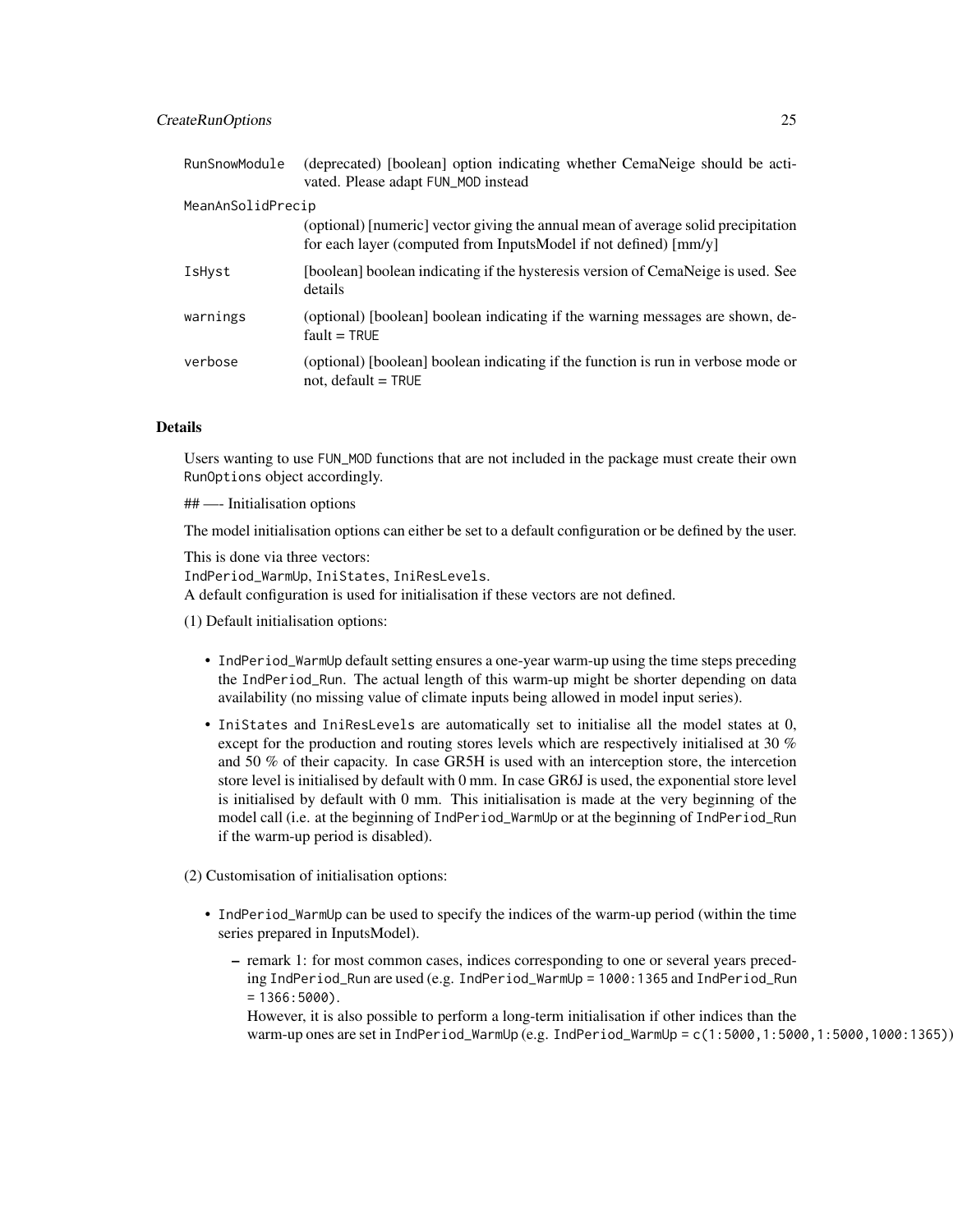- remark 2: it is also possible to completely disable the warm-up period when using IndPeriod\_WarmUp = 0L. This is necessary if you want IniStates and/or IniResLevels to be the actual initial values of the model variables from your simulation (e.g. to perform a forecast form a given initial state).
- IniStates and IniResLevels can be used to specify the initial model states.
	- remark 1: IniStates and IniResLevels can not be used with GR1A.
	- remark 2: if IniStates is used, two possibilities are offered: - IniStates can be set to the *\$StateEnd* output of a previous RunModel call, as *\$StateEnd* already respects the correct format;
		- IniStates can be created with the [CreateIniStates](#page-13-1) function.
	- remark 3: in addition to IniStates, IniResLevels allows to set the filling rate of the production and routing stores for the GR models. For instance for GR4J and GR5J: IniResLevels =  $c(0.3, 0.5, NA, NA)$  should be used to obtain initial fillings of 30 % and 50 % for the production and routing stores, respectively. For GR6J, IniResLevels =  $c(0.3, 0.5, 0, NA)$  should be used to obtain initial fillings of 30 % and 50 % for the production and routing stores levels and 0 mm for the exponential store level, respectively. For GR5H with an interception store, IniResLevels =  $c(0.3, 0.5, NA, 0.4)$  should be used to obtain initial fillings of 30 %, 50 % and 40 % for the production, routing and interception stores levels, respectively. IniResLevels is optional and can only be used if IniStates is also defined (the state values corresponding to these two other stores in IniStates are not used in such case).

## —- CemaNeige version

If IsHyst = FALSE, the original CemaNeige version from Valéry et al. (2014) is used.

If IsHyst = TRUE, the CemaNeige version from Riboust et al. (2019) is used. Compared to the original version, this version of CemaNeige needs two more parameters and it includes a representation of the hysteretic relationship between the Snow Cover Area (SCA) and the Snow Water Equivalent (SWE) in the catchment. The hysteresis included in airGR is the Modified Linear hysteresis ( $LH^*$ ); it is represented on panel b) of Fig. 3 in Riboust et al. (2019). Riboust et al. (2019) advise to use the LH\* version of CemaNeige with parameters calibrated using an objective function combining 75  $\%$ of KGE calculated on discharge simulated from a rainfall-runoff model compared to observed discharge and 5 % of KGE calculated on SCA on 5 CemaNeige elevation bands compared to satellite (e.g. MODIS) SCA (see Eq. (18), Table 3 and Fig. 6). Riboust et al. (2019)'s tests were realized with GR4J as the chosen rainfall-runoff model.

#### Value

list object of class *RunOptions* containing the data required to evaluate the model outputs; it can include the following:

| IndPeriod_WarmUp    | [numeric] index of period to be used for the model warm-up [-]                                                |
|---------------------|---------------------------------------------------------------------------------------------------------------|
| IndPeriod Run       | [numeric] index of period to be used for the model run [-]                                                    |
| <i>IniStates</i>    | [numeric] vector of initial model states [mm and $^{\circ}$ C]                                                |
| <i>IniResLevels</i> | [numeric] vector of initial filling rates for production and routing stores [-] and level for the exponential |
| Outputs_Cal         | [character] character vector giving only the outputs needed for the calibration                               |
| Outputs_Sim         | [character] character vector giving the requested outputs                                                     |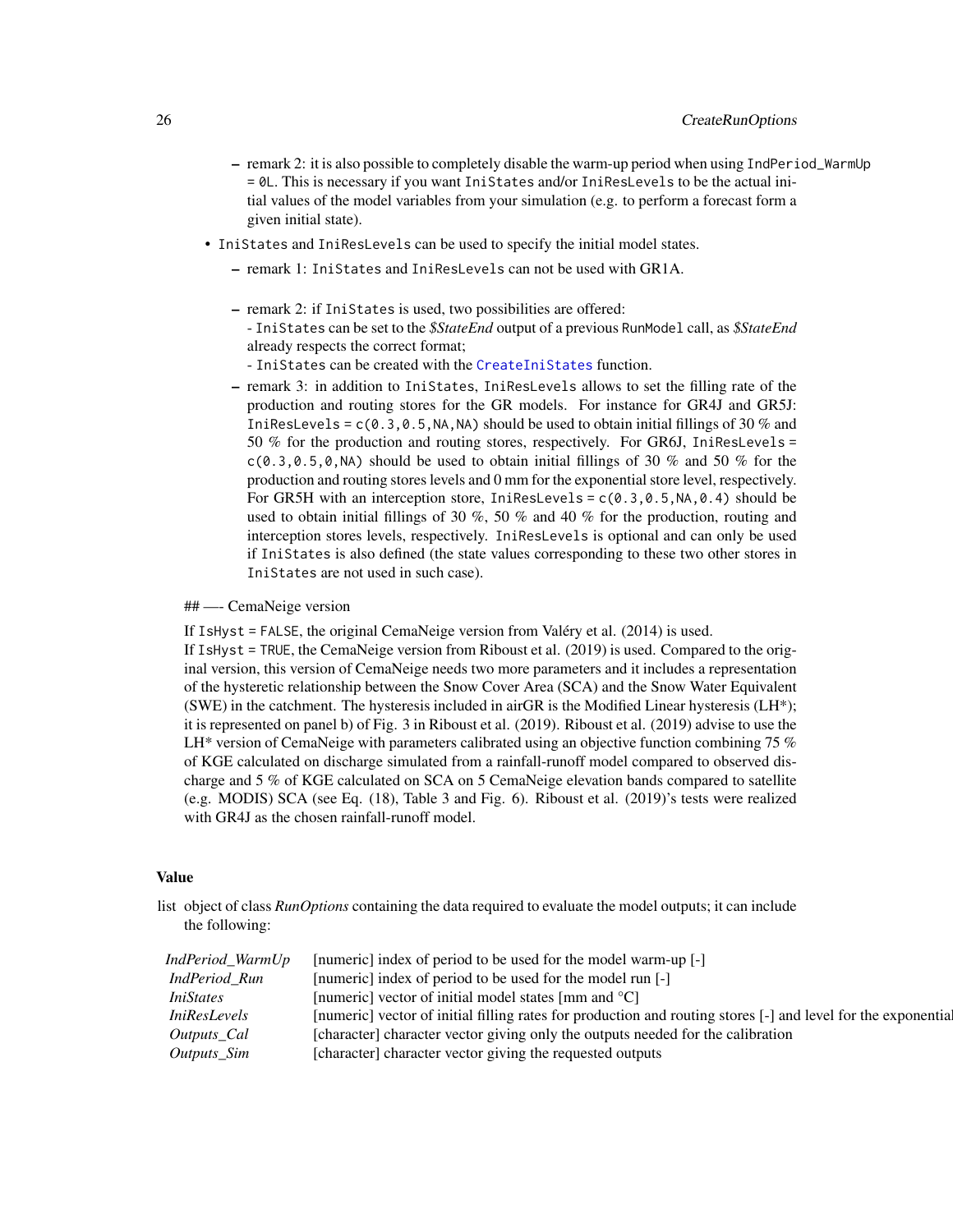# CreateRunOptions 27

*Imax* [numeric] vector giving the maximal capacity of the GR5H interception store *MeanAnSolidPrecip* [numeric] vector giving the annual mean of average solid precipitation for each layer [mm/y]

# Author(s)

Laurent Coron, Olivier Delaigue, Guillaume Thirel

# See Also

[RunModel](#page-47-1), [CreateInputsModel](#page-20-1), [CreateInputsCrit](#page-16-1), [CreateCalibOptions](#page-10-1), [CreateIniStates](#page-13-1), [Imax](#page-39-1)

#### Examples

```
library(airGR)
## loading catchment data
data(L0123001)
## preparation of the InputsModel object
InputsModel <- CreateInputsModel(FUN_MOD = RunModel_GR4J, DatesR = BasinObs$DatesR,
                                Precip = BasinObs$P, PotEvap = BasinObs$E)
## run period selection
Ind_Run <- seq(which(format(BasinObs$DatesR, format = "%Y-%m-%d")=="1990-01-01"),
               which(format(BasinObs$DatesR, format = "%Y-%m-%d")=="1999-12-31"))
## preparation of the RunOptions object
RunOptions <- CreateRunOptions(FUN_MOD = RunModel_GR4J,
                               InputsModel = InputsModel, IndPeriod_Run = Ind_Run)
## simulation
Param \leq c(X1 = 734.568, X2 = -0.840, X3 = 109.809, X4 = 1.971)
OutputsModel <- RunModel(InputsModel = InputsModel,
                         RunOptions = RunOptions, Param = Param,
                         FUN_MOD = RunModel_GR4J)
## results preview
plot(OutputsModel, Qobs = BasinObs$Qmm[Ind_Run])
## efficiency criterion: Nash-Sutcliffe Efficiency
InputsCrit <- CreateInputsCrit(FUN_CRIT = ErrorCrit_NSE, InputsModel = InputsModel,
                                RunOptions = RunOptions,
                                Obs = BasinObs$Qmm[Ind_Run])
OutputsCrit <- ErrorCrit_NSE(InputsCrit = InputsCrit, OutputsModel = OutputsModel)
```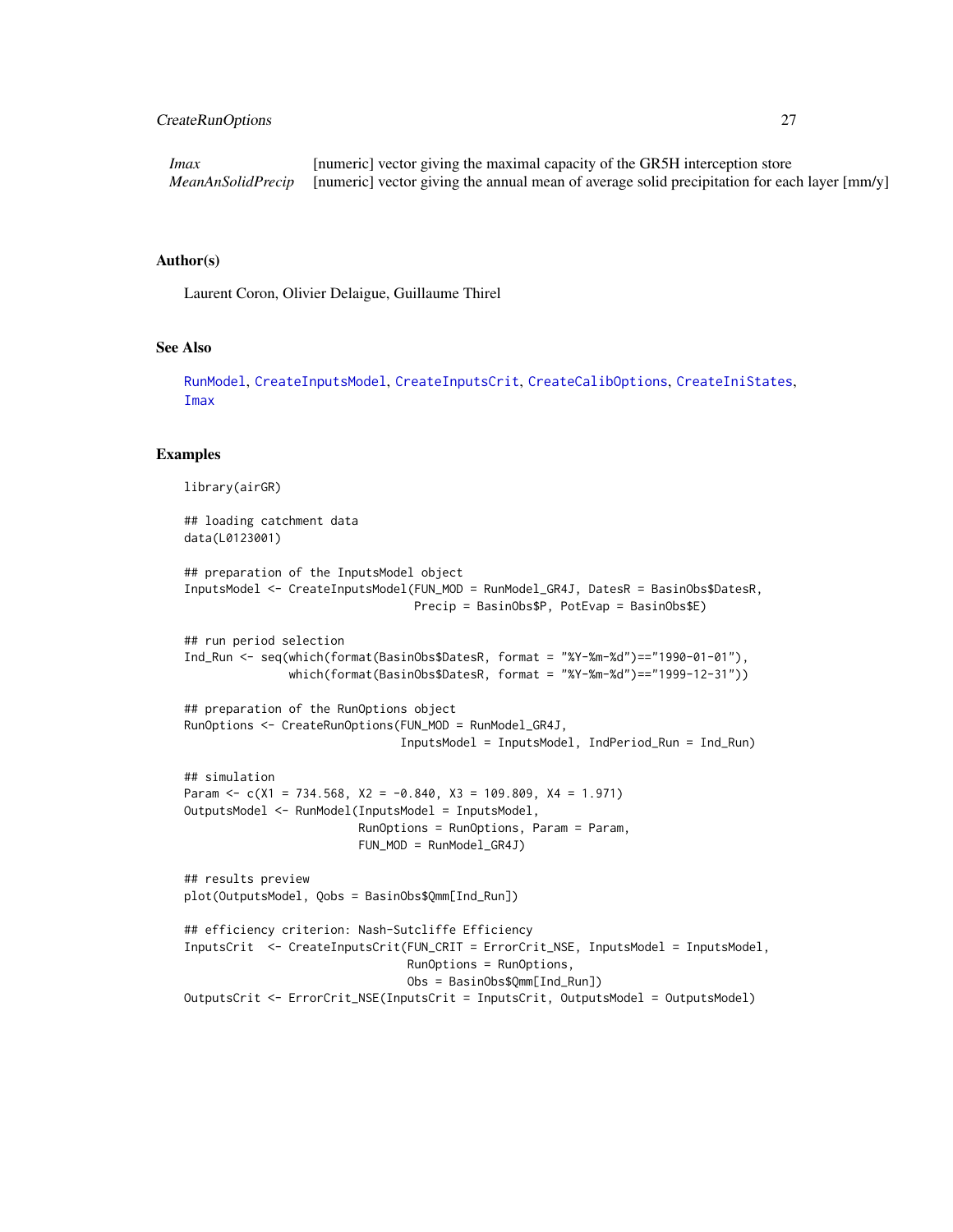#### <span id="page-27-1"></span><span id="page-27-0"></span>DataAltiExtrapolation\_Valery

*Altitudinal extrapolation of precipitation and temperature series described by A. Valery*

# Description

Function which extrapolates the precipitation and air temperature series for different elevation layers (method from Valéry, 2010).

## Usage

```
DataAltiExtrapolation_Valery(DatesR, Precip, PrecipScale = TRUE,
                             TempMean, TempMin = NULL, TempMax = NULL,
                             ZInputs, HypsoData, NLayers, verbose = TRUE)
```
# Arguments

| DatesR         | [POSIXt] vector of dates                                                                                                                                                                                                                                  |
|----------------|-----------------------------------------------------------------------------------------------------------------------------------------------------------------------------------------------------------------------------------------------------------|
| Precip         | [numeric] time series of daily total precipitation (catchment average) [mm/time]<br>step]                                                                                                                                                                 |
| PrecipScale    | (optional) [boolean] indicating if the mean of the precipitation interpolated on<br>the elevation layers must be kept or not, required to create CemaNeige module<br>inputs, default = TRUE (the mean of the precipitation is kept to the original value) |
| TempMean       | [numeric] time series of daily mean air temperature $[°C]$                                                                                                                                                                                                |
| TempMin        | (optional) [numeric] time series of daily min air temperature $\lceil {^{\circ}C} \rceil$                                                                                                                                                                 |
| TempMax        | (optional) [numeric] time series of daily max air temperature $\lceil {^{\circ}C} \rceil$                                                                                                                                                                 |
| <b>ZInputs</b> | [numeric] real giving the mean elevation of the Precip and Temp series (before<br>$extrapolation)$ [m]                                                                                                                                                    |
| HypsoData      | [numeric] vector of 101 reals: min, $q01$ to $q99$ and max of catchment elevation<br>distribution $[m]$                                                                                                                                                   |
| NLayers        | [numeric] integer giving the number of elevation layers requested [-]                                                                                                                                                                                     |
| verbose        | (optional) [boolean] boolean indicating if the function is run in verbose mode or<br>not, default $=$ TRUE                                                                                                                                                |

# Details

Elevation layers of equal surface are created the 101 elevation quantiles (HypsoData) and the number requested elevation layers (NLayers).

Forcing data (precipitation and air temperature) are extrapolated using gradients from Valery (2010). (e.g. gradP =  $0.0004$  [m-1] for France and gradT =  $0.434$  [°C/100m] for January, 1st). This function is used by the [CreateInputsModel](#page-20-1) function.

#### Value

list containing the extrapolated series of precip. and air temp. on each elevation layer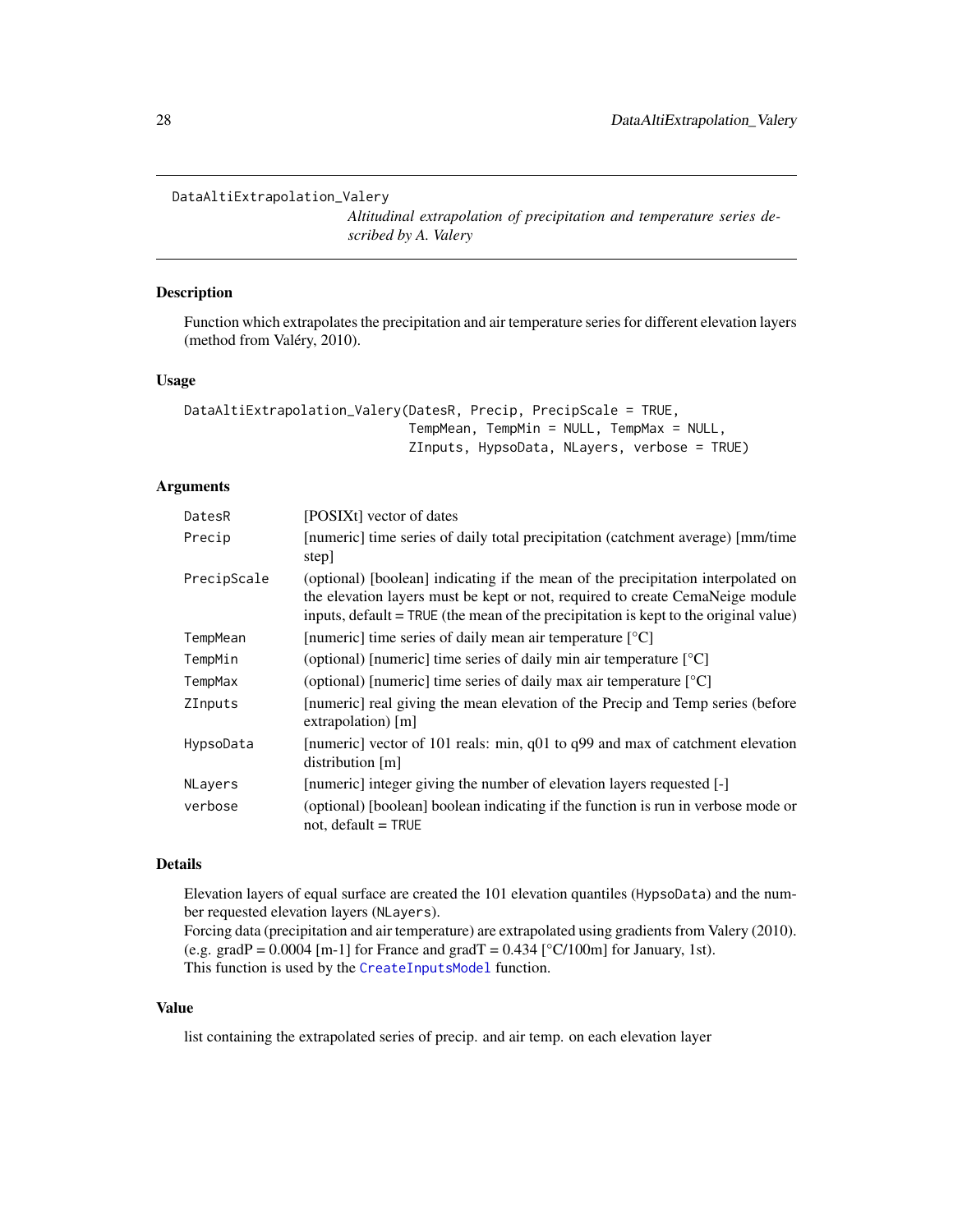# <span id="page-28-0"></span>ErrorCrit 29

| \$LayerPrecip                        | [list] list of time series of daily precipitation (layer average) [mm/time step]                    |
|--------------------------------------|-----------------------------------------------------------------------------------------------------|
| <i><b>\$LaverTempMean</b></i>        | [list] list of time series of daily mean air temperature (layer average) $[°C]$                     |
| <i><b>\$LaverTempMin</b></i>         | [list] list of time series of daily min air temperature (layer average) $\lceil {^{\circ}C} \rceil$ |
| <i><b>\$LaverTempMax</b></i>         | [list] list of time series of daily max air temperature (layer average) $\lceil {^{\circ}C} \rceil$ |
| <i><b>\$LayerFracSolidPrecip</b></i> | [list] list of time series of daily solid precip. fract. (layer average) [-]                        |
| <i><b>\$ZLavers</b></i>              | [numeric] vector of median elevation for each layer                                                 |

# Author(s)

Laurent Coron, Audrey Valéry, Olivier Delaigue, Pierre Brigode, Guillaume Thirel

# References

Turcotte, R., L.-G. Fortin, V. Fortin, J.-P. Fortin and J.-P. Villeneuve (2007). Operational analysis of the spatial distribution and the temporal evolution of the snowpack water equivalent in southern Quebec, Canada, Nordic Hydrology, 38(3), 211. doi: 10.2166/nh.2007.009.

Valéry, A. (2010), Modélisation précipitations-débit sous influence nivale ? : Elaboration d'un module neige et évaluation sur 380 bassins versants. PhD thesis (in french), AgroParisTech, Paris, France.

USACE (1956), Snow Hydrology, pp. 437. U.S. Army Coprs of Engineers (USACE) North Pacific Division, Portland, Oregon, USA.

# See Also

[CreateInputsModel](#page-20-1), [RunModel\\_CemaNeigeGR4J](#page-54-1)

<span id="page-28-1"></span>ErrorCrit *Error criterion using the provided function*

# Description

Function which computes an error criterion with the provided function.

## Usage

```
ErrorCrit(InputsCrit, OutputsModel, FUN_CRIT, warnings = TRUE, verbose = TRUE)
```
# Arguments

| InputsCrit   | [object of class <i>InputsCrit</i> ] see CreateInputsCrit for details                             |
|--------------|---------------------------------------------------------------------------------------------------|
| OutputsModel | [object of class <i>OutputsModel</i> ] see RunModel_GR4J or RunModel_CemaNeigeGR4J<br>for details |
| FUN CRIT     | (deprecated) [function] error criterion function (e.g. ErrorCrit_RMSE, ErrorCrit_NSE)             |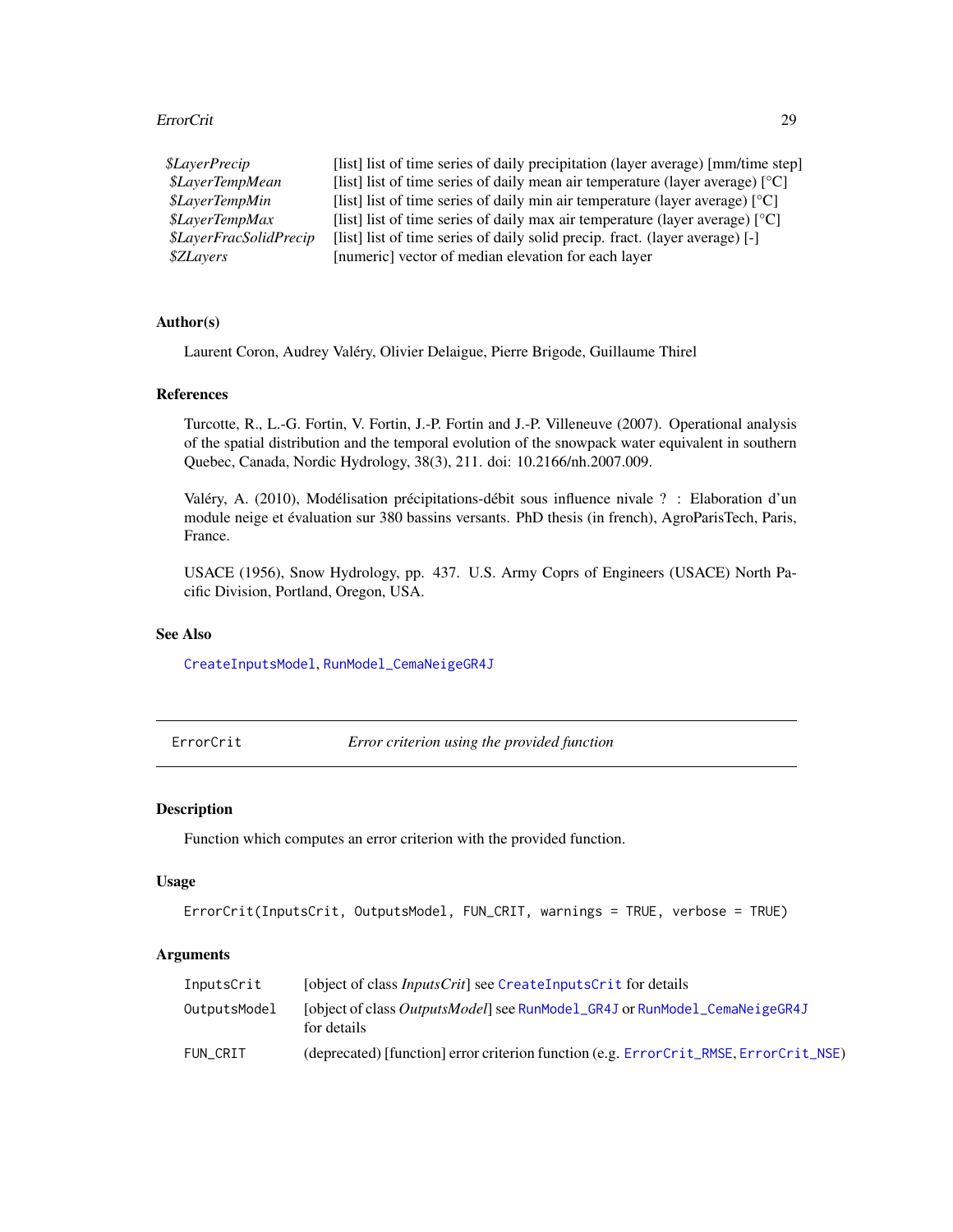## 30 ErrorCrit

| warnings | (optional) [boolean] boolean indicating if the warning messages are shown, de-<br>$fault = TRUE$           |
|----------|------------------------------------------------------------------------------------------------------------|
| verbose  | (optional) [boolean] boolean indicating if the function is run in verbose mode or<br>not. $default = TRUE$ |

# Value

If InputsCrit is of class *Single*:

[list] containing the ErrorCrit\_\* functions outputs, see [ErrorCrit\\_RMSE](#page-37-1) or [ErrorCrit\\_NSE](#page-35-1) for details

If InputsCrit is of class *Multi*:

[list] of list containing the ErrorCrit\_\* functions outputs, see [ErrorCrit\\_RMSE](#page-37-1) or [ErrorCrit\\_NSE](#page-35-1) for details

If InputsCrit is of class *Compo*:

| <i><b>\$CritValue</b></i>     | [numeric] value of the composite criterion                                                           |
|-------------------------------|------------------------------------------------------------------------------------------------------|
| <i><b>\$CritName</b></i>      | [character] name of the composite criterion                                                          |
| \$CritBestValue               | [numeric] theoretical best criterion value                                                           |
| <i><b>\$Multiplier</b></i>    | [numeric] integer indicating whether the criterion is indeed an error $(+1)$ or an efficiency $(-1)$ |
| \$CritCompo\$MultiCritValues  | [numeric] values of the sub-criteria                                                                 |
| \$CritCompo\$MultiCritNames   | [numeric] names of the sub-criteria                                                                  |
| \$CritCompo\$MultiCritWeights | [character] weighted values of the sub-criteria                                                      |
| <i><b>\$MultiCrit</b></i>     | [list] of list containing the ErrorCrit_* functions outputs, see ErrorCrit_NSE or ErrorCri           |
|                               |                                                                                                      |

# Author(s)

Olivier Delaigue

# See Also

[CreateInputsCrit](#page-16-1), [ErrorCrit\\_RMSE](#page-37-1), [ErrorCrit\\_NSE](#page-35-1), [ErrorCrit\\_KGE](#page-30-1), [ErrorCrit\\_KGE2](#page-33-1)

# Examples

```
library(airGR)
```

```
## loading catchment data
data(L0123001)
## preparation of the InputsModel object
InputsModel <- CreateInputsModel(FUN_MOD = RunModel_GR4J, DatesR = BasinObs$DatesR,
                                Precip = BasinObs$P, PotEvap = BasinObs$E)
```
## calibration period selection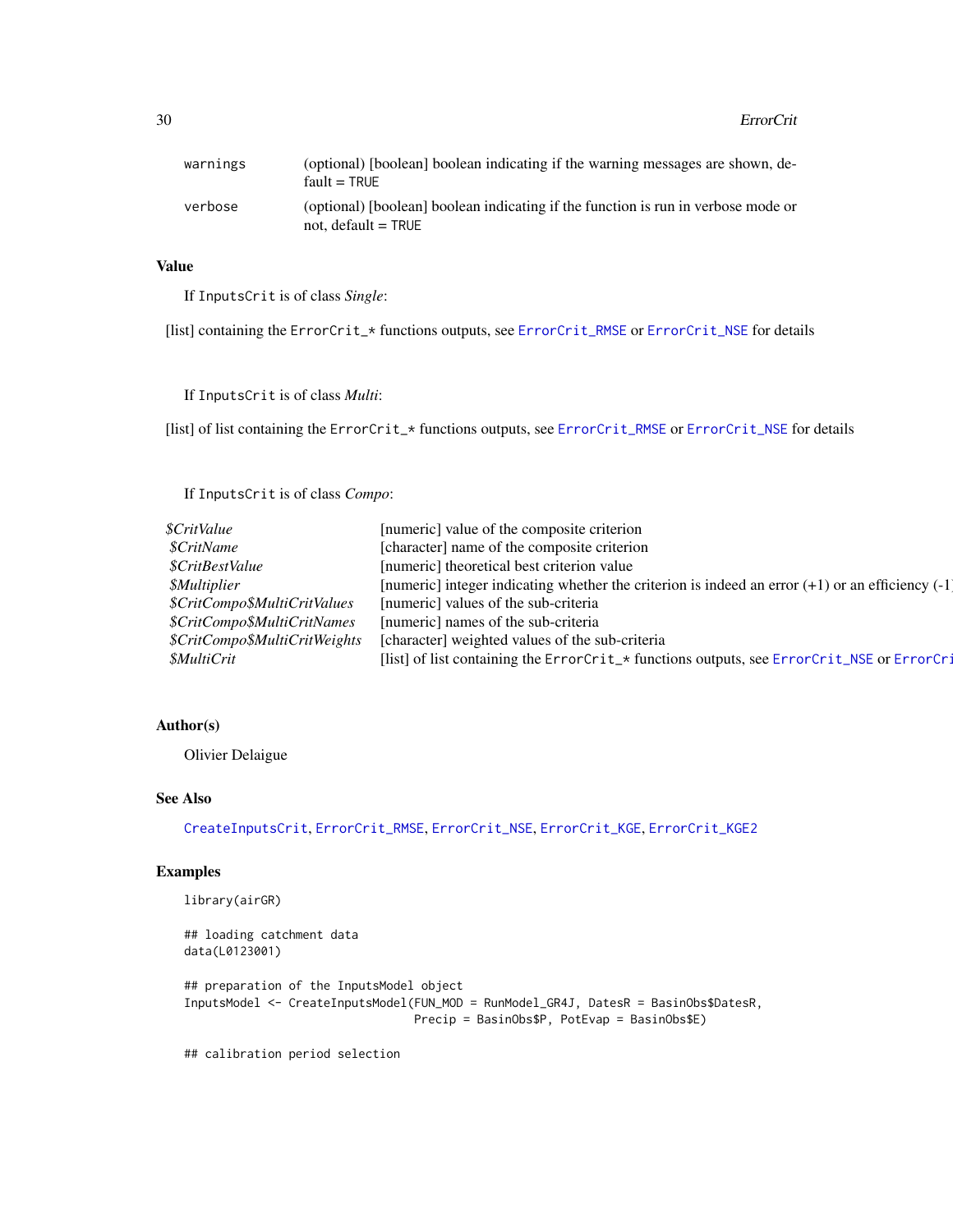```
Ind_Run <- seq(which(format(BasinObs$DatesR, format = "%Y-%m-%d")=="1990-01-01"),
              which(format(BasinObs$DatesR, format = "%Y-%m-%d")=="1999-12-31"))
## preparation of RunOptions object
RunOptions <- CreateRunOptions(FUN_MOD = RunModel_GR4J, InputsModel = InputsModel,
                              IndPeriod_Run = Ind_Run)
## simulation
Param \leq c(X1 = 257.238, X2 = 1.012, X3 = 88.235, X4 = 2.208)
OutputsModel <- RunModel_GR4J(InputsModel = InputsModel,
                             RunOptions = RunOptions, Param = Param)
## single efficiency criterion: Nash-Sutcliffe Efficiency
InputsCritSingle <- CreateInputsCrit(FUN_CRIT = ErrorCrit_NSE,
                                    InputsModel = InputsModel, RunOptions = RunOptions,
                                    Obs = list(BasinObs$Qmm[Ind_Run]),
                                    VarObs = "Q", transfo = "",
                                    Weights = NULL)
str(ErrorCrit(InputsCrit = InputsCritSingle, OutputsModel = OutputsModel))
## 2 efficiency critera: RMSE and the Nash-Sutcliffe Efficiency
InputsCritMulti <- CreateInputsCrit(FUN_CRIT = list(ErrorCrit_RMSE, ErrorCrit_NSE),
                                   InputsModel = InputsModel, RunOptions = RunOptions,
                              Obs = list(BasinObs$Qmm[Ind_Run], BasinObs$Qmm[Ind_Run]),
                                   VarObs = list("Q", "Q"), transfo = list("", "sqrt"),
                                   Weights = NULL)
str(ErrorCrit(InputsCrit = InputsCritMulti, OutputsModel = OutputsModel))
## efficiency composite criterion: Nash-Sutcliffe Efficiency mixing
## both raw and log-transformed flows
InputsCritCompo <- CreateInputsCrit(FUN_CRIT = list(ErrorCrit_NSE, ErrorCrit_NSE),
                                   InputsModel = InputsModel, RunOptions = RunOptions,
                              Obs = list(BasinObs$Qmm[Ind_Run], BasinObs$Qmm[Ind_Run]),
                                   VarObs = list("Q", "Q"), transfo = list("", "log"),
                                   Weights = list(0.4, 0.6)str(ErrorCrit(InputsCrit = InputsCritCompo, OutputsModel = OutputsModel))
```
<span id="page-30-1"></span>ErrorCrit\_KGE *Error criterion based on the KGE formula*

# Description

Function which computes an error criterion based on the KGE formula proposed by Gupta et al. (2009).

#### Usage

```
ErrorCrit_KGE(InputsCrit, OutputsModel, warnings = TRUE, verbose = TRUE)
```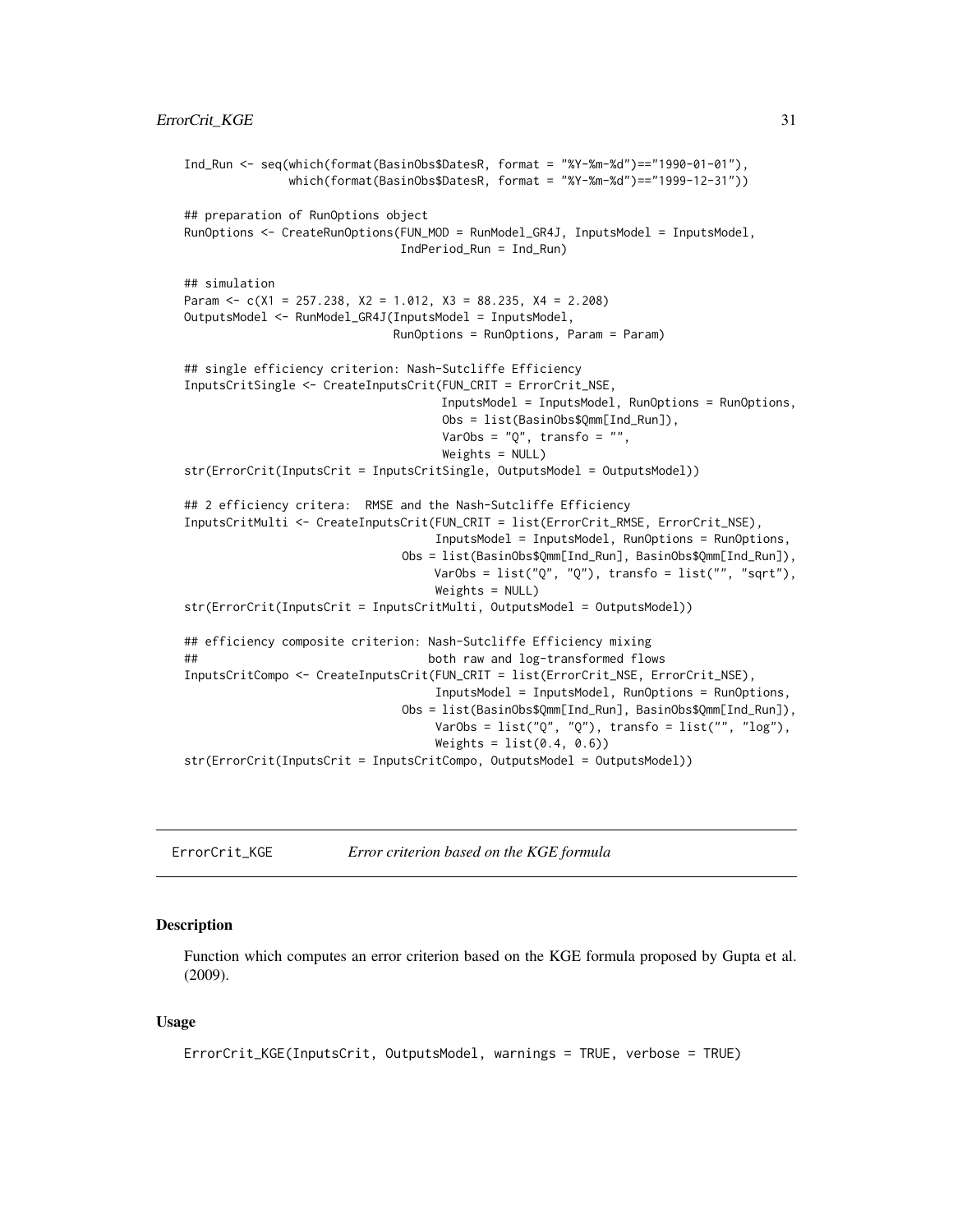# Arguments

| InputsCrit   | [object of class <i>InputsCrit</i> ] see CreateInputsCrit for details                                      |
|--------------|------------------------------------------------------------------------------------------------------------|
| OutputsModel | [object of class <i>OutputsModel</i> ] see RunModel_GR4J or RunModel_CemaNeigeGR4J<br>for details          |
| warnings     | (optional) [boolean] boolean indicating if the warning messages are shown, de-<br>$fault = TRUE$           |
| verbose      | (optional) [boolean] boolean indicating if the function is run in verbose mode or<br>not, default $=$ TRUE |

# Details

In addition to the criterion value, the function outputs include a multiplier  $(-1 \text{ or } +1)$  which allows the use of the function for model calibration: the product CritValue \* Multiplier is the criterion to be minimised (Multiplier = -1 for KGE).

The KGE formula is

$$
KGE = 1 - \sqrt{(r-1)^2 + (\alpha - 1)^2 + (\beta - 1)^2}
$$

with the following sub-criteria:

 $r =$  the linear correlation coefficient between  $sim$  and  $obs$ 

$$
\alpha = \frac{\sigma_{sim}}{\sigma_{obs}}
$$

$$
\beta = \frac{\mu_{sim}}{\mu_{obs}}
$$

# Value

list list containing the function outputs organised as follows:

| [numeric] value of the criterion                                                                          |
|-----------------------------------------------------------------------------------------------------------|
| [character] name of the criterion                                                                         |
| [numeric] values of the sub-criteria                                                                      |
| [character] names of the components of the criterion                                                      |
| [numeric] theoretical best criterion value                                                                |
| [numeric] integer indicating whether the criterion is indeed an error $(+1)$ or an efficiency $(-1)$      |
| [numeric] indices of the time steps where $InputStream_{\text{F}}$ $\text{FALSE}$ or no data is available |
|                                                                                                           |

# Author(s)

Laurent Coron, Olivier Delaigue

# References

Gupta, H. V., Kling, H., Yilmaz, K. K. and Martinez, G. F. (2009). Decomposition of the mean squared error and NSE performance criteria: Implications for improving hydrological modelling.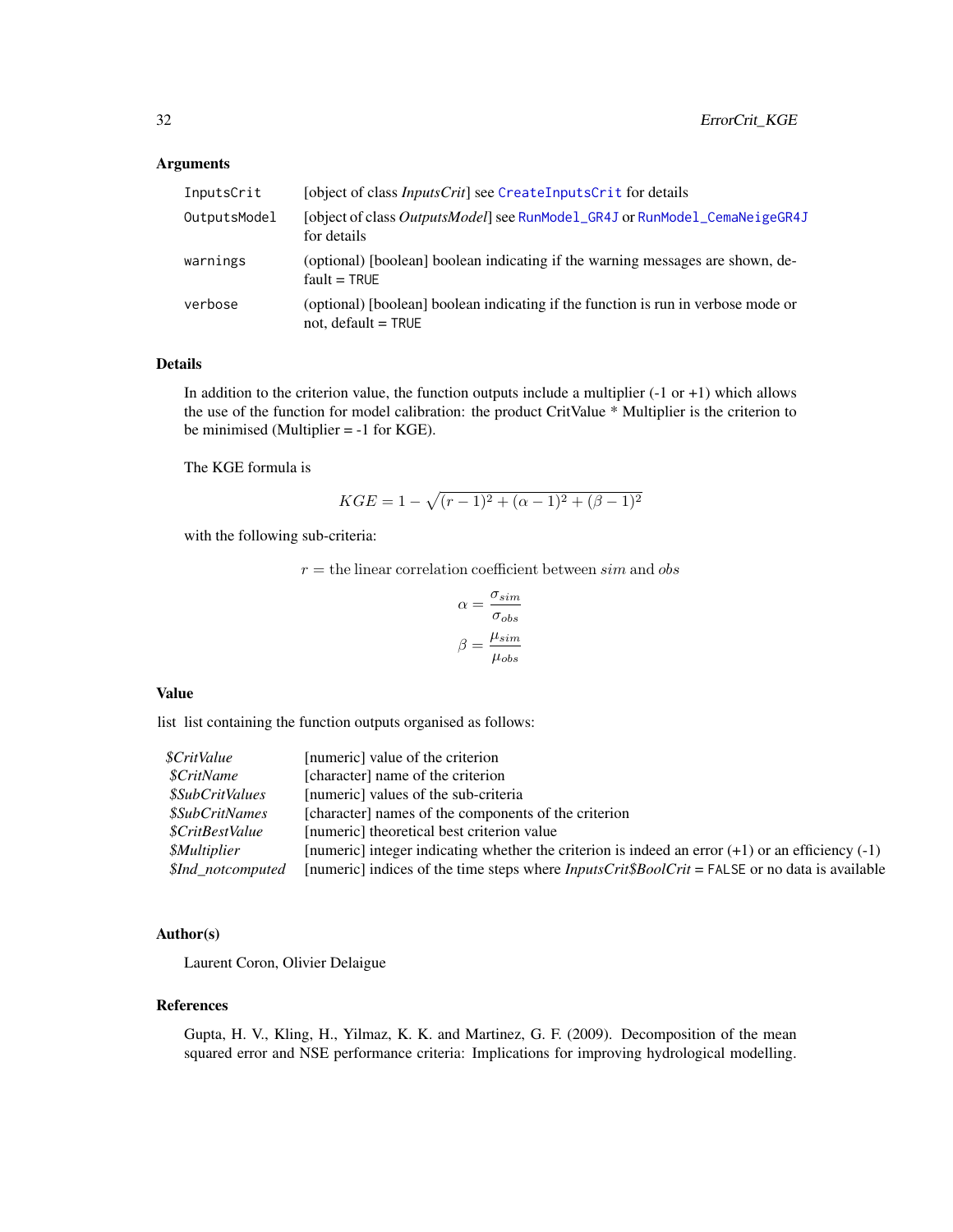# ErrorCrit\_KGE 33

Journal of Hydrology, 377(1-2), 80-91. doi: 10.1016/j.jhydrol.2009.08.003.

### See Also

[ErrorCrit](#page-28-1), [ErrorCrit\\_RMSE](#page-37-1), [ErrorCrit\\_NSE](#page-35-1), [ErrorCrit\\_KGE2](#page-33-1)

#### Examples

```
library(airGR)
## loading catchment data
data(L0123001)
## preparation of the InputsModel object
InputsModel <- CreateInputsModel(FUN_MOD = RunModel_GR4J, DatesR = BasinObs$DatesR,
                                 Precip = BasinObs$P, PotEvap = BasinObs$E)
## run period selection
Ind_Run <- seq(which(format(BasinObs$DatesR, format = "%Y-%m-%d")=="1990-01-01"),
               which(format(BasinObs$DatesR, format = "%Y-%m-%d")=="1999-12-31"))
## preparation of the RunOptions object
RunOptions <- CreateRunOptions(FUN_MOD = RunModel_GR4J,
                               InputsModel = InputsModel, IndPeriod_Run = Ind_Run)
## simulation
Param \leq c(X1 = 734.568, X2 = -0.840, X3 = 109.809, X4 = 1.971)
OutputsModel <- RunModel(InputsModel = InputsModel, RunOptions = RunOptions,
                        Param = Param, FUN = RunModel_GR4J)
## efficiency criterion: Kling-Gupta Efficiency
InputsCrit <- CreateInputsCrit(FUN_CRIT = ErrorCrit_KGE, InputsModel = InputsModel,
                               RunOptions = RunOptions, Obs = BasinObs$Qmm[Ind_Run])
OutputsCrit <- ErrorCrit_KGE(InputsCrit = InputsCrit, OutputsModel = OutputsModel)
## efficiency criterion: Kling-Gupta Efficiency on square-root-transformed flows
transfo <- "sqrt"
InputsCrit <- CreateInputsCrit(FUN_CRIT = ErrorCrit_KGE, InputsModel = InputsModel,
                               RunOptions = RunOptions, Obs = BasinObs$Qmm[Ind_Run],
                               transfo = transfo)
OutputsCrit <- ErrorCrit_KGE(InputsCrit = InputsCrit, OutputsModel = OutputsModel)
## efficiency criterion: Kling-Gupta Efficiency above a threshold (quant. 75 %)
BoolCrit <- BasinObs$Qmm[Ind_Run] >= quantile(BasinObs$Qmm[Ind_Run], 0.75, na.rm = TRUE)
InputsCrit <- CreateInputsCrit(FUN_CRIT = ErrorCrit_KGE, InputsModel = InputsModel,
                               RunOptions = RunOptions, Obs = BasinObs$Qmm[Ind_Run],
                               BoolCrit = BoolCrit)
OutputsCrit <- ErrorCrit_KGE(InputsCrit = InputsCrit, OutputsModel = OutputsModel)
```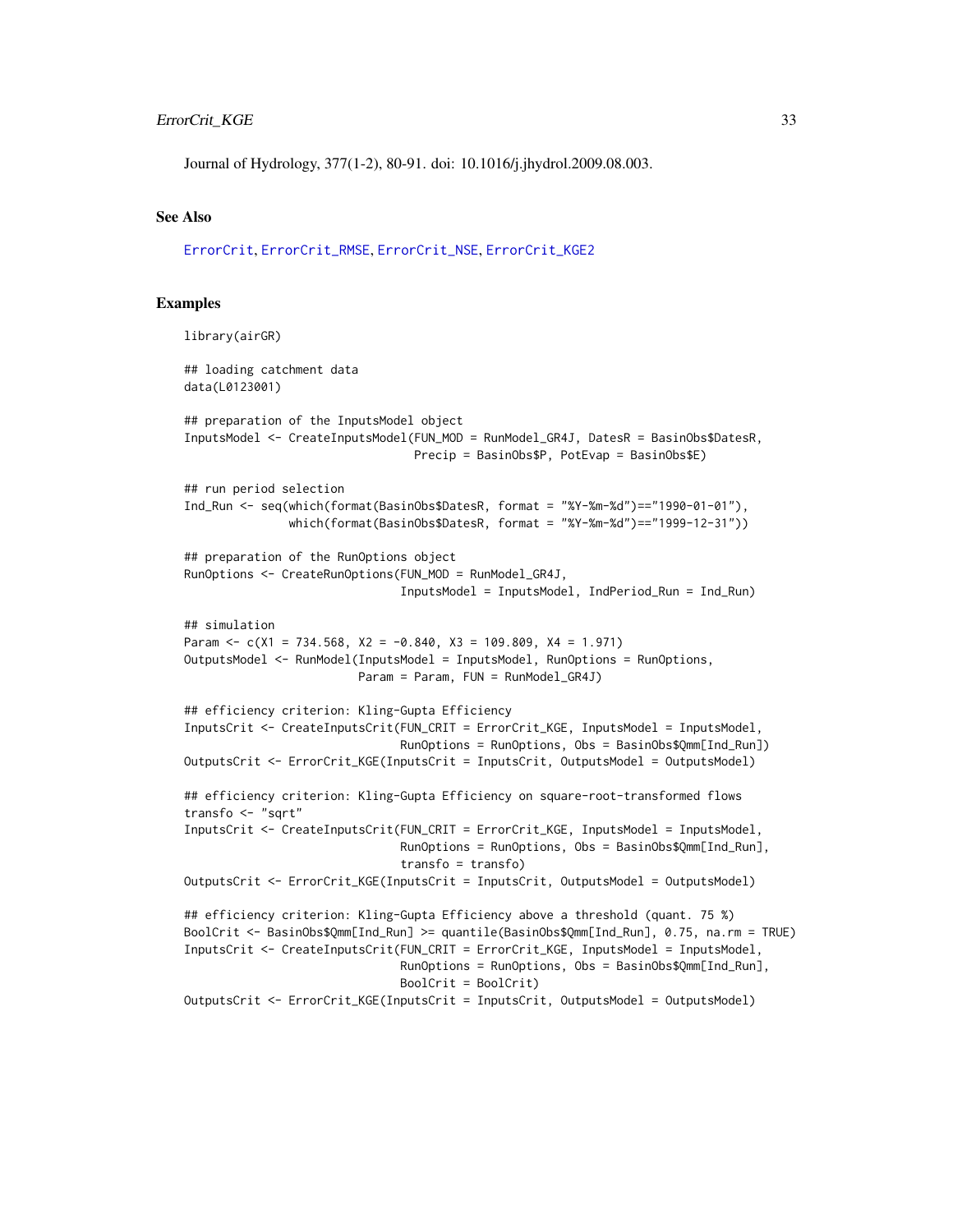<span id="page-33-1"></span><span id="page-33-0"></span>

# Description

Function which computes an error criterion based on the KGE' formula proposed by Kling et al. (2012).

# Usage

ErrorCrit\_KGE2(InputsCrit, OutputsModel, warnings = TRUE, verbose = TRUE)

# Arguments

| InputsCrit   | [object of class <i>InputsCrit</i> ] see CreateInputsCrit for details                                      |
|--------------|------------------------------------------------------------------------------------------------------------|
| OutputsModel | [object of class OutputsModel] see RunModel_GR4J or RunModel_CemaNeigeGR4J<br>for details                  |
| warnings     | (optional) [boolean] boolean indicating if the warning messages are shown, de-<br>$fault = TRUE$           |
| verbose      | (optional) [boolean] boolean indicating if the function is run in verbose mode or<br>not, $default = TRUE$ |

# Details

In addition to the criterion value, the function outputs include a multiplier  $(-1 \text{ or } +1)$  which allows the use of the function for model calibration: the product CritValue \* Multiplier is the criterion to be minimised (Multiplier = -1 for KGE2).

The KGE' formula is

$$
KGE' = 1 - \sqrt{(r-1)^2 + (\gamma - 1)^2 + (\beta - 1)^2}
$$

with the following sub-criteria:

 $r =$  the linear correlation coefficient between  $sim$  and  $obs$ 

$$
\gamma = \frac{CV_{sim}}{CV_{obs}}
$$

$$
\beta = \frac{\mu_{sim}}{\mu_{obs}}
$$

# Value

list list containing the function outputs organised as follows:

| \$CritValue           | [numeric] value of the criterion     |
|-----------------------|--------------------------------------|
| <i>SCritName</i>      | [character] name of the criterion    |
| <i>SSubCritValues</i> | [numeric] values of the sub-criteria |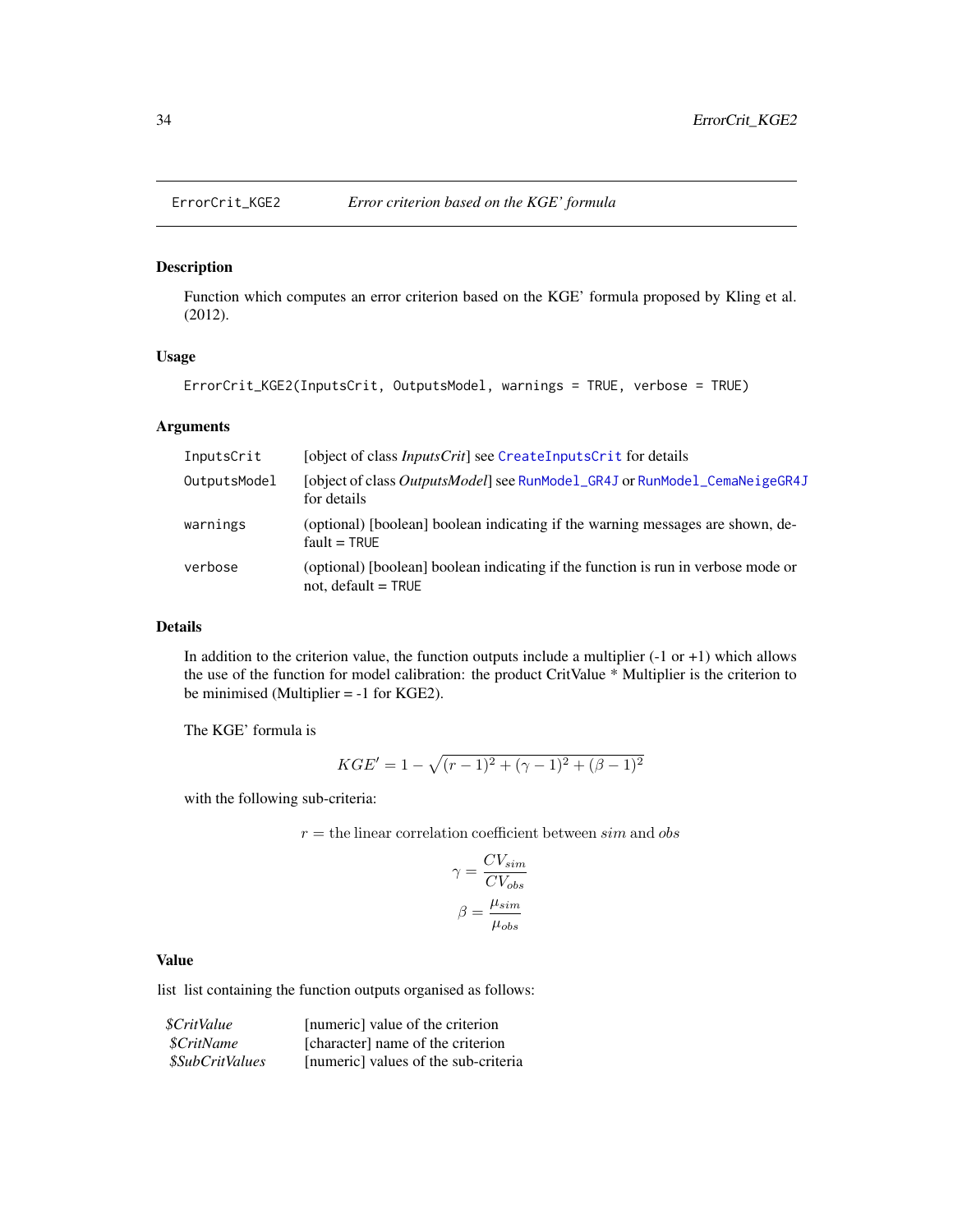| <i><b>\$SubCritNames</b></i> | [character] names of the components of the criterion                                                             |
|------------------------------|------------------------------------------------------------------------------------------------------------------|
| <i>SCritBestValue</i>        | Inumericl theoretical best criterion value                                                                       |
| <i><b>SMultiplier</b></i>    | [numeric] integer indicating whether the criterion is indeed an error $(+1)$ or an efficiency $(-1)$             |
| <i>SInd notcomputed</i>      | [numeric] indices of the time steps where $InputStream_{\text{F}}(F_{\text{H}})$ = FALSE or no data is available |

# Author(s)

Laurent Coron, Olivier Delaigue

# References

Gupta, H. V., Kling, H., Yilmaz, K. K. and Martinez, G. F. (2009). Decomposition of the mean squared error and NSE performance criteria: Implications for improving hydrological modelling. Journal of Hydrology, 377(1-2), 80-91. doi: 10.1016/j.jhydrol.2009.08.003.

Kling, H., Fuchs, M. and Paulin, M. (2012). Runoff conditions in the upper Danube basin under an ensemble of climate change scenarios. Journal of Hydrology, 424-425, 264-277. doi: 10.1016/j.jhydrol.2012.01.011.

#### See Also

[ErrorCrit](#page-28-1), [ErrorCrit\\_RMSE](#page-37-1), [ErrorCrit\\_NSE](#page-35-1), [ErrorCrit\\_KGE](#page-30-1)

# Examples

```
library(airGR)
## loading catchment data
data(L0123001)
## preparation of the InputsModel object
InputsModel <- CreateInputsModel(FUN_MOD = RunModel_GR4J, DatesR = BasinObs$DatesR,
                                 Precip = BasinObs$P, PotEvap = BasinObs$E)
## run period selection
Ind_Run <- seq(which(format(BasinObs$DatesR, format = "%Y-%m-%d")=="1990-01-01"),
               which(format(BasinObs$DatesR, format = "%Y-%m-%d")=="1999-12-31"))
## preparation of the RunOptions object
RunOptions <- CreateRunOptions(FUN_MOD = RunModel_GR4J,
                               InputsModel = InputsModel, IndPeriod_Run = Ind_Run)
## simulation
Param \leq c(X1 = 734.568, X2 = -0.840, X3 = 109.809, X4 = 1.971)
OutputsModel <- RunModel(InputsModel = InputsModel, RunOptions = RunOptions,
                        Param = Param, FUN = RunModel_GR4J)
## efficiency criterion: Kling-Gupta Efficiency
InputsCrit <- CreateInputsCrit(FUN_CRIT = ErrorCrit_KGE2, InputsModel = InputsModel,
                               RunOptions = RunOptions, Obs = BasinObs$Qmm[Ind_Run])
```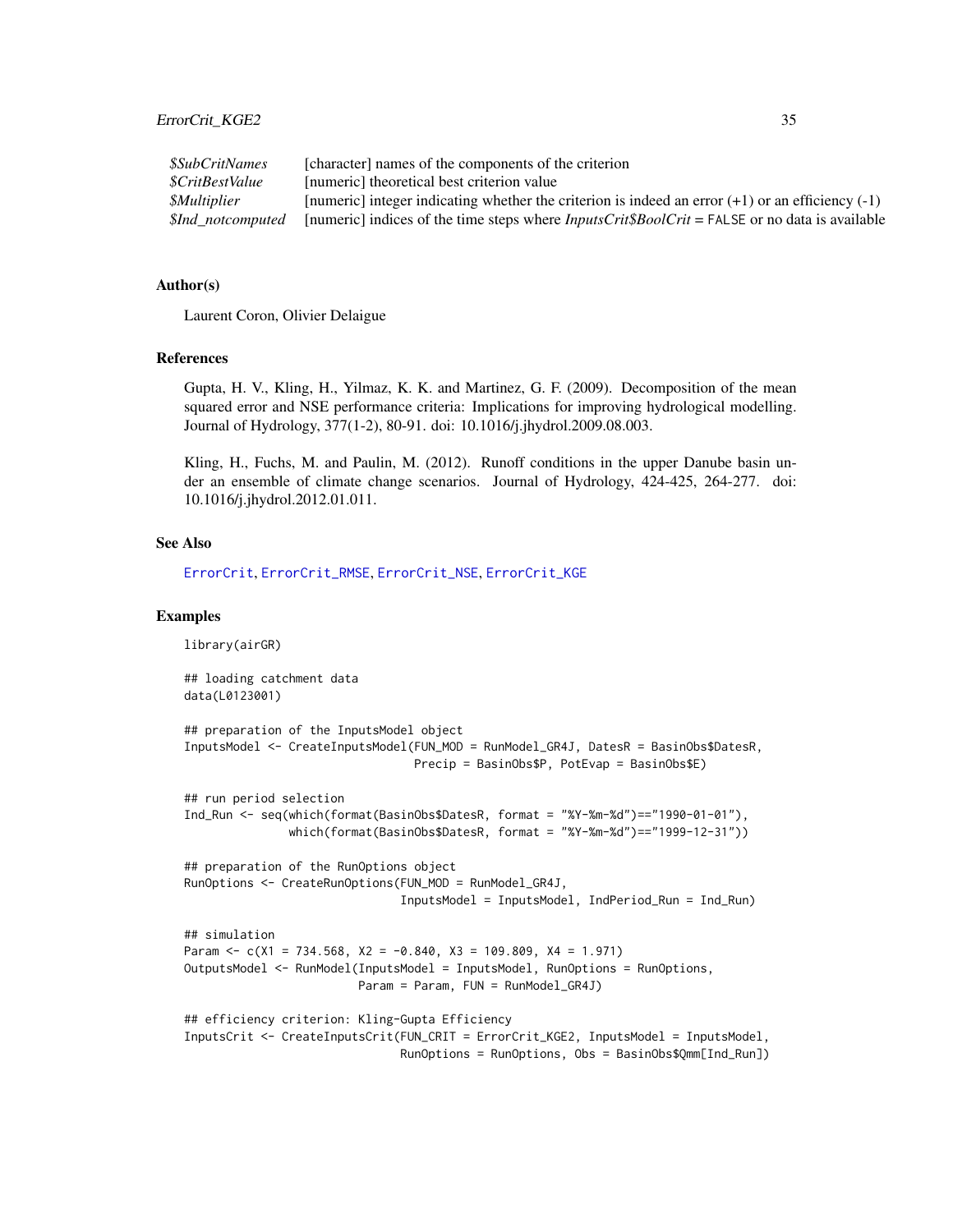```
OutputsCrit <- ErrorCrit_KGE2(InputsCrit = InputsCrit, OutputsModel = OutputsModel)
## efficiency criterion: Kling-Gupta Efficiency on square-root-transformed flows
transfo <- "sqrt"
InputsCrit <- CreateInputsCrit(FUN_CRIT = ErrorCrit_KGE2, InputsModel = InputsModel,
                               RunOptions = RunOptions, Obs = BasinObs$Qmm[Ind_Run],
                               transfo = transfo)
OutputsCrit <- ErrorCrit_KGE2(InputsCrit = InputsCrit, OutputsModel = OutputsModel)
## efficiency criterion: Kling-Gupta Efficiency above a threshold (quant. 75 %)
BoolCrit <- BasinObs$Qmm[Ind_Run] >= quantile(BasinObs$Qmm[Ind_Run], 0.75, na.rm = TRUE)
InputsCrit <- CreateInputsCrit(FUN_CRIT = ErrorCrit_KGE2, InputsModel = InputsModel,
                               RunOptions = RunOptions, Obs = BasinObs$Qmm[Ind_Run],
                               BoolCrit = BoolCrit)
OutputsCrit <- ErrorCrit_KGE2(InputsCrit = InputsCrit, OutputsModel = OutputsModel)
```
<span id="page-35-1"></span>ErrorCrit\_NSE *Error criterion based on the NSE formula*

# Description

Function which computes an error criterion based on the NSE formula proposed by Nash & Sutcliffe (1970).

#### Usage

```
ErrorCrit_NSE(InputsCrit, OutputsModel, warnings = TRUE, verbose = TRUE)
```
# Arguments

| InputsCrit   | [object of class <i>InputsCrit</i> ] see CreateInputsCrit for details                                      |
|--------------|------------------------------------------------------------------------------------------------------------|
| OutputsModel | [object of class <i>OutputsModel</i> ] see RunModel_GR4J or RunModel_CemaNeigeGR4J<br>for details          |
| warnings     | (optional) [boolean] boolean indicating if the warning messages are shown, de-<br>$fault = TRUE$           |
| verbose      | (optional) [boolean] boolean indicating if the function is run in verbose mode or<br>not, default $=$ TRUE |

#### Details

In addition to the criterion value, the function outputs include a multiplier  $(-1 \text{ or } +1)$  which allows the use of the function for model calibration: the product CritValue \* Multiplier is the criterion to be minimised (Multiplier = -1 for NSE).

# Value

list list containing the function outputs organised as follows: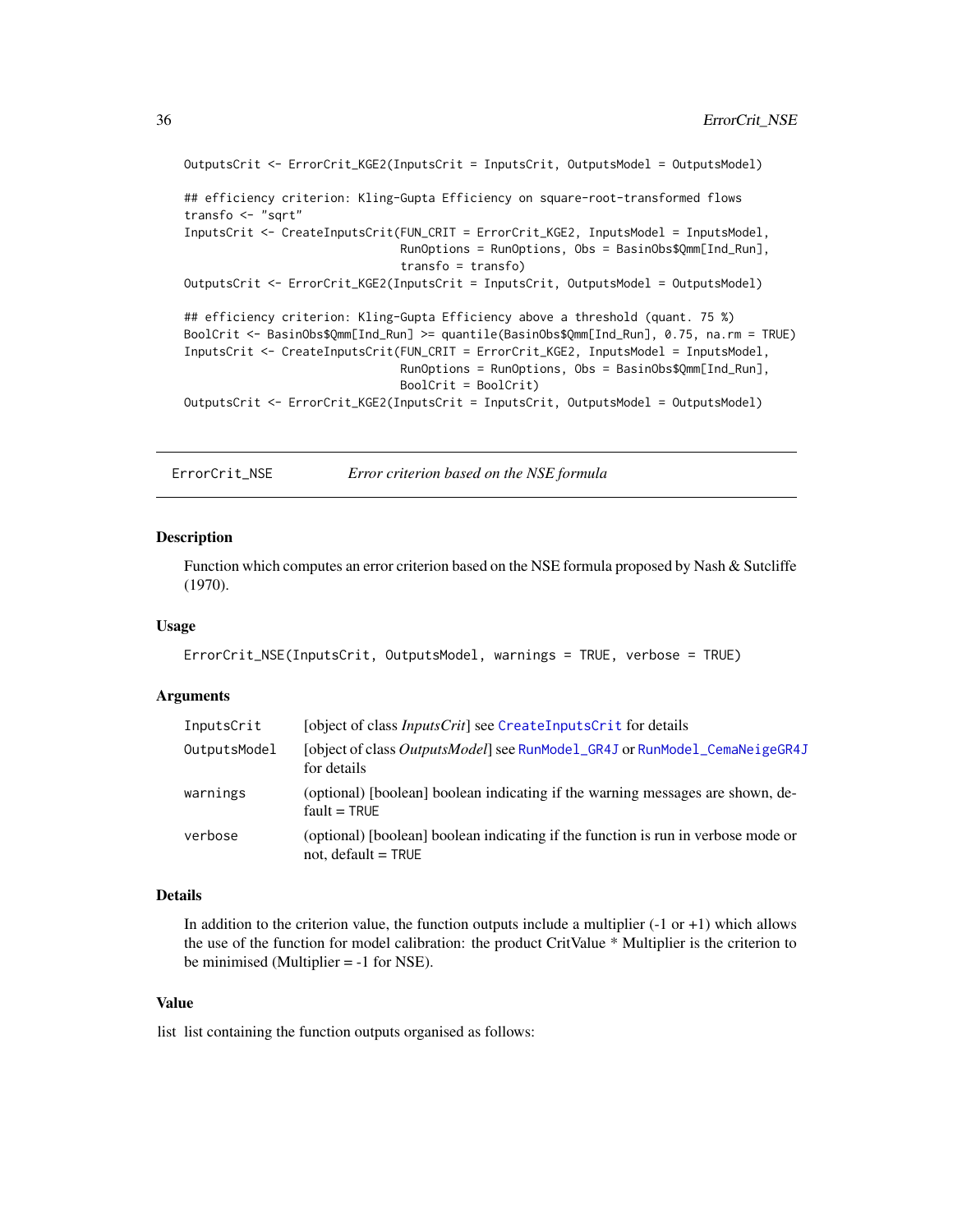## ErrorCrit\_NSE 37

| <i><b>\$CritValue</b></i> | [numeric] value of the criterion                                                                      |
|---------------------------|-------------------------------------------------------------------------------------------------------|
| <i><b>\$CritName</b></i>  | [character] name of the criterion                                                                     |
| <i>SCritBestValue</i>     | [numeric] theoretical best criterion value                                                            |
| <i><b>SMultiplier</b></i> | [numeric] integer indicating whether the criterion is indeed an error $(+1)$ or an efficiency $(-1)$  |
| <i>SInd notcomputed</i>   | [numeric] indices of the time steps where $InputStream$ $InputStream$ = FALSE or no data is available |

## Author(s)

Laurent Coron, Olivier Delaigue

### References

Nash, J.E. and Sutcliffe, J.V. (1970). River flow forecasting through conceptual models part 1. A discussion of principles, Journal of Hydrology, 10(3), 282-290. doi: 10.1016/0022-1694(70)90255- 6.

## See Also

[ErrorCrit\\_RMSE](#page-37-0), [ErrorCrit\\_KGE](#page-30-0), [ErrorCrit\\_KGE2](#page-33-0)

### Examples

```
library(airGR)
## loading catchment data
data(L0123001)
## preparation of the InputsModel object
InputsModel <- CreateInputsModel(FUN_MOD = RunModel_GR4J, DatesR = BasinObs$DatesR,
                                 Precip = BasinObs$P, PotEvap = BasinObs$E)
## run period selection
Ind_Run <- seq(which(format(BasinObs$DatesR, format = "%Y-%m-%d")=="1990-01-01"),
               which(format(BasinObs$DatesR, format = "%Y-%m-%d")=="1999-12-31"))
## preparation of the RunOptions object
RunOptions <- CreateRunOptions(FUN_MOD = RunModel_GR4J,
                               InputsModel = InputsModel, IndPeriod_Run = Ind_Run)
## simulation
Param \leq c(X1 = 734.568, X2 = -0.840, X3 = 109.809, X4 = 1.971)
OutputsModel <- RunModel(InputsModel = InputsModel, RunOptions = RunOptions,
                         Param = Param, FUN = RunModel_GR4J)
## efficiency criterion: Nash-Sutcliffe Efficiency
InputsCrit <- CreateInputsCrit(FUN_CRIT = ErrorCrit_NSE, InputsModel = InputsModel,
                               RunOptions = RunOptions, Obs = BasinObs$Qmm[Ind_Run])
OutputsCrit <- ErrorCrit_NSE(InputsCrit = InputsCrit, OutputsModel = OutputsModel)
## efficiency criterion: Nash-Sutcliffe Efficiency on log-transformed flows
transfo <- "log"
```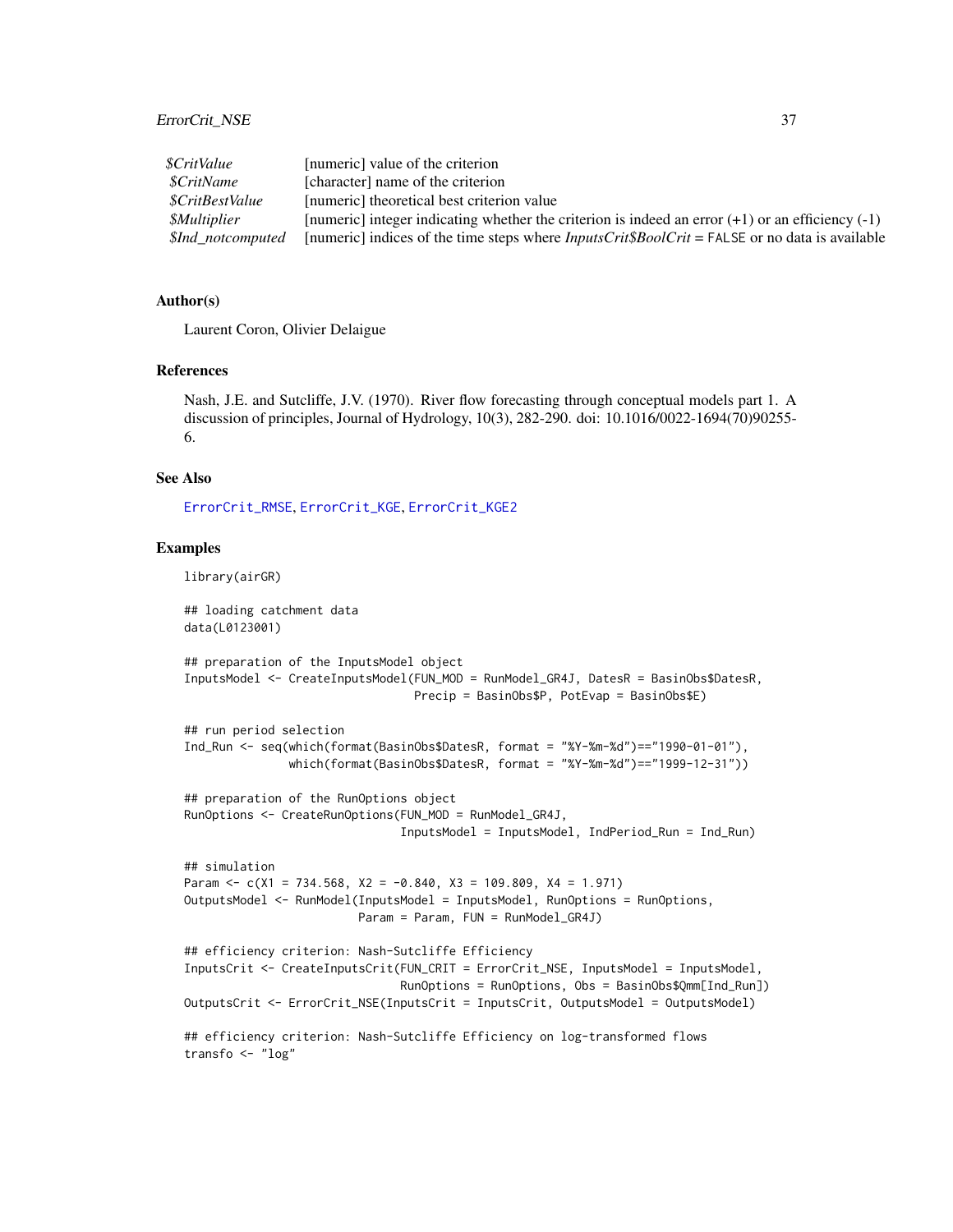```
InputsCrit <- CreateInputsCrit(FUN_CRIT = ErrorCrit_NSE, InputsModel = InputsModel,
                               RunOptions = RunOptions, Obs = BasinObs$Qmm[Ind_Run],
                               transfo = transfo)
OutputsCrit <- ErrorCrit_NSE(InputsCrit = InputsCrit, OutputsModel = OutputsModel)
## efficiency criterion: Kling-Gupta Efficiency above a threshold (quant. 75 %)
BoolCrit <- BasinObs$Qmm[Ind_Run] >= quantile(BasinObs$Qmm[Ind_Run], 0.75, na.rm = TRUE)
InputsCrit <- CreateInputsCrit(FUN_CRIT = ErrorCrit_NSE, InputsModel = InputsModel,
                               RunOptions = RunOptions, Obs = BasinObs$Qmm[Ind_Run],
                               BoolCrit = BoolCrit)
OutputsCrit <- ErrorCrit_NSE(InputsCrit = InputsCrit, OutputsModel = OutputsModel)
```
<span id="page-37-0"></span>ErrorCrit\_RMSE *Error criterion based on the RMSE*

## Description

Function which computes an error criterion based on the root-mean-square error (RMSE).

### Usage

ErrorCrit\_RMSE(InputsCrit, OutputsModel, warnings = TRUE, verbose = TRUE)

### Arguments

| InputsCrit   | [object of class <i>InputsCrit</i> ] see CreateInputsCrit for details                                      |
|--------------|------------------------------------------------------------------------------------------------------------|
| OutputsModel | [object of class OutputsModel] see RunModel_GR4J or RunModel_CemaNeigeGR4J<br>for details                  |
| warnings     | (optional) [boolean] boolean indicating if the warning messages are shown, de-<br>$fault = TRUE$           |
| verbose      | (optional) [boolean] boolean indicating if the function is run in verbose mode or<br>not, default $=$ TRUE |

#### Details

In addition to the criterion value, the function outputs include a multiplier  $(-1 \text{ or } +1)$  which allows the use of the function for model calibration: the product CritValue \* Multiplier is the criterion to be minimised (Multiplier  $= +1$  for RMSE).

### Value

list list containing the function outputs organised as follows:

| [numeric] value of the criterion                                                                          |
|-----------------------------------------------------------------------------------------------------------|
| [character] name of the criterion                                                                         |
| [numeric] theoretical best criterion value                                                                |
| [numeric] integer indicating whether the criterion is indeed an error $(+1)$ or an efficiency $(-1)$      |
| [numeric] indices of the time steps where $InputStreamListCrit\$BoolCrit = FALSE$ or no data is available |
|                                                                                                           |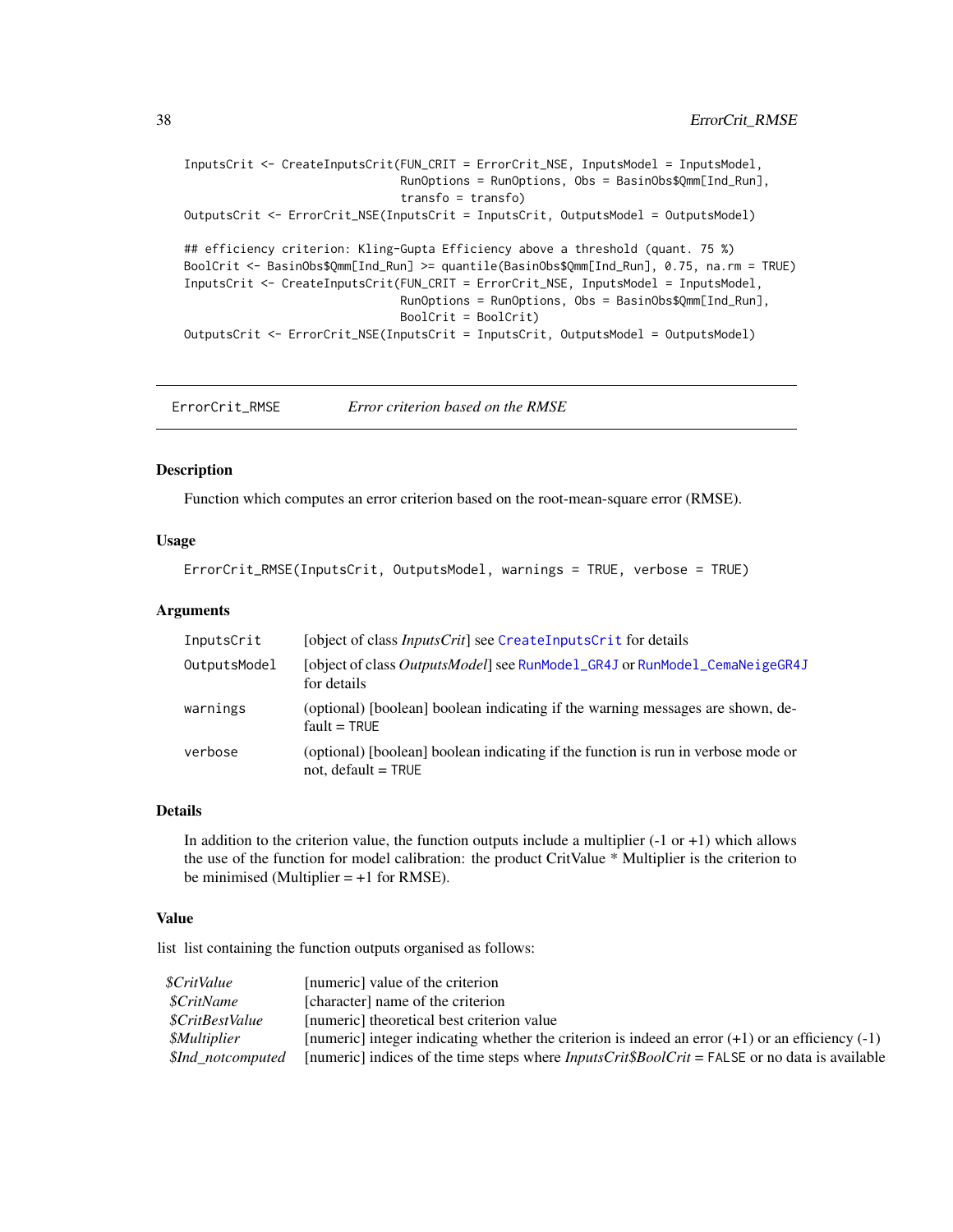## ErrorCrit\_RMSE 39

#### Author(s)

Laurent Coron, Ludovic Oudin, Olivier Delaigue

#### See Also

[ErrorCrit\\_NSE](#page-35-0), [ErrorCrit\\_KGE](#page-30-0), [ErrorCrit\\_KGE2](#page-33-0)

#### Examples

```
library(airGR)
## loading catchment data
data(L0123001)
## preparation of the InputsModel object
InputsModel <- CreateInputsModel(FUN_MOD = RunModel_GR4J, DatesR = BasinObs$DatesR,
                                 Precip = BasinObs$P, PotEvap = BasinObs$E)
## run period selection
Ind_Run <- seq(which(format(BasinObs$DatesR, format = "%Y-%m-%d")=="1990-01-01"),
               which(format(BasinObs$DatesR, format = "%Y-%m-%d")=="1999-12-31"))
## preparation of the RunOptions object
RunOptions <- CreateRunOptions(FUN_MOD = RunModel_GR4J,
                               InputsModel = InputsModel, IndPeriod_Run = Ind_Run)
## simulation
Param \leq c(X1 = 734.568, X2 = -0.840, X3 = 109.809, X4 = 1.971)
OutputsModel <- RunModel(InputsModel = InputsModel, RunOptions = RunOptions,
                        Param = Param, FUN = RunModel_GR4J)
## efficiency criterion: root-mean-square error
InputsCrit <- CreateInputsCrit(FUN_CRIT = ErrorCrit_RMSE, InputsModel = InputsModel,
                               RunOptions = RunOptions, Obs = BasinObs$Qmm[Ind_Run])
OutputsCrit <- ErrorCrit_RMSE(InputsCrit = InputsCrit, OutputsModel = OutputsModel)
## efficiency criterion: root-mean-square error on log-transformed flows
transfo <- "log"
InputsCrit <- CreateInputsCrit(FUN_CRIT = ErrorCrit_RMSE, InputsModel = InputsModel,
                               RunOptions = RunOptions, Obs = BasinObs$Qmm[Ind_Run],
                               transfo = transfo)
OutputsCrit <- ErrorCrit_RMSE(InputsCrit = InputsCrit, OutputsModel = OutputsModel)
## efficiency criterion: Kling-Gupta Efficiency above a threshold (quant. 75 %)
BoolCrit <- BasinObs$Qmm[Ind_Run] >= quantile(BasinObs$Qmm[Ind_Run], 0.75, na.rm = TRUE)
InputsCrit <- CreateInputsCrit(FUN_CRIT = ErrorCrit_RMSE, InputsModel = InputsModel,
                               RunOptions = RunOptions, Obs = BasinObs$Qmm[Ind_Run],
                               BoolCrit = BoolCrit)
OutputsCrit <- ErrorCrit_RMSE(InputsCrit = InputsCrit, OutputsModel = OutputsModel)
```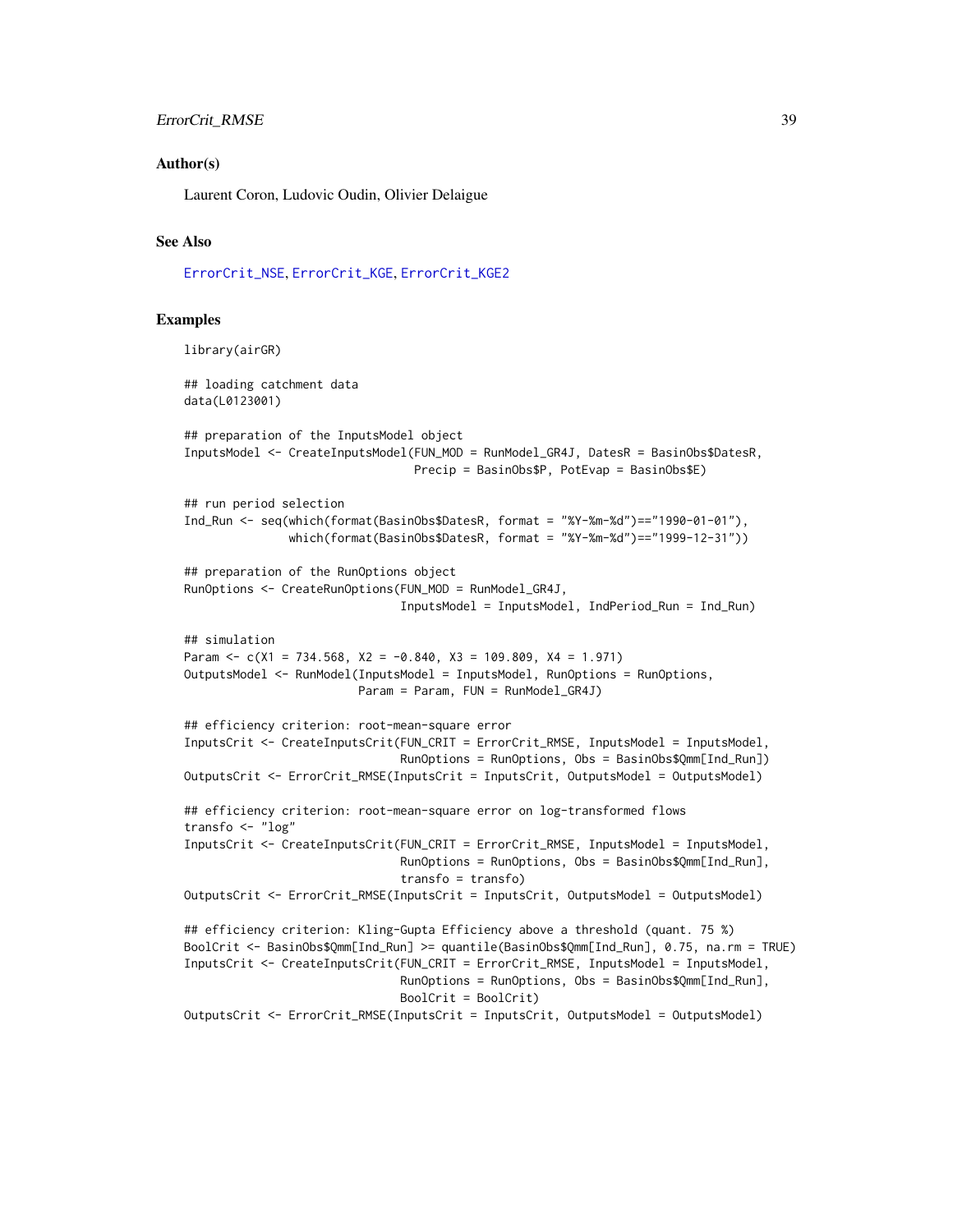#### <span id="page-39-0"></span>Description

Function which calculates the maximal capacity of the GR5H interception store. This function compares the interception evapotranspiration from the GR5H interception store for different maximal capacity values with the interception evapotranspiration classically used in the daily GR models (e.g. GR4J). Among all the TestedValues, the value that gives the closest interception evapotranspiration flux over the whole period is kept.

### Usage

Imax(InputsModel, IndPeriod\_Run, TestedValues =  $seq(from = 0.1, to = 3, by = 0.1)$ 

## Arguments

| InputsModel   | [object of class <i>InputsModel</i> ] see CreateInputsModel for details |
|---------------|-------------------------------------------------------------------------|
| IndPeriod Run | [numeric] index of period to be used for the model run [-]              |
| TestedValues  | [numeric] vector of tested Imax values [mm]                             |

### Value

Optimal Imax value [mm].

#### Author(s)

Guillaume Thirel, Olivier Delaigue

#### References

Ficchi, A. (2017). An adaptive hydrological model for multiple time-steps: Diagnostics and improvements based on fluxes consistency. PhD thesis, Irstea (Antony), GRNE (Paris), France.

Ficchi, A., C. Perrin and V. Andréassian (2019). Hydrological modelling at multiple sub-daily time steps: model improvement via flux-matching. Journal of Hydrology, 575, 1308-1327. doi: 10.1016/j.jhydrol.2019.05.084.

## See Also

[RunModel\\_GR5H](#page-78-0), [CreateInputsModel](#page-20-0), [CreateRunOptions](#page-23-0).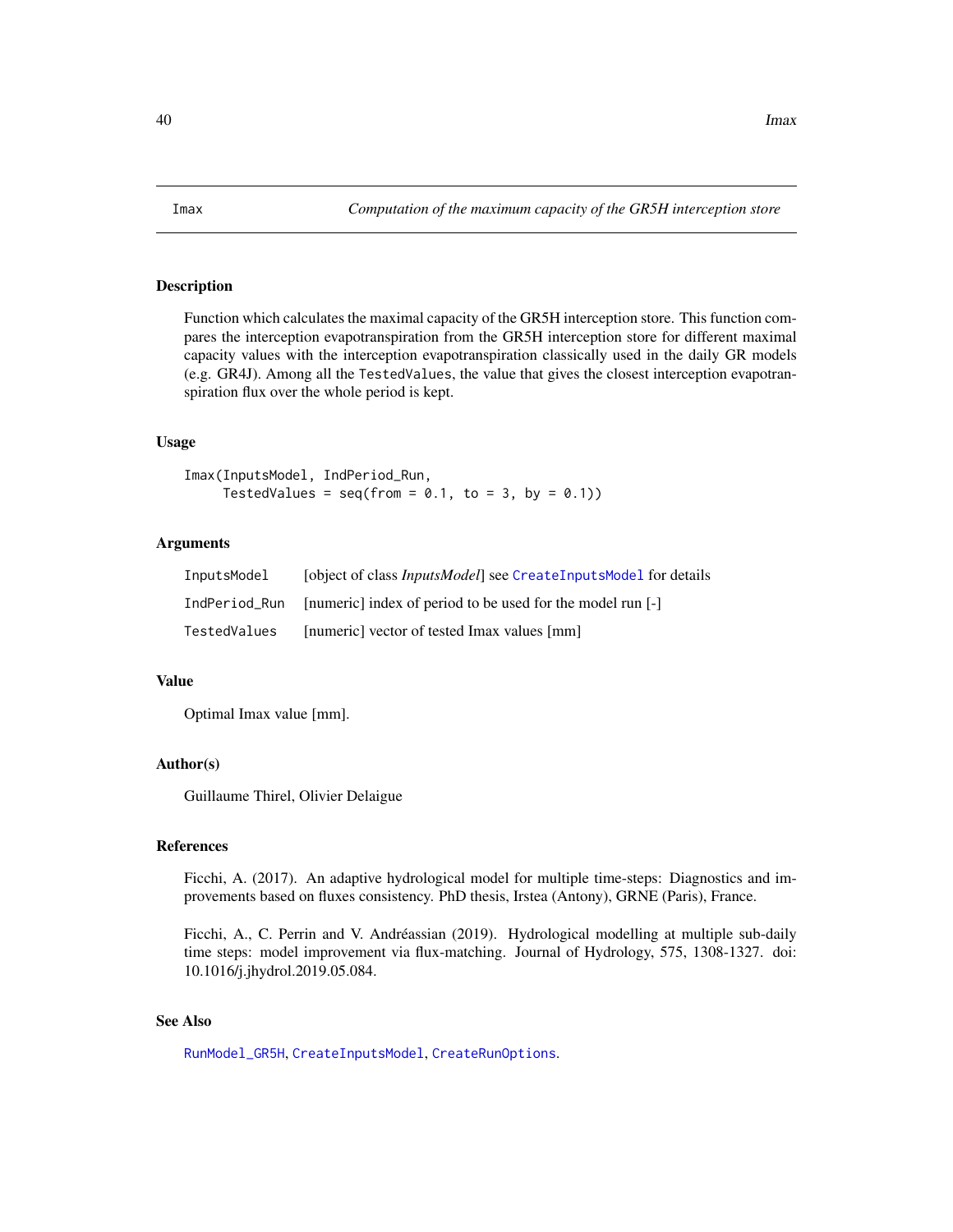#### Param\_Sets\_GR4J 41

#### Examples

```
library(airGR)
## loading catchment data
data(L0123003)
## preparation of the InputsModel object
InputsModel <- CreateInputsModel(FUN_MOD = RunModel_GR5H, DatesR = BasinObs$DatesR,
                                Precip = BasinObs$P, PotEvap = BasinObs$E)
## run period selection
Ind_Run <- seq(which(format(BasinObs$DatesR, format = "%Y-%m-%d %H:%M")=="2006-01-01 00:00"),
           which(format(BasinObs$DatesR, format = "%Y-%m-%d %H:%M")=="2006-12-31 23:00"))
## Imax computation
Imax <- Imax(InputsModel = InputsModel, IndPeriod_Run = Ind_Run,
             TestedValues = seq(from = 0, to = 3, by = 0.2)## preparation of the RunOptions object
RunOptions <- CreateRunOptions(FUN_MOD = RunModel_GR5H, Imax = Imax,
                               InputsModel = InputsModel, IndPeriod_Run = Ind_Run)
## simulation
Param \leq c(X1 = 706.912, X2 = -0.163, X3 = 188.880, X4 = 2.575, X5 = 0.104)
OutputsModel <- RunModel_GR5H(InputsModel = InputsModel,
                              RunOptions = RunOptions, Param = Param)
## results preview
plot(OutputsModel, Qobs = BasinObs$Qmm[Ind_Run])
## efficiency criterion: Nash-Sutcliffe Efficiency
InputsCrit <- CreateInputsCrit(FUN_CRIT = ErrorCrit_NSE, InputsModel = InputsModel,
                                RunOptions = RunOptions, Obs = BasinObs$Qmm[Ind_Run])
OutputsCrit <- ErrorCrit_NSE(InputsCrit = InputsCrit, OutputsModel = OutputsModel)
```
Param\_Sets\_GR4J *Generalist parameter sets for the GR4J model*

#### Description

These parameter sets can be used as an alternative for the grid-screening calibration procedure (i.e. first step in [Calibration\\_Michel](#page-8-0)). Please note that the given GR4J X4u variable does not correspond to the actual GR4J X4 parameter. As explained in Andréassian et al. (2014; section 2.1), the given GR4J X4u value has to be adjusted (rescaled) using catchment area (S) [km2] as follows:  $X4 = X4u / 5.995 * S^0.3$  (please note that the formula is erroneous in the publication). Please, see the example below.

As shown in Andréassian et al. (2014; figure 4), only using these parameters sets as the tested values for calibration is more efficient than a classical calibration when the amount of data is low (6 months or less).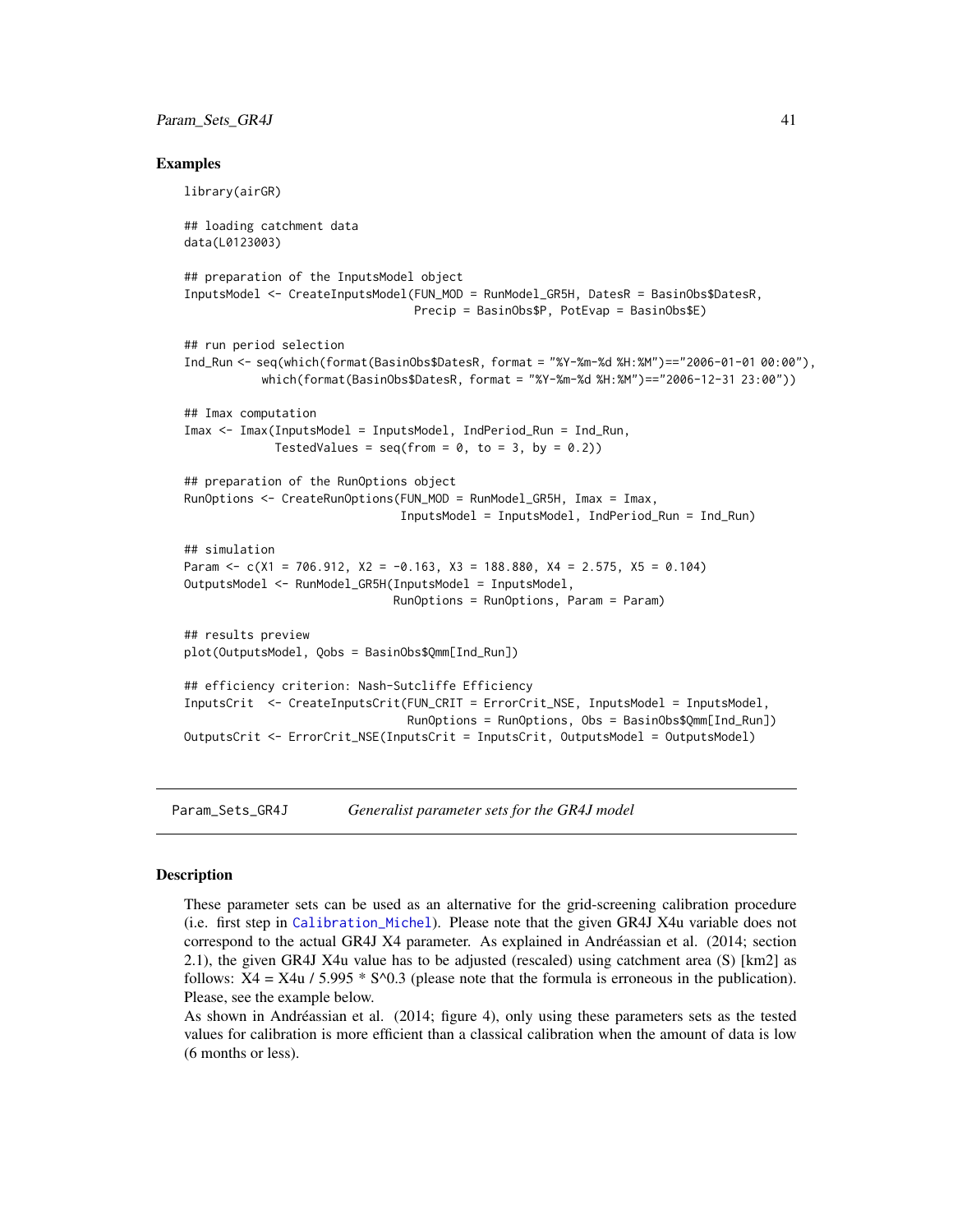#### Format

Data frame of parameters containing four numeric vectors

- GR4J X1 production store capacity [mm]
- GR4J X2 intercatchment exchange coefficient [mm/d]
- GR4J X3 routing store capacity [mm]
- GR4J X4u unajusted unit hydrograph time constant [d]

### References

Andréassian, V., F. Bourgin, L. Oudin, T. Mathevet, C. Perrin, J. Lerat, L. Coron, L. Berthet (2014). Seeking genericity in the selection of parameter sets: impact on hydrological model efficiency. Water Resources Research, 50(10), 8356-8366. doi: 10.1002/2013WR014761.

## See Also

[RunModel\\_GR4J](#page-75-0), [Calibration\\_Michel](#page-8-0), [CreateCalibOptions](#page-10-0).

#### Examples

```
library(airGR)
```

```
## loading catchment data
data(L0123001)
```

```
## loading generalist parameter sets
data(Param_Sets_GR4J)
str(Param_Sets_GR4J)
```

```
## computation of the real GR4J X4
Param_Sets_GR4J$X4 <- Param_Sets_GR4J$X4u / 5.995 * BasinInfo$BasinArea^0.3
Param_Sets_GR4J$X4u <- NULL
Param_Sets_GR4J <- as.matrix(Param_Sets_GR4J)
```

```
## preparation of the InputsModel object
InputsModel <- CreateInputsModel(FUN_MOD = RunModel_GR4J, DatesR = BasinObs$DatesR,
                                Precip = BasinObs$P, PotEvap = BasinObs$E)
```
## ---- calibration step

```
## short calibration period selection (< 6 months)
Ind_Cal <- seq(which(format(BasinObs$DatesR, format = "%Y-%m-%d")=="1990-01-01"),
               which(format(BasinObs$DatesR, format = "%Y-%m-%d")=="1990-02-28"))
```

```
## preparation of the RunOptions object for the calibration period
RunOptions_Cal <- CreateRunOptions(FUN_MOD = RunModel_GR4J,
                               InputsModel = InputsModel, IndPeriod_Run = Ind_Cal)
```

```
## simulation and efficiency criterion (Nash-Sutcliffe Efficiency)
## with all generalist parameter sets on the calibration period
OutputsCrit_Loop <- apply(Param_Sets_GR4J, 1, function(Param) {
```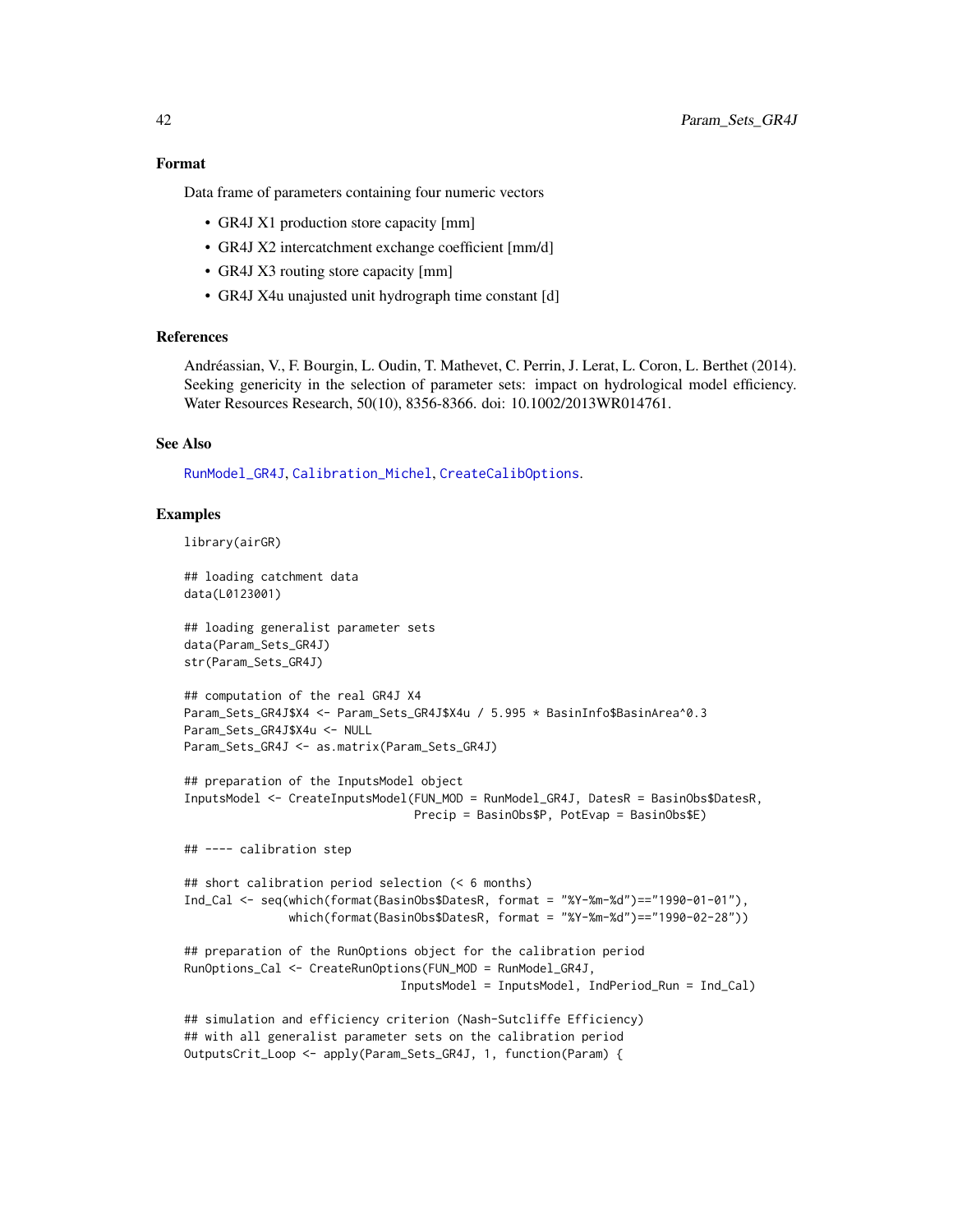```
OutputsModel_Cal <- RunModel_GR4J(InputsModel = InputsModel,
                                    RunOptions = RunOptions_Cal,
                                    Param = Param)
 InputsCrit <- CreateInputsCrit(FUN_CRIT = ErrorCrit_NSE, InputsModel = InputsModel,
                               RunOptions = RunOptions_Cal, Obs = BasinObs$Qmm[Ind_Cal])
 OutputsCrit <- ErrorCrit_NSE(InputsCrit = InputsCrit, OutputsModel = OutputsModel_Cal)
 return(OutputsCrit$CritValue)
})
## best parameter set
Param_Best <- unlist(Param_Sets_GR4J[which.max(OutputsCrit_Loop), ])
## ---- validation step
## validation period selection
Ind_Val <- seq(which(format(BasinObs$DatesR, format = "%Y-%m-%d")=="1990-03-01"),
               which(format(BasinObs$DatesR, format = "%Y-%m-%d")=="1999-12-31"))
## preparation of the RunOptions object for the validation period
RunOptions_Val <- CreateRunOptions(FUN_MOD = RunModel_GR4J,
                                   InputsModel = InputsModel, IndPeriod_Run = Ind_Val)
## simulation with the best parameter set on the validation period
OutputsModel_Val <- RunModel_GR4J(InputsModel = InputsModel,
                                  RunOptions = RunOptions_Val,
                                  Param = Param_Best)
## results preview of the simulation with the best parameter set on the validation period
plot(OutputsModel_Val, Qobs = BasinObs$Qmm[Ind_Val])
## efficiency criterion (Nash-Sutcliffe Efficiency) on the validation period
InputsCrit_Val <- CreateInputsCrit(FUN_CRIT = ErrorCrit_NSE, InputsModel = InputsModel,
                               RunOptions = RunOptions_Val, Obs = BasinObs$Qmm[Ind_Val])
OutputsCrit_Val <- ErrorCrit_NSE(InputsCrit = InputsCrit_Val, OutputsModel = OutputsModel_Val)
```
PE\_Oudin *Computation of series of potential evapotranspiration at the daily or hourly time steps with Oudin's formula*

## **Description**

Function which computes PE using the formula from Oudin et al. (2005). PE can be computed at the daily time step from hourly or daily temperature and at the hourly time step with hourly or daily temperature through a disaggregation of daily PE (see details).

#### Usage

```
PE_Oudin(JD, Temp, Lat, LatUnit,
        TimeStepIn = "daily", TimeStepOut = "daily")
```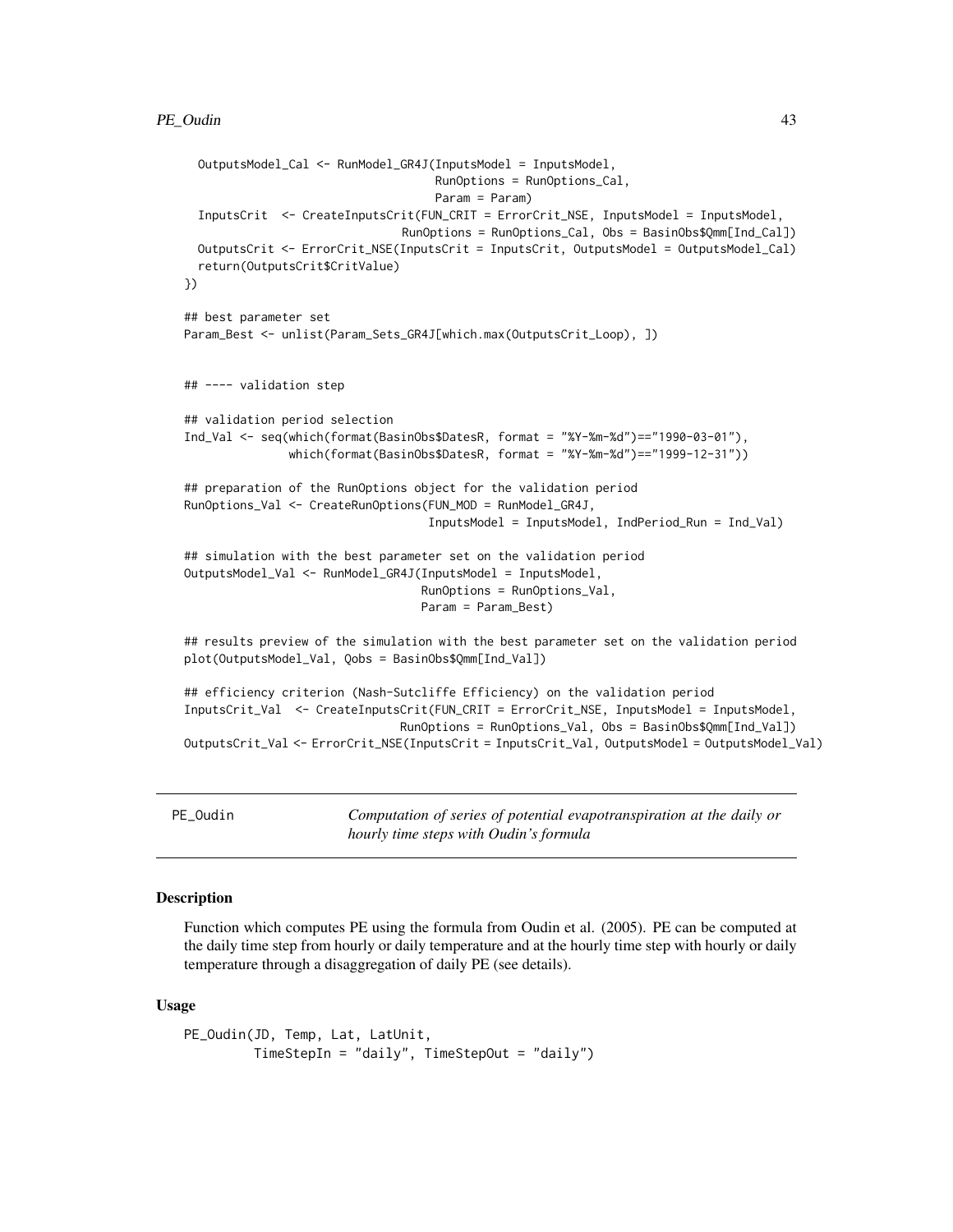```
## deprectated function
PEdaily_Oudin(JD, Temp, LatRad, Lat, LatUnit)
```
#### Arguments

| JD          | [numeric] time series of Julian day of the year [-]; see details                                                 |
|-------------|------------------------------------------------------------------------------------------------------------------|
| Temp        | [numeric] time series of daily (or hourly) mean air temperature $[^{\circ}C]$                                    |
| LatRad      | (deprecated) [numeric] latitude of measurement for the temperature series [radi-<br>ans]. Please use Lat instead |
| Lat         | [numeric] latitude of measurement for the temperature series [radians or de-<br>grees                            |
| LatUnit     | [character] latitude unit (default = "rad" or "deg")                                                             |
| TimeStepIn  | [character] time step of inputs (e.g. "daily" or "hourly", default = "daily")                                    |
| TimeStepOut | [character] time step of outputs (e.g. "daily" or "hourly", default = "daily")                                   |

## Details

In the JD argument, the Julian day of the year of the 1st of January is equal to 1 and the 31st of December to 365 (366 in leap years)). If the Julian day of the year is computed on an object of the POSIX1t class, the user has to add 1 to the returned value (e.g. as . POSIX1t ("2016-12-31") \$yday  $+ 1$ ).

When hourly temperature is provided, all the values of the same day have to be set to the same Julian day of the year (e.g. as.POSIXlt("2016-12-31 00:00:00")\$yday + 1 and as.POSIXlt("2016-12-31 00:01:00")\$yday + 1). Each single day must be provided 24 identical Julian day values (one for each hour).

Four cases are possible:

- TimeStepIn = "daily" and TimeStepOut = "daily": this is the classical application of the Oudin et al. (2005) formula
- TimeStepIn = "daily" and TimeStepOut = "hourly": the daily temperature is used inside the PE\_Oudin function to calculate daily PE, which is then disaggregated at the hourly time step with use of a sinusoidal function (see Lobligeois, 2014, p. 78)
- TimeStepIn = "hourly" and TimeStepOut = "daily": the hourly temperature is aggregated at the daily time step and the daily PE is calculated normally within PE\_Oudin
- TimeStepIn = "hourly" and TimeStepOut = "hourly": the hourly temperature is aggregated at the daily time step, the daily PE is then calculated normally within PE\_Oudin, which is finally disaggregated at the hourly time step with use of a sinusoidal function (see Lobligeois, 2014, p. 78)

The use of the PEdaily\_Oudin corresponds to the first case of the use of PE\_Oudin.

#### Value

numeric time series of daily potential evapotranspiration [mm/time step]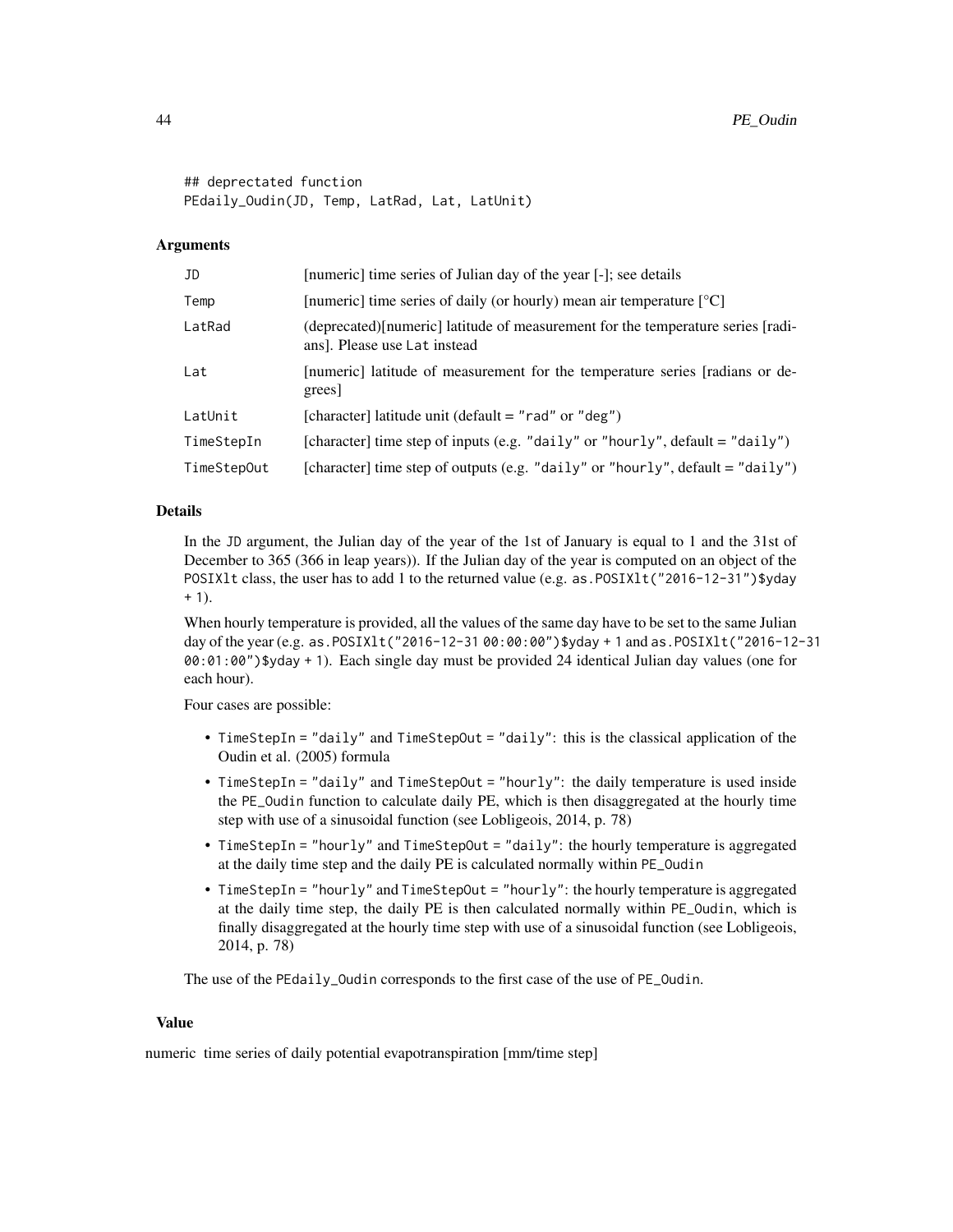plot that the contract of the contract of the contract of the contract of the contract of the contract of the contract of the contract of the contract of the contract of the contract of the contract of the contract of the

### Author(s)

Laurent Coron, Ludovic Oudin, Olivier Delaigue, Guillaume Thirel

## References

Oudin, L., F. Hervieu, C. Michel, C. Perrin, V. Andréassian, F. Anctil and C. Loumagne (2005). Which potential evapotranspiration input for a lumped rainfall-runoff model?: Part 2-Towards a simple and efficient potential evapotranspiration model for rainfall-runoff modelling. Journal of Hydrology, 303(1-4), 290-306. doi: 10.1016/j.jhydrol.2004.08.026.

Lobligeois, F. (2014). Mieux connaitre la distribution spatiale des pluies améliore-t-il la modélisation des crues ? Diagnostic sur 181 bassins versants français. PhD thesis (in French), AgroParisTech (Paris), IRSTEA (Antony), France.

#### Examples

```
library(airGR)
data(L0123001)
PotEvap <- PE_Oudin(JD = as.POSIXlt(BasinObs$DatesR)$yday + 1,
                    Temp = BasinObs$T,
                    Lat = 0.8, LatUnit = "rad")
```
plot *Default preview of model outputs*

#### Description

Function which creates a screen plot giving an overview of the model outputs.

#### Usage

```
## S3 method for class 'OutputsModel'
plot(x, Qobs = NULL, IndPeriod\_Plot = NULL,BasinArea = NULL, which = "synth", log\_scale = FALSE,
     cex.axis = 1, cex.lab = 0.9, cex.leg = 0.9, lwd = 1,
     LayoutMat = NULL,
     LayoutWidths = rep.int(1, ncol(LayoutMat)),
     LayoutHeights = rep.int(1, nrow(LayoutMat)),
     verbose = TRUE, ...)
```
## Arguments

|      | [object of class <i>OutputsModel</i> ] list of model outputs (which must at least include<br>DatesR, Precip and Osim) [POSIXIt, mm/time step, mm/time step] |
|------|-------------------------------------------------------------------------------------------------------------------------------------------------------------|
| 0obs | (optional) [numeric] time series of observed flow (for the same time steps than<br>simulated) [mm/time step]                                                |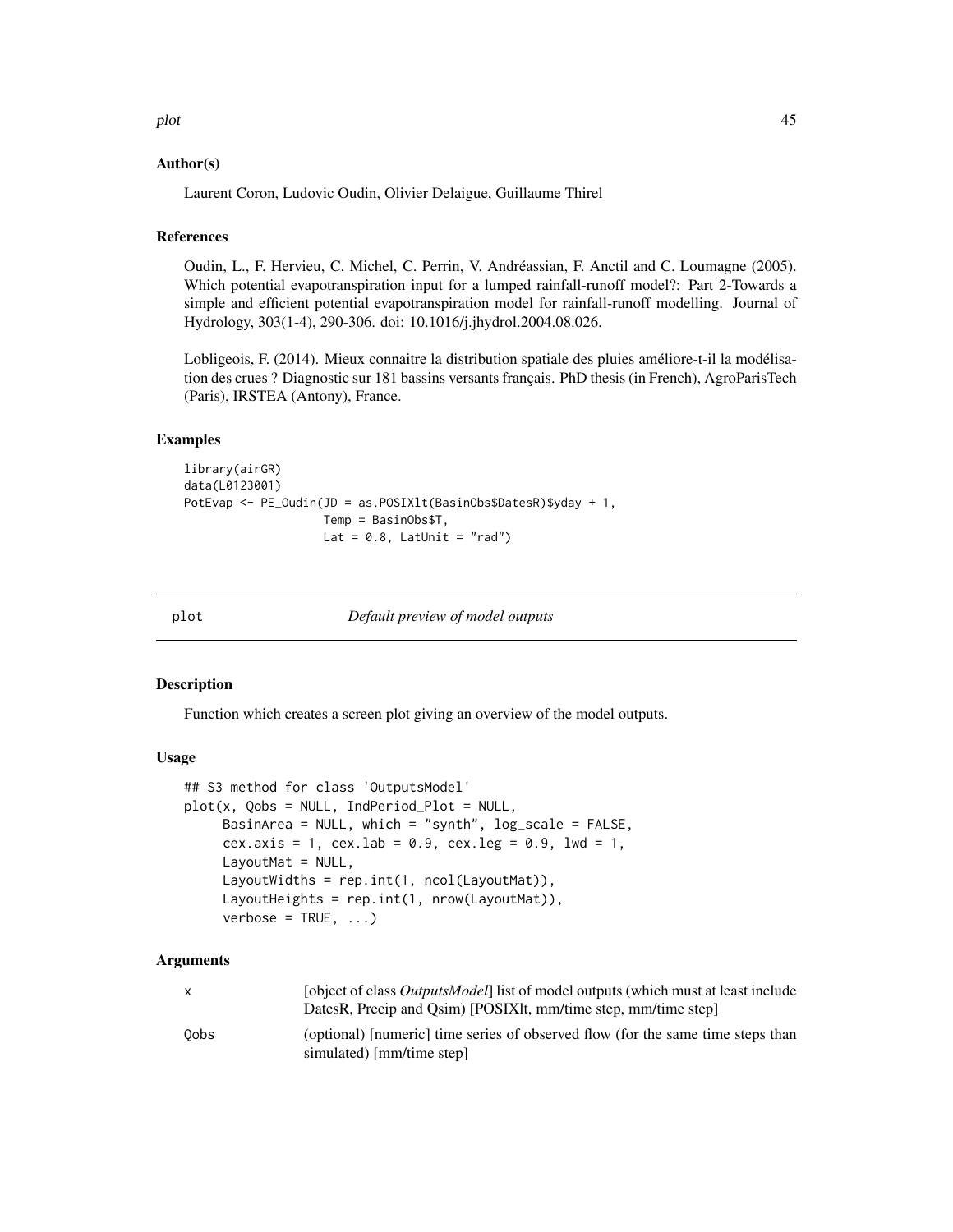|               | IndPeriod_Plot (optional) [numeric] indices of the time steps to be plotted (among the Out-<br>putsModel series)                                                                                                                                                                                                             |
|---------------|------------------------------------------------------------------------------------------------------------------------------------------------------------------------------------------------------------------------------------------------------------------------------------------------------------------------------|
| BasinArea     | (optional) [numeric] basin area [km2], used to plot flow axes in m3/s                                                                                                                                                                                                                                                        |
| which         | (optional) [character] choice of plots<br>(e.g. c("Precip", "Temp", "SnowPack", "Flows", "Error", "Regime", "CumFreq",<br>$"CorQQ'$ ), default = "synth", see details below                                                                                                                                                  |
| log_scale     | (optional) [boolean] indicating if the flow and the error time series axis and the<br>flow error time series axis are to be logarithmic, default = FALSE                                                                                                                                                                     |
| cex.axis      | (optional) [numeric] the magnification to be used for axis annotation relative to<br>the current setting of cex                                                                                                                                                                                                              |
| cex.lab       | (optional) [numeric] the magnification to be used for x and y labels relative to<br>the current setting of cex                                                                                                                                                                                                               |
| cex.leg       | (optional) [numeric] the magnification to be used for the legend labels relative<br>to the current setting of cex                                                                                                                                                                                                            |
| lwd           | (optional) [numeric] the line width (a positive number)                                                                                                                                                                                                                                                                      |
| LayoutMat     | (optional) [numeric] a matrix object specifying the location of the next N figures<br>on the output device. Each value in the matrix must be 0 or a positive integer. If<br>N is the largest positive integer in the matrix, then the integers $1, \ldots, N-1$ must<br>also appear at least once in the matrix (see layout) |
| LayoutWidths  | (optional) [numeric] a vector of values for the widths of columns on the device<br>(see layout)                                                                                                                                                                                                                              |
| LayoutHeights | (optional) [numeric] a vector of values for the heights of rows on the device (see<br>layout)                                                                                                                                                                                                                                |
| verbose       | (optional) [boolean] indicating if the function is run in verbose mode or not,<br>$default = TRUE$                                                                                                                                                                                                                           |
| .             | other parameters to be passed through to plotting functions                                                                                                                                                                                                                                                                  |

## Details

Different types of independent graphs are available (depending on the model, but always drawn in this order):

- "Precip": time series of total precipitation
- "PotEvap": time series of potential evapotranspiration
- "ActEvap": time series of simulated actual evapotranspiration (overlaid to "PotEvap" if already drawn)
- "Temp": time series of temperature (plotted only if CemaNeige is used)
- "SnowPack": time series of snow water equivalent (plotted only if CemaNeige is used)
- "Flows": time series of simulated flows (and observed flows if provided)
- "Error": time series of simulated flows minus observed flows (and observed flows if provided)
- "Regime": interannual median monthly simulated flow (and observed flows if provided)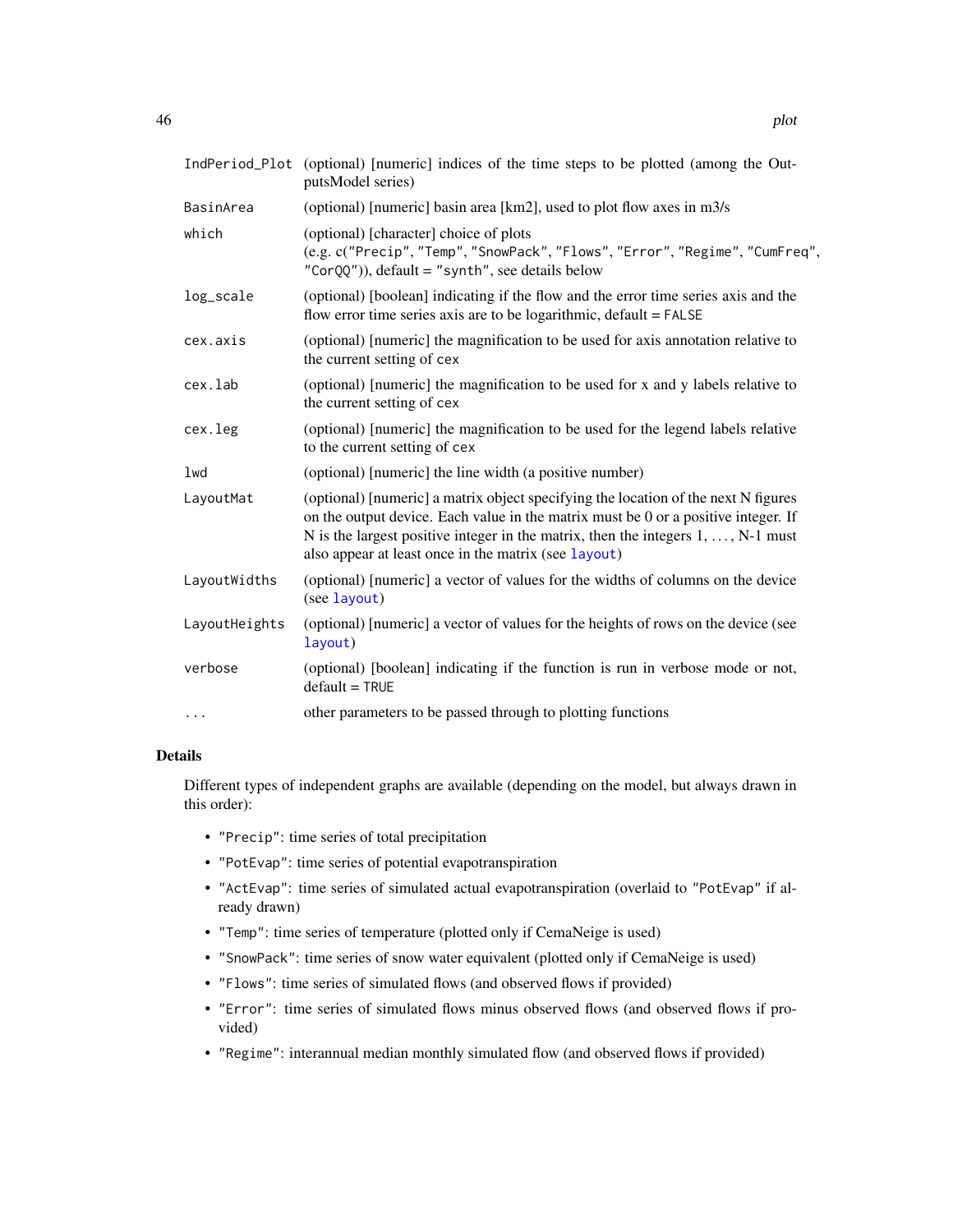- "CorQQ": correlation plot between simulated and observed flows (only if observed flows provided)
- "CumFreq": cumulative frequency plot for simulated flows (and observed flows if provided)

Different dashboards of results including various graphs are available:

- "perf": corresponds to "Error", "Regime", "CumFreq" and "CorQQ"
- "ts": corresponds to "Precip", "PotEvap", "Temp", "SnowPack" and "Flows"
- "synth": corresponds to "Precip", "Temp", "SnowPack", "Flows", "Regime", "CumFreq" and "CorQQ"
- "all": corresponds to "Precip", "PotEvap", "ActuEvap", "Temp", "SnowPack", "Flows", "Error", "Regime", "CumFreq" and "CorQQ"

If several dashboards are selected, or if an independent graph is called with a dashboard, the graphical device will include all the requested graphs without redundancy.

### Value

Screen plot window.

### Author(s)

Laurent Coron, Olivier Delaigue, Guillaume Thirel

## Examples

```
### see examples of RunModel_GR4J or RunModel_CemaNeigeGR4J functions
### to understand how the example datasets have been prepared
```

```
## loading examples dataset for GR4J and GR4J + CemaNeige
data(exampleSimPlot)
```

```
### Qobs and outputs from GR4J and GR4J + CemaNeige models
str(simGR4J, max.level = 1)
str(simCNGR4J, max.level = 1)
```
### default dashboard (which = "synth")

```
## GR models whithout CemaNeige
plot(simGR4J$OutputsModel, Qobs = simGR4J$Qobs)
```

```
## GR models whith CemaNeige ("Temp" and "SnowPack" added)
plot(simCNGR4J$OutputsModel, Qobs = simCNGR4J$Qobs)
```

```
### "Error" and "CorQQ" plots cannot be display whithout Qobs
plot(simGR4J$OutputsModel, which = "all", Qobs = simGR4J$Qobs)
plot(simGR4J$OutputsModel, which = "all", Qobs = NULL)
```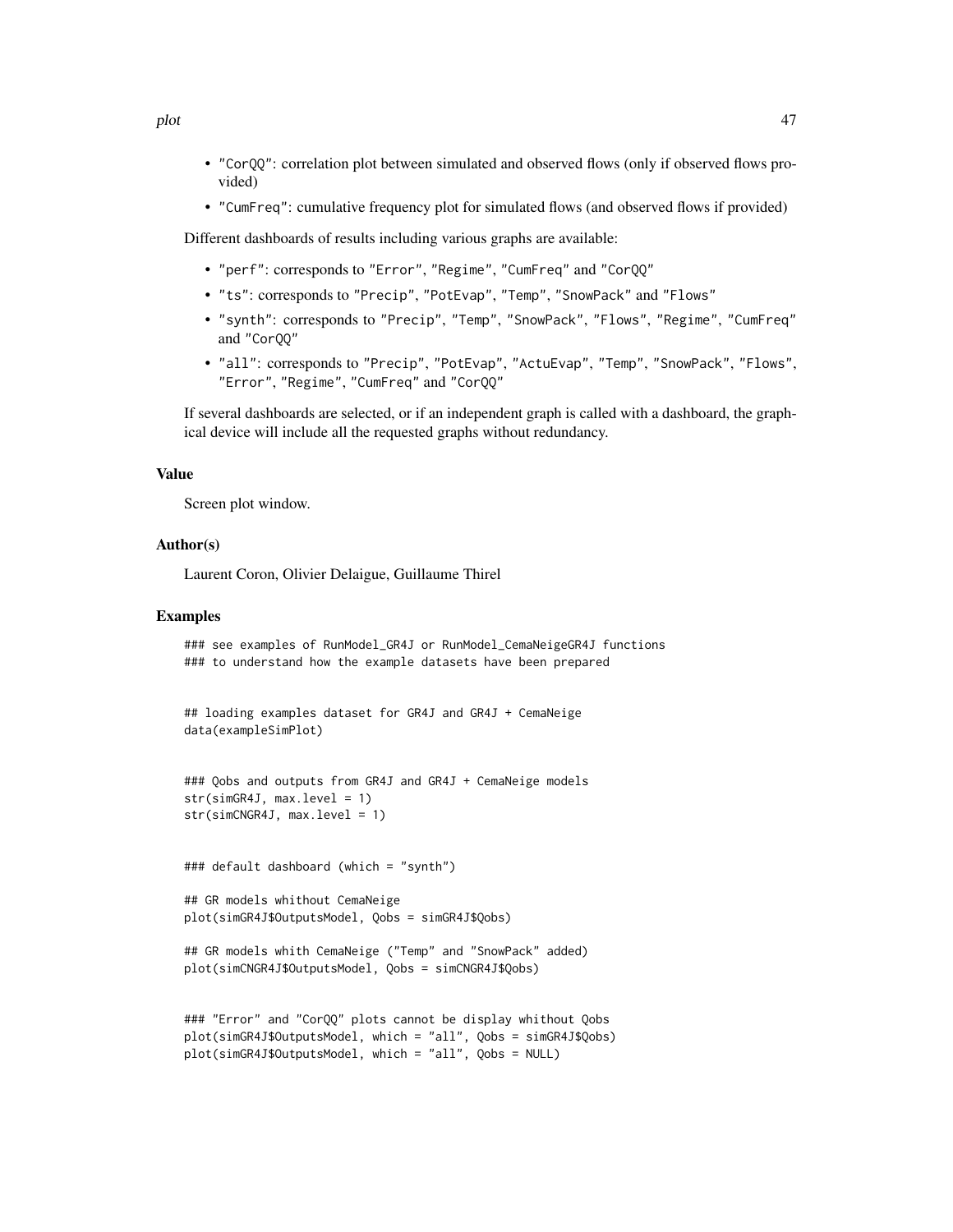```
### complex plot arrangements
plot(simGR4J$OutputsModel, Qobs = simGR4J$Qobs,
     which = c("Flows", "Regime", "CumFreq", "CorQQ"),
     LayoutMat = matrix(c(1, 2, 3, 1, 4, 4), ncol = 2),
     LayoutWidths = c(1.5, 1),
     LayoutHeights = c(0.5, 1, 1))
### add a main title
## the whole list of settable par's
opar <- par(no.readonly = TRUE)
## define outer margins and a title inside it
par(oma = c(0, 0, 3, 0))plot(simGR4J$OutputsModel, Qobs = simGR4J$Qobs)
title(main = "GR4J outputs", outer = TRUE, line = 1.2, cex.main = 1.4)
## reset original par
par(opar)
```
RunModel *Run with the provided hydrological model function*

#### Description

Function which performs a single model run with the provided function over the selected period.

## Usage

RunModel(InputsModel, RunOptions, Param, FUN\_MOD)

## Arguments

| InputsModel | [object of class <i>InputsModel</i> ] see CreateInputsModel for details             |
|-------------|-------------------------------------------------------------------------------------|
| RunOptions  | [object of class <i>RunOptions</i> ] see CreateRunOptions for details               |
| Param       | [numeric] vector of model parameters                                                |
| FUN MOD     | [function] hydrological model function (e.g. RunModel_GR4J, RunModel_CemaNeigeGR4J) |

### Value

list see [RunModel\\_GR4J](#page-75-0) or [RunModel\\_CemaNeigeGR4J](#page-54-0) for details

## Author(s)

Laurent Coron, Olivier Delaigue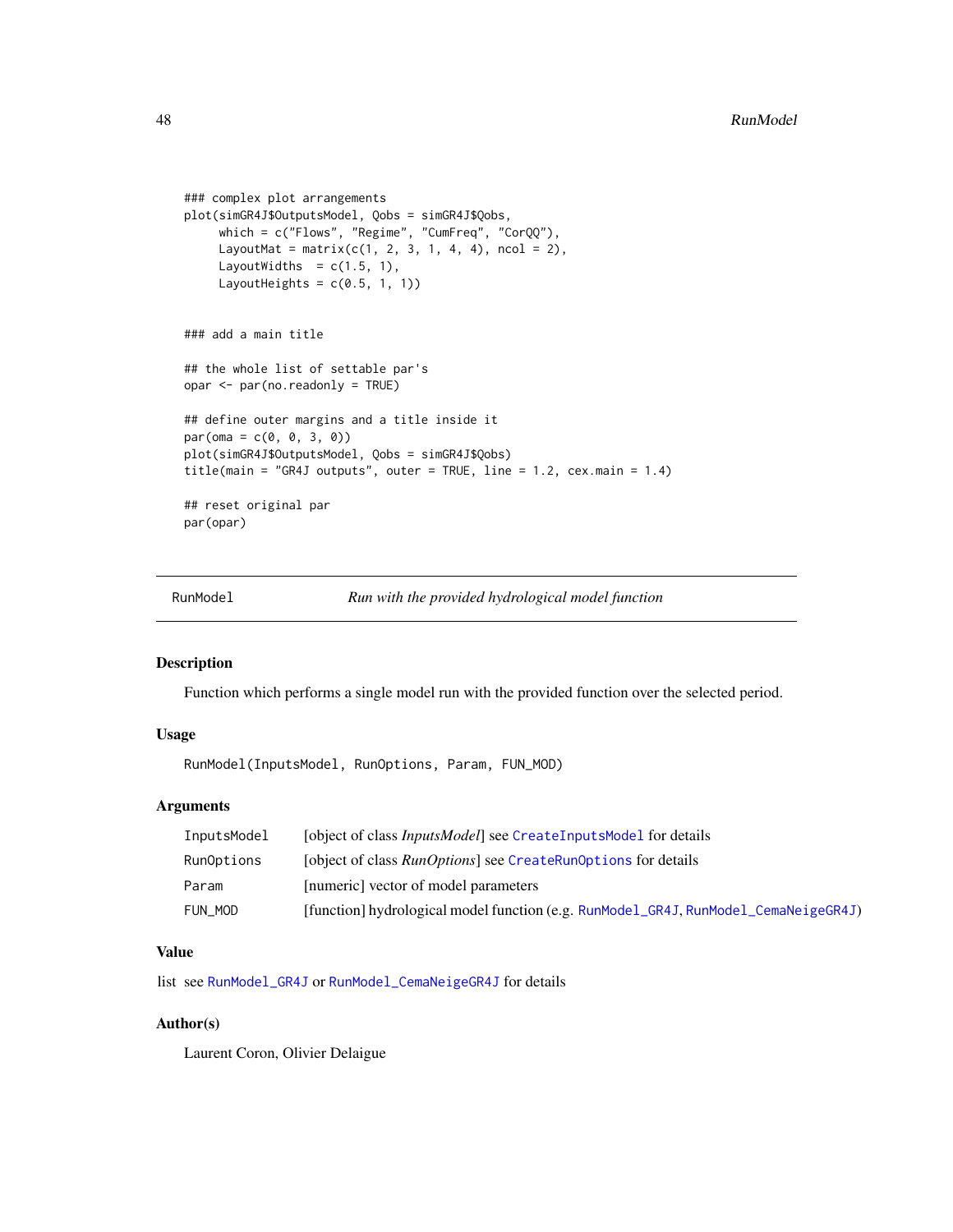## RunModel\_CemaNeige 49

#### See Also

[RunModel\\_GR4J](#page-75-0), [RunModel\\_CemaNeigeGR4J](#page-54-0), [CreateInputsModel](#page-20-0), [CreateRunOptions](#page-23-0), [CreateIniStates](#page-13-0).

### Examples

```
library(airGR)
## loading catchment data
data(L0123001)
## preparation of the InputsModel object
InputsModel <- CreateInputsModel(FUN_MOD = RunModel_GR4J, DatesR = BasinObs$DatesR,
                                 Precip = BasinObs$P, PotEvap = BasinObs$E)
## run period selection
Ind_Run <- seq(which(format(BasinObs$DatesR, format = "%Y-%m-%d")=="1990-01-01"),
               which(format(BasinObs$DatesR, format = "%Y-%m-%d")=="1999-12-31"))
## preparation of the RunOptions object
RunOptions <- CreateRunOptions(FUN_MOD = RunModel_GR4J,
                               InputsModel = InputsModel, IndPeriod_Run = Ind_Run)
## simulation
Param \leq c(X1 = 734.568, X2 = -0.840, X3 = 109.809, X4 = 1.971)
OutputsModel <- RunModel(InputsModel = InputsModel,
                         RunOptions = RunOptions, Param = Param,
                         FUN_MOD = RunModel_GR4J)
## results preview
plot(OutputsModel, Qobs = BasinObs$Qmm[Ind_Run])
## efficiency criterion: Nash-Sutcliffe Efficiency
InputsCrit <- CreateInputsCrit(FUN_CRIT = ErrorCrit_NSE, InputsModel = InputsModel,
                                RunOptions = RunOptions, Obs = BasinObs$Qmm[Ind_Run])
OutputsCrit <- ErrorCrit_NSE(InputsCrit = InputsCrit, OutputsModel = OutputsModel)
```
<span id="page-48-0"></span>RunModel\_CemaNeige *Run with the CemaNeige snow module*

#### Description

Function which performs a single run for the CemaNeige snow module at the daily or hourly time step.

## Usage

```
RunModel_CemaNeige(InputsModel, RunOptions, Param)
```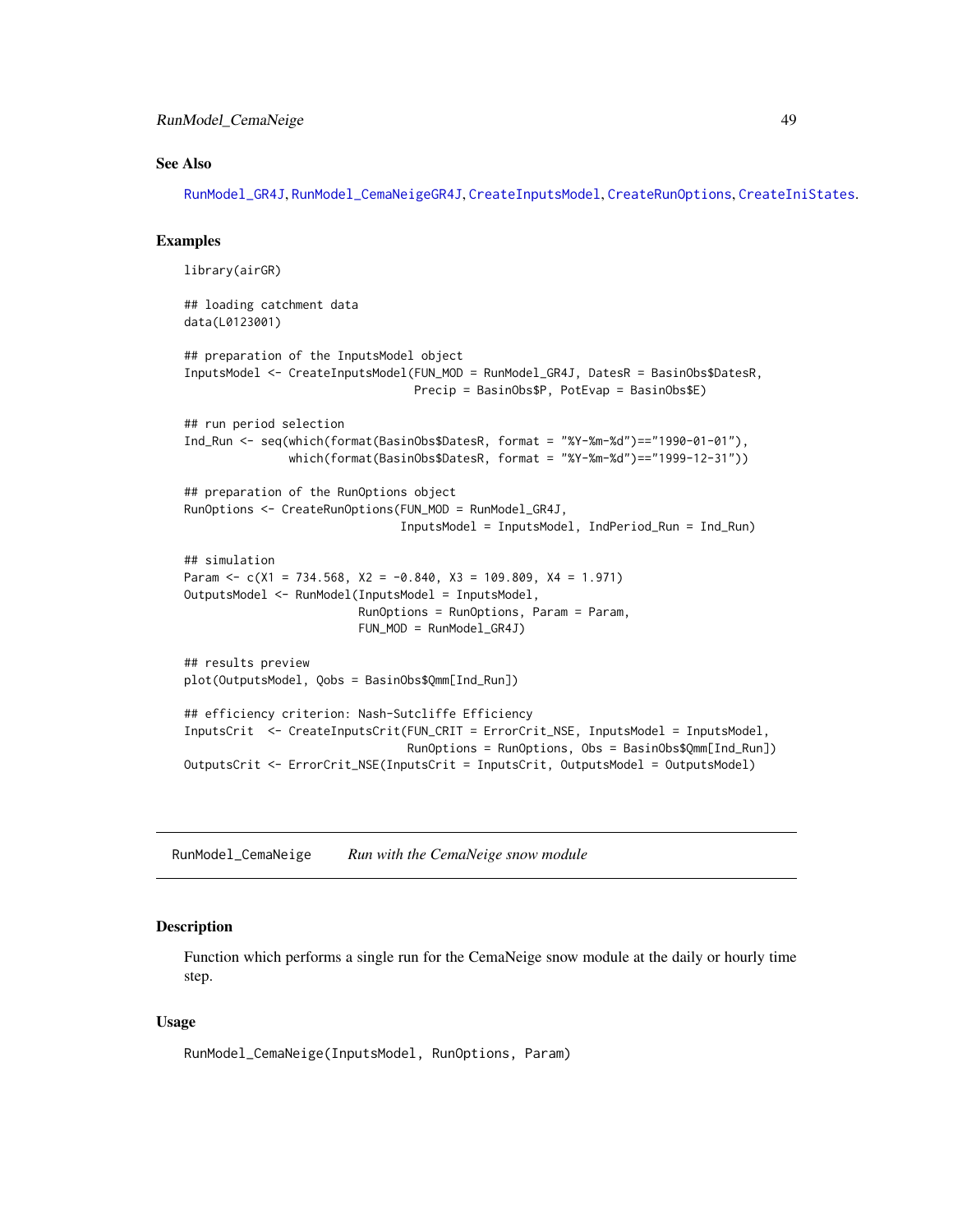## Arguments

| InputsModel  | [object of class <i>InputsModel</i> ] see CreateInputsModel for details                                      |
|--------------|--------------------------------------------------------------------------------------------------------------|
| RunOptions   | [object of class <i>RunOptions</i> ] see CreateRunOptions for details                                        |
| Param        | [numeric] vector of 2 (or 4 parameters if $I$ sHyst = TRUE, see CreateRunOptions<br>for details)             |
| CemaNeige X1 | weighting coefficient for snow pack thermal state [-]                                                        |
| CemaNeige X2 | degree-day melt coefficient [mm/°C/time step]                                                                |
| CemaNeige X3 | (optional) accumulation threshold [mm] (needed if IsHyst = TRUE)                                             |
| CemaNeige X4 | (optional) percentage (between 0 and 1) of annual snowfall defining the melt threshold [-] (needed if IsHyst |

## Details

The choice of the CemaNeige version (i.e. with or without hysteresis) is explained in [CreateRunOptions](#page-23-0). For further details on the model, see the references section. For further details on the argument structures and initialisation options, see [CreateRunOptions](#page-23-0).

# Value

list list containing the function outputs organised as follows:

| <i><b>\$DatesR</b></i>                    | [POSIX]t] series of dates                                                       |
|-------------------------------------------|---------------------------------------------------------------------------------|
| <i><b>\$CemaNeigeLayers</b></i>           | [list] list of CemaNeige outputs (1 list per layer)                             |
| \$CemaNeigeLayers[[iLayer]]\$Pliq         | [numeric] series of liquid precip. [mm/time step]                               |
| \$CemaNeigeLayers[[iLayer]]\$Psol         | [numeric] series of solid precip. [mm/time step]                                |
| \$CemaNeigeLayers[[iLayer]]\$SnowPack     | [numeric] series of snow pack [mm]                                              |
| \$CemaNeigeLayers[[iLayer]]\$ThermalState | [numeric] series of snow pack thermal state $[°C]$                              |
| \$CemaNeigeLayers[[iLayer]]\$Gratio       | [numeric] series of Gratio [0-1]                                                |
| \$CemaNeigeLayers[[iLayer]]\$PotMelt      | [numeric] series of potential snow melt [mm/time step]                          |
| \$CemaNeigeLayers[[iLayer]]\$Melt         | [numeric] series of actual snow melt [mm/time step]                             |
| \$CemaNeigeLayers[[iLayer]]\$PliqAndMelt  | [numeric] series of liquid precip. + actual snow melt [mm/time step]            |
| \$CemaNeigeLayers[[iLayer]]\$Temp         | [numeric] series of air temperature [°C]                                        |
| \$CemaNeigeLayers[[iLayer]]\$Gthreshold   | [numeric] series of melt threshold [mm]                                         |
| \$CemaNeigeLayers[[iLayer]]\$Glocalmax    | [numeric] series of local melt threshold for hysteresis [mm]                    |
| <i><b>\$StateEnd</b></i>                  | [numeric] states at the end of the run: CemaNeige states [mm $\&$ $\degree$ C], |
|                                           | see CreateIniStates for more details                                            |

(refer to the provided references or to the package source code for further details on these model outputs)

## Author(s)

Laurent Coron, Audrey Valéry, Vazken Andréassian, Olivier Delaigue, Guillaume Thirel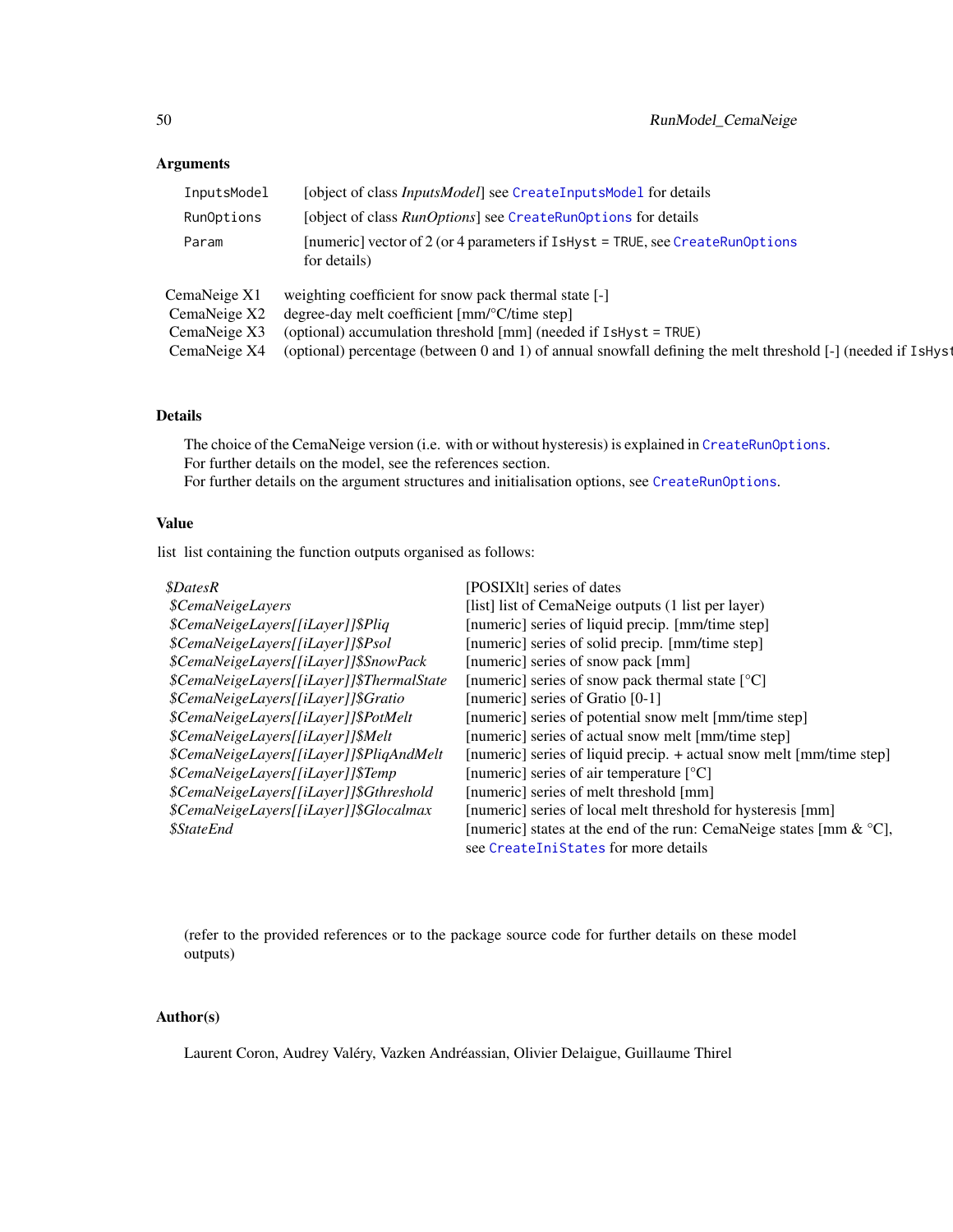#### References

Riboust, P., G. Thirel, N. Le Moine and P. Ribstein (2019), Revisiting a simple degree-day model for integrating satellite data: implementation of SWE-SCA hystereses. Journal of Hydrology and Hydromechanics, doi: 10.2478/johh-2018-0004, 67, 1, 70–81. Valéry, A., V. Andréassian and C. Perrin (2014), "As simple as possible but not simpler": what is useful in a temperature-based snow-accounting routine? Part 1 - Comparison of six snow account-

ing routines on 380 catchments, Journal of Hydrology, doi: 10.1016/j.jhydrol.2014.04.059. Valéry, A., V. Andréassian and C. Perrin (2014), "As simple as possible but not simpler": What is useful in a temperature-based snow-accounting routine? Part 2 - Sensitivity analysis of the Cemaneige snow accounting routine on 380 catchments, Journal of Hydrology, doi: 10.1016/j.jhydrol.2014.04.058.

#### See Also

[RunModel\\_CemaNeigeGR4J](#page-54-0), [CreateInputsModel](#page-20-0), [CreateRunOptions](#page-23-0), [CreateIniStates](#page-13-0), [CreateCalibOptions](#page-10-0).

#### Examples

```
library(airGR)
## load of catchment data
data(L0123002)
## preparation of the InputsModel object
InputsModel <- CreateInputsModel(FUN_MOD = RunModel_CemaNeige, DatesR = BasinObs$DatesR,
                                Precip = BasinObs$P,TempMean = BasinObs$T,
                       ZInputs = BasinInfo$HypsoData[51], HypsoData=BasinInfo$HypsoData,
                                 NLayers = 5)
## run period selection
Ind_Run <- seq(which(format(BasinObs$DatesR, format = "%Y-%m-%d")=="1990-01-01"),
               which(format(BasinObs$DatesR, format = "%Y-%m-%d")=="1999-12-31"))
## ---- original version of CemaNeige
## preparation of the RunOptions object
```

```
RunOptions <- CreateRunOptions(FUN_MOD = RunModel_CemaNeige, InputsModel = InputsModel,
                               IndPeriod_Run = Ind_Run)
## simulation
Param <-c(CNX1 = 0.962, CNX2 = 2.249)OutputsModel <- RunModel_CemaNeige(InputsModel = InputsModel,
                                   RunOptions = RunOptions, Param = Param)
```

```
## results preview
plot(OutputsModel)
```
## ---- version of CemaNeige with the Linear Hysteresis

## preparation of the RunOptions object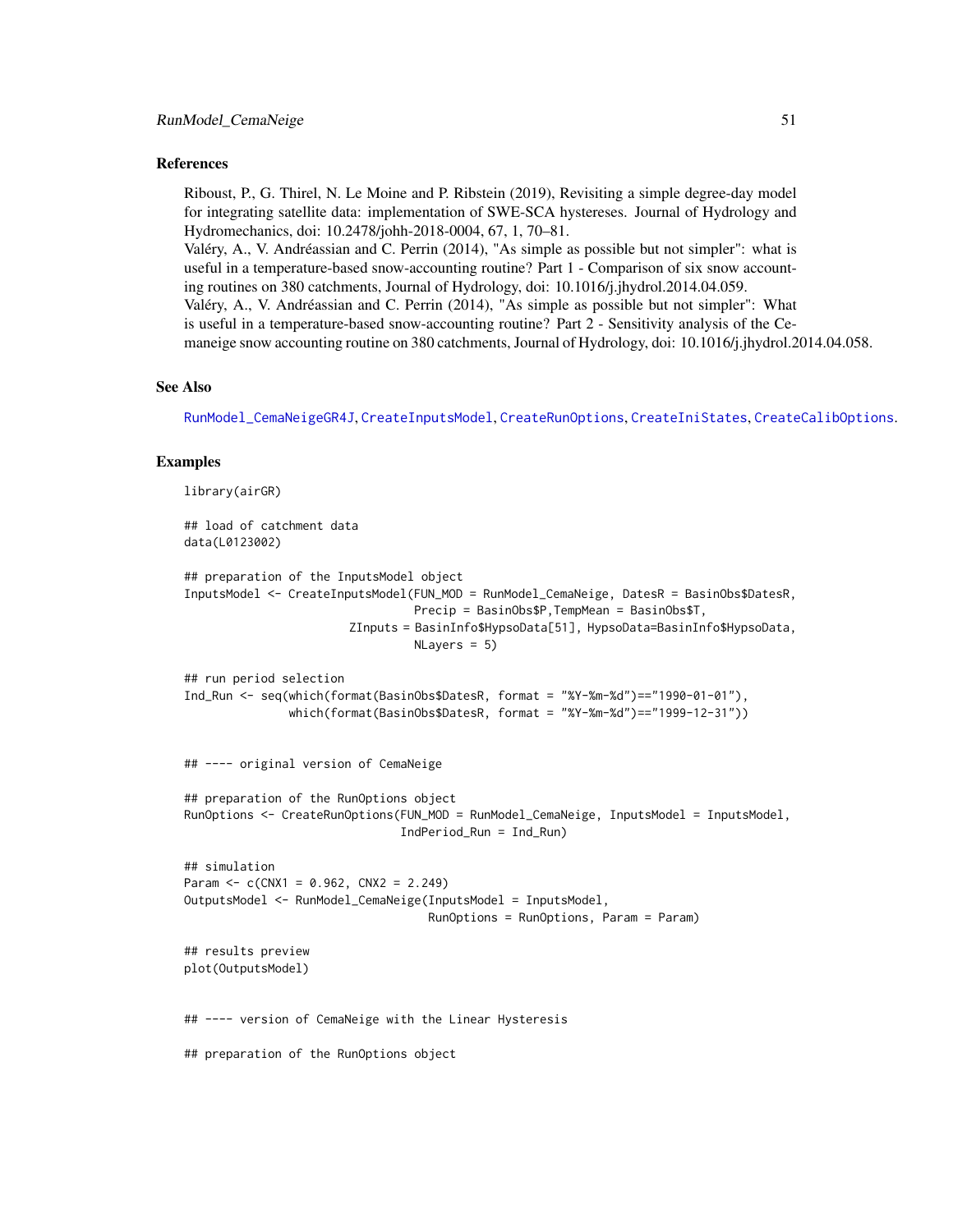```
RunOptions <- CreateRunOptions(FUN_MOD = RunModel_CemaNeige, InputsModel = InputsModel,
                               IndPeriod_Run = Ind_Run, IsHyst = TRUE)
## simulation
Param <- c(CNX1 = 0.962, CNX2 = 2.249, CNX3 = 100, CNX4 = 0.4)
OutputsModel <- RunModel_CemaNeige(InputsModel = InputsModel,
                                   RunOptions = RunOptions, Param = Param)
## results preview
```
plot(OutputsModel)

<span id="page-51-0"></span>RunModel\_CemaNeigeGR4H

*Run with the CemaNeigeGR4H hydrological model*

## Description

Function which performs a single run for the CemaNeige-GR4H hourly lumped model over the test period.

## Usage

RunModel\_CemaNeigeGR4H(InputsModel, RunOptions, Param)

## Arguments

| InputsModel  | [object of class <i>InputsModel</i> ] see CreateInputsModel for details                                      |
|--------------|--------------------------------------------------------------------------------------------------------------|
| RunOptions   | [object of class <i>RunOptions</i> ] see CreateRunOptions for details                                        |
| Param        | [numeric] vector of 6 (or 8 parameters if $I$ sHyst = TRUE, see CreateRunOptions<br>for details)             |
| GR4H X1      | production store capacity [mm]                                                                               |
| GR4H X2      | intercatchment exchange coefficient [mm/h]                                                                   |
| GR4H X3      | routing store capacity [mm]                                                                                  |
| GR4H X4      | unit hydrograph time constant [h]                                                                            |
| CemaNeige X1 | weighting coefficient for snow pack thermal state [-]                                                        |
| CemaNeige X2 | degree-hour melt coefficient $\text{[mm]^{\circ}C/h}$                                                        |
| CemaNeige X3 | (optional) accumulation threshold [mm] (needed if IsHyst = TRUE)                                             |
| CemaNeige X4 | (optional) percentage (between 0 and 1) of annual snowfall defining the melt threshold [-] (needed if IsHyst |

## Details

It is advised to run the GR5H model with an interception store (see Ficchi et al. (2019)) as it improves the consistency of the model fluxes and provides better performance. To do so, the [Imax](#page-39-0) functions allows to estimates the maximal capacity of the interception store, which can then be given to [CreateRunOptions](#page-23-0).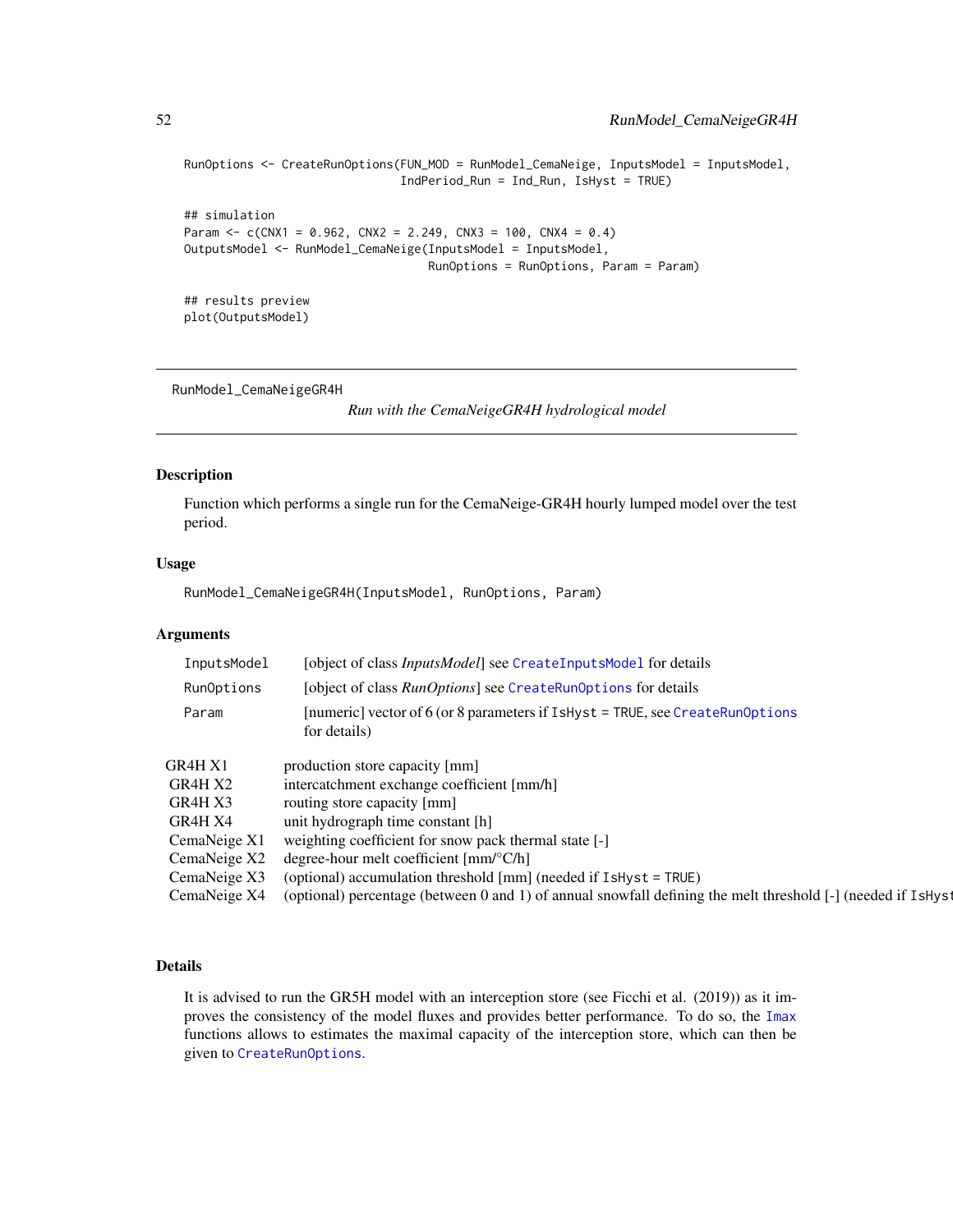The choice of the CemaNeige version is explained in [CreateRunOptions](#page-23-0). For further details on the model, see the references section. For further details on the argument structures and initialisation options, see [CreateRunOptions](#page-23-0).

## Value

list list containing the function outputs organised as follows:

| <i><b>\$DatesR</b></i>                    | [POSIX]t] series of dates                                                  |
|-------------------------------------------|----------------------------------------------------------------------------|
| \$PotEvap                                 | [numeric] series of input potential evapotranspiration [mm/h]              |
| <i><b>\$Precip</b></i>                    | [numeric] series of input total precipitation [mm/h]                       |
| \$Prod                                    | [numeric] series of production store level [mm]                            |
| \$Pn\$                                    | [numeric] series of net rainfall [mm/h]                                    |
| $\$Ps$                                    | [numeric] series of the part of Pn filling the production store [mm/h]     |
| \$AE                                      | [numeric] series of actual evapotranspiration [mm/h]                       |
| \$Perc                                    | [numeric] series of percolation (PERC) [mm/h]                              |
| \$PR                                      | [numeric] series of PR=Pn-Ps+Perc [mm/h]                                   |
| \$Q9                                      | [numeric] series of UH1 outflow (Q9) [mm/h]                                |
| \$Q1                                      | [numeric] series of UH2 outflow (Q1) [mm/h]                                |
| <i><b>\$Rout</b></i>                      | [numeric] series of routing store level [mm]                               |
| \$Exch                                    | [numeric] series of potential semi-exchange between catchments [mm/h]      |
| \$AExch1                                  | [numeric] series of actual exchange between catchments for branch 1 [mm/h] |
| \$AExch2                                  | [numeric] series of actual exchange between catchments for branch 2 [mm/h] |
| \$AExch                                   | [numeric] series of actual exchange between catchments (1+2) [mm/h]        |
| \$QR\$                                    | [numeric] series of routing store outflow (QR) [mm/h]                      |
| \$QD                                      | [numeric] series of direct flow from UH2 after exchange (QD) [mm/h]        |
| \$Qsim                                    | [numeric] series of simulated discharge [mm/h]                             |
| <i><b>\$CemaNeigeLayers</b></i>           | [list] list of CemaNeige outputs (1 list per layer)                        |
| \$CemaNeigeLayers[[iLayer]]\$Pliq         | [numeric] series of liquid precip. [mm/h]                                  |
| \$CemaNeigeLayers[[iLayer]]\$Psol         | [numeric] series of solid precip. [mm/h]                                   |
| \$CemaNeigeLayers[[iLayer]]\$SnowPack     | [numeric] series of snow pack [mm]                                         |
| \$CemaNeigeLayers[[iLayer]]\$ThermalState | [numeric] series of snow pack thermal state [°C]                           |
| \$CemaNeigeLayers[[iLayer]]\$Gratio       | [numeric] series of Gratio [0-1]                                           |
| \$CemaNeigeLayers[[iLayer]]\$PotMelt      | [numeric] series of potential snow melt [mm/h]                             |
| \$CemaNeigeLayers[[iLayer]]\$Melt         | [numeric] series of actual snow melt [mm/h]                                |
| \$CemaNeigeLayers[[iLayer]]\$PliqAndMelt  | [numeric] series of liquid precip. + actual snow melt [mm/h]               |
| \$CemaNeigeLayers[[iLayer]]\$Temp         | [numeric] series of air temperature [°C]                                   |
| \$CemaNeigeLayers[[iLayer]]\$Gthreshold   | [numeric] series of melt threshold [mm]                                    |
| \$CemaNeigeLayers[[iLayer]]\$Glocalmax    | [numeric] series of local melt threshold for hysteresis [mm]               |
| <i><b>\$StateEnd</b></i>                  | [numeric] states at the end of the run:                                    |
|                                           | store & unit hydrographs levels [mm], CemaNeige states [mm & °C],          |
|                                           | see CreateIniStates for more details                                       |

(refer to the provided references or to the package source code for further details on these model outputs)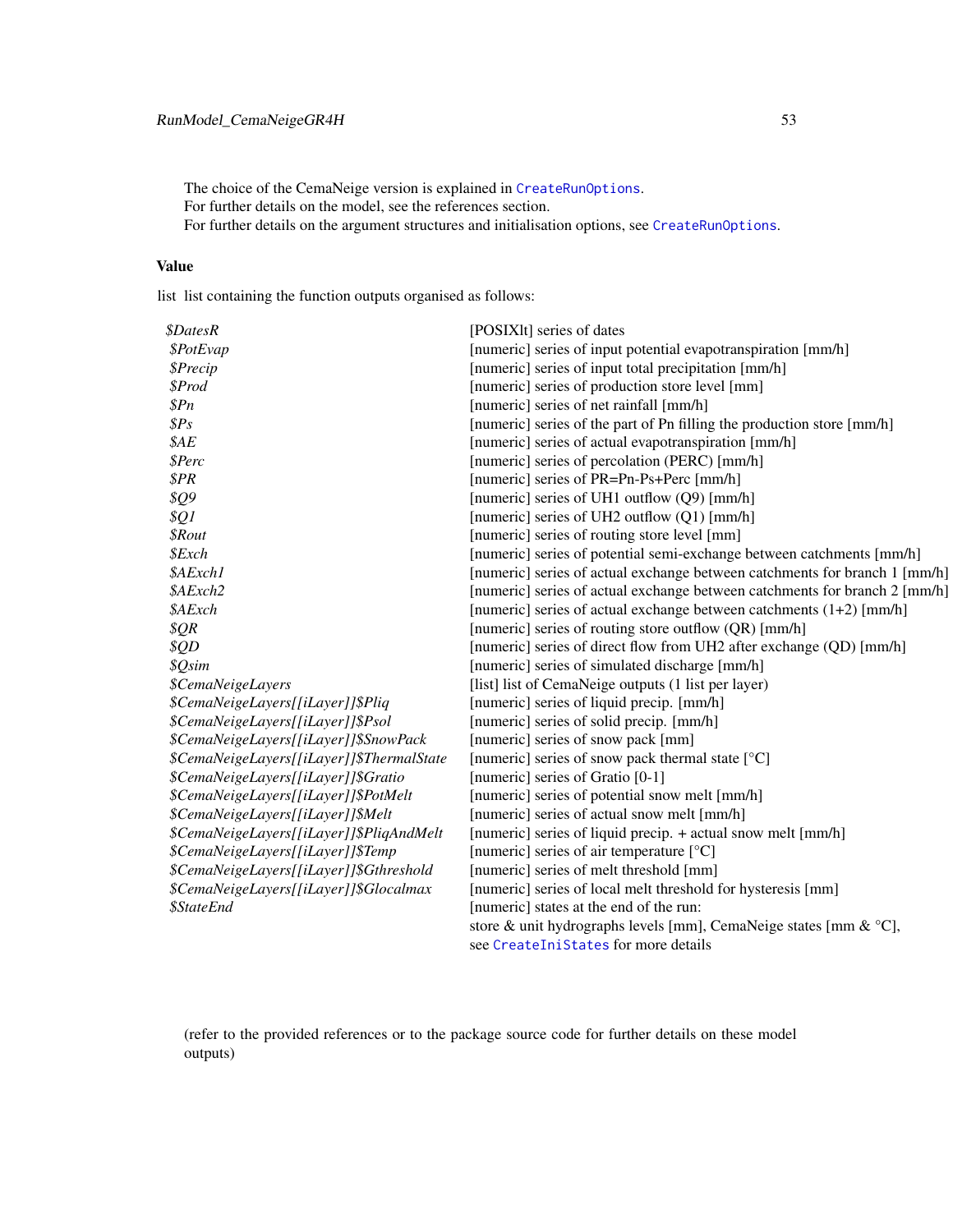#### Author(s)

Laurent Coron, Claude Michel, Charles Perrin, Thibault Mathevet, Audrey Valéry, Vazken Andréassian, Olivier Delaigue, Guillaume Thirel

## References

Perrin, C., C. Michel and V. Andréassian (2003). Improvement of a parsimonious model for streamflow simulation. Journal of Hydrology, 279(1-4), 275-289, doi: 10.1016/S0022-1694(03)00225-7.

Riboust, P., G. Thirel, N. Le Moine and P. Ribstein (2019). Revisiting a simple degree-day model for integrating satellite data: implementation of SWE-SCA hystereses. Journal of Hydrology and Hydromechanics. doi: 10.2478/johh-2018-0004, 67, 1, 70–81.

Valéry, A., V. Andréassian and C. Perrin (2014). "As simple as possible but not simpler": what is useful in a temperature-based snow-accounting routine? Part 1 - Comparison of six snow accounting routines on 380 catchments. Journal of Hydrology. doi: 10.1016/j.jhydrol.2014.04.059.

Valéry, A., V. Andréassian and C. Perrin (2014). "As simple as possible but not simpler": What is useful in a temperature-based snow-accounting routine? Part 2 - Sensitivity analysis of the Cemaneige snow accounting routine on 380 catchments. Journal of Hydrology. doi: 10.1016/j.jhydrol.2014.04.058.

## See Also

[RunModel\\_CemaNeige](#page-48-0), [RunModel\\_CemaNeigeGR4J](#page-54-0), [RunModel\\_CemaNeigeGR5J](#page-61-0), [RunModel\\_CemaNeigeGR6J](#page-64-0), [RunModel\\_GR4H](#page-73-0), [CreateInputsModel](#page-20-0), [CreateRunOptions](#page-23-0), [CreateIniStates](#page-13-0).

### Examples

## Not run: library(airGR)

## loading catchment data data(U2345030)

```
## preparation of the InputsModel object
InputsModel <- CreateInputsModel(FUN_MOD = RunModel_CemaNeigeGR4H, DatesR = BasinObs$DatesR,
                         Precip = BasinObs$P, PotEvap = BasinObs$E, TempMean = BasinObs$T,
                                 ZInputs = BasinInfo$ZInputs,
                                 HypsoData = BasinInfo$HypsoData, NLayers = 5)
```

```
## run period selection
Ind_Run <- seq(which(format(BasinObs$DatesR, format = "%Y-%m-%d %H:%M")=="2004-03-01 00:00"),
           which(format(BasinObs$DatesR, format = "%Y-%m-%d %H:%M")=="2008-12-31 23:00"))
```
## ---- original version of CemaNeige

```
## preparation of the RunOptions object
RunOptions <- CreateRunOptions(FUN_MOD = RunModel_CemaNeigeGR4H, InputsModel = InputsModel,
```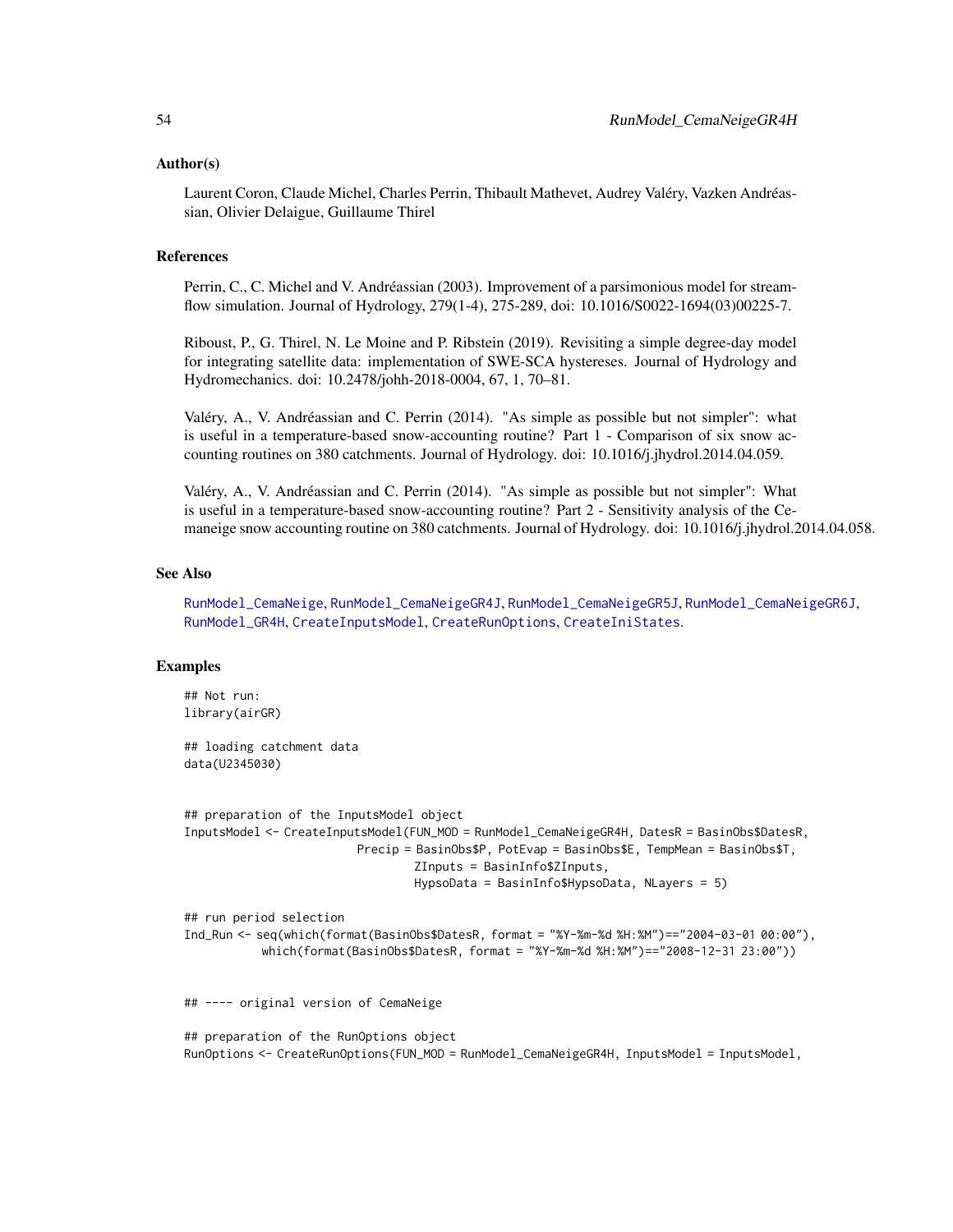```
IndPeriod_Run = Ind_Run)
## simulation
Param <- c(X1 = 149.905, X2 = -0.487, X3 = 391.506, X4 = 9.620,
           CNX1 = 0.520, CNX2 = 0.133OutputsModel <- RunModel_CemaNeigeGR4H(InputsModel = InputsModel,
                                       RunOptions = RunOptions, Param = Param)
## results preview
plot(OutputsModel, Qobs = BasinObs$Qmm[Ind_Run])
## efficiency criterion: Nash-Sutcliffe Efficiency
InputsCrit <- CreateInputsCrit(FUN_CRIT = ErrorCrit_NSE, InputsModel = InputsModel,
                                RunOptions = RunOptions, Obs = BasinObs$Qmm[Ind_Run])
OutputsCrit <- ErrorCrit_NSE(InputsCrit = InputsCrit, OutputsModel = OutputsModel)
## End(Not run)
```

```
RunModel_CemaNeigeGR4J
```
*Run with the CemaNeigeGR4J hydrological model*

#### Description

Function which performs a single run for the CemaNeige-GR4J daily lumped model over the test period.

## Usage

RunModel\_CemaNeigeGR4J(InputsModel, RunOptions, Param)

## Arguments

| InputsModel  | [object of class <i>InputsModel</i> ] see CreateInputsMode1 for details                                                  |
|--------------|--------------------------------------------------------------------------------------------------------------------------|
| RunOptions   | [object of class <i>RunOptions</i> ] see CreateRunOptions for details                                                    |
| Param        | [numeric] vector of 6 (or 8 parameters if $I$ sHyst = TRUE, see CreateRunOptions<br>for details)                         |
| GR4J X1      | production store capacity [mm]                                                                                           |
| GR4J X2      | intercatchment exchange coefficient [mm/d]                                                                               |
| GR4J X3      | routing store capacity [mm]                                                                                              |
| GR4J X4      | unit hydrograph time constant [d]                                                                                        |
| CemaNeige X1 | weighting coefficient for snow pack thermal state [-]                                                                    |
| CemaNeige X2 | degree-day melt coefficient [mm/°C/d]                                                                                    |
| CemaNeige X3 | (optional) accumulation threshold [mm] (needed if IsHyst = TRUE)                                                         |
| CemaNeige X4 | (optional) percentage (between 0 and 1) of annual snowfall defining the melt threshold [-] (needed if IsHys <sup>1</sup> |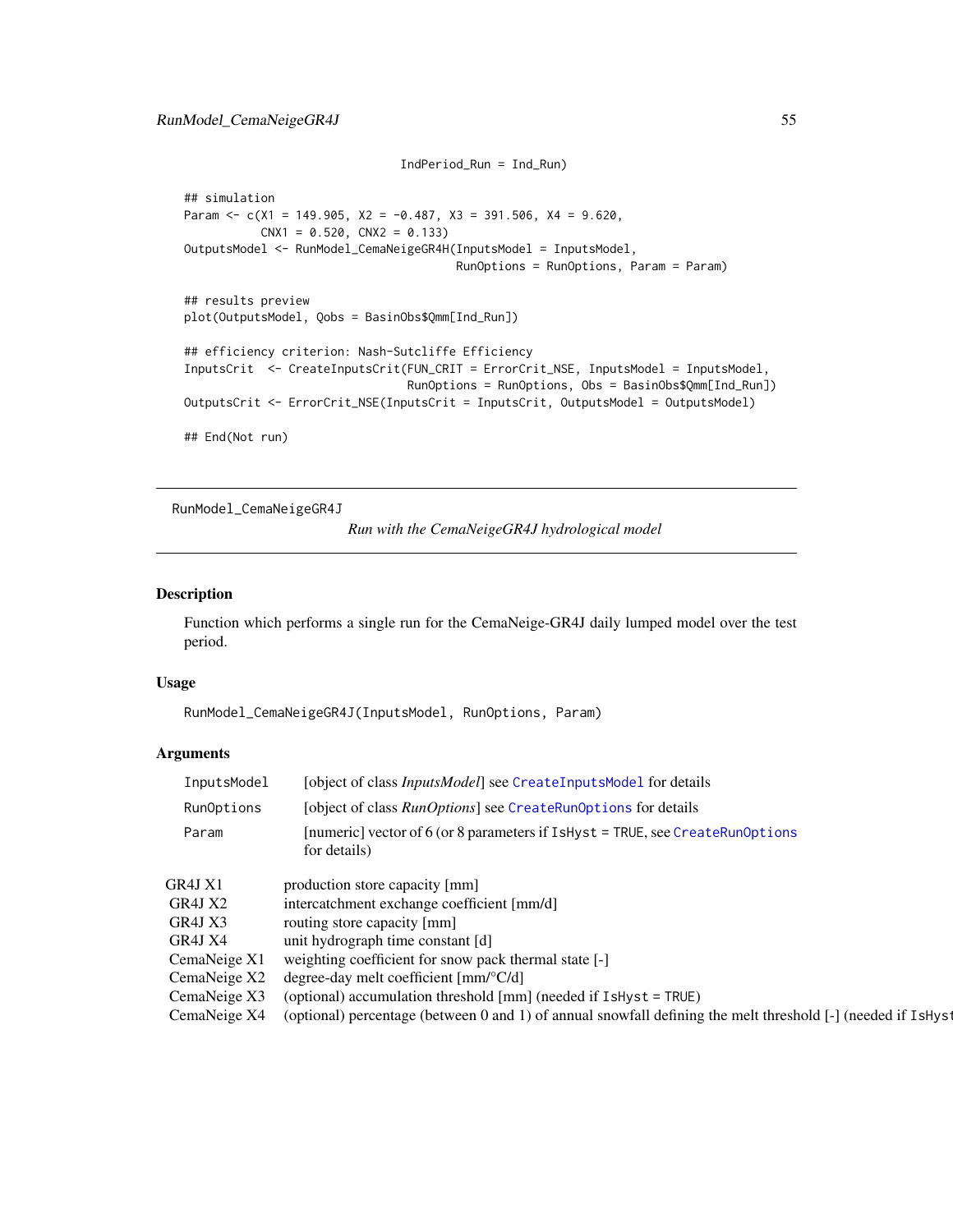## Details

The choice of the CemaNeige version is explained in [CreateRunOptions](#page-23-0). For further details on the model, see the references section. For further details on the argument structures and initialisation options, see [CreateRunOptions](#page-23-0).

## Value

list list containing the function outputs organised as follows:

| <i><b>\$DatesR</b></i>                    | [POSIX]t] series of dates                                                  |
|-------------------------------------------|----------------------------------------------------------------------------|
| \$PotEvap                                 | [numeric] series of input potential evapotranspiration [mm/d]              |
| <i><b>\$Precip</b></i>                    | [numeric] series of input total precipitation [mm/d]                       |
| \$Prod                                    | [numeric] series of production store level [mm]                            |
| \$Pn\$                                    | [numeric] series of net rainfall [mm/d]                                    |
| $\$Ps$                                    | [numeric] series of the part of Pn filling the production store [mm/d]     |
| \$AE                                      | [numeric] series of actual evapotranspiration [mm/d]                       |
| \$Perc                                    | [numeric] series of percolation (PERC) [mm/d]                              |
| \$PR                                      | [numeric] series of PR=Pn-Ps+Perc [mm/d]                                   |
| \$Q9                                      | [numeric] series of UH1 outflow (Q9) [mm/d]                                |
| \$Q1                                      | [numeric] series of UH2 outflow (Q1) [mm/d]                                |
| <i><b>\$Rout</b></i>                      | [numeric] series of routing store level [mm]                               |
| \$Exch                                    | [numeric] series of potential semi-exchange between catchments [mm/d]      |
| \$AExch1                                  | [numeric] series of actual exchange between catchments for branch 1 [mm/d] |
| \$AExch2                                  | [numeric] series of actual exchange between catchments for branch 2 [mm/d] |
| \$AExch                                   | [numeric] series of actual exchange between catchments (1+2) [mm/d]        |
| \$QR\$                                    | [numeric] series of routing store outflow (QR) [mm/d]                      |
| \$QD                                      | [numeric] series of direct flow from UH2 after exchange (QD) [mm/d]        |
| \$Qsim                                    | [numeric] series of simulated discharge [mm/d]                             |
| <i><b>\$CemaNeigeLayers</b></i>           | [list] list of CemaNeige outputs (1 list per layer)                        |
| \$CemaNeigeLayers[[iLayer]]\$Pliq         | [numeric] series of liquid precip. [mm/d]                                  |
| \$CemaNeigeLayers[[iLayer]]\$Psol         | [numeric] series of solid precip. [mm/d]                                   |
| \$CemaNeigeLayers[[iLayer]]\$SnowPack     | [numeric] series of snow pack [mm]                                         |
| \$CemaNeigeLayers[[iLayer]]\$ThermalState | [numeric] series of snow pack thermal state [°C]                           |
| \$CemaNeigeLayers[[iLayer]]\$Gratio       | [numeric] series of Gratio [0-1]                                           |
| \$CemaNeigeLayers[[iLayer]]\$PotMelt      | [numeric] series of potential snow melt [mm/d]                             |
| \$CemaNeigeLayers[[iLayer]]\$Melt         | [numeric] series of actual snow melt [mm/d]                                |
| \$CemaNeigeLayers[[iLayer]]\$PliqAndMelt  | [numeric] series of liquid precip. + actual snow melt [mm/d]               |
| \$CemaNeigeLayers[[iLayer]]\$Temp         | [numeric] series of air temperature [°C]                                   |
| \$CemaNeigeLayers[[iLayer]]\$Gthreshold   | [numeric] series of melt threshold [mm]                                    |
| \$CemaNeigeLayers[[iLayer]]\$Glocalmax    | [numeric] series of local melt threshold for hysteresis [mm]               |
| <i><b>\$StateEnd</b></i>                  | [numeric] states at the end of the run:                                    |
|                                           | store & unit hydrographs levels [mm], CemaNeige states [mm & °C],          |
|                                           | see CreateIniStates for more details                                       |

(refer to the provided references or to the package source code for further details on these model outputs)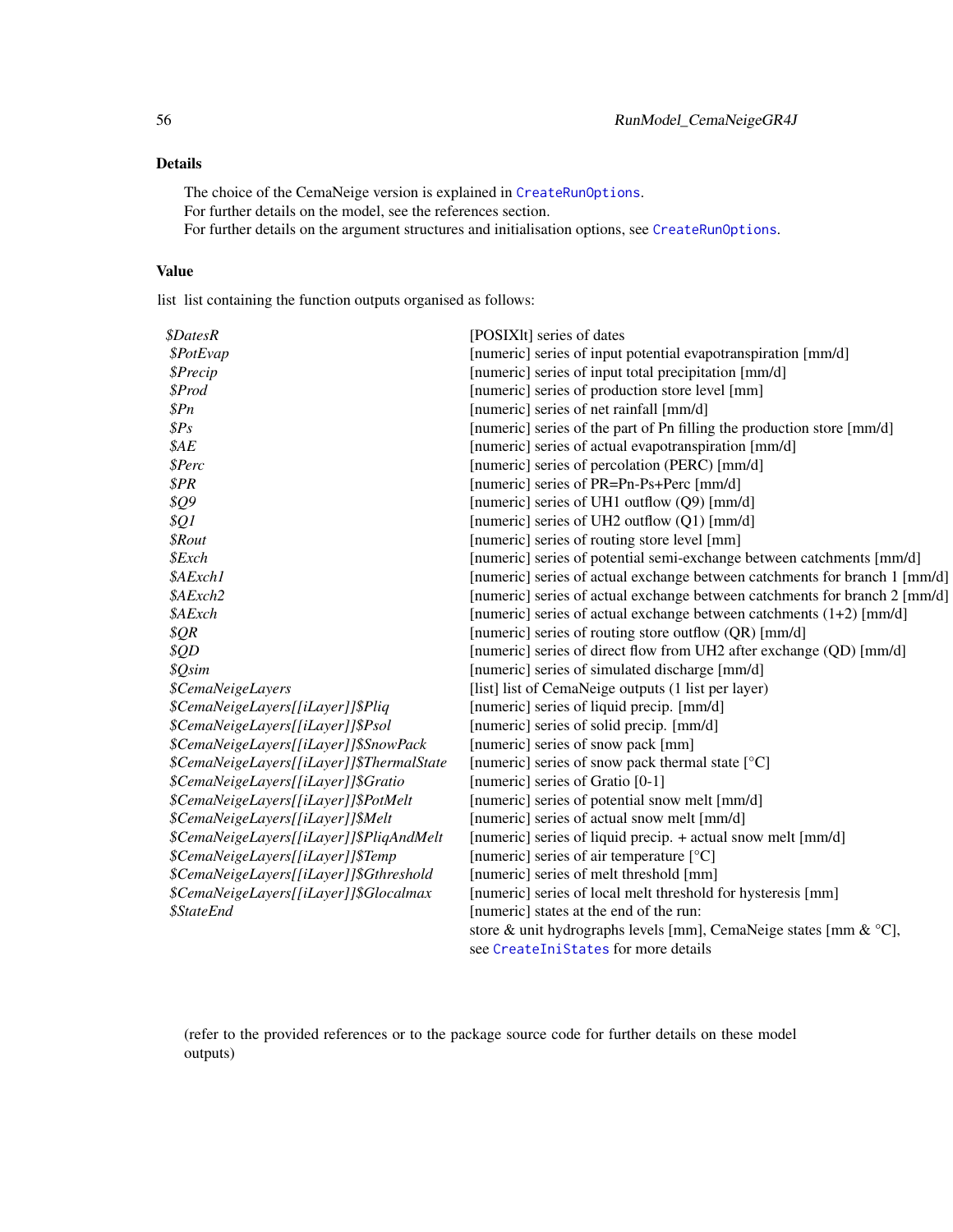#### Author(s)

Laurent Coron, Claude Michel, Charles Perrin, Audrey Valéry, Vazken Andréassian, Olivier Delaigue, Guillaume Thirel

## References

Perrin, C., C. Michel and V. Andréassian (2003). Improvement of a parsimonious model for streamflow simulation. Journal of Hydrology, 279(1-4), 275-289, doi: 10.1016/S0022-1694(03)00225-7.

Riboust, P., G. Thirel, N. Le Moine and P. Ribstein (2019). Revisiting a simple degree-day model for integrating satellite data: implementation of SWE-SCA hystereses. Journal of Hydrology and Hydromechanics. doi: 10.2478/johh-2018-0004, 67, 1, 70–81.

Valéry, A., V. Andréassian and C. Perrin (2014). "As simple as possible but not simpler": what is useful in a temperature-based snow-accounting routine? Part 1 - Comparison of six snow accounting routines on 380 catchments. Journal of Hydrology. doi: 10.1016/j.jhydrol.2014.04.059.

Valéry, A., V. Andréassian and C. Perrin (2014). "As simple as possible but not simpler": What is useful in a temperature-based snow-accounting routine? Part 2 - Sensitivity analysis of the Cemaneige snow accounting routine on 380 catchments. Journal of Hydrology. doi: 10.1016/j.jhydrol.2014.04.058.

## See Also

[RunModel\\_CemaNeige](#page-48-0), [RunModel\\_CemaNeigeGR5J](#page-61-0), [RunModel\\_CemaNeigeGR6J](#page-64-0), [RunModel\\_GR4J](#page-75-0), [CreateInputsModel](#page-20-0), [CreateRunOptions](#page-23-0), [CreateIniStates](#page-13-0).

### Examples

library(airGR)

```
## loading catchment data
data(L0123002)
## preparation of the InputsModel object
InputsModel <- CreateInputsModel(FUN_MOD = RunModel_CemaNeigeGR4J, DatesR = BasinObs$DatesR,
                        Precip = BasinObs$P, PotEvap = BasinObs$E, TempMean = BasinObs$T,
                                 ZInputs = median(BasinInfo$HypsoData),
                                 HypsoData = BasinInfo$HypsoData, NLayers = 5)
## run period selection
Ind_Run <- seq(which(format(BasinObs$DatesR, format = "%Y-%m-%d")=="1990-01-01"),
               which(format(BasinObs$DatesR, format = "%Y-%m-%d")=="1999-12-31"))
## ---- original version of CemaNeige
## preparation of the RunOptions object
RunOptions <- CreateRunOptions(FUN_MOD = RunModel_CemaNeigeGR4J, InputsModel = InputsModel,
                               IndPeriod_Run = Ind_Run)
```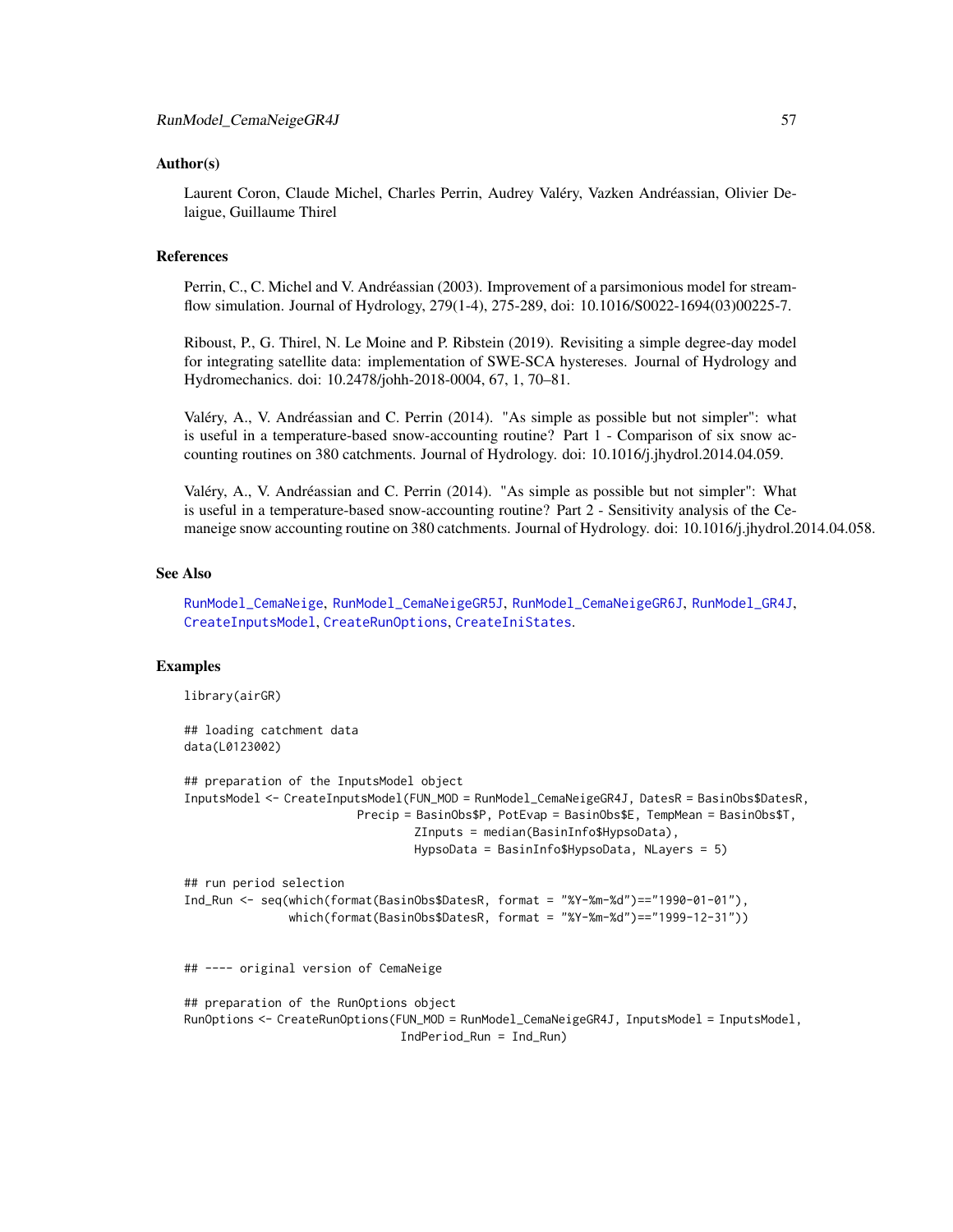```
## simulation
Param <- c(X1 = 408.774, X2 = 2.646, X3 = 131.264, X4 = 1.174,CNX1 = 0.962, CNX2 = 2.249OutputsModel <- RunModel_CemaNeigeGR4J(InputsModel = InputsModel,
                                       RunOptions = RunOptions, Param = Param)
## results preview
plot(OutputsModel, Qobs = BasinObs$Qmm[Ind_Run])
## efficiency criterion: Nash-Sutcliffe Efficiency
InputsCrit <- CreateInputsCrit(FUN_CRIT = ErrorCrit_NSE, InputsModel = InputsModel,
                                RunOptions = RunOptions, Obs = BasinObs$Qmm[Ind_Run])
OutputsCrit <- ErrorCrit_NSE(InputsCrit = InputsCrit, OutputsModel = OutputsModel)
## ---- version of CemaNeige with the Linear Hysteresis
## preparation of the RunOptions object
RunOptions <- CreateRunOptions(FUN_MOD = RunModel_CemaNeigeGR4J, InputsModel = InputsModel,
                               IndPeriod_Run = Ind_Run, IsHyst = TRUE)
## simulation
Param <- c(X1 = 408.774, X2 = 2.646, X3 = 131.264, X4 = 1.174,
          CNX1 = 0.962, CNX2 = 2.249, CNX3 = 100, CNX4 = 0.4)
OutputsModel <- RunModel_CemaNeigeGR4J(InputsModel = InputsModel,
                                       RunOptions = RunOptions, Param = Param)
## results preview
plot(OutputsModel, Qobs = BasinObs$Qmm[Ind_Run])
## efficiency criterion: Nash-Sutcliffe Efficiency
InputsCrit <- CreateInputsCrit(FUN_CRIT = ErrorCrit_NSE, InputsModel = InputsModel,
                                RunOptions = RunOptions, Obs = BasinObs$Qmm[Ind_Run])
OutputsCrit <- ErrorCrit_NSE(InputsCrit = InputsCrit, OutputsModel = OutputsModel)
```
RunModel\_CemaNeigeGR5H

*Run with the CemaNeigeGR5H hydrological model*

### Description

Function which performs a single run for the CemaNeige-GR5H hourly lumped model over the test period.

#### Usage

RunModel\_CemaNeigeGR5H(InputsModel, RunOptions, Param)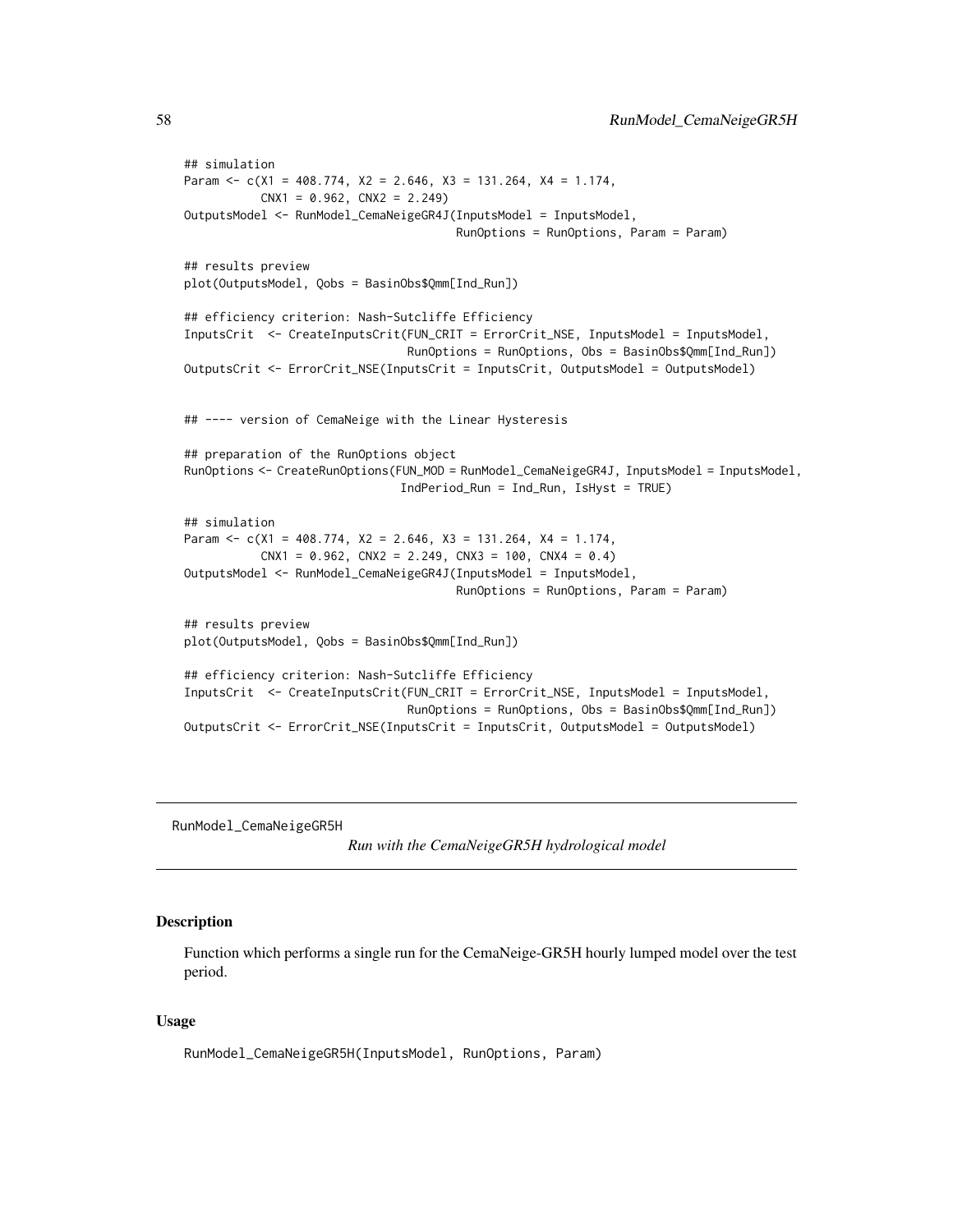# Arguments

| InputsModel  | [object of class <i>InputsModel</i> ] see CreateInputsModel for details                                      |
|--------------|--------------------------------------------------------------------------------------------------------------|
| RunOptions   | [object of class RunOptions] see CreateRunOptions for details                                                |
| Param        | [numeric] vector of $7$ (or 9 parameters if $I$ sHyst = TRUE, see CreateRunOptions<br>for details)           |
| GR5H X1      | production store capacity [mm]                                                                               |
| GR5H X2      | intercatchment exchange coefficient [mm/h]                                                                   |
| GR5H X3      | routing store capacity [mm]                                                                                  |
| GR5H X4      | unit hydrograph time constant [h]                                                                            |
| GR5H X5      | intercatchment exchange threshold [-]                                                                        |
| CemaNeige X1 | weighting coefficient for snow pack thermal state [-]                                                        |
| CemaNeige X2 | degree-hour melt coefficient $\text{[mm]^{\circ}C/h}$                                                        |
| CemaNeige X3 | (optional) accumulation threshold [mm] (needed if IsHyst = TRUE)                                             |
| CemaNeige X4 | (optional) percentage (between 0 and 1) of annual snowfall defining the melt threshold [-] (needed if IsHyst |

# Details

The choice of the CemaNeige version is explained in [CreateRunOptions](#page-23-0). For further details on the model, see the references section. For further details on the argument structures and initialisation options, see [CreateRunOptions](#page-23-0).

# Value

list list containing the function outputs organised as follows:

| <i><b>\$DatesR</b></i> | [POSIXIt] series of dates                                                        |
|------------------------|----------------------------------------------------------------------------------|
| \$PotEvap              | [numeric] series of input potential evapotranspiration [mm/h]                    |
| <i><b>\$Precip</b></i> | [numeric] series of input total precipitation [mm/h]                             |
| <i>SInterc</i>         | [numeric] series of interception store level [mm]                                |
| \$Prod                 | [numeric] series of production store level [mm]                                  |
| \$Pn                   | [numeric] series of net rainfall [mm/h]                                          |
| $\$Ps$                 | [numeric] series of the part of Pn filling the production store [mm/h]           |
| \$AE                   | [numeric] series of actual evapotranspiration [mm/h]                             |
| \$EI                   | [numeric] series of evapotranspiration from rainfall neutralisation or intercept |
| \$ES                   | [numeric] series of evapotranspiration from production store [mm/h]              |
| \$Perc                 | [numeric] series of percolation (PERC) [mm/h]                                    |
| \$PR                   | [numeric] series of PR=Pn-Ps+Perc [mm/h]                                         |
| \$Q9                   | [numeric] series of UH1 outflow (Q9) [mm/h]                                      |
| \$Q1                   | [numeric] series of UH2 outflow $(Q1)$ [mm/h]                                    |
| <i><b>\$Rout</b></i>   | [numeric] series of routing store level [mm]                                     |
| <i><b>\$Exch</b></i>   | [numeric] series of potential semi-exchange between catchments [mm/h]            |
| \$AExch1               | [numeric] series of actual exchange between catchments for branch 1 [mm/h]       |
| \$AExch2               | [numeric] series of actual exchange between catchments for branch 2 [mm/h]       |
| \$AExch                | [numeric] series of actual exchange between catchments $(1+2)$ [mm/h]            |
| \$QR\$                 | [numeric] series of routing store outflow (QR) [mm/h]                            |
| \$QD                   | [numeric] series of direct flow from UH2 after exchange (QD) [mm/h]              |
|                        |                                                                                  |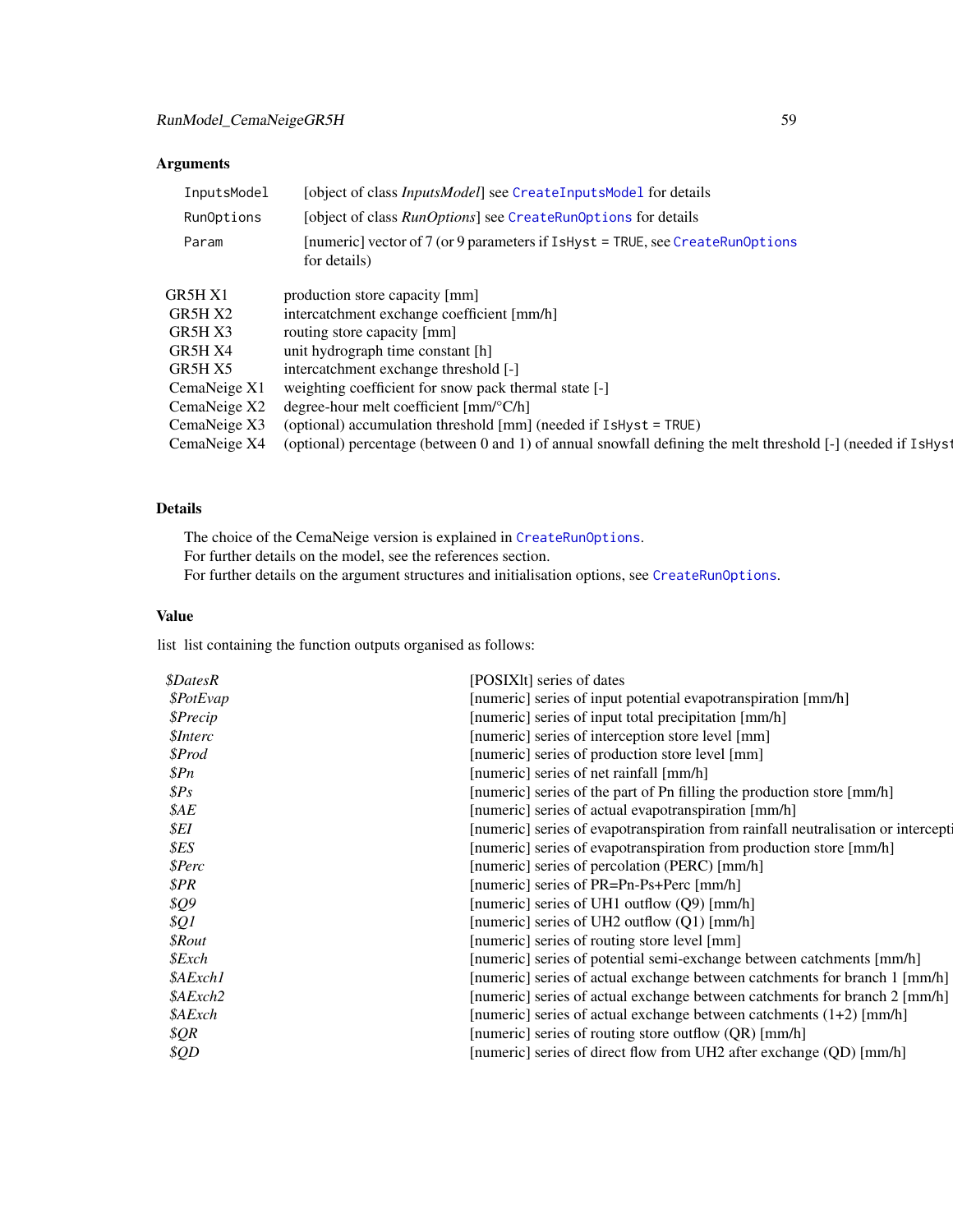| \$Osim                                    | [numeric] series of simulated discharge [mm/h]                              |
|-------------------------------------------|-----------------------------------------------------------------------------|
| \$CemaNeigeLayers[[iLayer]]\$Pliq         | [numeric] series of liquid precip. [mm/h]                                   |
| \$CemaNeigeLayers[[iLayer]]\$Psol         | [numeric] series of solid precip. [mm/h]                                    |
| \$CemaNeigeLayers[[iLayer]]\$SnowPack     | [numeric] series of snow pack [mm]                                          |
| \$CemaNeigeLayers[[iLayer]]\$ThermalState | [numeric] series of snow pack thermal state [°C]                            |
| \$CemaNeigeLayers[[iLayer]]\$Gratio       | [numeric] series of Gratio [0-1]                                            |
| \$CemaNeigeLayers[[iLayer]]\$PotMelt      | [numeric] series of potential snow melt [mm/h]                              |
| \$CemaNeigeLayers[[iLayer]]\$Melt         | [numeric] series of actual snow melt [mm/h]                                 |
| \$CemaNeigeLayers[[iLayer]]\$PliqAndMelt  | [numeric] series of liquid precip. + actual snow melt [mm/h]                |
| \$CemaNeigeLayers[[iLayer]]\$Temp         | [numeric] series of air temperature $[°C]$                                  |
| \$CemaNeigeLayers[[iLayer]]\$Gthreshold   | [numeric] series of melt threshold [mm]                                     |
| \$CemaNeigeLayers[[iLayer]]\$Glocalmax    | [numeric] series of local melt threshold for hysteresis [mm]                |
| <i><b>\$StateEnd</b></i>                  | [numeric] states at the end of the run:                                     |
|                                           | store & unit hydrographs levels [mm], CemaNeige states [mm & $^{\circ}$ C], |
|                                           | see CreateIniStates for more details                                        |

(refer to the provided references or to the package source code for further details on these model outputs)

#### Author(s)

Laurent Coron, Guillaume Thirel, Olivier Delaigue, Audrey Valéry, Vazken Andréassian

## References

Ficchi, A. (2017). An adaptive hydrological model for multiple time-steps: Diagnostics and improvements based on fluxes consistency. PhD thesis, Irstea (Antony), GRNE (Paris), France.

Ficchi, A., C. Perrin and V. Andréassian (2019). Hydrological modelling at multiple sub-daily time steps: model improvement via flux-matching. Journal of Hydrology, 575, 1308-1327. doi: 10.1016/j.jhydrol.2019.05.084.

Perrin, C., C. Michel and V. Andréassian (2003). Improvement of a parsimonious model for streamflow simulation. Journal of Hydrology, 279(1-4), 275-289, doi: 10.1016/S0022-1694(03)00225-7.

Riboust, P., G. Thirel, N. Le Moine and P. Ribstein (2019). Revisiting a simple degree-day model for integrating satellite data: implementation of SWE-SCA hystereses. Journal of Hydrology and Hydromechanics. doi: 10.2478/johh-2018-0004, 67, 1, 70–81.

Valéry, A., V. Andréassian and C. Perrin (2014). "As simple as possible but not simpler": what is useful in a temperature-based snow-accounting routine? Part 1 - Comparison of six snow accounting routines on 380 catchments. Journal of Hydrology. doi: 10.1016/j.jhydrol.2014.04.059.

Valéry, A., V. Andréassian and C. Perrin (2014). "As simple as possible but not simpler": What is useful in a temperature-based snow-accounting routine? Part 2 - Sensitivity analysis of the Cemaneige snow accounting routine on 380 catchments. Journal of Hydrology. doi: 10.1016/j.jhydrol.2014.04.058.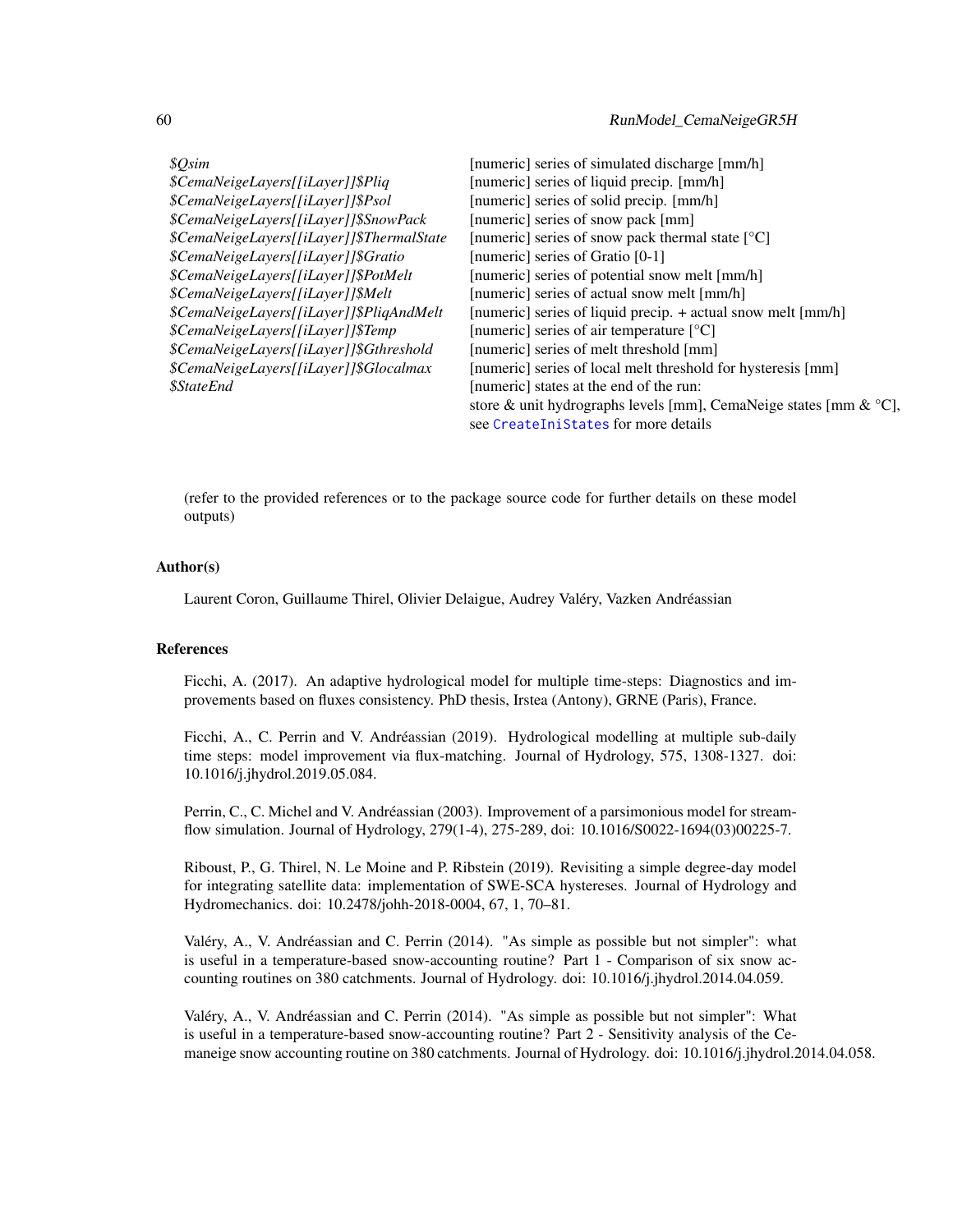#### See Also

[RunModel\\_CemaNeige](#page-48-0), [RunModel\\_CemaNeigeGR4H](#page-51-0), [RunModel\\_GR5H](#page-78-0), [Imax](#page-39-0), [CreateInputsModel](#page-20-0), [CreateRunOptions](#page-23-0), [CreateIniStates](#page-13-0).

#### Examples

```
## Not run:
library(airGR)
## loading catchment data
data(U2345030)
## preparation of the InputsModel object
InputsModel <- CreateInputsModel(FUN_MOD = RunModel_CemaNeigeGR5H, DatesR = BasinObs$DatesR,
                         Precip = BasinObs$P, PotEvap = BasinObs$E, TempMean = BasinObs$T,
                                 ZInputs = BasinInfo$ZInputs,
                                 HypsoData = BasinInfo$HypsoData, NLayers = 5)
## run period selection
Ind_Run <- seq(which(format(BasinObs$DatesR, format = "%Y-%m-%d %H:%M")=="2004-03-01 00:00"),
           which(format(BasinObs$DatesR, format = "%Y-%m-%d %H:%M")=="2008-12-31 23:00"))
## ---- original version of CemaNeige
## Imax computation
Imax <- Imax(InputsModel = InputsModel, IndPeriod_Run = Ind_Run,
             TestedValues = seq(from = 0, to = 3, by = 0.2)## preparation of the RunOptions object
RunOptions <- CreateRunOptions(FUN_MOD = RunModel_CemaNeigeGR5H, InputsModel = InputsModel,
                               Imax = Imax, IndPeriod_Run = Ind_Run)
## simulation
Param <- c(X1 = 218.537, X2 = -0.009, X3 = 174.862, X4 = 6.674, X5 = 0.000,
          CNX1 = 0.002, CNX2 = 3.787OutputsModel <- RunModel_CemaNeigeGR5H(InputsModel = InputsModel,
                                       RunOptions = RunOptions, Param = Param)
## results preview
plot(OutputsModel, Qobs = BasinObs$Qmm[Ind_Run])
## efficiency criterion: Nash-Sutcliffe Efficiency
InputsCrit <- CreateInputsCrit(FUN_CRIT = ErrorCrit_NSE, InputsModel = InputsModel,
                                RunOptions = RunOptions, Obs = BasinObs$Qmm[Ind_Run])
OutputsCrit <- ErrorCrit_NSE(InputsCrit = InputsCrit, OutputsModel = OutputsModel)
## End(Not run)
```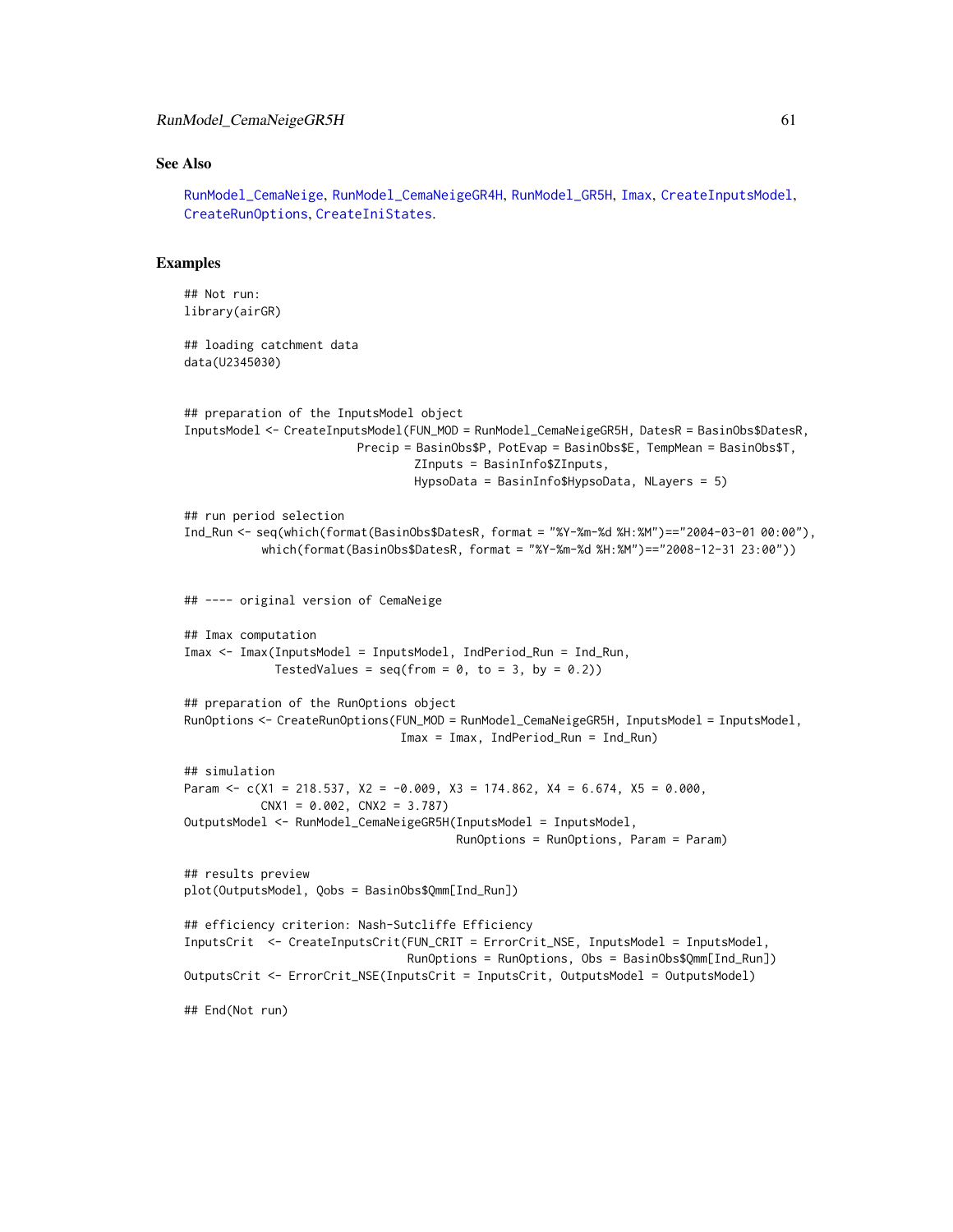```
RunModel_CemaNeigeGR5J
```
*Run with the CemaNeigeGR5J hydrological model*

## Description

Function which performs a single run for the CemaNeige-GR5J daily lumped model.

## Usage

RunModel\_CemaNeigeGR5J(InputsModel, RunOptions, Param)

## Arguments

| [object of class <i>InputsModel</i> ] see CreateInputsModel for details                                     |
|-------------------------------------------------------------------------------------------------------------|
| [object of class RunOptions] see CreateRunOptions for details                                               |
| [numeric] vector of 7 (or 9 parameters if IsHyst = TRUE, see CreateRunOptions<br>for details)               |
| production store capacity [mm]                                                                              |
| intercatchment exchange coefficient [mm/d]                                                                  |
| routing store capacity [mm]                                                                                 |
| unit hydrograph time constant [d]                                                                           |
| intercatchment exchange threshold [-]                                                                       |
| weighting coefficient for snow pack thermal state [-]                                                       |
| degree-day melt coefficient $\text{[mm]^{\circ}C/d}$                                                        |
| (optional) accumulation threshold [mm] (needed if IsHyst = TRUE)                                            |
| (optional) percentage (between 0 and 1) of annual snowfall defining the melt threshold [-] (needed if IsHys |
|                                                                                                             |

## Details

The choice of the CemaNeige version is explained in [CreateRunOptions](#page-23-0). For further details on the model, see the references section. For further details on the argument structures and initialisation options, see [CreateRunOptions](#page-23-0).

## Value

list list containing the function outputs organised as follows:

| <i><b>\$DatesR</b></i> | [POSIX], series of dates                                               |
|------------------------|------------------------------------------------------------------------|
| \$PotEvap              | [numeric] series of input potential evapotranspiration [mm/d]          |
| \$Precip               | [numeric] series of input total precipitation [mm/d]                   |
| \$Prod                 | [numeric] series of production store level [mm]                        |
| \$Pn                   | [numeric] series of net rainfall [mm/d]                                |
| SPS                    | [numeric] series of the part of Pn filling the production store [mm/d] |
| \$AE                   | [numeric] series of actual evapotranspiration [mm/d]                   |
|                        |                                                                        |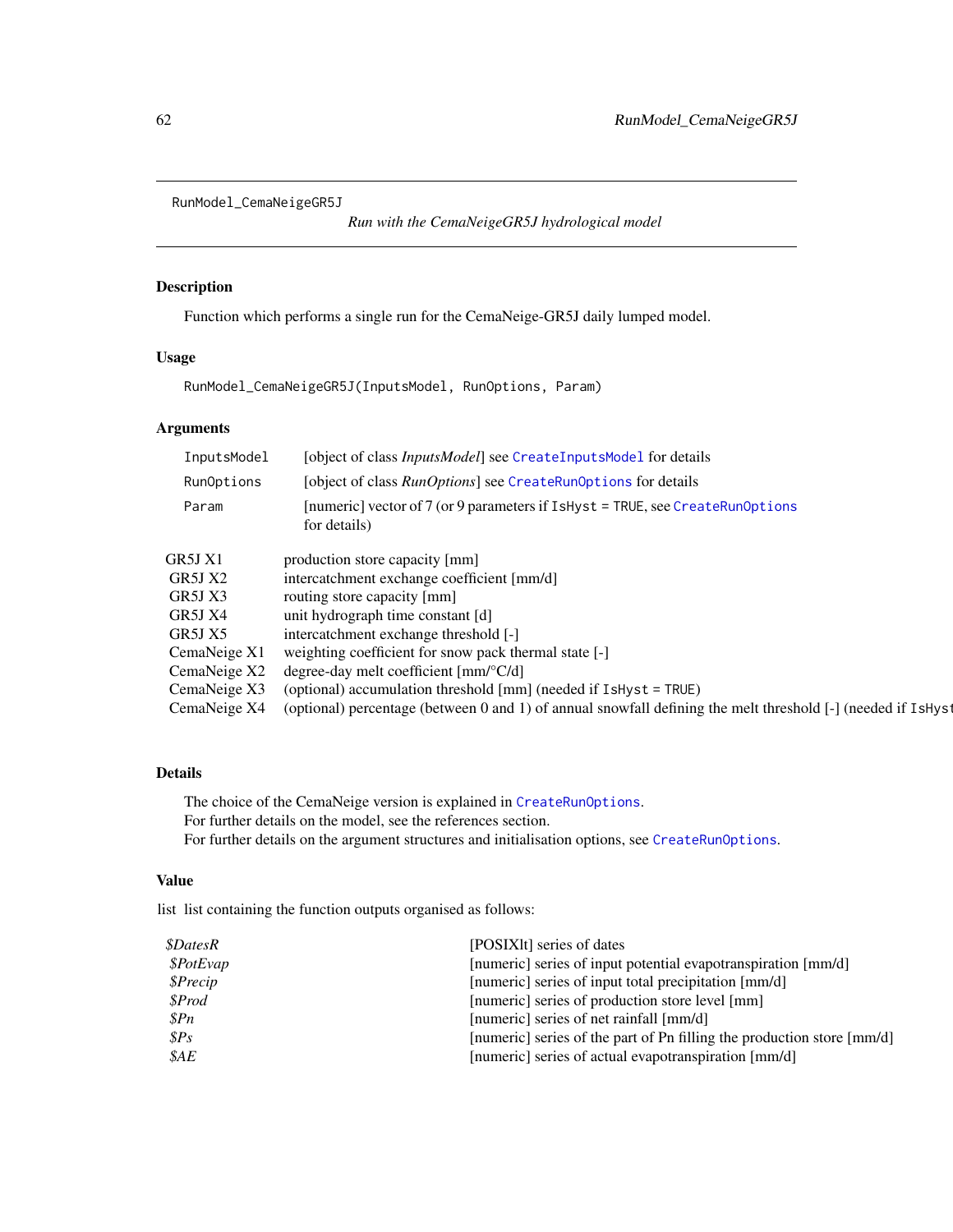## RunModel\_CemaNeigeGR5J 63

| <b>\$Perc</b>                             | [numeric] series of percolation (PERC) [mm/d]                               |
|-------------------------------------------|-----------------------------------------------------------------------------|
| \$PR                                      | [numeric] series of PR=Pn-Ps+Perc [mm/d]                                    |
| \$Q9                                      | [numeric] series of UH1 outflow (Q9) [mm/d]                                 |
| \$Q1                                      | [numeric] series of UH2 outflow (Q1) [mm/d]                                 |
| <i><b>\$Rout</b></i>                      | [numeric] series of routing store level [mm]                                |
| $$$ <i>Exch</i>                           | [numeric] series of potential semi-exchange between catchments [mm/d]       |
| \$AExch1                                  | [numeric] series of actual exchange between catchments for branch 1 [mm/d]  |
| \$AExch2                                  | [numeric] series of actual exchange between catchments for branch 2 [mm/d]  |
| \$AExch                                   | [numeric] series of actual exchange between catchments $(1+2)$ [mm/d]       |
| \$QR                                      | [numeric] series of routing store outflow (QR) [mm/d]                       |
| \$QD                                      | [numeric] series of direct flow from UH2 after exchange (QD) [mm/d]         |
| \$Qsim                                    | [numeric] series of simulated discharge [mm/d]                              |
| <i><b>\$CemaNeigeLayers</b></i>           | [list] list of CemaNeige outputs (1 list per layer)                         |
| \$CemaNeigeLayers[[iLayer]]\$Pliq         | [numeric] series of liquid precip. [mm/d]                                   |
| \$CemaNeigeLayers[[iLayer]]\$Psol         | [numeric] series of solid precip. [mm/d]                                    |
| \$CemaNeigeLayers[[iLayer]]\$SnowPack     | [numeric] series of snow pack [mm]                                          |
| \$CemaNeigeLayers[[iLayer]]\$ThermalState | [numeric] series of snow pack thermal state [°C]                            |
| \$CemaNeigeLayers[[iLayer]]\$Gratio       | [numeric] series of Gratio [0-1]                                            |
| \$CemaNeigeLayers[[iLayer]]\$PotMelt      | [numeric] series of potential snow melt [mm/d]                              |
| \$CemaNeigeLayers[[iLayer]]\$Melt         | [numeric] series of actual snow melt [mm/d]                                 |
| \$CemaNeigeLayers[[iLayer]]\$PliqAndMelt  | [numeric] series of liquid precip. + actual snow melt [mm/d]                |
| \$CemaNeigeLayers[[iLayer]]\$Temp         | [numeric] series of air temperature [°C]                                    |
| \$CemaNeigeLayers[[iLayer]]\$Gthreshold   | [numeric] series of melt threshold [mm]                                     |
| \$CemaNeigeLayers[[iLayer]]\$Glocalmax    | [numeric] series of local melt threshold for hysteresis [mm]                |
| <i><b>\$StateEnd</b></i>                  | [numeric] states at the end of the run:                                     |
|                                           | store & unit hydrographs levels [mm], CemaNeige states [mm & $^{\circ}C$ ], |
|                                           | see CreateIniStates for more details                                        |

(refer to the provided references or to the package source code for further details on these model outputs)

## Author(s)

Laurent Coron, Claude Michel, Nicolas Le Moine, Audrey Valéry, Vazken Andréassian, Olivier Delaigue, Guillaume Thirel

### References

Le Moine, N. (2008). Le bassin versant de surface vu par le souterrain : une voie d'amélioration des performances et du réalisme des modèles pluie-débit ? PhD thesis (french), UPMC, Paris, France.

Pushpalatha, R., C. Perrin, N. Le Moine, T. Mathevet and V. Andréassian (2011). A downward structural sensitivity analysis of hydrological models to improve low-flow simulation. Journal of Hydrology, 411(1-2), 66-76. doi: 10.1016/j.jhydrol.2011.09.034.

Riboust, P., G. Thirel, N. Le Moine and P. Ribstein (2019). Revisiting a simple degree-day model for integrating satellite data: implementation of SWE-SCA hystereses. Journal of Hydrology and Hydromechanics. doi: 10.2478/johh-2018-0004, 67, 1, 70–81.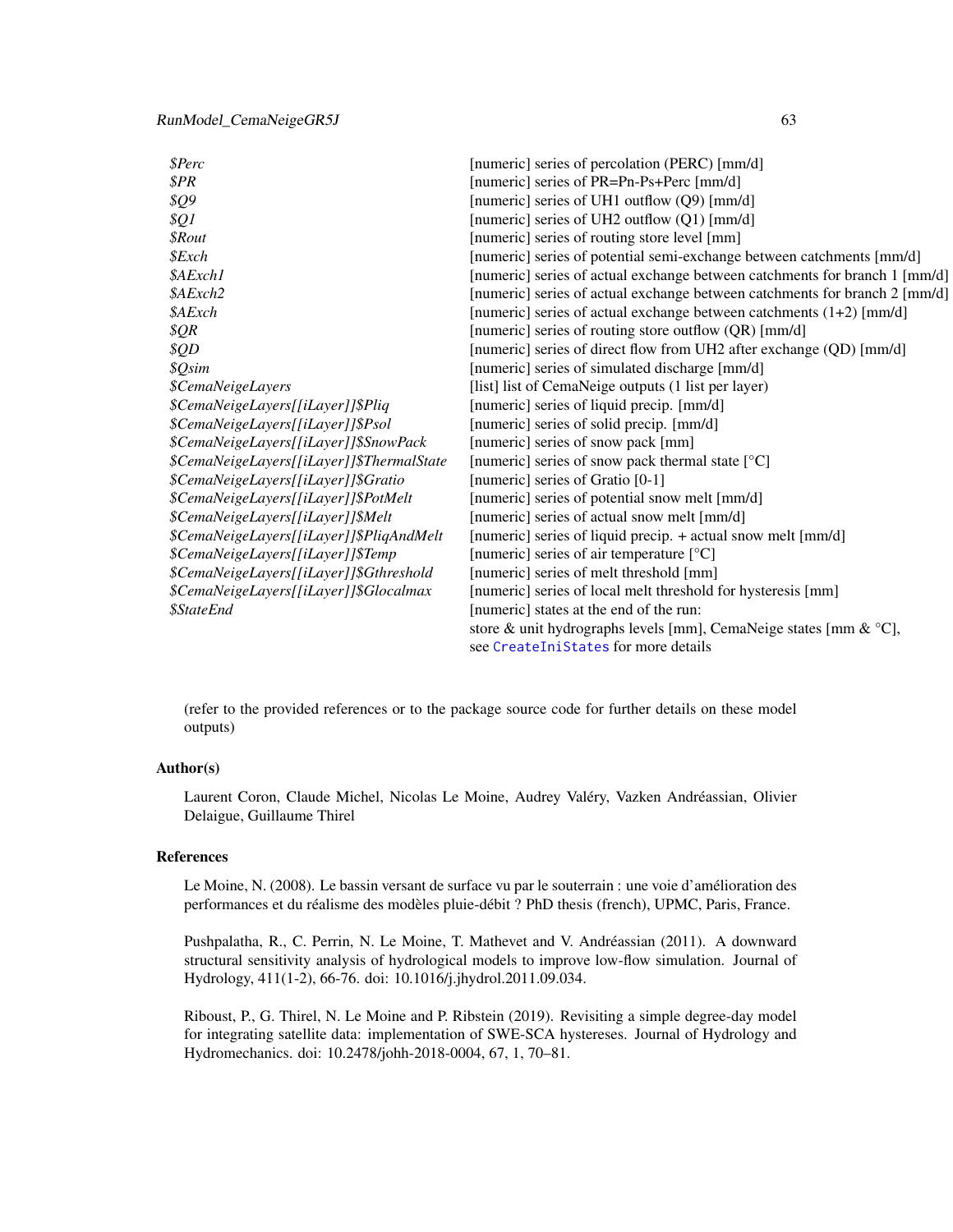Valéry, A., V. Andréassian and C. Perrin (2014). "As simple as possible but not simpler": what is useful in a temperature-based snow-accounting routine? Part 1 - Comparison of six snow accounting routines on 380 catchments. Journal of Hydrology. doi: 10.1016/j.jhydrol.2014.04.059.

Valéry, A., V. Andréassian and C. Perrin (2014). "As simple as possible but not simpler": What is useful in a temperature-based snow-accounting routine? Part 2 - Sensitivity analysis of the Cemaneige snow accounting routine on 380 catchments. Journal of Hydrology. doi: 10.1016/j.jhydrol.2014.04.058.

#### See Also

[RunModel\\_CemaNeige](#page-48-0), [RunModel\\_CemaNeigeGR4J](#page-54-0), [RunModel\\_CemaNeigeGR6J](#page-64-0), [RunModel\\_GR5J](#page-80-0), [CreateInputsModel](#page-20-0), [CreateRunOptions](#page-23-0), [CreateIniStates](#page-13-0).

#### Examples

library(airGR)

## loading catchment data data(L0123002) ## preparation of the InputsModel object InputsModel <- CreateInputsModel(FUN\_MOD = RunModel\_CemaNeigeGR5J, DatesR = BasinObs\$DatesR, Precip = BasinObs\$P, PotEvap = BasinObs\$E, TempMean = BasinObs\$T, ZInputs = median(BasinInfo\$HypsoData), HypsoData = BasinInfo\$HypsoData, NLayers = 5) ## run period selection Ind\_Run <- seq(which(format(BasinObs\$DatesR, format = "%Y-%m-%d")=="1990-01-01"), which(format(BasinObs\$DatesR, format = "%Y-%m-%d")=="1999-12-31")) ## preparation of the RunOptions object RunOptions <- CreateRunOptions(FUN\_MOD = RunModel\_CemaNeigeGR5J, InputsModel = InputsModel, IndPeriod\_Run = Ind\_Run) ## simulation Param <- c(X1 = 179.139, X2 = -0.100, X3 = 203.815, X4 = 1.174, X5 = 2.478,  $CNX1 = 0.977$ ,  $CNX2 = 2.774$ OutputsModel <- RunModel\_CemaNeigeGR5J(InputsModel = InputsModel, RunOptions = RunOptions, Param = Param) ## results preview plot(OutputsModel, Qobs = BasinObs\$Qmm[Ind\_Run]) ## efficiency criterion: Nash-Sutcliffe Efficiency InputsCrit <- CreateInputsCrit(FUN\_CRIT = ErrorCrit\_NSE, InputsModel = InputsModel, RunOptions = RunOptions, Obs = BasinObs\$Qmm[Ind\_Run]) OutputsCrit <- ErrorCrit\_NSE(InputsCrit = InputsCrit, OutputsModel = OutputsModel) ## simulation with the Linear Hysteresis ## preparation of the RunOptions object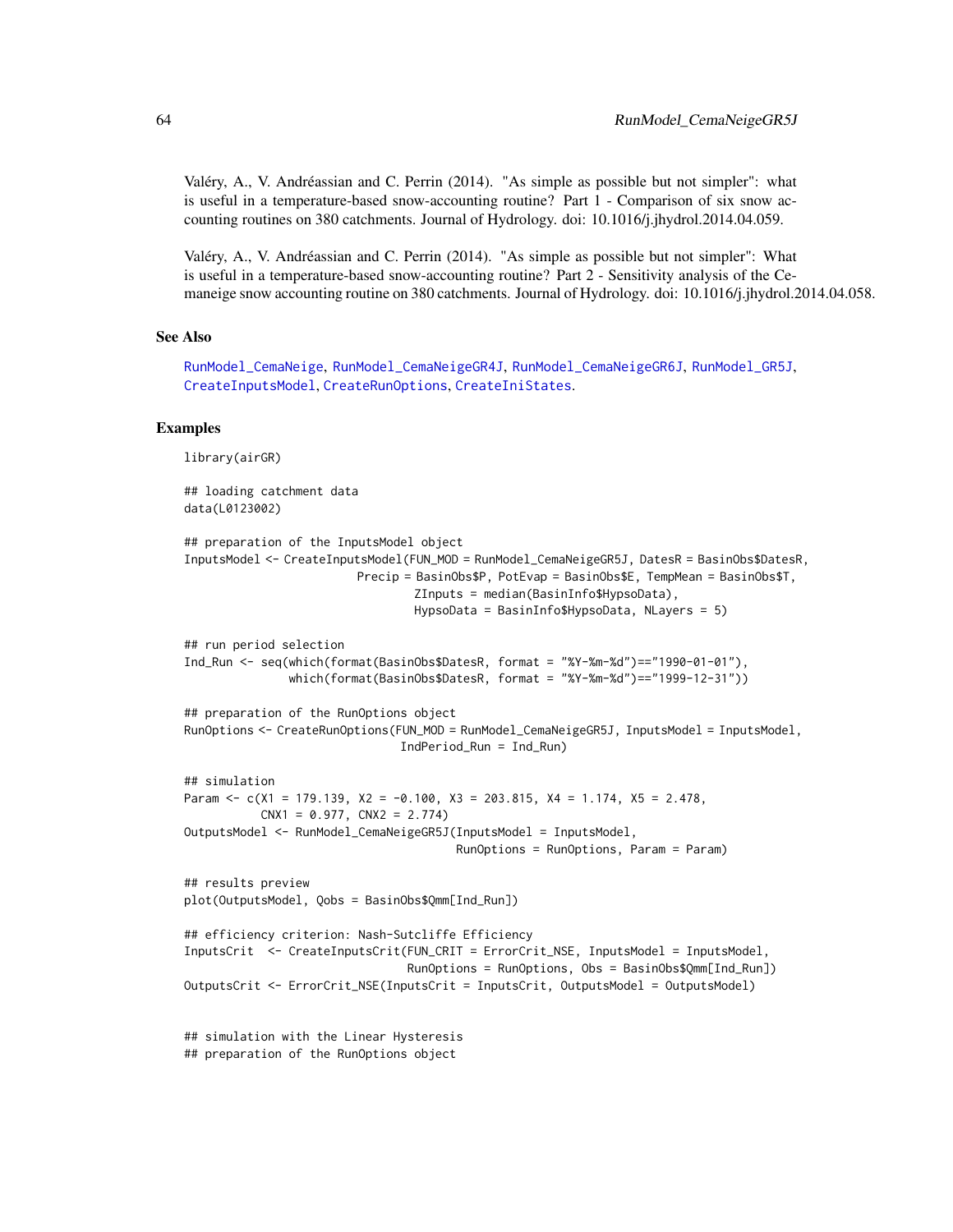## RunModel\_CemaNeigeGR6J 65

```
RunOptions <- CreateRunOptions(FUN_MOD = RunModel_CemaNeigeGR5J, InputsModel = InputsModel,
                               IndPeriod_Run = Ind_Run, IsHyst = TRUE)
Param <- c(179.139, -0.100, 203.815, 1.174, 2.478, 0.977, 2.774, 100, 0.4)
OutputsModel <- RunModel_CemaNeigeGR5J(InputsModel = InputsModel,
                                       RunOptions = RunOptions, Param = Param)
## results preview
plot(OutputsModel, Qobs = BasinObs$Qmm[Ind_Run])
## efficiency criterion: Nash-Sutcliffe Efficiency
InputsCrit <- CreateInputsCrit(FUN_CRIT = ErrorCrit_NSE, InputsModel = InputsModel,
                                RunOptions = RunOptions, Obs = BasinObs$Qmm[Ind_Run])
OutputsCrit <- ErrorCrit_NSE(InputsCrit = InputsCrit, OutputsModel = OutputsModel)
```
<span id="page-64-0"></span>RunModel\_CemaNeigeGR6J

*Run with the CemaNeigeGR6J hydrological model*

#### Description

Function which performs a single run for the CemaNeige-GR6J daily lumped model.

### Usage

```
RunModel_CemaNeigeGR6J(InputsModel, RunOptions, Param)
```
## Arguments

| InputsModel  | [object of class <i>InputsModel</i> ] see CreateInputsModel for details                                      |
|--------------|--------------------------------------------------------------------------------------------------------------|
| RunOptions   | [object of class <i>RunOptions</i> ] see CreateRunOptions for details                                        |
| Param        | [numeric] vector of 8 (or 10 parameters if IsHyst = TRUE, see CreateRunOptions<br>for details)               |
| GR6J X1      | production store capacity [mm]                                                                               |
| GR6J X2      | intercatchment exchange coefficient [mm/d]                                                                   |
| GR6J X3      | routing store capacity [mm]                                                                                  |
| GR6J X4      | unit hydrograph time constant [d]                                                                            |
| GR6J X5      | intercatchment exchange threshold [-]                                                                        |
| GR6J X6      | coefficient for emptying exponential store [mm]                                                              |
| CemaNeige X1 | weighting coefficient for snow pack thermal state [-]                                                        |
| CemaNeige X2 | degree-day melt coefficient $\text{[mm]^{\circ}C/d}$                                                         |
| CemaNeige X3 | (optional) accumulation threshold [mm] (needed if IsHyst = TRUE)                                             |
| CemaNeige X4 | (optional) percentage (between 0 and 1) of annual snowfall defining the melt threshold [-] (needed if IsHyst |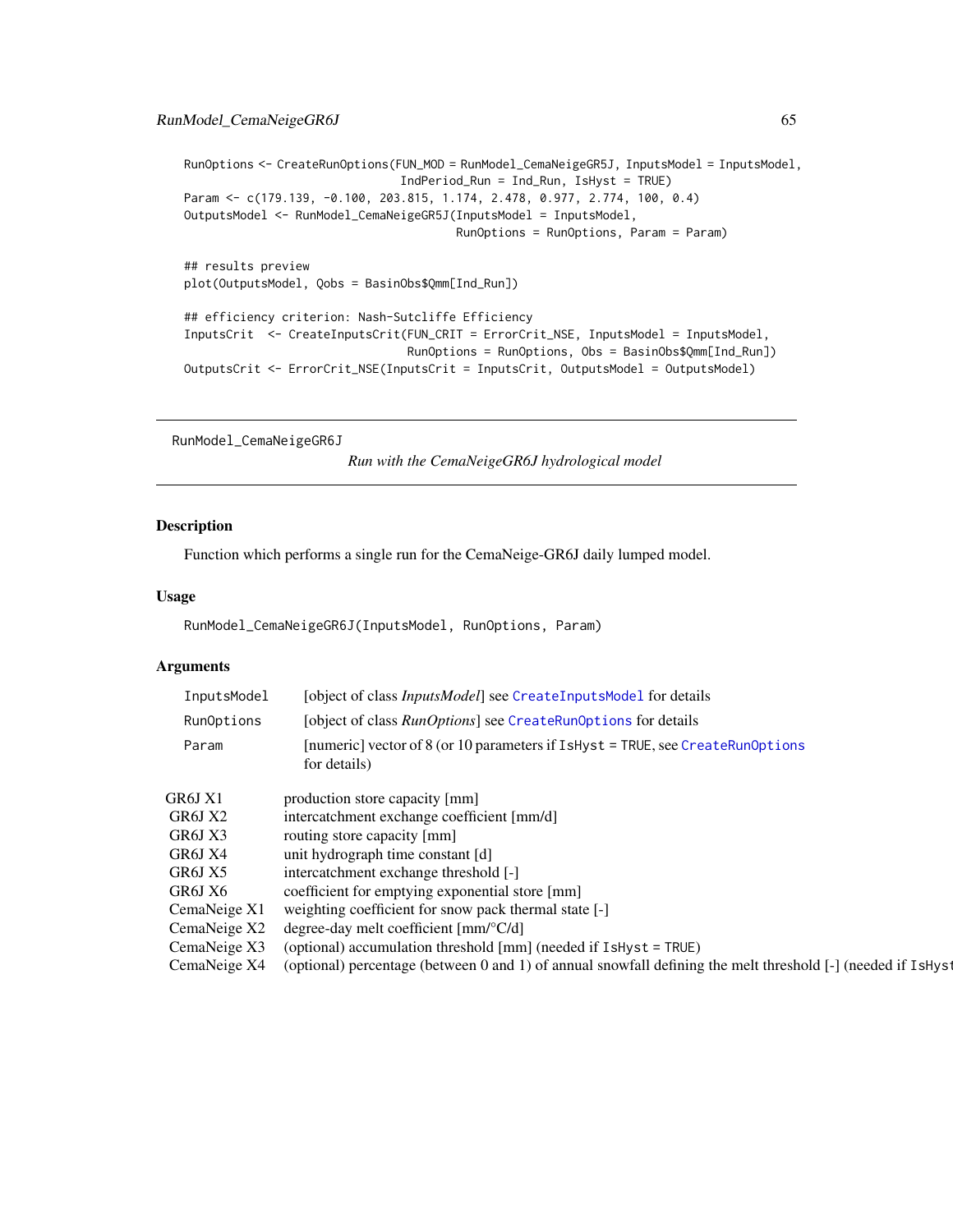## Details

The choice of the CemaNeige version is explained in [CreateRunOptions](#page-23-0). For further details on the model, see the references section. For further details on the argument structures and initialisation options, see [CreateRunOptions](#page-23-0).

## Value

list list containing the function outputs organised as follows:

| <i><b>\$DatesR</b></i>                    | [POSIX]t] series of dates                                                  |
|-------------------------------------------|----------------------------------------------------------------------------|
| \$PotEvap                                 | [numeric] series of input potential evapotranspiration [mm/d]              |
| <i><b>\$Precip</b></i>                    | [numeric] series of input total precipitation [mm/d]                       |
| \$Prod                                    | [numeric] series of production store level [mm]                            |
| \$Pn\$                                    | [numeric] series of net rainfall [mm/d]                                    |
| \$Ps                                      | [numeric] series of the part of Ps filling the production store [mm/d]     |
| \$AE                                      | [numeric] series of actual evapotranspiration [mm/d]                       |
| \$Perc                                    | [numeric] series of percolation (PERC) [mm/d]                              |
| \$PR                                      | [numeric] series of PR=PN-PS+PERC [mm/d]                                   |
| \$Q9                                      | [numeric] series of UH1 outflow (Q9) [mm/d]                                |
| \$Q1                                      | [numeric] series of UH2 outflow (Q1) [mm/d]                                |
| <i><b>\$Rout</b></i>                      | [numeric] series of routing store level [mm]                               |
| \$Exch                                    | [numeric] series of potential semi-exchange between catchments [mm/d]      |
| \$AExch1                                  | [numeric] series of actual exchange between catchments for branch 1 [mm/d] |
| \$AExch2                                  | [numeric] series of actual exchange between catchments for branch 2 [mm/d] |
| \$AExch                                   | [numeric] series of actual exchange between catchments (1+2) [mm/d]        |
| \$QR\$                                    | [numeric] series of routing store outflow (QR) [mm/d]                      |
| <b>\$QRExp</b>                            | [numeric] series of exponential store outflow (QRExp) [mm/d]               |
| \$Exp                                     | [numeric] series of exponential store level (negative) [mm]                |
| \$QD                                      | [numeric] series of direct flow from UH2 after exchange (QD) [mm/d]        |
| \$Qsim                                    | [numeric] series of Qsim [mm/d]                                            |
| <i><b>\$CemaNeigeLayers</b></i>           | [list] list of CemaNeige outputs (1 list per layer)                        |
| \$CemaNeigeLayers[[iLayer]]\$Pliq         | [numeric] series of liquid precip. [mm/d]                                  |
| \$CemaNeigeLayers[[iLayer]]\$Psol         | [numeric] series of solid precip. [mm/d]                                   |
| \$CemaNeigeLayers[[iLayer]]\$SnowPack     | [numeric] series of snow pack [mm]                                         |
| \$CemaNeigeLayers[[iLayer]]\$ThermalState | [numeric] series of snow pack thermal state [°C]                           |
| \$CemaNeigeLayers[[iLayer]]\$Gratio       | [numeric] series of Gratio [0-1]                                           |
| \$CemaNeigeLayers[[iLayer]]\$PotMelt      | [numeric] series of potential snow melt [mm/d]                             |
| \$CemaNeigeLayers[[iLayer]]\$Melt         | [numeric] series of actual snow melt [mm/d]                                |
| \$CemaNeigeLayers[[iLayer]]\$PliqAndMelt  | [numeric] series of liquid precip. + actual snow melt [mm/d]               |
| \$CemaNeigeLayers[[iLayer]]\$Temp         | [numeric] series of air temperature [°C]                                   |
| \$CemaNeigeLayers[[iLayer]]\$Gthreshold   | [numeric] series of melt threshold [mm]                                    |
| \$CemaNeigeLayers[[iLayer]]\$Glocalmax    | [numeric] series of local melt threshold for hysteresis [mm]               |
| <i><b>\$StateEnd</b></i>                  | [numeric] states at the end of the run:                                    |
|                                           | store & unit hydrographs levels [mm], CemaNeige states [mm & °C],          |
|                                           | see CreateIniStates for more details                                       |

(refer to the provided references or to the package source code for further details on these model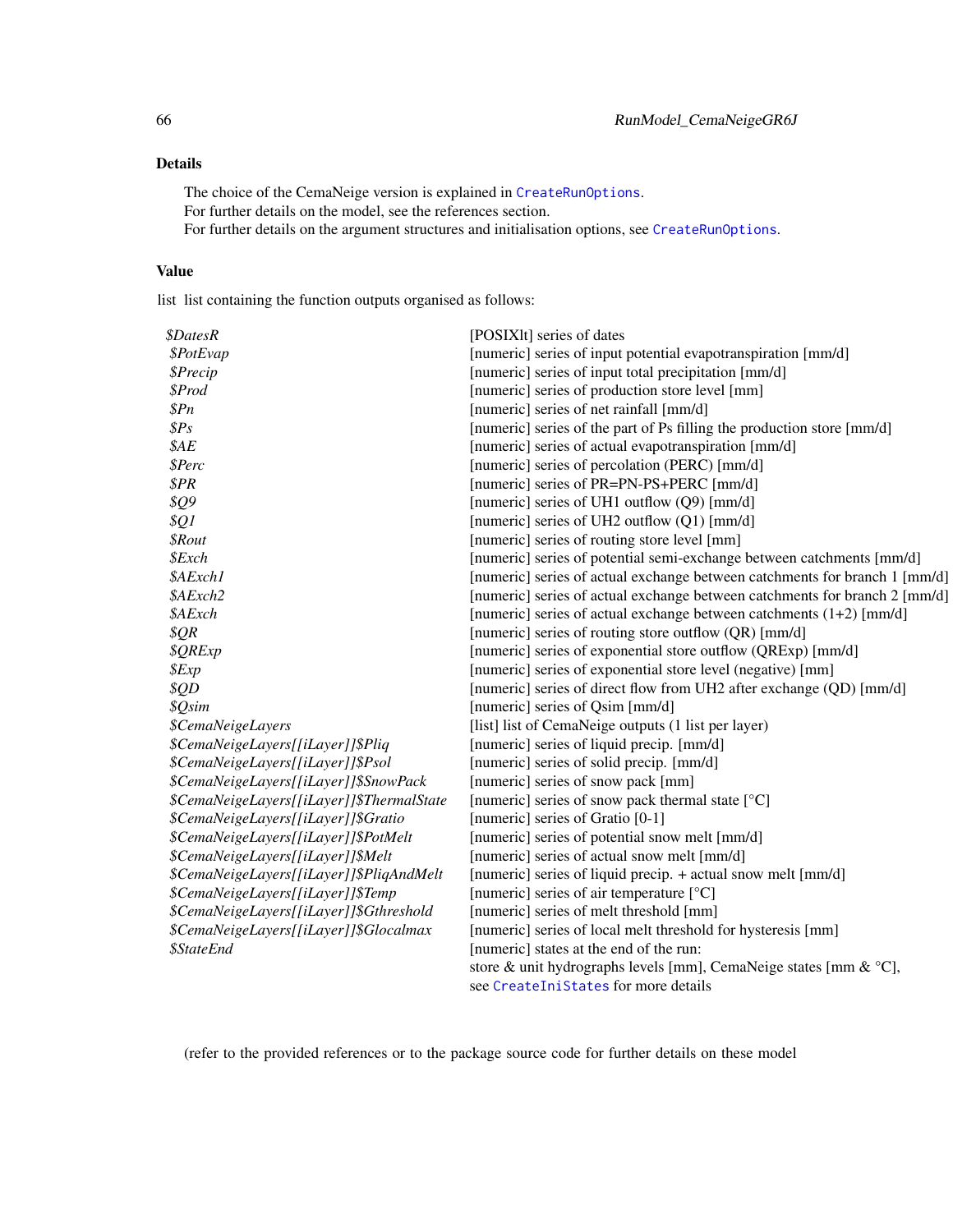outputs)

#### Author(s)

Laurent Coron, Claude Michel, Charles Perrin, Raji Pushpalatha, Nicolas Le Moine, Audrey Valéry, Vazken Andréassian, Olivier Delaigue, Guillaume Thirel

## References

Pushpalatha, R., C. Perrin, N. Le Moine, T. Mathevet and V. Andréassian (2011). A downward structural sensitivity analysis of hydrological models to improve low-flow simulation. Journal of Hydrology, 411(1-2), 66-76. doi: 10.1016/j.jhydrol.2011.09.034.

Riboust, P., G. Thirel, N. Le Moine and P. Ribstein (2019). Revisiting a simple degree-day model for integrating satellite data: implementation of SWE-SCA hystereses. Journal of Hydrology and Hydromechanics. doi: 10.2478/johh-2018-0004, 67, 1, 70–81.

Valéry, A., V. Andréassian and C. Perrin (2014). "As simple as possible but not simpler": what is useful in a temperature-based snow-accounting routine? Part 1 - Comparison of six snow accounting routines on 380 catchments. Journal of Hydrology. doi: 10.1016/j.jhydrol.2014.04.059.

Valéry, A., V. Andréassian and C. Perrin (2014). \* "As simple as possible but not simpler": What is useful in a temperature-based snow-accounting routine? Part 2 - Sensitivity analysis of the Cemaneige snow accounting routine on 380 catchments. Journal of Hydrology. doi: 10.1016/j.jhydrol.2014.04.058.

### See Also

[RunModel\\_CemaNeige](#page-48-0), [RunModel\\_CemaNeigeGR4J](#page-54-0), [RunModel\\_CemaNeigeGR5J](#page-61-0), [RunModel\\_GR6J](#page-83-0), [CreateInputsModel](#page-20-0), [CreateRunOptions](#page-23-0).

#### Examples

```
library(airGR)
```
## loading catchment data data(L0123002)

```
## preparation of the InputsModel object
InputsModel <- CreateInputsModel(FUN_MOD = RunModel_CemaNeigeGR6J, DatesR = BasinObs$DatesR,
                         Precip = BasinObs$P, PotEvap = BasinObs$E, TempMean = BasinObs$T,
                                 ZInputs = median(BasinInfo$HypsoData),
                                 HypsoData = BasinInfo$HypsoData, NLayers = 5)
```

```
## run period selection
```

```
Ind_Run <- seq(which(format(BasinObs$DatesR, format = "%Y-%m-%d")=="1990-01-01"),
               which(format(BasinObs$DatesR, format = "%Y-%m-%d")=="1999-12-31"))
```
## ---- original version of CemaNeige

## preparation of the RunOptions object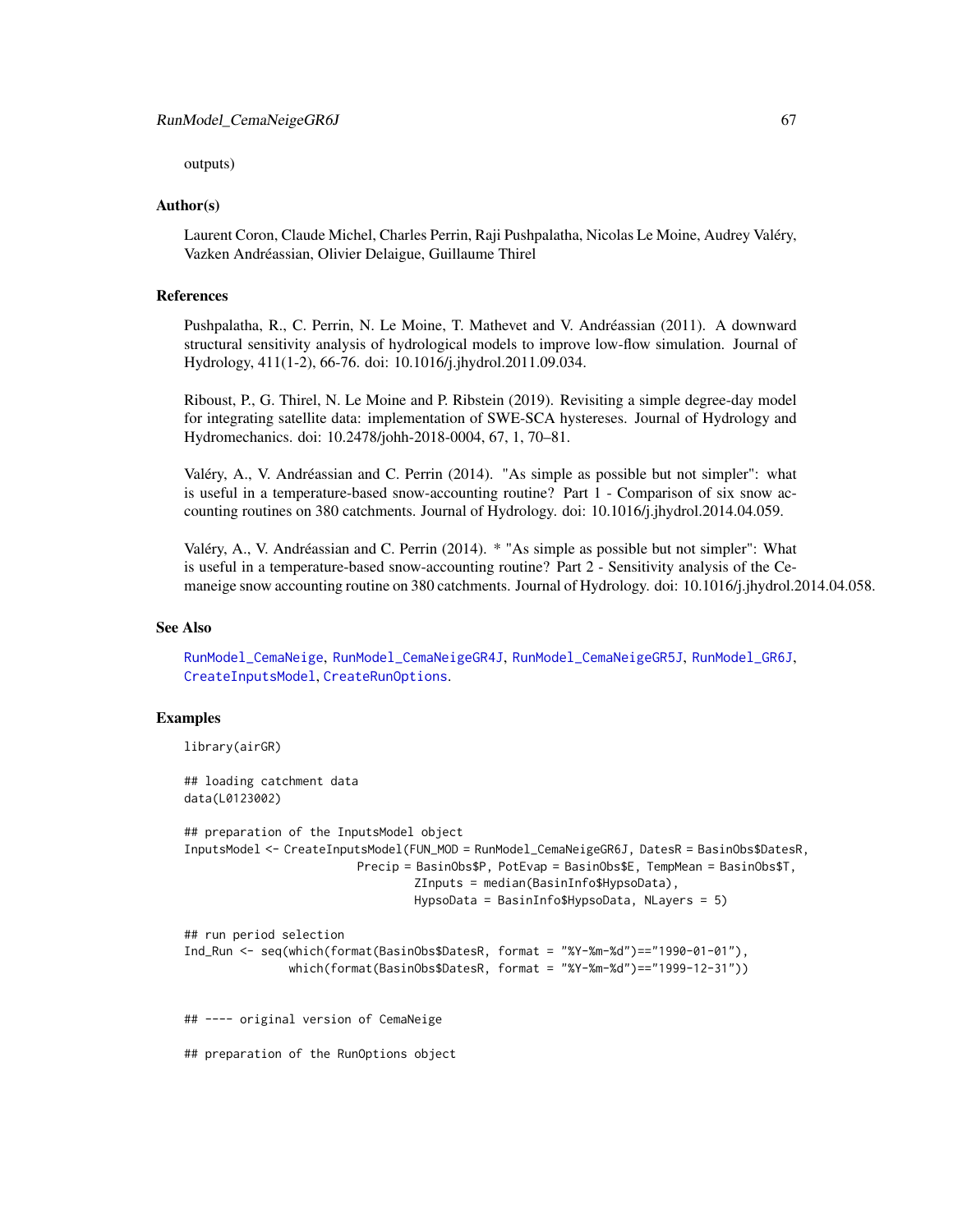```
RunOptions <- CreateRunOptions(FUN_MOD = RunModel_CemaNeigeGR6J, InputsModel = InputsModel,
                               IndPeriod_Run = Ind_Run)
## simulation
Param <- c(X1 = 116.482, X2 = 0.500, X3 = 72.733, X4 = 1.224, X5 = 0.278, X6 = 30.333,
          CNX1 = 0.977, CNX2 = 2.776OutputsModel <- RunModel_CemaNeigeGR6J(InputsModel = InputsModel,
                                       RunOptions = RunOptions, Param = Param)
## results preview
plot(OutputsModel, Qobs = BasinObs$Qmm[Ind_Run])
## efficiency criterion: Nash-Sutcliffe Efficiency
InputsCrit <- CreateInputsCrit(FUN_CRIT = ErrorCrit_NSE, InputsModel = InputsModel,
                                RunOptions = RunOptions, Obs = BasinObs$Qmm[Ind_Run])
OutputsCrit <- ErrorCrit_NSE(InputsCrit = InputsCrit, OutputsModel = OutputsModel)
## ---- version of CemaNeige with the Linear Hysteresis
## preparation of the RunOptions object
RunOptions <- CreateRunOptions(FUN_MOD = RunModel_CemaNeigeGR6J, InputsModel = InputsModel,
                               IndPeriod_Run = Ind_Run, IsHyst = TRUE)
## simulation
Param <- c(X1 = 116.482, X2 = 0.500, X3 = 72.733, X4 = 1.224, X5 = 0.278, X6 = 30.333,
          CNX1 = 0.977, CNX2 = 2.774, CNX3 = 100, CNX4 = 0.4)
OutputsModel <- RunModel_CemaNeigeGR6J(InputsModel = InputsModel,
                                       RunOptions = RunOptions, Param = Param)
## results preview
plot(OutputsModel, Qobs = BasinObs$Qmm[Ind_Run])
## efficiency criterion: Nash-Sutcliffe Efficiency
InputsCrit <- CreateInputsCrit(FUN_CRIT = ErrorCrit_NSE, InputsModel = InputsModel,
                                RunOptions = RunOptions, Obs = BasinObs$Qmm[Ind_Run])
OutputsCrit <- ErrorCrit_NSE(InputsCrit = InputsCrit, OutputsModel = OutputsModel)
```

| RunModel_GR1A | Run with the GR1A hydrological model |
|---------------|--------------------------------------|
|---------------|--------------------------------------|

#### **Description**

Function which performs a single run for the GR1A annual lumped model over the test period.

#### Usage

RunModel\_GR1A(InputsModel, RunOptions, Param)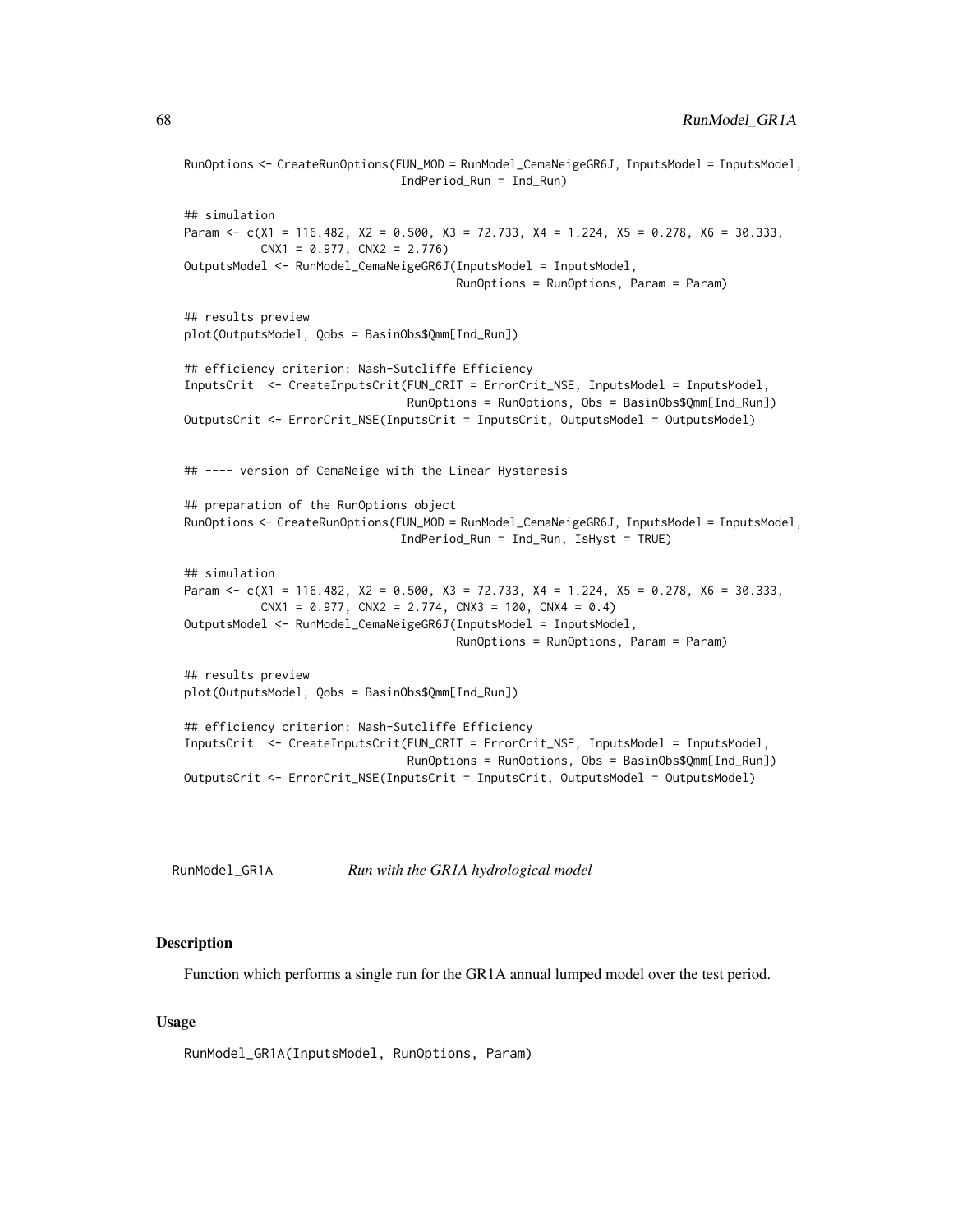## Arguments

| InputsModel | [object of class <i>InputsModel</i> ] see CreateInputsModel for details |
|-------------|-------------------------------------------------------------------------|
| RunOptions  | [object of class <i>RunOptions</i> ] see CreateRunOptions for details   |
| Param       | [numeric] vector of 1 parameter                                         |

GR1A X1 model parameter [-]

## Details

For further details on the model, see the references section. For further details on the argument structures and initialisation options, see [CreateRunOptions](#page-23-0).

#### Value

list list containing the function outputs organised as follows:

| <i><b>SDatesR</b></i>    | [POSIXIt] series of dates                                     |
|--------------------------|---------------------------------------------------------------|
| \$PotEvap                | [numeric] series of input potential evapotranspiration [mm/y] |
| <i><b>SPrecip</b></i>    | [numeric] series of input total precipitation [mm/y]          |
| <i><b>SOsim</b></i>      | [numeric] series of simulated discharge [mm/y]                |
| <i><b>\$StateEnd</b></i> | [numeric] states at the end of the run (NULL) [-]             |

(refer to the provided references or to the package source code for further details on these model outputs)

#### Author(s)

Laurent Coron, Claude Michel, Olivier Delaigue, Guillaume Thirel

## References

Mouelhi S. (2003). Vers une chaîne cohérente de modèles pluie-débit conceptuels globaux aux pas de temps pluriannuel, annuel, mensuel et journalier. PhD thesis (in French), ENGREF, Cemagref Antony, France.

#### See Also

[CreateInputsModel](#page-20-0), [CreateRunOptions](#page-23-0).

### Examples

```
library(airGR)
```
## loading catchment data data(L0123001)

## conversion of example data from daily to yearly time step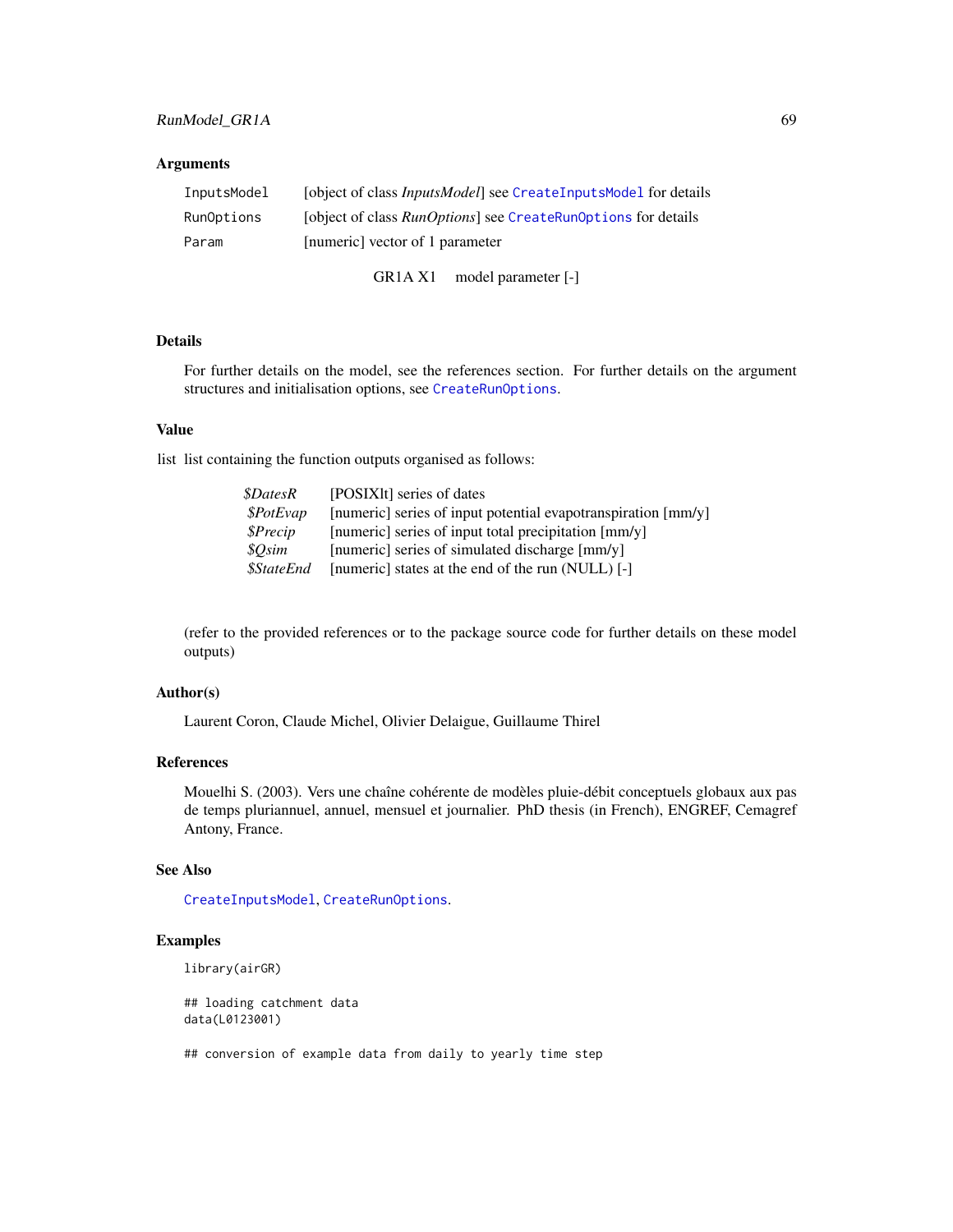```
TabSeries <- data.frame(BasinObs$DatesR, BasinObs$P, BasinObs$E, BasinObs$T, BasinObs$Qmm)
TimeFormat <- "daily"
NewTimeFormat <- "yearly"
ConvertFun <- c("sum", "sum", "mean", "sum")
YearFirstMonth <- 09;
NewTabSeries <- SeriesAggreg(TabSeries = TabSeries, TimeFormat = TimeFormat,
                               NewTimeFormat = NewTimeFormat, ConvertFun = ConvertFun,
                               YearFirstMonth = YearFirstMonth)
BasinObs <- NewTabSeries
names(BasinObs) <- c("DatesR", "P", "E", "T", "Qmm")
## preparation of the InputsModel object
InputsModel <- CreateInputsModel(FUN_MOD = RunModel_GR1A, DatesR = BasinObs$DatesR,
                                Precip = BasinObs$P, PotEvap = BasinObs$E)
## run period selection
Ind_Run <- seq(which(format(BasinObs$DatesR, format = "%Y")=="1990"),
               which(format(BasinObs$DatesR, format = "%Y")=="1999"))
## preparation of the RunOptions object
RunOptions <- CreateRunOptions(FUN_MOD = RunModel_GR1A,
                              InputsModel = InputsModel, IndPeriod_Run = Ind_Run)
## simulation
Param <-c(X1 = 0.840)OutputsModel <- RunModel_GR1A(InputsModel = InputsModel, RunOptions = RunOptions, Param = Param)
## results preview
plot(OutputsModel, Qobs = BasinObs$Qmm[Ind_Run])
## efficiency criterion: Nash-Sutcliffe Efficiency
InputsCrit <- CreateInputsCrit(FUN_CRIT = ErrorCrit_NSE, InputsModel = InputsModel,
                               RunOptions = RunOptions, Obs = BasinObs$Qmm[Ind_Run])
OutputsCrit <- ErrorCrit_NSE(InputsCrit = InputsCrit, OutputsModel = OutputsModel)
```
RunModel\_GR2M *Run with the GR2M hydrological model*

#### **Description**

Function which performs a single run for the GR2M monthly lumped model over the test period.

#### Usage

RunModel\_GR2M(InputsModel, RunOptions, Param)

### **Arguments**

| InputsModel | [object of class <i>InputsModel</i> ] see CreateInputsModel for details |
|-------------|-------------------------------------------------------------------------|
| RunOptions  | [object of class <i>RunOptions</i> ] see CreateRunOptions for details   |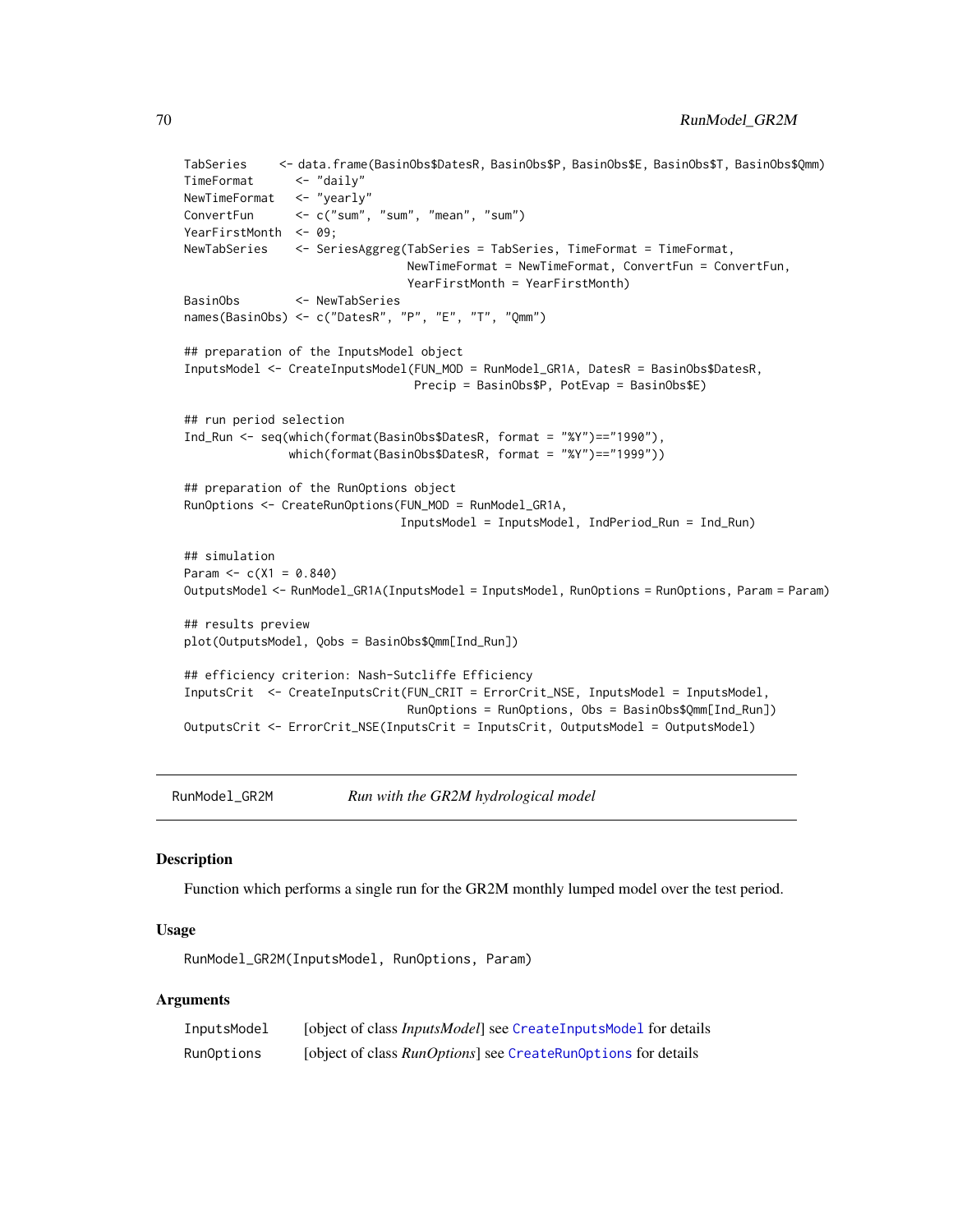# RunModel\_GR2M 71

Param [numeric] vector of 2 parameters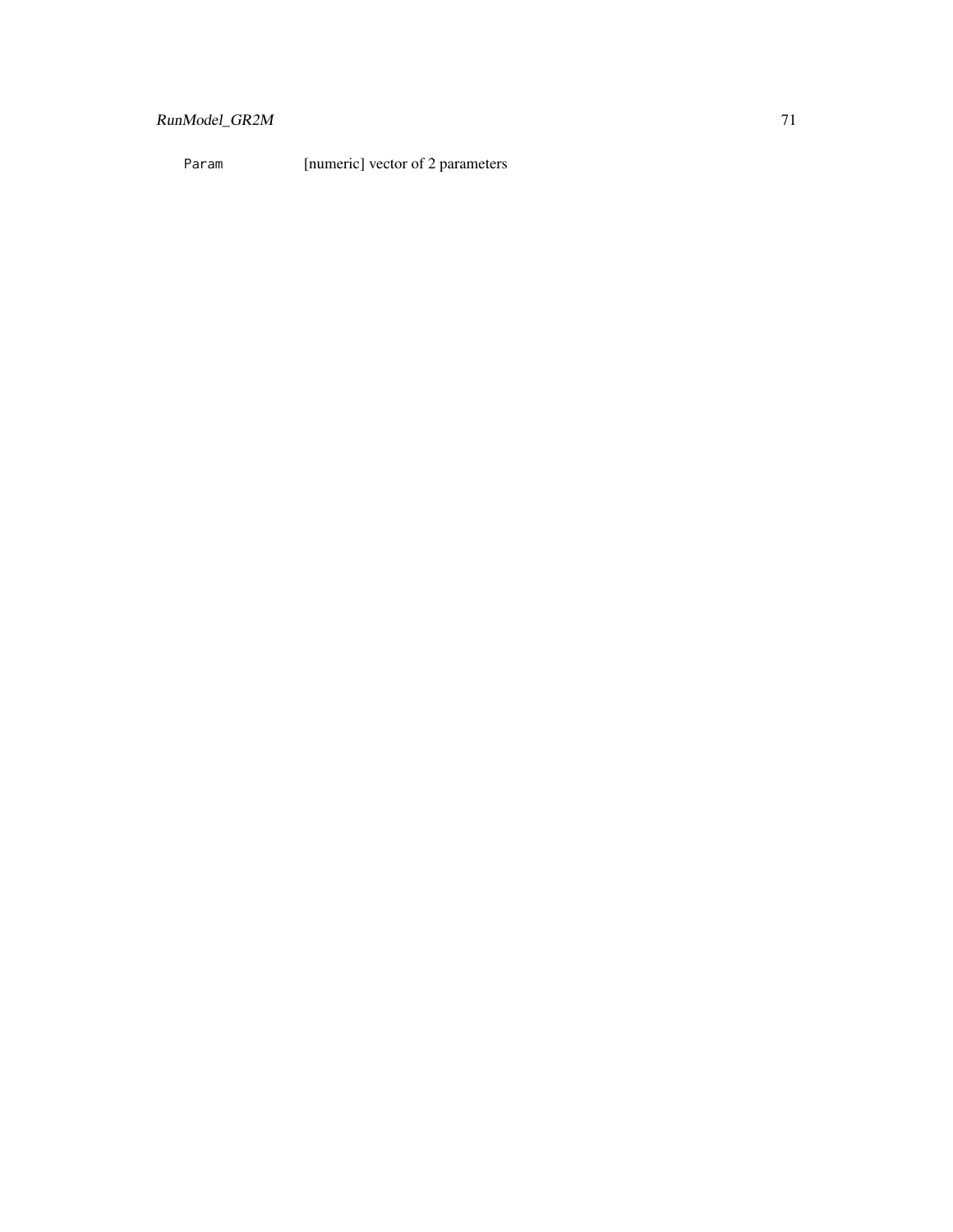| GR2M X1 | production store capacity [mm]       |
|---------|--------------------------------------|
| GR2M X2 | groundwater exchange coefficient [-] |

### Details

For further details on the model, see the references section. For further details on the argument structures and initialisation options, see [CreateRunOptions](#page-23-0).



#### Value

list list containing the function outputs organised as follows:

| \$PotEvap<br>[numeric] series of input potential evapotranspiration [mm/month]                                            |  |
|---------------------------------------------------------------------------------------------------------------------------|--|
| \$Precip<br>[numeric] series of input total precipitation [mm/month]                                                      |  |
| \$AE<br>[numeric] series of actual evapotranspiration [mm/month]                                                          |  |
| $\mathcal{S}Pn$<br>[numeric] series of net rainfall (P1) [mm/month]                                                       |  |
| \$Perc<br>[numeric] series of percolation (P2) [mm/month]                                                                 |  |
| SPR<br>[numeric] series of PR=Pn+Perc (P3) [mm/month]                                                                     |  |
| $$\mathcal{E}$ xch<br>[numeric] series of potential exchange between catchments [mm/month]                                |  |
| <i><b>SProd</b></i><br>[numeric] series of production store level [mm]                                                    |  |
| <i><b>SRout</b></i><br>[numeric] series of routing store level [mm]                                                       |  |
| \$Qsim<br>[numeric] series of simulated discharge [mm/month]                                                              |  |
| <i><b>\$StateEnd</b></i><br>[numeric] states at the end of the run (production store level and routing store level) [mm], |  |
| see CreateIniStates for more details                                                                                      |  |

(refer to the provided references or to the package source code for further details on these model outputs)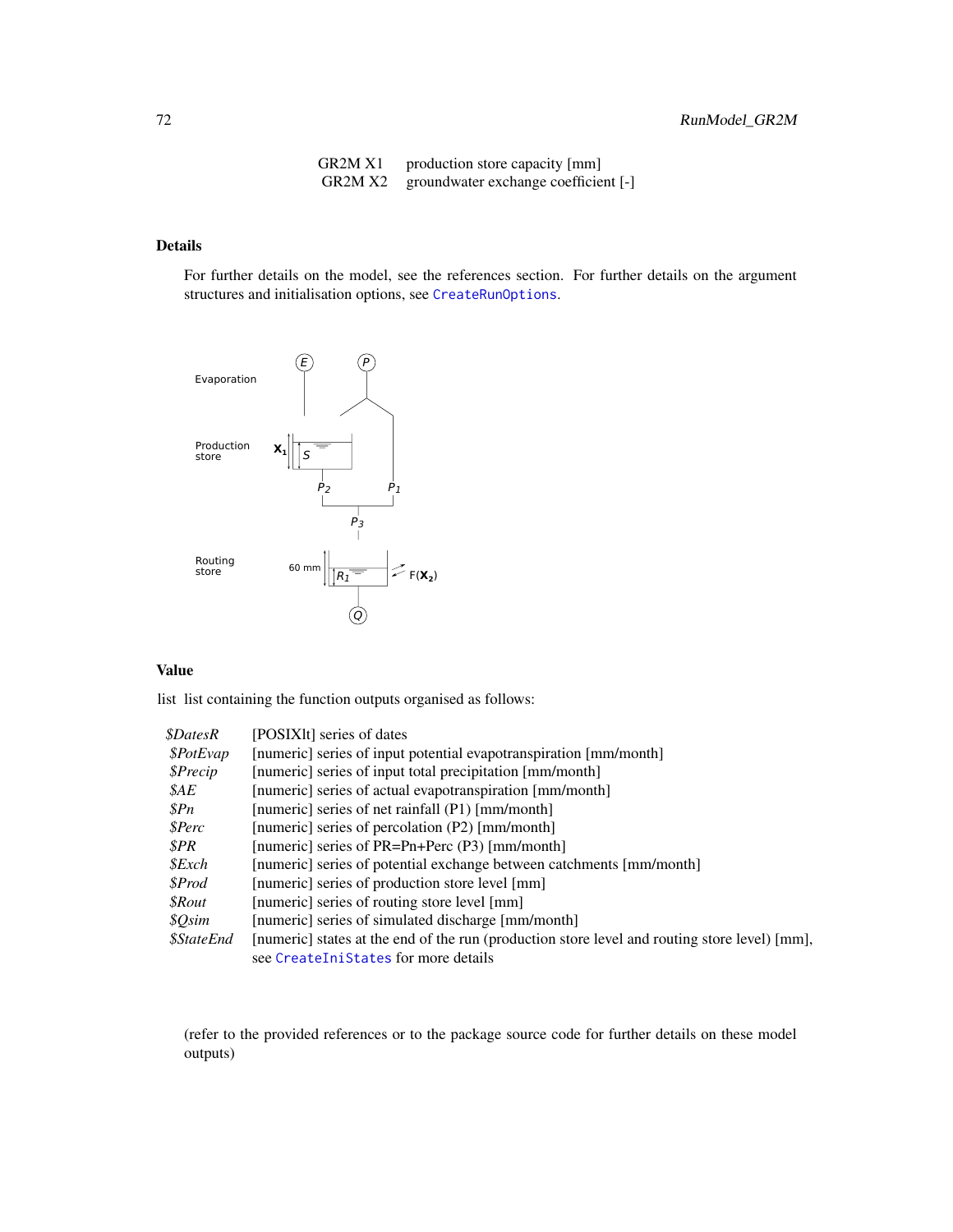## <span id="page-72-0"></span>Author(s)

Laurent Coron, Claude Michel, Safouane Mouelhi, Olivier Delaigue, Guillaume Thirel

## References

Mouelhi S. (2003). Vers une chaîne cohérente de modèles pluie-débit conceptuels globaux aux pas de temps pluriannuel, annuel, mensuel et journalier. PhD thesis (in French), ENGREF, Cemagref Antony, France.

Mouelhi, S., C. Michel, C. Perrin and V. Andréassian (2006). Stepwise development of a twoparameter monthly water balance model. Journal of Hydrology, 318(1-4), 200-214. doi: 10.1016/j.jhydrol.2005.06.014.

# See Also

[CreateInputsModel](#page-20-0), [CreateRunOptions](#page-23-0), [CreateIniStates](#page-13-0).

## Examples

library(airGR)

## loading catchment data data(L0123001)

```
## conversion of example data from daily to monthly time step
TabSeries <- data.frame(BasinObs$DatesR, BasinObs$P, BasinObs$E, BasinObs$T, BasinObs$Qmm)
TimeFormat <- "daily"
NewTimeFormat <- "monthly"
ConvertFun <- c("sum", "sum", "mean", "sum")
NewTabSeries <- SeriesAggreg(TabSeries = TabSeries, TimeFormat = TimeFormat,
                               NewTimeFormat = NewTimeFormat, ConvertFun = ConvertFun)
BasinObs <- NewTabSeries
names(BasinObs) <- c("DatesR", "P", "E", "T", "Qmm")
## preparation of the InputsModel object
InputsModel <- CreateInputsModel(FUN_MOD = RunModel_GR2M, DatesR = BasinObs$DatesR,
                                Precip = BasinObs$P, PotEvap = BasinObs$E)
## run period selection
Ind_Run <- seq(which(format(BasinObs$DatesR, format = "%Y-%m")=="1990-01"),
               which(format(BasinObs$DatesR, format = "%Y-%m")=="1999-12"))
## preparation of the RunOptions object
RunOptions <- CreateRunOptions(FUN_MOD = RunModel_GR2M,
                              InputsModel = InputsModel, IndPeriod_Run = Ind_Run)
## simulation
Param <-c(X1 = 265.072, X2 = 1.040)OutputsModel <- RunModel_GR2M(InputsModel = InputsModel, RunOptions = RunOptions, Param = Param)
## results preview
plot(OutputsModel, Qobs = BasinObs$Qmm[Ind_Run])
```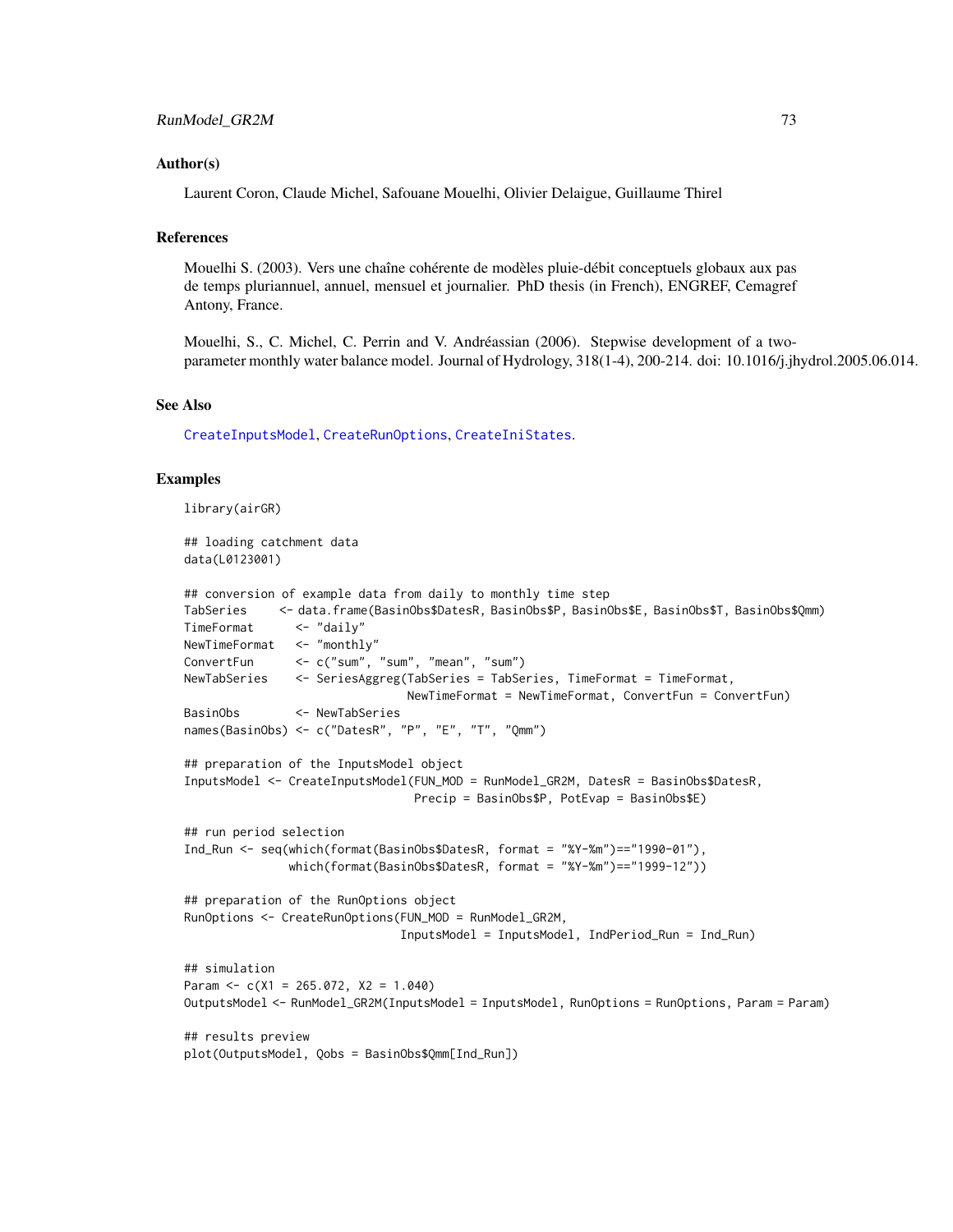```
## efficiency criterion: Nash-Sutcliffe Efficiency
InputsCrit <- CreateInputsCrit(FUN_CRIT = ErrorCrit_NSE, InputsModel = InputsModel,
                               RunOptions = RunOptions, Obs = BasinObs$Qmm[Ind_Run])
OutputsCrit <- ErrorCrit_NSE(InputsCrit = InputsCrit, OutputsModel = OutputsModel)
```
# <span id="page-73-0"></span>RunModel\_GR4H *Run with the GR4H hydrological model*

# Description

Function which performs a single run for the GR4H hourly lumped model.

# Usage

RunModel\_GR4H(InputsModel, RunOptions, Param)

# Arguments

| InputsModel | [object of class <i>InputsModel</i> ] see CreateInputsModel for details |                                                                                                                                               |  |
|-------------|-------------------------------------------------------------------------|-----------------------------------------------------------------------------------------------------------------------------------------------|--|
| RunOptions  | [object of class <i>RunOptions</i> ] see CreateRunOptions for details   |                                                                                                                                               |  |
| Param       | [numeric] vector of 4 parameters                                        |                                                                                                                                               |  |
|             | GR4H X1<br>GR4H X2<br>GR4H X3<br>GR4H X4                                | production store capacity [mm]<br>groundwater exchange coefficient [mm/h]<br>routing store capacity [mm]<br>unit hydrograph time constant [h] |  |

# Details

For further details on the model, see the references section. For further details on the argument structures and initialisation options, see [CreateRunOptions](#page-23-0).

# Value

| <i><b>\$DatesR</b></i> | [POSIXIt] series of dates                                              |
|------------------------|------------------------------------------------------------------------|
| \$PotEvap              | [numeric] series of input potential evapotranspiration [mm/h]          |
| \$Precip               | [numeric] series of input total precipitation [mm/h]                   |
| \$Prod                 | [numeric] series of production store level [mm]                        |
| $\mathcal{S}Pn$        | [numeric] series of net rainfall [mm/h]                                |
| SPS                    | [numeric] series of the part of Pn filling the production store [mm/h] |
| $\mathcal{S}AE$        | [numeric] series of actual evapotranspiration [mm/h]                   |
| \$Perc                 | [numeric] series of percolation (PERC) [mm/h]                          |
| SPR                    | [numeric] series of PR=Pn-Ps+Perc [mm/h]                               |
|                        |                                                                        |

<span id="page-73-1"></span>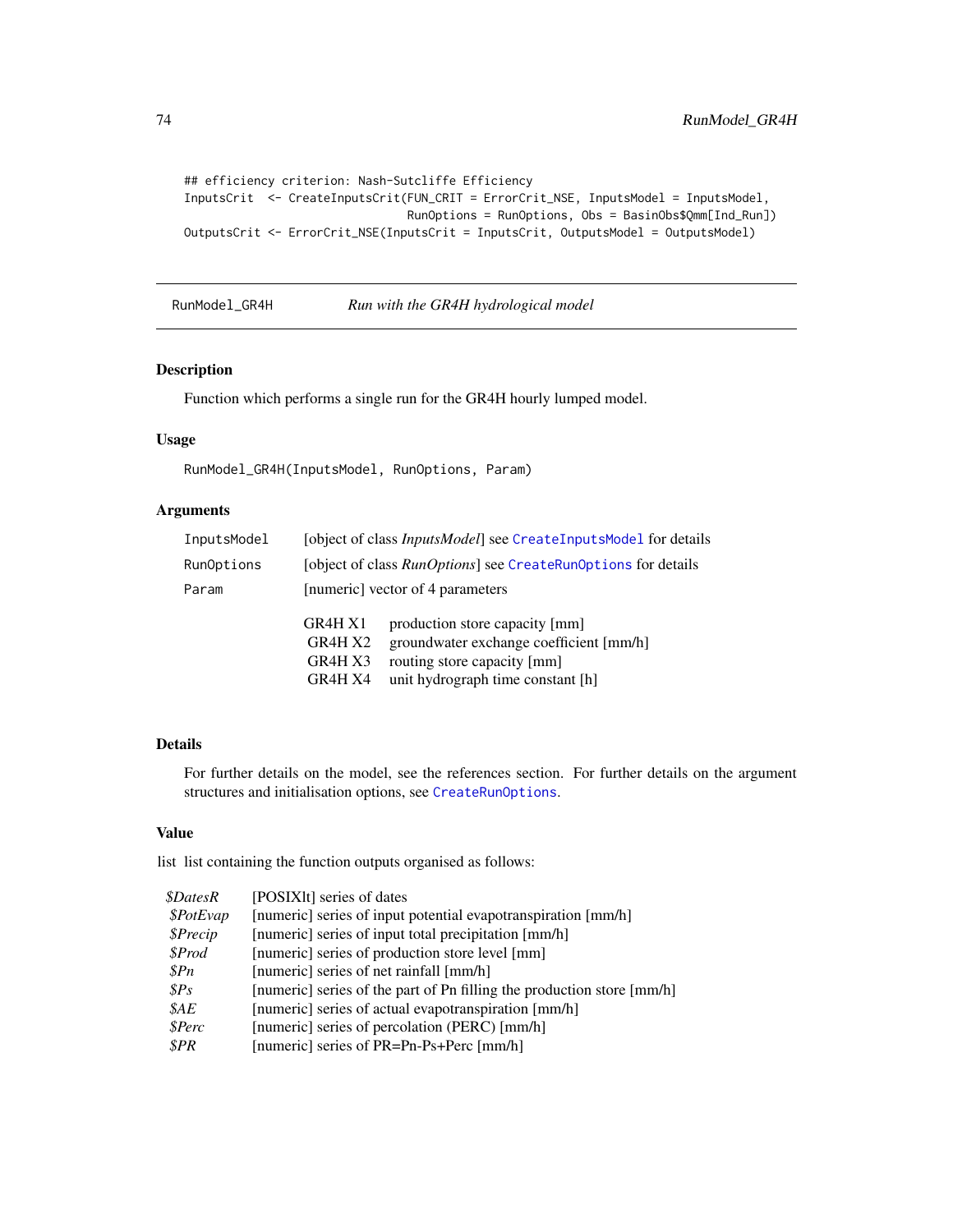<span id="page-74-0"></span>

| \$Q9                     | [numeric] series of UH1 outflow (Q9) [mm/h]                                                                     |
|--------------------------|-----------------------------------------------------------------------------------------------------------------|
| $\frac{1}{2}$            | [numeric] series of UH2 outflow $(01)$ [mm/h]                                                                   |
| <i><b>SRout</b></i>      | [numeric] series of routing store level [mm]                                                                    |
| $$\mathcal{E}$ xch       | [numeric] series of potential semi-exchange between catchments [mm/h]                                           |
| \$AExch1                 | [numeric] series of actual exchange between catchments for branch 1 [mm/h]                                      |
| <i><b>\$AExch2</b></i>   | [numeric] series of actual exchange between catchments for branch 2 [mm/h]                                      |
| <i><b>\$AExch</b></i>    | [numeric] series of actual exchange between catchments $(1+2)$ [mm/h]                                           |
| \$QR                     | [numeric] series of routing store outflow (OR) [mm/h]                                                           |
| SOD                      | [numeric] series of direct flow from UH2 after exchange (OD) [mm/h]                                             |
| <i><b>\$Osim</b></i>     | [numeric] series of simulated discharge [mm/h]                                                                  |
| <i><b>\$StateEnd</b></i> | [numeric] states at the end of the run (res. levels, UH1 levels, UH2 levels) [mm], see CreateIniStates for more |

## Author(s)

Laurent Coron, Charles Perrin, Thibaut Mathevet, Olivier Delaigue, Guillaume Thirel

# References

Mathevet, T. (2005). Quels modèles pluie-débit globaux pour le pas de temps horaire ? Développement empirique et comparaison de modèles sur un large échantillon de bassins versants. PhD thesis (in French), ENGREF - Cemagref (Antony), Paris, France.

Le Moine, N. (2008). Le bassin versant de surface vu par le souterrain : une voie d'amélioration des performances et du réalisme des modèles pluie-débit ? PhD thesis (french), UPMC, Paris, France.

# See Also

[RunModel\\_GR4J](#page-75-0), [CreateInputsModel](#page-20-0), [CreateRunOptions](#page-23-0), [CreateIniStates](#page-13-0).

## Examples

library(airGR) ## load of catchment data data(L0123003) ## preparation of the InputsModel object InputsModel <- CreateInputsModel(FUN\_MOD = RunModel\_GR4H, DatesR = BasinObs\$DatesR, Precip = BasinObs\$P, PotEvap = BasinObs\$E) ## run period selection Ind\_Run <- seq(which(format(BasinObs\$DatesR, format = "%Y-%m-%d %H:%M")=="2004-03-01 00:00"), which(format(BasinObs\$DatesR, format = "%Y-%m-%d %H:%M")=="2008-12-31 23:00")) ## preparation of the RunOptions object RunOptions <- CreateRunOptions(FUN\_MOD = RunModel\_GR4H,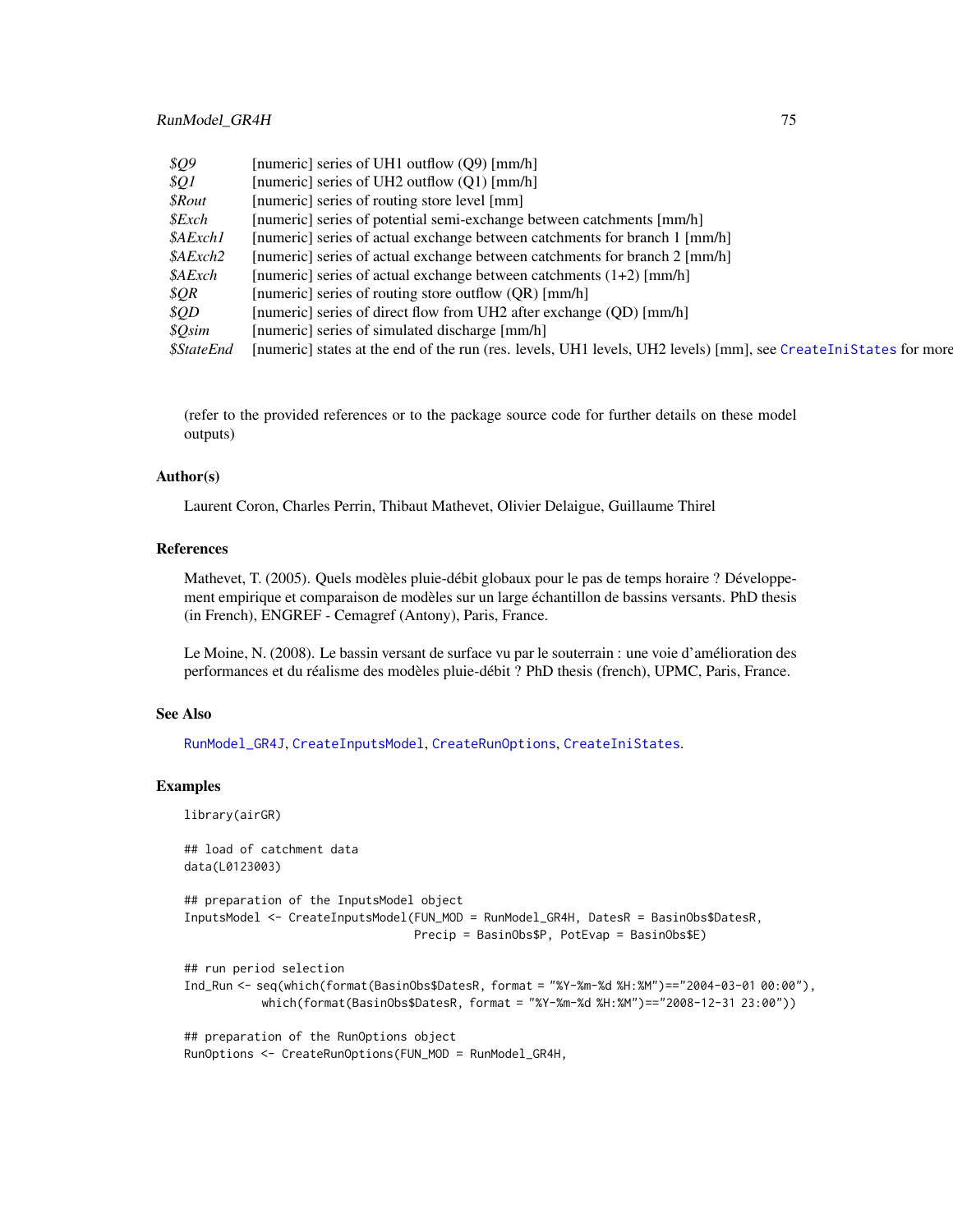```
## simulation
Param \leq c(X1 = 521.113, X2 = -2.918, X3 = 218.009, X4 = 4.124)
OutputsModel <- RunModel_GR4H(InputsModel = InputsModel, RunOptions = RunOptions, Param = Param)
## results preview
plot(OutputsModel, Qobs = BasinObs$Qmm[Ind_Run])
## efficiency criterion: Nash-Sutcliffe Efficiency
InputsCrit <- CreateInputsCrit(FUN_CRIT = ErrorCrit_NSE, InputsModel = InputsModel,
                                RunOptions = RunOptions, Obs = BasinObs$Qmm[Ind_Run])
OutputsCrit <- ErrorCrit_NSE(InputsCrit = InputsCrit, OutputsModel = OutputsModel)
```
InputsModel = InputsModel, IndPeriod\_Run = Ind\_Run)

<span id="page-75-0"></span>RunModel\_GR4J *Run with the GR4J hydrological model*

# Description

Function which performs a single run for the GR4J daily lumped model over the test period.

## Usage

RunModel\_GR4J(InputsModel, RunOptions, Param)

## Arguments

| InputsModel | [object of class <i>InputsModel</i> ] see CreateInputsModel for details |                                                                                                                                                  |  |
|-------------|-------------------------------------------------------------------------|--------------------------------------------------------------------------------------------------------------------------------------------------|--|
| RunOptions  | [object of class <i>RunOptions</i> ] see CreateRunOptions for details   |                                                                                                                                                  |  |
| Param       | [numeric] vector of 4 parameters                                        |                                                                                                                                                  |  |
|             | GR4J X1<br>GR4J X2<br>GR4J X3<br>GR4J X4                                | production store capacity [mm]<br>intercatchment exchange coefficient [mm/d]<br>routing store capacity [mm]<br>unit hydrograph time constant [d] |  |

#### Details

For further details on the model, see the references section. For further details on the argument structures and initialisation options, see [CreateRunOptions](#page-23-0).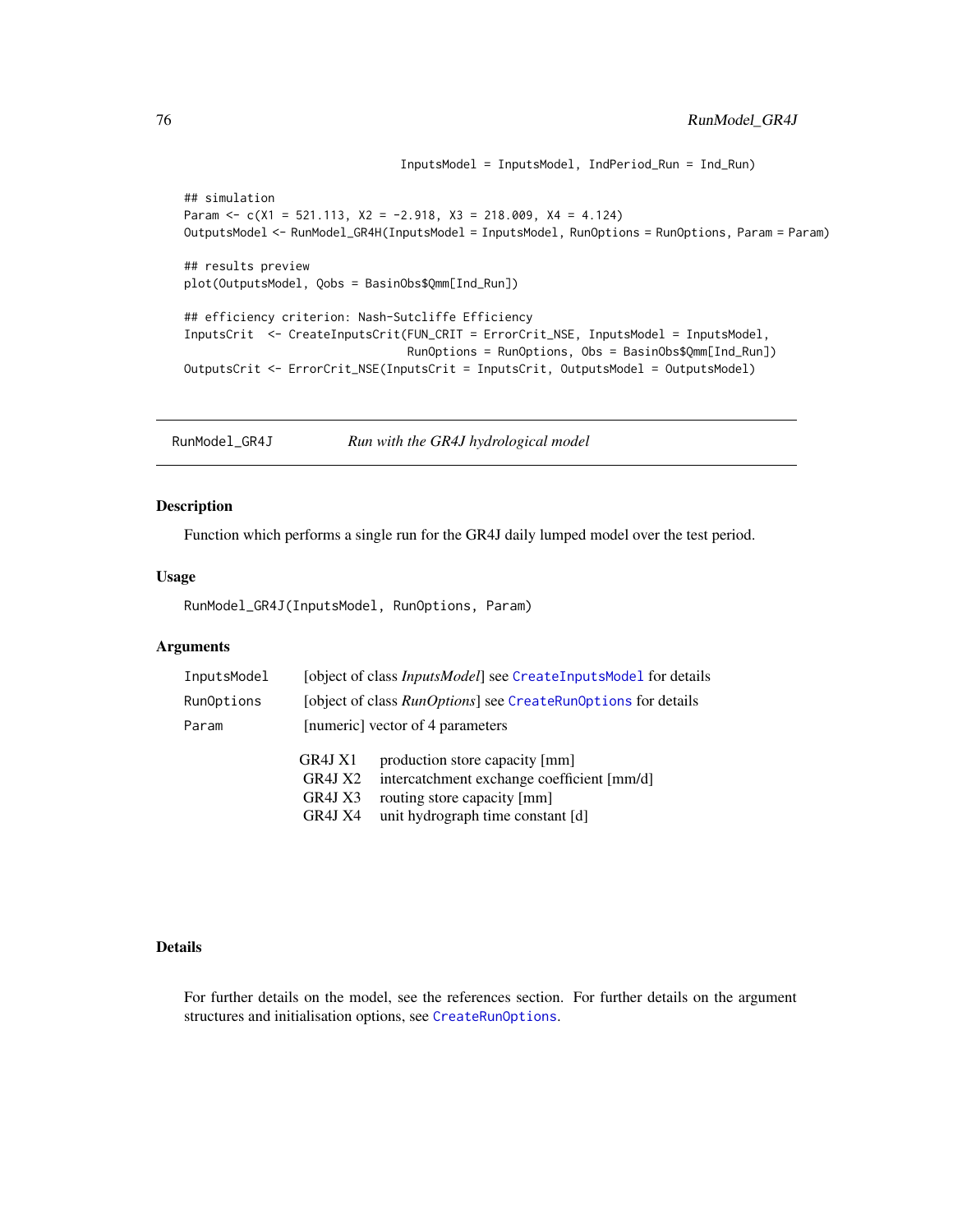# <span id="page-76-0"></span>RunModel\_GR4J 77



# Value

list list containing the function outputs organised as follows:

| <i><b>\$DatesR</b></i>   | [POSIX]t] series of dates                                                          |
|--------------------------|------------------------------------------------------------------------------------|
| <i><b>\$PotEvap</b></i>  | [numeric] series of input potential evapotranspiration [mm/d]                      |
| \$Precip                 | [numeric] series of input total precipitation [mm/d]                               |
| \$Prod                   | [numeric] series of production store level [mm]                                    |
| \$Pn                     | [numeric] series of net rainfall [mm/d]                                            |
| SPS                      | [numeric] series of the part of Pn filling the production store [mm/d]             |
| \$AE                     | [numeric] series of actual evapotranspiration [mm/d]                               |
| \$Perc                   | [numeric] series of percolation (PERC) [mm/d]                                      |
| \$PR                     | [numeric] series of PR=Pn-Ps+Perc [mm/d]                                           |
| \$Q9                     | [numeric] series of UH1 outflow $(Q9)$ [mm/d]                                      |
| \$Q1                     | [numeric] series of UH2 outflow (Q1) [mm/d]                                        |
| <i><b>\$Rout</b></i>     | [numeric] series of routing store level [mm]                                       |
| $$\mathcal{E}$ xch       | [numeric] series of potential semi-exchange between catchments [mm/d]              |
| \$AExch1                 | [numeric] series of actual exchange between catchments for branch 1 [mm/d]         |
| <i><b>\$AExch2</b></i>   | [numeric] series of actual exchange between catchments for branch 2 [mm/d]         |
| \$AExch                  | [numeric] series of actual exchange between catchments (1+2) [mm/d]                |
| \$QR                     | [numeric] series of routing store outflow (QR) [mm/d]                              |
| \$QD                     | [numeric] series of direct flow from UH2 after exchange (QD) [mm/d]                |
| \$Qsim                   | [numeric] series of simulated discharge [mm/d]                                     |
| <i><b>\$StateEnd</b></i> | [numeric] states at the end of the run (res. levels, UH1 levels, UH2 levels) [mm], |
|                          | see CreateIniStates for more details                                               |

(refer to the provided references or to the package source code for further details on these model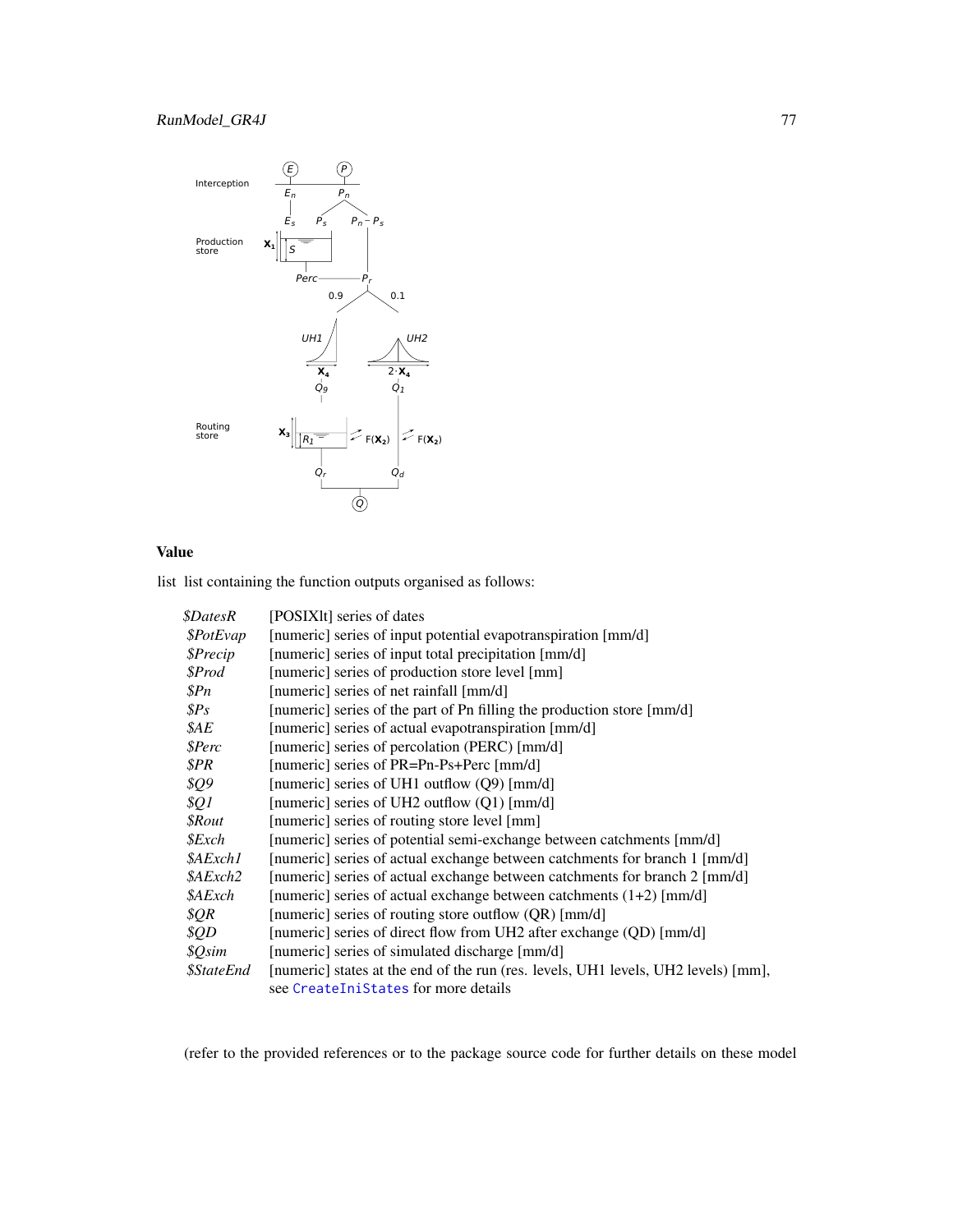<span id="page-77-0"></span>outputs)

# Author(s)

Laurent Coron, Claude Michel, Charles Perrin, Olivier Delaigue

## References

Perrin, C., C. Michel and V. Andréassian (2003). Improvement of a parsimonious model for streamflow simulation. Journal of Hydrology, 279(1-4), 275-289. doi: 10.1016/S0022-1694(03)00225-7.

#### See Also

[RunModel\\_GR5J](#page-80-0), [RunModel\\_GR6J](#page-83-0), [RunModel\\_CemaNeigeGR4J](#page-54-0), [CreateInputsModel](#page-20-0), [CreateRunOptions](#page-23-0), [CreateIniStates](#page-13-0).

## Examples

```
library(airGR)
## loading catchment data
data(L0123001)
## preparation of the InputsModel object
InputsModel <- CreateInputsModel(FUN_MOD = RunModel_GR4J, DatesR = BasinObs$DatesR,
                                 Precip = BasinObs$P, PotEvap = BasinObs$E)
## run period selection
Ind_Run <- seq(which(format(BasinObs$DatesR, format = "%Y-%m-%d")=="1990-01-01"),
               which(format(BasinObs$DatesR, format = "%Y-%m-%d")=="1999-12-31"))
## preparation of the RunOptions object
RunOptions <- CreateRunOptions(FUN_MOD = RunModel_GR4J,
                               InputsModel = InputsModel, IndPeriod_Run = Ind_Run)
## simulation
Param <- c(X1 = 257.238, X2 = 1.012, X3 = 88.235, X4 = 2.208)
OutputsModel <- RunModel_GR4J(InputsModel = InputsModel,
                              RunOptions = RunOptions, Param = Param)
## results preview
plot(OutputsModel, Qobs = BasinObs$Qmm[Ind_Run])
## efficiency criterion: Nash-Sutcliffe Efficiency
InputsCrit <- CreateInputsCrit(FUN_CRIT = ErrorCrit_NSE, InputsModel = InputsModel,
                                RunOptions = RunOptions, Obs = BasinObs$Qmm[Ind_Run])
OutputsCrit <- ErrorCrit_NSE(InputsCrit = InputsCrit, OutputsModel = OutputsModel)
```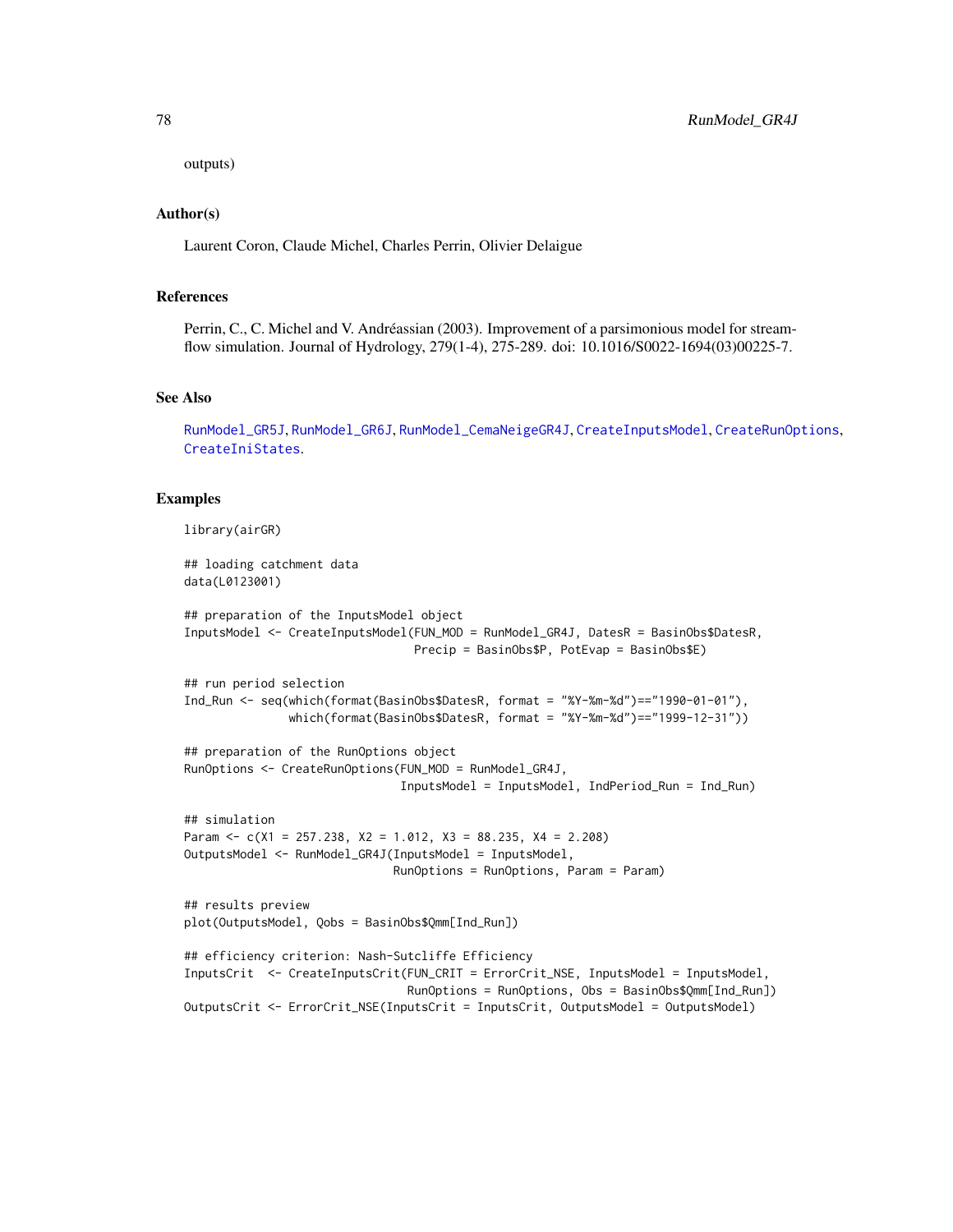<span id="page-78-0"></span>

# Description

Function which performs a single run for the GR5H hourly lumped model.

# Usage

RunModel\_GR5H(InputsModel, RunOptions, Param)

## Arguments

| InputsModel | [object of class <i>InputsModel</i> ] see CreateInputsModel for details |                                                                                                                                                                                           |  |
|-------------|-------------------------------------------------------------------------|-------------------------------------------------------------------------------------------------------------------------------------------------------------------------------------------|--|
| RunOptions  | [object of class <i>RunOptions</i> ] see CreateRunOptions for details   |                                                                                                                                                                                           |  |
| Param       | [numeric] vector of 5 parameters                                        |                                                                                                                                                                                           |  |
|             | GR5H X1<br>GR5H X2<br>GR5H X3<br>GR5H X4<br>GR5H X5                     | production store capacity [mm]<br>intercatchment exchange coefficient [mm/h]<br>routing store capacity [mm]<br>unit hydrograph time constant [h]<br>intercatchment exchange threshold [-] |  |

# Details

It is advised to run the GR5H model with an interception store (see Ficchi (2017) and Ficchi et al. (2019)) as it improves the consistency of the model fluxes and provides better performance. To do so, the [Imax](#page-39-0) function allows to estimate the maximal capacity of the interception store, which can then be given to [CreateRunOptions](#page-23-0).

For further details on the model, see the references section. For further details on the argument structures and initialisation options, see [CreateRunOptions](#page-23-0).

# Value

| <i><b>\$DatesR</b></i> | [POSIXIt] series of dates                                              |
|------------------------|------------------------------------------------------------------------|
| \$PotEvap              | [numeric] series of input potential evapotranspiration [mm/h]          |
| \$Precip               | [numeric] series of input total precipitation [mm/h]                   |
| <i><b>SInterc</b></i>  | [numeric] series of interception store level [mm]                      |
| \$Prod                 | [numeric] series of production store level [mm]                        |
| \$Pn                   | [numeric] series of net rainfall [mm/h]                                |
| $\$Ps$                 | [numeric] series of the part of Pn filling the production store [mm/h] |
| $\mathcal{S}AE$        | [numeric] series of actual evapotranspiration [mm/h]                   |
|                        |                                                                        |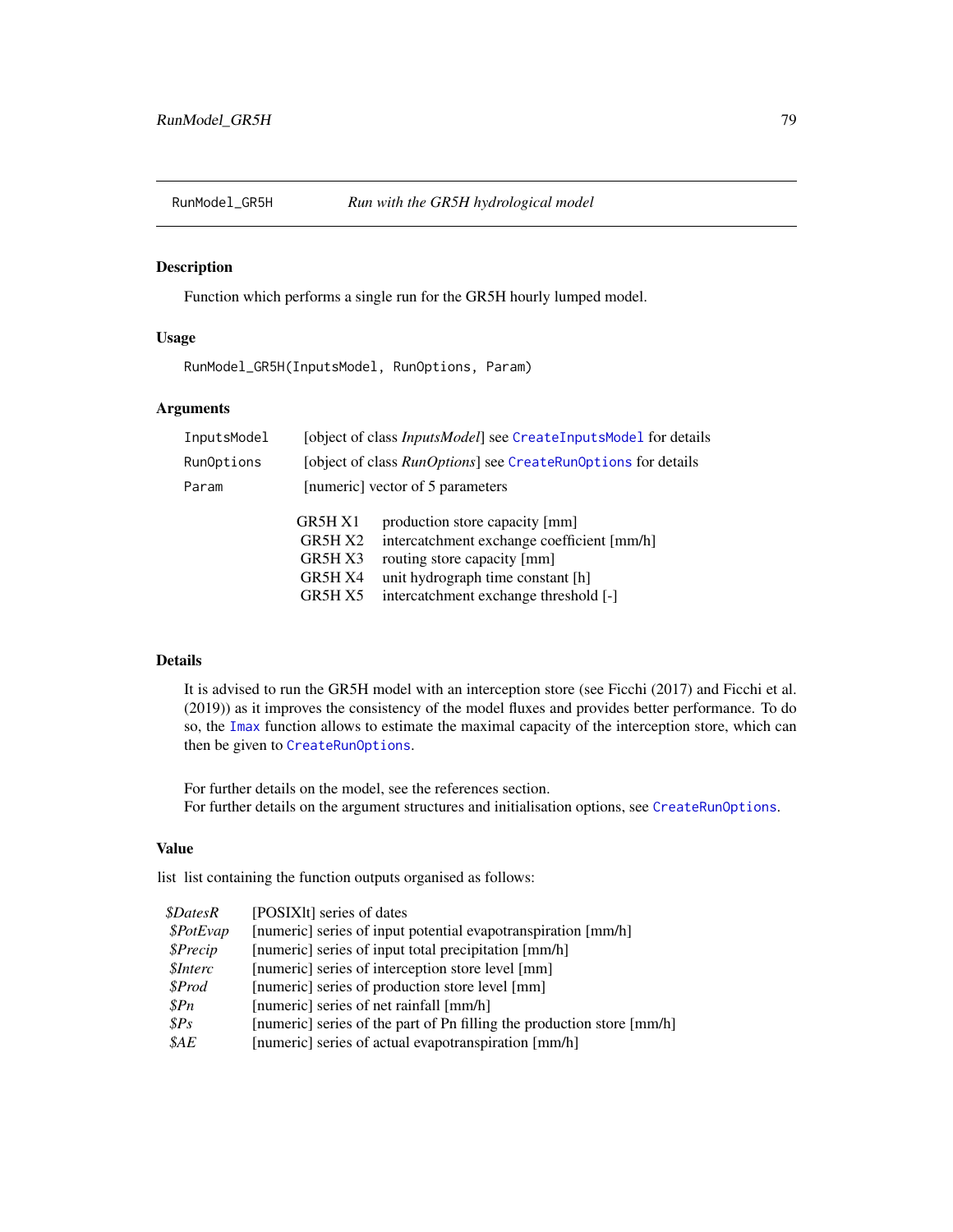<span id="page-79-0"></span>

| [numeric] series of evapotranspiration from rainfall neutralisation or interception store [mm/h]                |
|-----------------------------------------------------------------------------------------------------------------|
| [numeric] series of evapotranspiration from production store [mm/h]                                             |
| [numeric] series of percolation (PERC) [mm/h]                                                                   |
| [numeric] series of PR=Pn-Ps+Perc [mm/h]                                                                        |
| [numeric] series of UH1 outflow (Q9) [mm/h]                                                                     |
| [numeric] series of UH2 outflow (O1) [mm/h]                                                                     |
| [numeric] series of routing store level [mm]                                                                    |
| [numeric] series of potential semi-exchange between catchments [mm/h]                                           |
| [numeric] series of actual exchange between catchments for branch 1 [mm/h]                                      |
| [numeric] series of actual exchange between catchments for branch 2 [mm/h]                                      |
| [numeric] series of actual exchange between catchments (1+2) [mm/h]                                             |
| [numeric] series of routing store outflow (QR) [mm/h]                                                           |
| [numeric] series of direct flow from UH2 after exchange (QD) [mm/h]                                             |
| [numeric] series of simulated discharge [mm/h]                                                                  |
| [numeric] states at the end of the run (res. levels, UH1 levels, UH2 levels) [mm], see CreateIniStates for more |
|                                                                                                                 |

# Author(s)

Laurent Coron, Guillaume Thirel, Olivier Delaigue

## References

Ficchi, A. (2017). An adaptive hydrological model for multiple time-steps: Diagnostics and improvements based on fluxes consistency. PhD thesis, Irstea (Antony), GRNE (Paris), France.

Ficchi, A., C. Perrin and V. Andréassian (2019). Hydrological modelling at multiple sub-daily time steps: model improvement via flux-matching. Journal of Hydrology, 575, 1308-1327. doi: 10.1016/j.jhydrol.2019.05.084.

## See Also

[RunModel\\_GR4H](#page-73-0), [RunModel\\_CemaNeigeGR5H](#page-57-0), [Imax](#page-39-0), [CreateInputsModel](#page-20-0), [CreateRunOptions](#page-23-0), [CreateIniStates](#page-13-0).

# Examples

library(airGR)

## load of catchment data data(L0123003)

## preparation of the InputsModel object InputsModel <- CreateInputsModel(FUN\_MOD = RunModel\_GR5H, DatesR = BasinObs\$DatesR, Precip = BasinObs\$P, PotEvap = BasinObs\$E)

## run period selection Ind\_Run <- seq(which(format(BasinObs\$DatesR, format = "%Y-%m-%d %H:%M")=="2006-01-01 00:00"),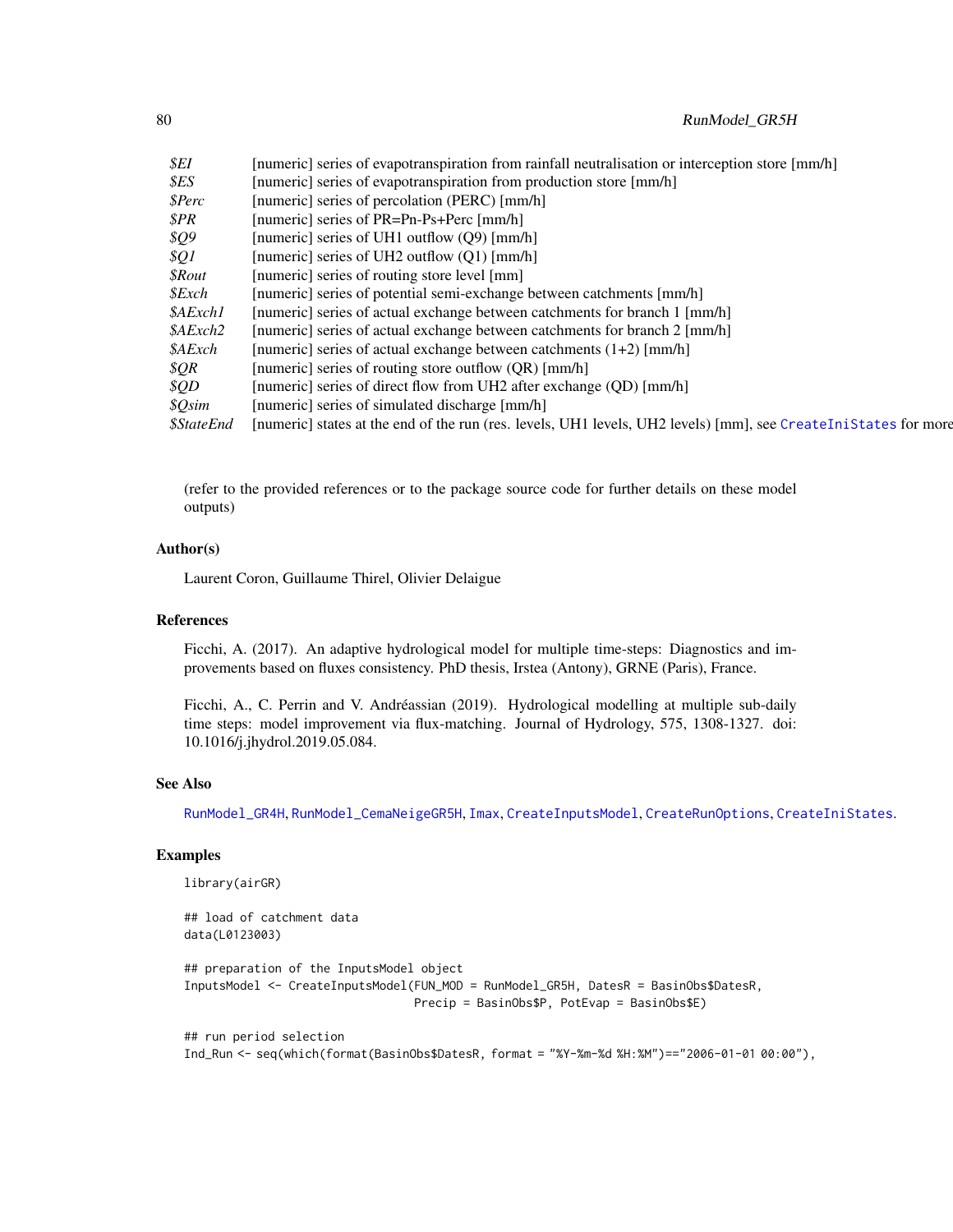```
which(format(BasinObs$DatesR, format = "%Y-%m-%d %H:%M")=="2006-12-31 23:00"))
## Imax computation
Imax <- Imax(InputsModel = InputsModel, IndPeriod_Run = Ind_Run,
             TestedValues = seq(from = 0, to = 3, by = 0.2)## preparation of the RunOptions object
RunOptions <- CreateRunOptions(FUN_MOD = RunModel_GR5H, Imax = Imax,
                               InputsModel = InputsModel, IndPeriod_Run = Ind_Run)
## simulation
Param <- c(X1 = 706.912, X2 = -0.163, X3 = 188.880, X4 = 2.575, X5 = 0.104)
OutputsModel <- RunModel_GR5H(InputsModel = InputsModel, RunOptions = RunOptions, Param = Param)
## results preview
plot(OutputsModel, Qobs = BasinObs$Qmm[Ind_Run])
## efficiency criterion: Nash-Sutcliffe Efficiency
InputsCrit <- CreateInputsCrit(FUN_CRIT = ErrorCrit_NSE, InputsModel = InputsModel,
                                RunOptions = RunOptions, Obs = BasinObs$Qmm[Ind_Run])
OutputsCrit <- ErrorCrit_NSE(InputsCrit = InputsCrit, OutputsModel = OutputsModel)
```
<span id="page-80-0"></span>RunModel\_GR5J *Run with the GR5J hydrological model*

# Description

Function which performs a single run for the GR5J daily lumped model over the test period.

#### Usage

RunModel\_GR5J(InputsModel, RunOptions, Param)

## Arguments

| InputsModel | [object of class <i>InputsModel</i> ] see CreateInputsModel for details |                                            |
|-------------|-------------------------------------------------------------------------|--------------------------------------------|
| RunOptions  | [object of class <i>RunOptions</i> ] see CreateRunOptions for details   |                                            |
| Param       | [numeric] vector of 5 parameters                                        |                                            |
|             | GR5J X1                                                                 | production store capacity [mm]             |
|             | GR5J X2                                                                 | intercatchment exchange coefficient [mm/d] |
|             | GR5J X3                                                                 | routing store capacity [mm]                |
|             | GR5J X4                                                                 | unit hydrograph time constant [d]          |
|             | GR5J X5                                                                 | intercatchment exchange threshold [-]      |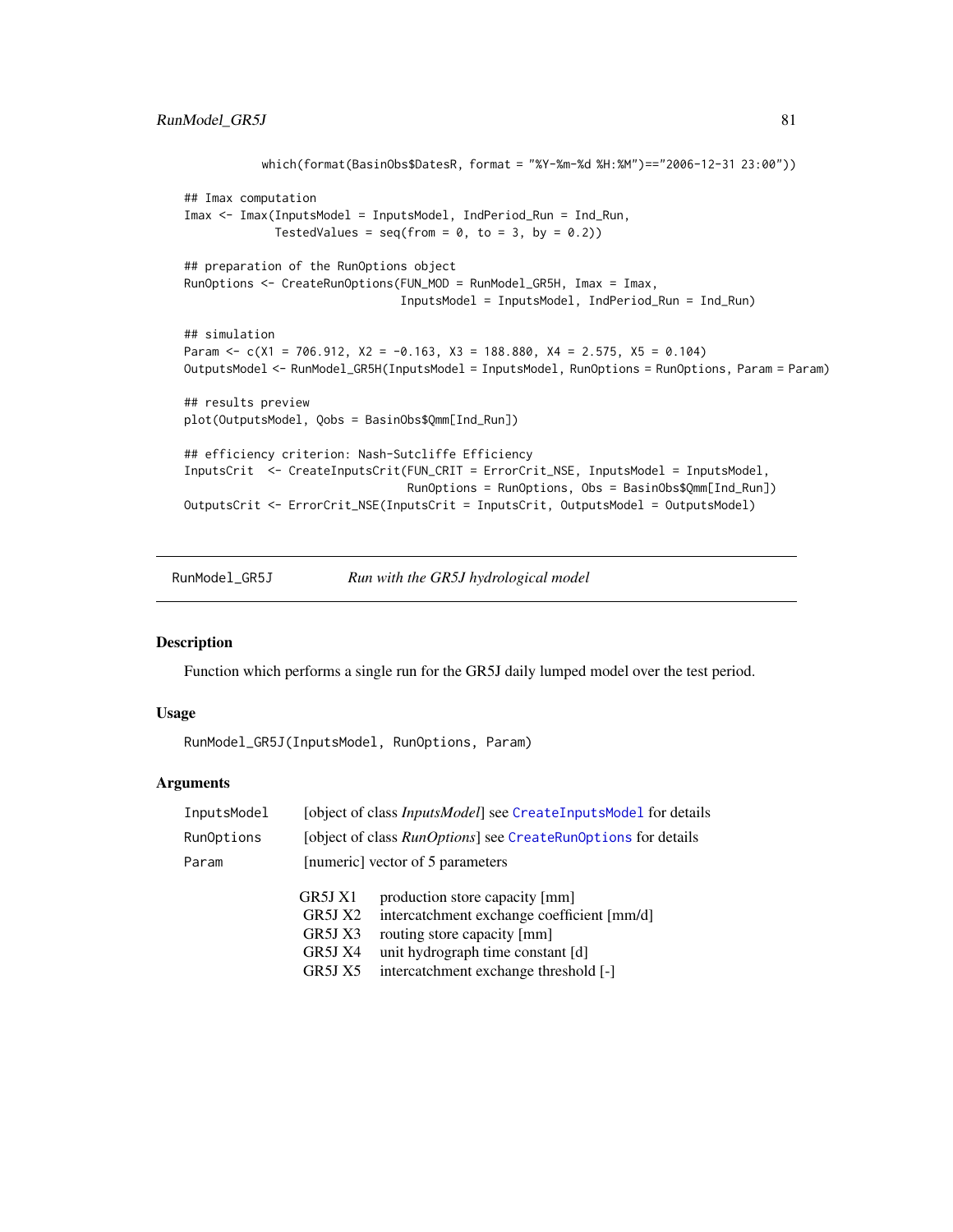# Details

For further details on the model, see the references section. For further details on the argument structures and initialisation options, see [CreateRunOptions](#page-23-0).



# Value

| <i><b>\$DatesR</b></i>  | [POSIXIt] series of dates                                                  |
|-------------------------|----------------------------------------------------------------------------|
| <i><b>\$PotEvap</b></i> | [numeric] series of input potential evapotranspiration [mm/d]              |
| \$Precip                | [numeric] series of input total precipitation [mm/d]                       |
| \$Prod                  | [numeric] series of production store level [mm]                            |
| $\mathcal{S}Pn$         | [numeric] series of net rainfall [mm/d]                                    |
| $\$Ps$                  | [numeric] series of the part of Pn filling the production store [mm/d]     |
| \$AE                    | [numeric] series of actual evapotranspiration [mm/d]                       |
| \$Perc                  | [numeric] series of percolation (PERC) [mm/d]                              |
| \$PR                    | [numeric] series of PR=Pn-Ps+Perc [mm/d]                                   |
| <i><b>\$Q9</b></i>      | [numeric] series of UH1 outflow (Q9) [mm/d]                                |
| \$Q1                    | [numeric] series of UH2 outflow (Q1) [mm/d]                                |
| $$$ <i>Rout</i>         | [numeric] series of routing store level [mm]                               |
| $$$ <i>Exch</i>         | [numeric] series of potential semi-exchange between catchments [mm/d]      |
| \$AExch1                | [numeric] series of actual exchange between catchments for branch 1 [mm/d] |
| <i><b>\$AExch2</b></i>  | [numeric] series of actual exchange between catchments for branch 2 [mm/d] |
| \$AExch                 | [numeric] series of actual exchange between catchments $(1+2)$ [mm/d]      |
| \$QR\$                  | [numeric] series of routing store outflow (QR) [mm/d]                      |
| \$QD                    | [numeric] series of direct flow from UH2 after exchange (QD) [mm/d]        |
|                         |                                                                            |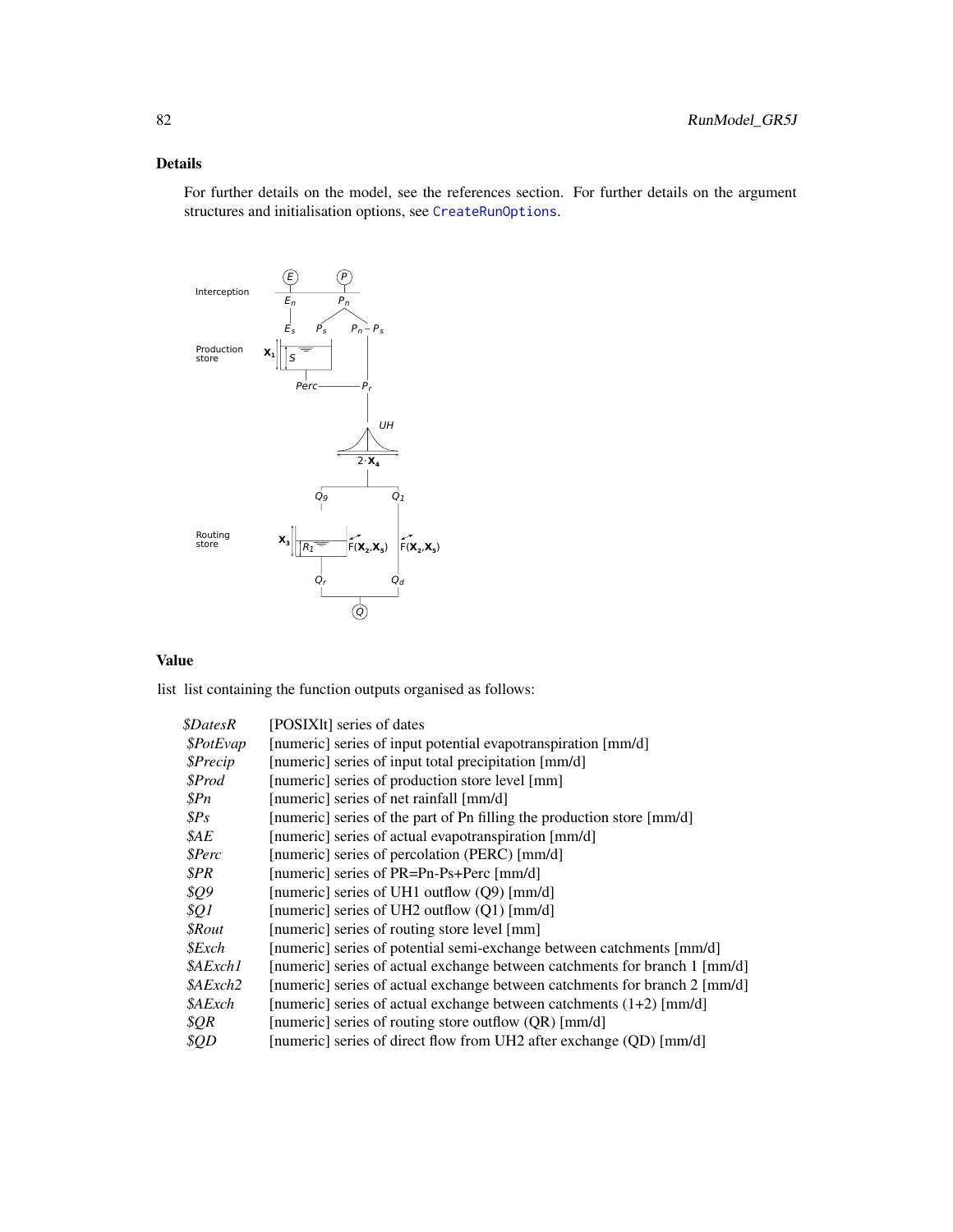<span id="page-82-0"></span>

| \$Osim | [numeric] series of simulated discharge [mm/d]                                                      |
|--------|-----------------------------------------------------------------------------------------------------|
|        | <i>SStateEnd</i> [numeric] states at the end of the run (res. levels, UH1 levels, UH2 levels) [mm], |
|        | see CreateIniStates for more details                                                                |

## Author(s)

Laurent Coron, Claude Michel, Nicolas Le Moine, Olivier Delaigue, Guillaume Thirel

#### References

Le Moine, N. (2008). Le bassin versant de surface vu par le souterrain : une voie d'amélioration des performances et du réalisme des modèles pluie-débit ? PhD thesis (french), UPMC, Paris, France.

Pushpalatha, R., C. Perrin, N. Le Moine, T. Mathevet, and V. Andréassian (2011). A downward structural sensitivity analysis of hydrological models to improve low-flow simulation. Journal of Hydrology, 411(1-2), 66-76. doi: 10.1016/j.jhydrol.2011.09.034.

## See Also

[RunModel\\_GR4J](#page-75-0), [RunModel\\_GR6J](#page-83-0), [RunModel\\_CemaNeigeGR5J](#page-61-0), [CreateInputsModel](#page-20-0), [CreateRunOptions](#page-23-0), [CreateIniStates](#page-13-0).

# Examples

library(airGR)

```
## loading catchment data
data(L0123001)
## preparation of the InputsModel object
InputsModel <- CreateInputsModel(FUN_MOD = RunModel_GR5J, DatesR = BasinObs$DatesR,
                                 Precip = BasinObs$P, PotEvap = BasinObs$E)
## run period selection
Ind_Run <- seq(which(format(BasinObs$DatesR, format = "%Y-%m-%d")=="1990-01-01"),
               which(format(BasinObs$DatesR, format = "%Y-%m-%d")=="1999-12-31"))
## preparation of the RunOptions object
RunOptions <- CreateRunOptions(FUN_MOD = RunModel_GR5J,
                               InputsModel = InputsModel, IndPeriod_Run = Ind_Run)
## simulation
Param <- c(X1 = 245.918, X2 = 1.027, X3 = 90.017, X4 = 2.198, X5 = 0.434)
OutputsModel <- RunModel_GR5J(InputsModel = InputsModel,
                              RunOptions = RunOptions, Param = Param)
```
## results preview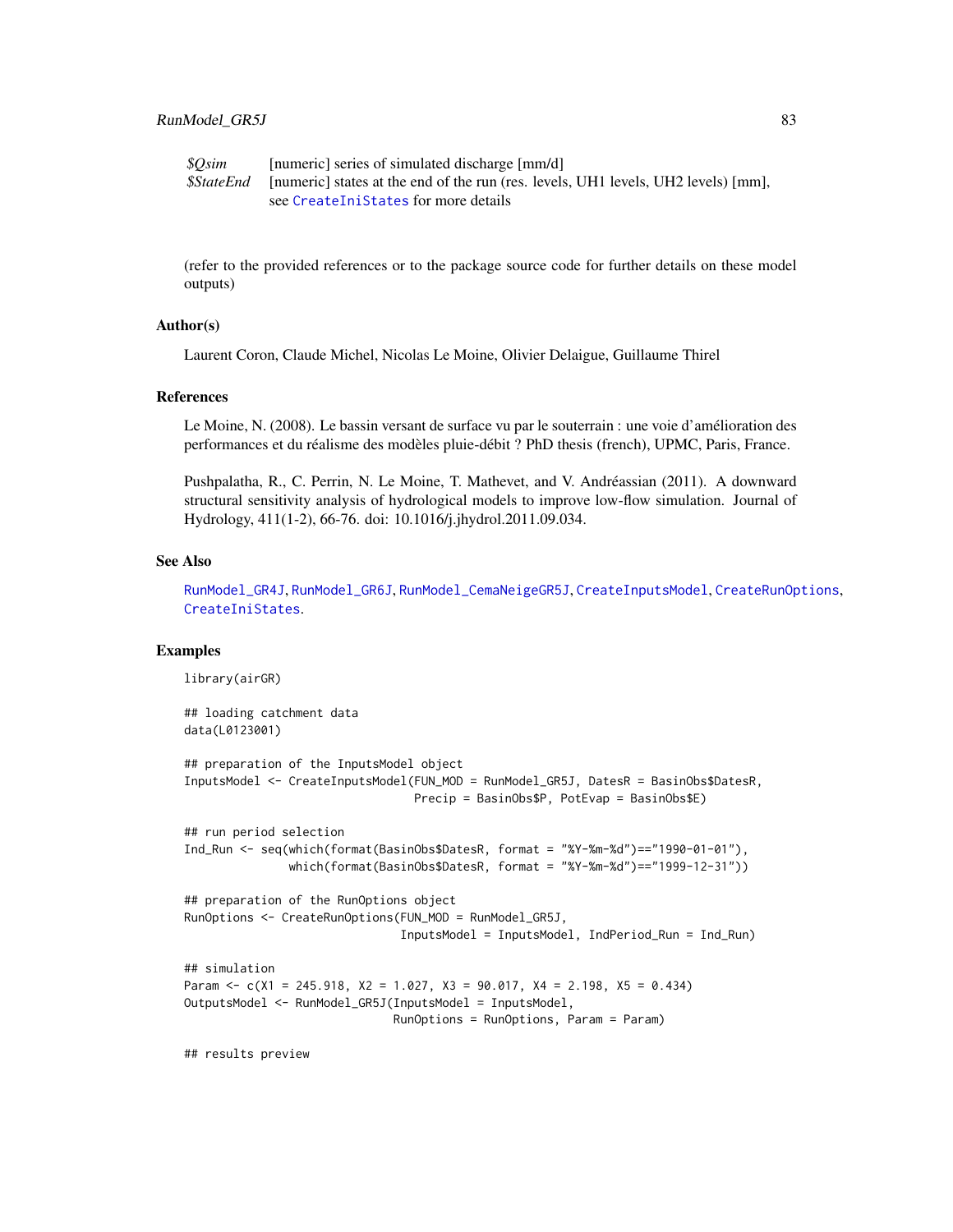```
plot(OutputsModel, Qobs = BasinObs$Qmm[Ind_Run])
## efficiency criterion: Nash-Sutcliffe Efficiency
InputsCrit <- CreateInputsCrit(FUN_CRIT = ErrorCrit_NSE, InputsModel = InputsModel,
                               RunOptions = RunOptions, Obs = BasinObs$Qmm[Ind_Run])
OutputsCrit <- ErrorCrit_NSE(InputsCrit = InputsCrit, OutputsModel = OutputsModel)
```
<span id="page-83-0"></span>RunModel\_GR6J *Run with the GR6J hydrological model*

# Description

Function which performs a single run for the GR6J daily lumped model over the test period.

## Usage

RunModel\_GR6J(InputsModel, RunOptions, Param)

## Arguments

| [object of class <i>InputsModel</i> ] see CreateInputsModel for details |                                                 |  |
|-------------------------------------------------------------------------|-------------------------------------------------|--|
| [object of class RunOptions] see CreateRunOptions for details           |                                                 |  |
| [numeric] vector of 6 parameters                                        |                                                 |  |
| GR6J X1                                                                 | production store capacity [mm]                  |  |
| GR6J X2                                                                 | intercatchment exchange coefficient [mm/d]      |  |
| GR6J X3                                                                 | routing store capacity [mm]                     |  |
| GR6J X4                                                                 | unit hydrograph time constant [d]               |  |
| GR6J X5                                                                 | intercatchment exchange threshold [-]           |  |
| GR6J X6                                                                 | coefficient for emptying exponential store [mm] |  |
|                                                                         |                                                 |  |

# Details

For further details on the model, see the references section. For further details on the argument structures and initialisation options, see [CreateRunOptions](#page-23-0).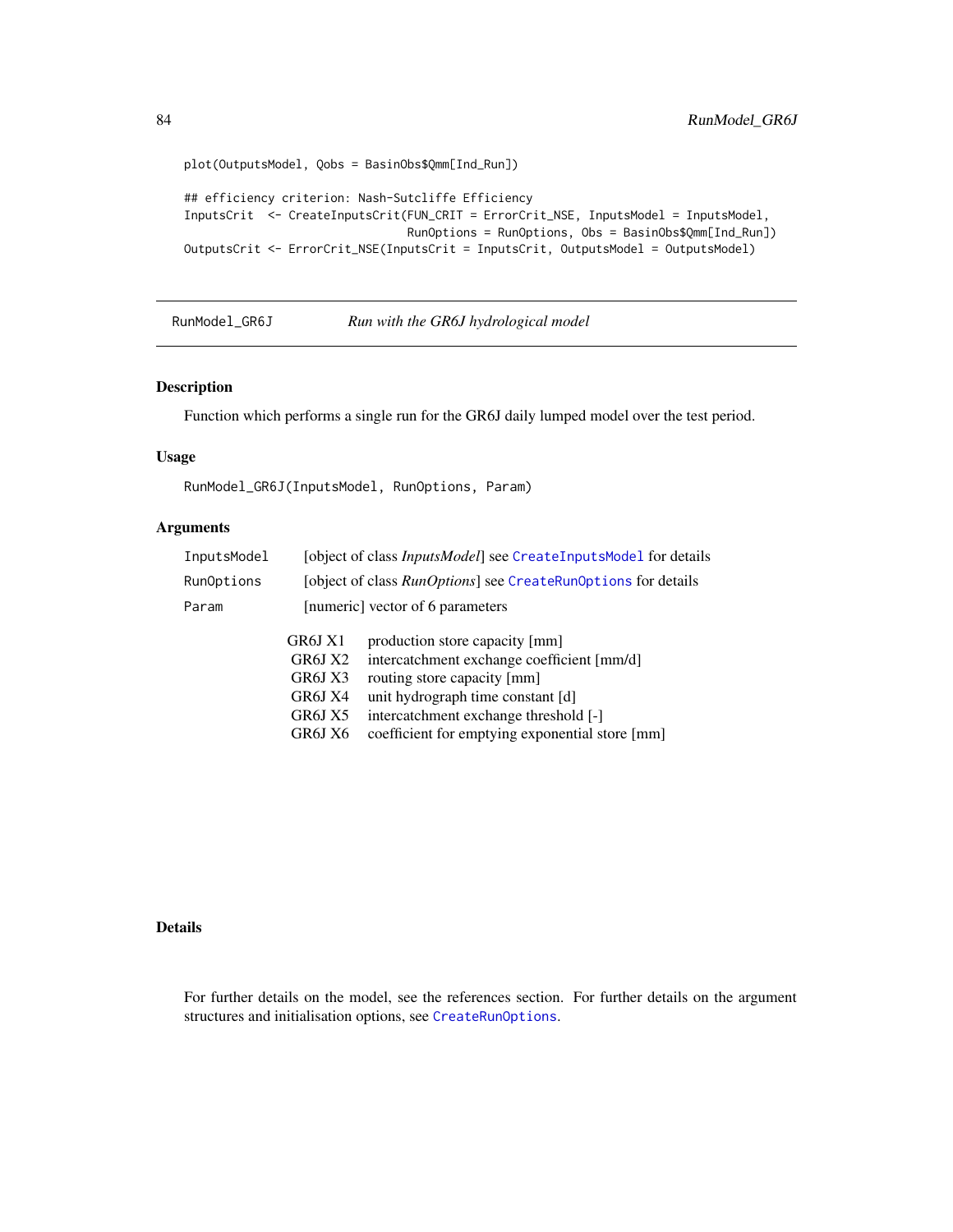# <span id="page-84-0"></span>RunModel\_GR6J 85



# Value

| <i><b>\$DatesR</b></i>   | [POSIX]t] series of dates                                                          |
|--------------------------|------------------------------------------------------------------------------------|
| \$PotEvap                | [numeric] series of input potential evapotranspiration [mm/d]                      |
| \$Precip                 | [numeric] series of input total precipitation [mm/d]                               |
| \$Prod                   | [numeric] series of production store level [mm]                                    |
| \$Pn                     | [numeric] series of net rainfall [mm/d]                                            |
| $\$Ps$                   | [numeric] series of the part of Pn filling the production store [mm/d]             |
| \$AE                     | [numeric] series of actual evapotranspiration [mm/d]                               |
| \$Perc                   | [numeric] series of percolation (PERC) [mm/d]                                      |
| \$PR                     | [numeric] series of PR=Pn-Ps+Perc [mm/d]                                           |
| \$Q9                     | [numeric] series of UH1 outflow (Q9) [mm/d]                                        |
| \$Q1                     | [numeric] series of UH2 outflow (Q1) [mm/d]                                        |
| <i><b>\$Rout</b></i>     | [numeric] series of routing store level [mm]                                       |
| \$Exch                   | [numeric] series of potential semi-exchange between catchments [mm/d]              |
| \$AExch1                 | [numeric] series of actual exchange between catchments for branch 1 [mm/d]         |
| \$AExch2                 | [numeric] series of actual exchange between catchments for branch 2 [mm/d]         |
| \$AExch                  | [numeric] series of actual exchange between catchments $(1+2)$ [mm/d]              |
| \$QR\$                   | [numeric] series of routing store outflow (QR) [mm/d]                              |
| \$QRExp                  | [numeric] series of exponential store outflow (QRExp) [mm/d]                       |
| \$Exp                    | [numeric] series of exponential store level (negative) [mm]                        |
| \$QD                     | [numeric] series of direct flow from UH2 after exchange (QD) [mm/d]                |
| \$Qsim                   | [numeric] series of Qsim [mm/d]                                                    |
| <i><b>\$StateEnd</b></i> | [numeric] states at the end of the run (res. levels, UH1 levels, UH2 levels) [mm], |
|                          | see CreateIniStates for more details                                               |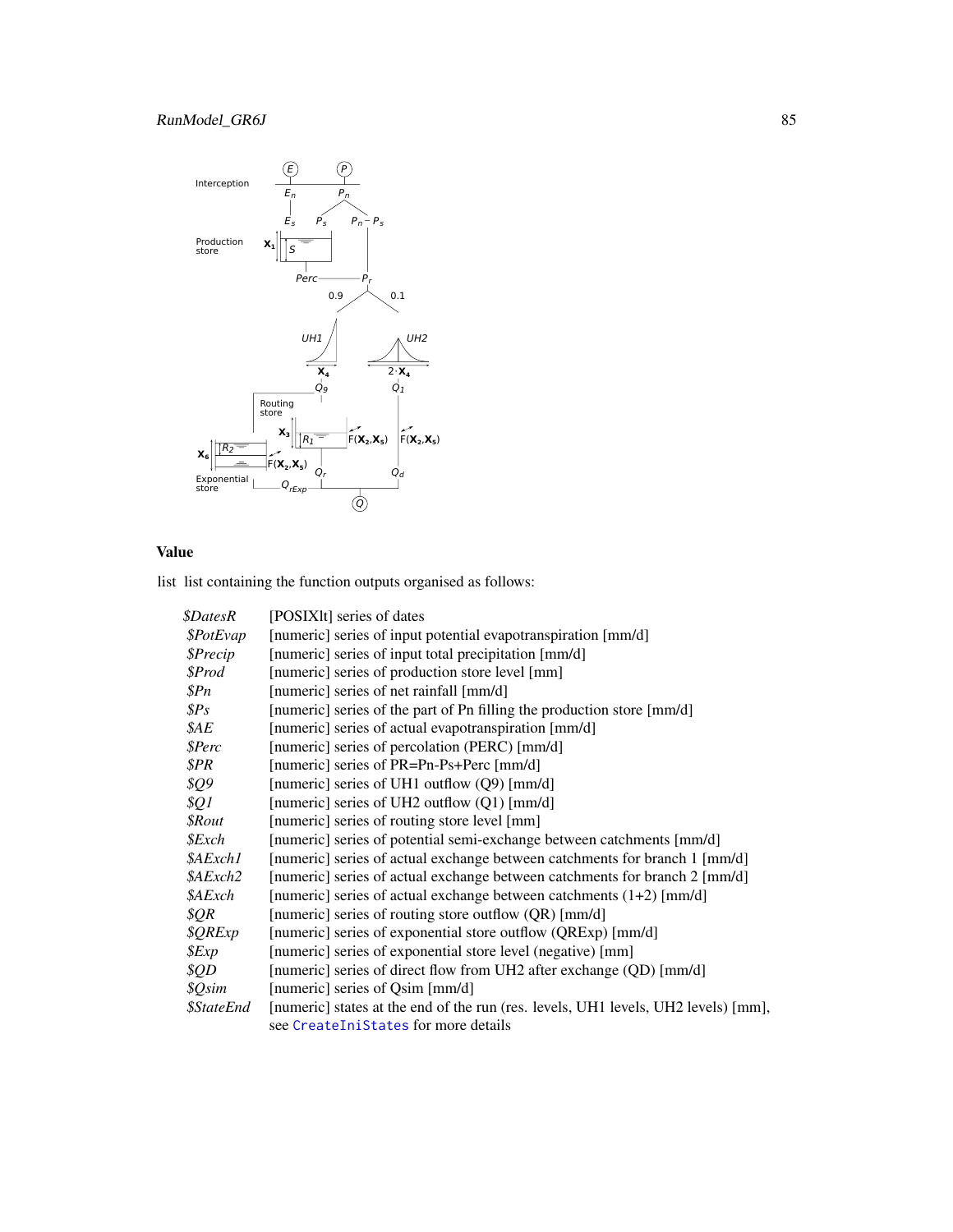#### Author(s)

Laurent Coron, Claude Michel, Charles Perrin, Raji Pushpalatha, Nicolas Le Moine, Olivier Delaigue, Guillaume Thirel

# References

Pushpalatha, R., C. Perrin, N. Le Moine, T. Mathevet and V. Andréassian (2011). A downward structural sensitivity analysis of hydrological models to improve low-flow simulation. Journal of Hydrology, 411(1-2), 66-76. doi: 10.1016/j.jhydrol.2011.09.034.

## See Also

[RunModel\\_GR4J](#page-75-0), [RunModel\\_GR5J](#page-80-0), [RunModel\\_CemaNeigeGR6J](#page-64-0), [CreateInputsModel](#page-20-0), [CreateRunOptions](#page-23-0), [CreateIniStates](#page-13-0).

## Examples

library(airGR)

## loading catchment data data(L0123001)

```
## preparation of the InputsModel object
InputsModel <- CreateInputsModel(FUN_MOD = RunModel_GR6J, DatesR = BasinObs$DatesR,
                                 Precip = BasinObs$P, PotEvap = BasinObs$E)
```

```
## run period selection
Ind_Run <- seq(which(format(BasinObs$DatesR, format = "%Y-%m-%d")=="1990-01-01"),
               which(format(BasinObs$DatesR, format = "%Y-%m-%d")=="1999-12-31"))
```

```
## preparation of the RunOptions object
RunOptions <- CreateRunOptions(FUN_MOD = RunModel_GR6J,
                               InputsModel = InputsModel, IndPeriod_Run = Ind_Run)
```

```
## simulation
Param \leq c(X1 = 242.257, X2 = 0.637, X3 = 53.517, X4 = 2.218, X5 = 0.424, X6 = 4.759)
OutputsModel <- RunModel_GR6J(InputsModel = InputsModel,
                             RunOptions = RunOptions, Param = Param)
```

```
## results preview
plot(OutputsModel, Qobs = BasinObs$Qmm[Ind_Run])
```

```
## efficiency criterion: Nash-Sutcliffe Efficiency
InputsCrit <- CreateInputsCrit(FUN_CRIT = ErrorCrit_NSE, InputsModel = InputsModel,
                               RunOptions = RunOptions, Obs = BasinObs$Qmm[Ind_Run])
OutputsCrit <- ErrorCrit_NSE(InputsCrit = InputsCrit, OutputsModel = OutputsModel)
```
<span id="page-85-0"></span>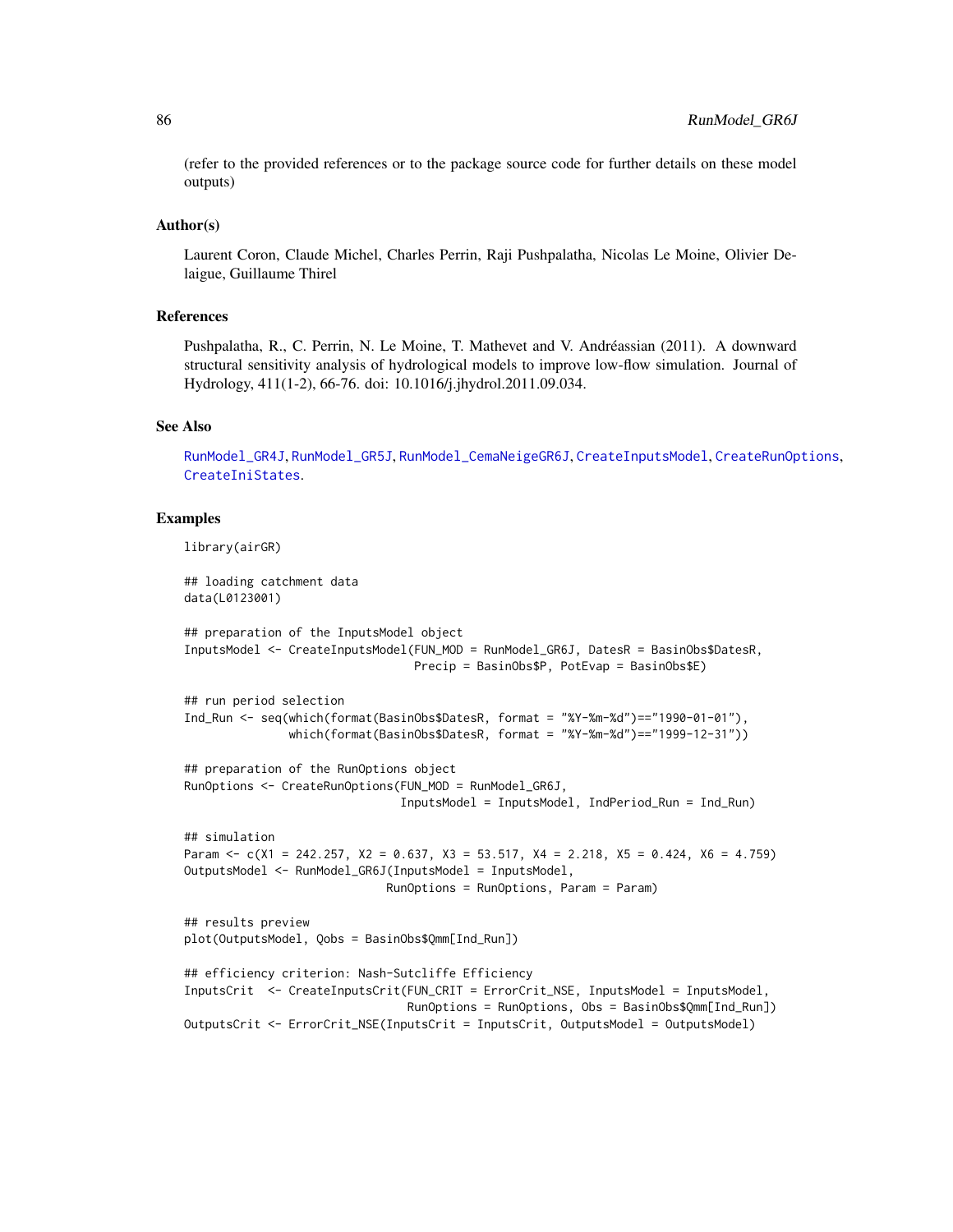# <span id="page-86-0"></span>Description

Conversion of time series to another time step (aggregation only). Warning : on the aggregated outputs, the dates correspond to the beginning of the time step

(e.g. for daily time-series 2005-03-01 00:00 = value for period 2005-03-01 00:00 - 2005-03-01 23:59)

(e.g. for monthly time-series 2005-03-01 00:00 = value for period 2005-03-01 00:00 - 2005-03-31 23:59)

(e.g. for yearly time-series 2005-03-01 00:00 = value for period 2005-03-01 00:00 - 2006-02-28 23:59)

# Usage

```
SeriesAggreg(TabSeries, TimeFormat, NewTimeFormat, ConvertFun,
             YearFirstMonth = 1, TimeLag = 0, verbose = TRUE)
```
# Arguments

| TabSeries     | [POSIXt+numeric] data.frame containing the vector of dates (POSIXt) and the<br>time series values numeric)                                                                                                    |
|---------------|---------------------------------------------------------------------------------------------------------------------------------------------------------------------------------------------------------------|
| TimeFormat    | [character] input time-step format (i.e. "hourly", "daily", "monthly" or "yearly")                                                                                                                            |
| NewTimeFormat | [character] output time-step format (i.e. "hourly", "daily", "monthly" or<br>"yearly")                                                                                                                        |
| ConvertFun    | [character] names of aggregation functions (e.g. for P[mm], T[degC], Q[mm] :<br>ConvertFun = $c("sum", "mean", "sum")$                                                                                        |
|               | YearFirstMonth (optional) [numeric] integer used when NewTimeFormat = "yearly" to set when<br>the starting month of the year (e.g. 01 for calendar year or 09 for hydrological<br>year starting in September) |
| TimeLag       | (optional) [numeric] numeric indicating a time lag (in seconds) for the time se-<br>ries aggregation (especially useful to aggregate hourly time series in daily time<br>series)                              |
| verbose       | (optional) [boolean] boolean indicating if the function is run in verbose mode or<br>not, default $=$ FALSE                                                                                                   |

# Value

POSIXct+numeric data.frame containing a vector of aggregated dates (POSIXct) and time series values numeric)

# Author(s)

Laurent Coron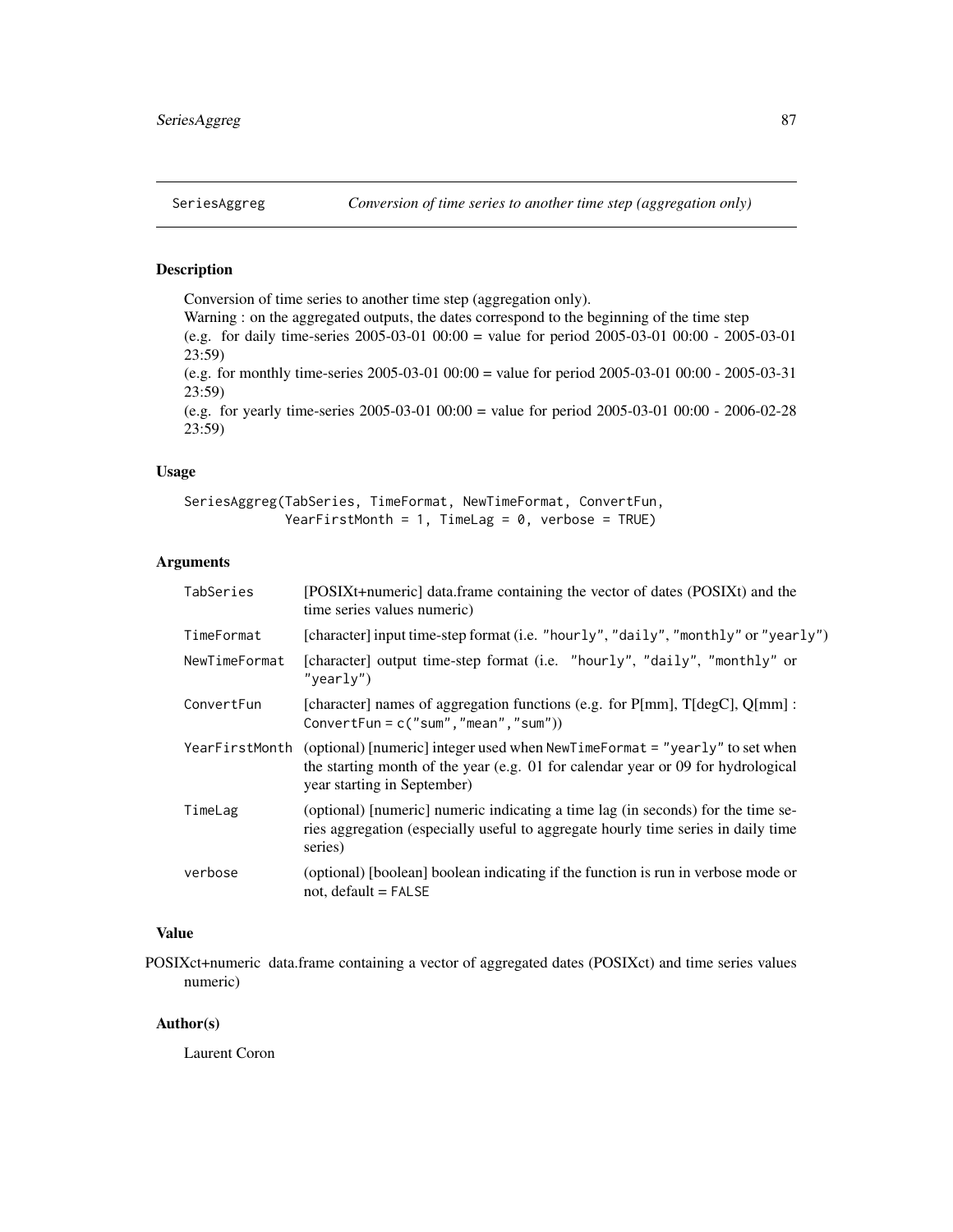## Examples

```
library(airGR)
## loading catchment data
data(L0123002)
## preparation of the initial time series data frame at the daily time step
TabSeries <- BasinObs[, c("DatesR", "P", "E", "T", "Qmm")]
## conversion at the monthly time step
NewTabSeries <- SeriesAggreg(TabSeries = TabSeries,
                             TimeFormat = "daily", NewTimeFormat = "monthly",
                             ConvertFun = c("sum", "sum", "mean", "sum"))
## conversion at the yearly time step
NewTabSeries <- SeriesAggreg(TabSeries = TabSeries,
                             TimeFormat = "daily", NewTimeFormat = "yearly",
                             ConvertFun = c("sum", "sum", "mean", "sum"))
```
TransfoParam *Transformation of the parameters using the provided function*

## Description

Function which transforms model parameters using the provided function (from raw to transformed parameters and vice versa).

#### Usage

```
## Generic function
TransfoParam(ParamIn, Direction, FUN_TRANSFO)
```

```
## Specific functions
TransfoParam_GR1A(ParamIn, Direction)
TransfoParam_GR2M(ParamIn, Direction)
TransfoParam_GR4J(ParamIn, Direction)
TransfoParam_GR5J(ParamIn, Direction)
TransfoParam_GR6J(ParamIn, Direction)
TransfoParam_GR4H(ParamIn, Direction)
TransfoParam_GR5H(ParamIn, Direction)
TransfoParam_CemaNeige(ParamIn, Direction)
TransfoParam_CemaNeigeHyst(ParamIn, Direction)
```
#### Arguments

ParamIn [numeric] vector or matrix of parameter sets (sets in line, parameter values in column)

<span id="page-87-0"></span>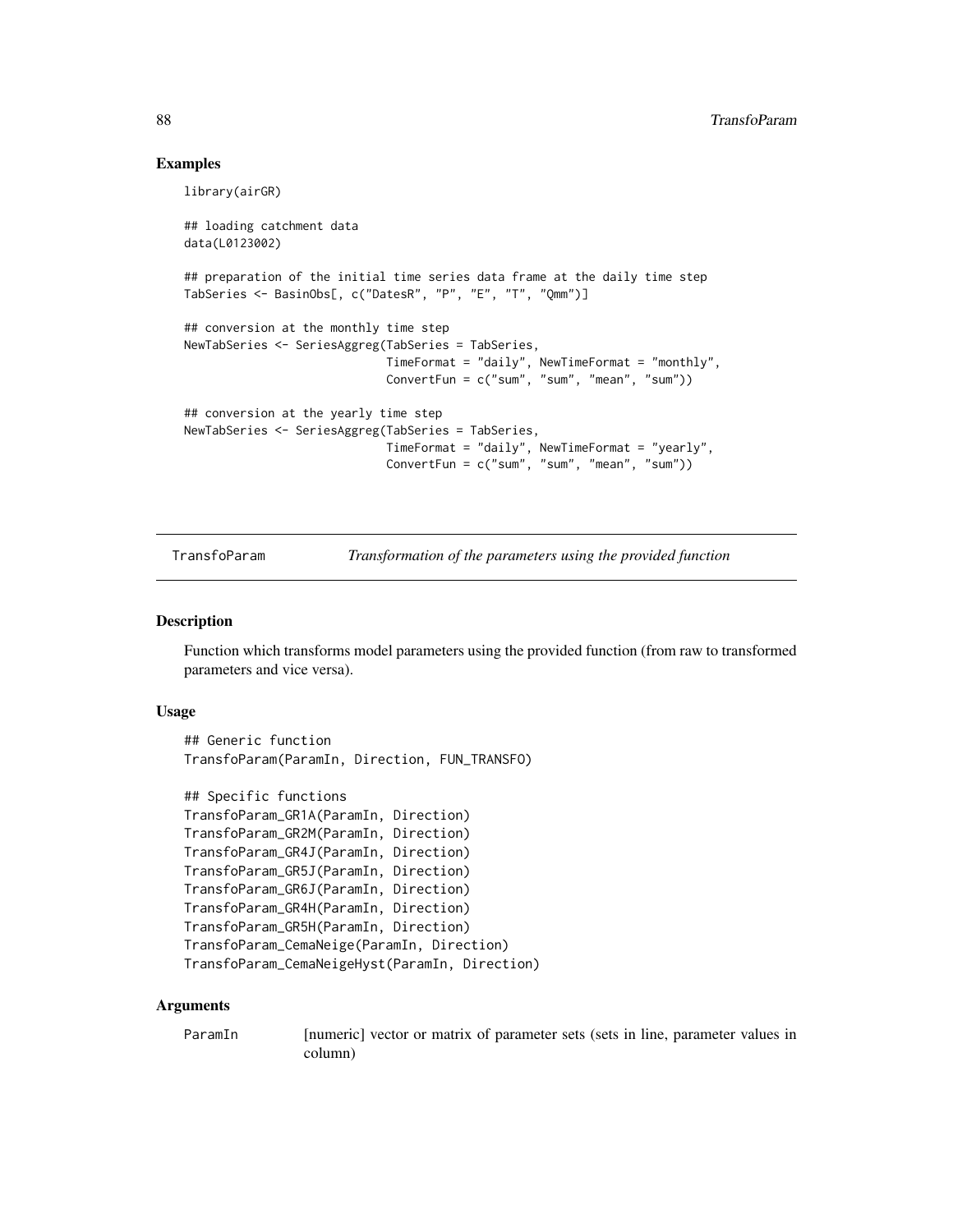# TransfoParam 89

| Direction   | [character] direction of the transformation: use "RT" for Raw -> Transformed<br>and "TR" for Transformed -> Raw |
|-------------|-----------------------------------------------------------------------------------------------------------------|
| FUN TRANSFO | [function] model parameters transformation function (e.g. Transformal GR4J,<br>TransfoParam_CemaNeige)          |

# Value

*ParamOut* [numeric] matrix of parameter sets (sets in line, parameter values in column)

## Author(s)

Laurent Coron, Olivier Delaigue

#### Examples

```
library(airGR)
## ---- generic function
## transformation Raw -> Transformed for the GR4J model
Xraw \leftarrow matrix(c(+221.41, -3.63, +30.00, +1.37,+347.23, -1.03, +60.34, +1.76,
                  +854.06, -0.10, +148.41, +2.34),
                  ncol = 4, byrow = TRUE)
Xtran <- TransfoParam(ParamIn = Xraw, Direction = "RT", FUN_TRANSFO = TransfoParam_GR4J)
## transformation Transformed -> Raw for the GR4J model
Xtran <- matrix(c(+3.60, -2.00, +3.40, -9.10,
                  +3.90, -0.90, +4.10, -8.70,
                  +4.50, -0.10, +5.00, -8.10),
                  ncol = 4, byrow = TRUE)
Xraw <- TransfoParam(ParamIn = Xtran, Direction = "TR", FUN_TRANSFO = TransfoParam_GR4J)
## ---- specific function
## transformation Raw -> Transformed for the GR4J model
Xraw <- matrix(c(+221.41, -3.63, +30.00, +1.37,
                  +347.23, -1.03, +60.34, +1.76,
                  +854.06, -0.10, +148.41, +2.34),
                  ncol = 4, byrow = TRUE)
Xtran <- TransfoParam_GR4J(ParamIn = Xraw , Direction = "RT")
## transformation Transformed -> Raw for the GR4J model
Xtran <- matrix(c(+3.60, -2.00, +3.40, -9.10,
                  +3.90, -0.90, +4.10, -8.70,
                  +4.50, -0.10, +5.00, -8.10),
                  ncol = 4, byrow = TRUE)
Xraw <- TransfoParam_GR4J(ParamIn = Xtran, Direction = "TR")
```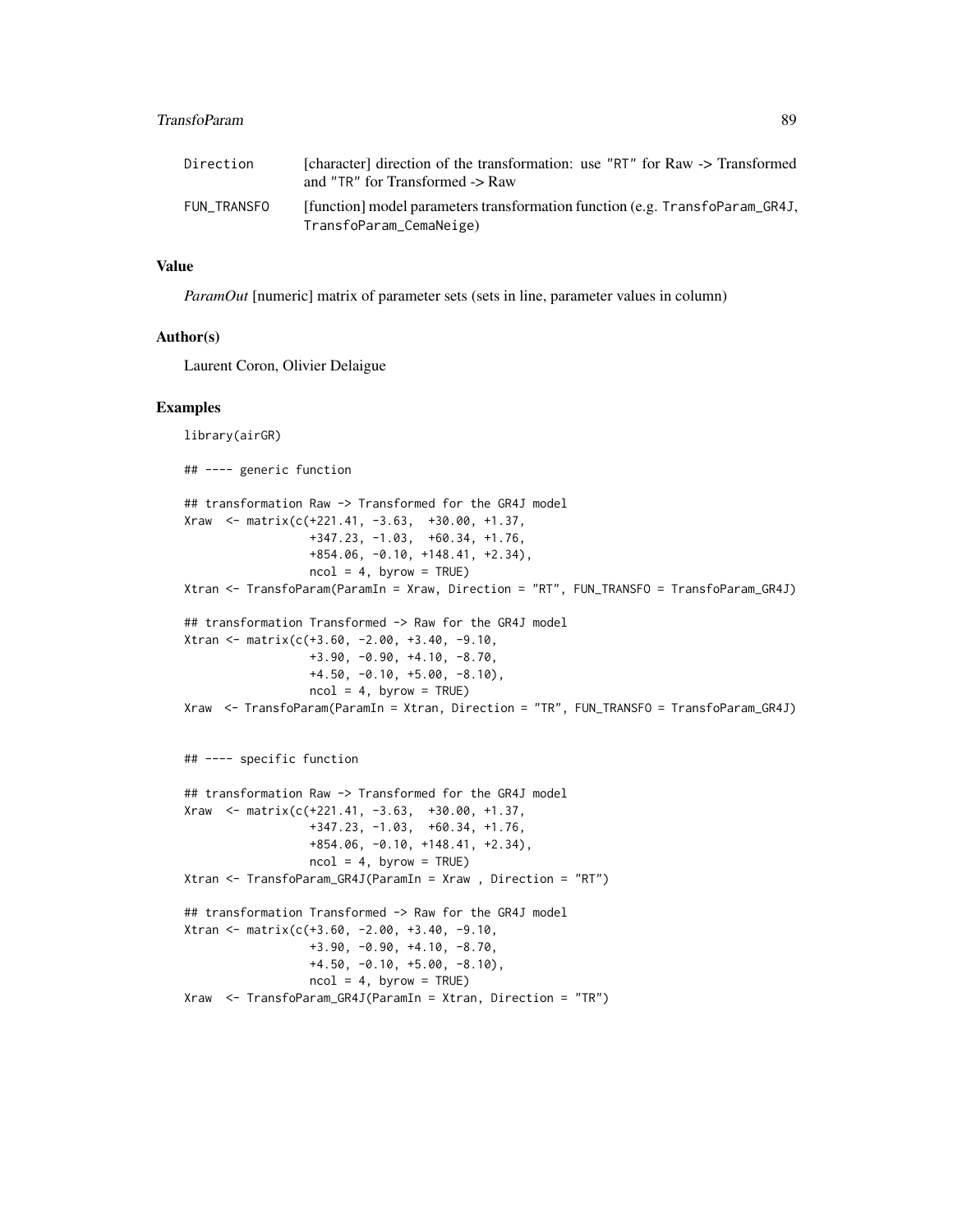# **Index**

airGR, [3](#page-2-0)

BasinInfo, [5,](#page-4-0) *[6](#page-5-0)* BasinObs, *[5](#page-4-0)*, [6](#page-5-0)

Calibration, *[3](#page-2-0)*, [7,](#page-6-0) *[10](#page-9-0)*, *[13](#page-12-0)* Calibration\_Michel, *[4](#page-3-0)*, *[7,](#page-6-0) [8](#page-7-0)*, [9,](#page-8-0) *[41,](#page-40-0) [42](#page-41-0)* CreateCalibOptions, *[3,](#page-2-0) [4](#page-3-0)*, *[7–](#page-6-0)[10](#page-9-0)*, [11,](#page-10-0) *[20](#page-19-0)*, *[23](#page-22-0)*, *[27](#page-26-0)*, *[42](#page-41-0)*, *[51](#page-50-0)* CreateIniStates, [14,](#page-13-1) *[24](#page-23-1)*, *[26,](#page-25-0) [27](#page-26-0)*, *[49–](#page-48-0)[51](#page-50-0)*, *[53,](#page-52-0) [54](#page-53-0)*, *[56,](#page-55-0) [57](#page-56-0)*, *[60,](#page-59-0) [61](#page-60-0)*, *[63,](#page-62-0) [64](#page-63-0)*, *[66](#page-65-0)*, *[72,](#page-71-0) [73](#page-72-0)*, *[75](#page-74-0)*, *[77,](#page-76-0) [78](#page-77-0)*, *[80](#page-79-0)*, *[83](#page-82-0)*, *[85,](#page-84-0) [86](#page-85-0)* CreateInputsCrit, *[3,](#page-2-0) [4](#page-3-0)*, *[7–](#page-6-0)[10](#page-9-0)*, [17,](#page-16-0) *[23](#page-22-0)*, *[27](#page-26-0)*, *[29,](#page-28-0) [30](#page-29-0)*, *[32](#page-31-0)*, *[34](#page-33-0)*, *[36](#page-35-0)*, *[38](#page-37-0)* CreateInputsModel, *[3,](#page-2-0) [4](#page-3-0)*, *[7–](#page-6-0)[10](#page-9-0)*, *[15,](#page-14-0) [16](#page-15-0)*, *[18](#page-17-0)*, *[20](#page-19-0)*, [21,](#page-20-1) *[24](#page-23-1)*, *[27–](#page-26-0)[29](#page-28-0)*, *[40](#page-39-1)*, *[48–](#page-47-0)[52](#page-51-0)*, *[54,](#page-53-0) [55](#page-54-1)*, *[57](#page-56-0)*, *[59](#page-58-0)*, *[61,](#page-60-0) [62](#page-61-1)*, *[64,](#page-63-0) [65](#page-64-1)*, *[67](#page-66-0)*, *[69,](#page-68-0) [70](#page-69-0)*, *[73](#page-72-0)[–76](#page-75-1)*, *[78](#page-77-0)[–81](#page-80-1)*, *[83,](#page-82-0) [84](#page-83-1)*, *[86](#page-85-0)* CreateRunOptions, *[3,](#page-2-0) [4](#page-3-0)*, *[6–](#page-5-0)[10](#page-9-0)*, *[14](#page-13-1)*, *[16](#page-15-0)*, *[18](#page-17-0)*, *[20](#page-19-0)*, *[23](#page-22-0)*, [24,](#page-23-1) *[40](#page-39-1)*, *[48–](#page-47-0)[57](#page-56-0)*, *[59](#page-58-0)*, *[61,](#page-60-0) [62](#page-61-1)*, *[64–](#page-63-0)[67](#page-66-0)*, *[69,](#page-68-0) [70](#page-69-0)*, *[72](#page-71-0)[–76](#page-75-1)*, *[78–](#page-77-0)[84](#page-83-1)*, *[86](#page-85-0)*

ErrorCrit, *[3](#page-2-0)*, *[8](#page-7-0)*, *[20](#page-19-0)*, [29,](#page-28-0) *[33](#page-32-0)*, *[35](#page-34-0)* ErrorCrit\_KGE, *[30](#page-29-0)*, [31,](#page-30-0) *[35](#page-34-0)*, *[37](#page-36-0)*, *[39](#page-38-0)* ErrorCrit\_KGE2, *[30](#page-29-0)*, *[33](#page-32-0)*, [34,](#page-33-0) *[37](#page-36-0)*, *[39](#page-38-0)* ErrorCrit\_NSE, *[4](#page-3-0)*, *[7](#page-6-0)*, *[9](#page-8-0)*, *[18](#page-17-0)*, *[20](#page-19-0)*, *[29,](#page-28-0) [30](#page-29-0)*, *[33](#page-32-0)*, *[35](#page-34-0)*, [36,](#page-35-0) *[39](#page-38-0)* ErrorCrit\_RMSE, *[7](#page-6-0)*, *[9,](#page-8-0) [10](#page-9-0)*, *[18–](#page-17-0)[20](#page-19-0)*, *[29,](#page-28-0) [30](#page-29-0)*, *[33](#page-32-0)*, *[35](#page-34-0)*, *[37](#page-36-0)*, [38](#page-37-0) exampleSimPlot *(*plot*)*, [45](#page-44-0) Imax, *[27](#page-26-0)*, [40,](#page-39-1) *[52](#page-51-0)*, *[61](#page-60-0)*, *[79,](#page-78-0) [80](#page-79-0)* L0123001 *(*BasinObs*)*, [6](#page-5-0)

DataAltiExtrapolation\_Valery, *[23](#page-22-0)*, [28](#page-27-0)

L0123002 *(*BasinObs*)*, [6](#page-5-0) L0123003 *(*BasinObs*)*, [6](#page-5-0) layout, *[46](#page-45-0)*

Param\_Sets\_GR4J, [41](#page-40-0)

PE\_Oudin, [43](#page-42-0) PEdaily\_Oudin *(*PE\_Oudin*)*, [43](#page-42-0) plot, [45](#page-44-0)

RunModel, *[3](#page-2-0)*, *[13](#page-12-0)*, *[20](#page-19-0)*, *[23](#page-22-0)*, *[27](#page-26-0)*, [48](#page-47-0) RunModel\_CemaNeige, *[4](#page-3-0)*, [49,](#page-48-0) *[54](#page-53-0)*, *[57](#page-56-0)*, *[61](#page-60-0)*, *[64](#page-63-0)*, *[67](#page-66-0)* RunModel\_CemaNeigeGR4H, *[4](#page-3-0)*, [52,](#page-51-0) *[61](#page-60-0)* RunModel\_CemaNeigeGR4J, *[4](#page-3-0)*, *[7](#page-6-0)*, *[9](#page-8-0)*, *[12](#page-11-0)*, *[24](#page-23-1)*, *[29](#page-28-0)*, *[32](#page-31-0)*, *[34](#page-33-0)*, *[36](#page-35-0)*, *[38](#page-37-0)*, *[48,](#page-47-0) [49](#page-48-0)*, *[51](#page-50-0)*, *[54](#page-53-0)*, [55,](#page-54-1) *[64](#page-63-0)*, *[67](#page-66-0)*, *[78](#page-77-0)* RunModel\_CemaNeigeGR5H, *[4](#page-3-0)*, [58,](#page-57-1) *[80](#page-79-0)* RunModel\_CemaNeigeGR5J, *[4](#page-3-0)*, *[54](#page-53-0)*, *[57](#page-56-0)*, [62,](#page-61-1) *[67](#page-66-0)*, *[83](#page-82-0)* RunModel\_CemaNeigeGR6J, *[4](#page-3-0)*, *[54](#page-53-0)*, *[57](#page-56-0)*, *[64](#page-63-0)*, [65,](#page-64-1) *[86](#page-85-0)* RunModel\_GR1A, *[4](#page-3-0)*, [68](#page-67-0) RunModel\_GR2M, *[4](#page-3-0)*, [70](#page-69-0) RunModel\_GR4H, *[3](#page-2-0)*, *[54](#page-53-0)*, [74,](#page-73-1) *[80](#page-79-0)* RunModel\_GR4J, *[3,](#page-2-0) [4](#page-3-0)*, *[7](#page-6-0)*, *[9,](#page-8-0) [10](#page-9-0)*, *[12](#page-11-0)*, *[24](#page-23-1)*, *[29](#page-28-0)*, *[32](#page-31-0)*, *[34](#page-33-0)*, *[36](#page-35-0)*, *[38](#page-37-0)*, *[42](#page-41-0)*, *[48,](#page-47-0) [49](#page-48-0)*, *[57](#page-56-0)*, *[75](#page-74-0)*, [76,](#page-75-1) *[83](#page-82-0)*, *[86](#page-85-0)* RunModel\_GR5H, *[3](#page-2-0)*, *[24](#page-23-1)*, *[40](#page-39-1)*, *[61](#page-60-0)*, [79](#page-78-0) RunModel\_GR5J, *[4](#page-3-0)*, *[64](#page-63-0)*, *[78](#page-77-0)*, [81,](#page-80-1) *[86](#page-85-0)* RunModel\_GR6J, *[4](#page-3-0)*, *[67](#page-66-0)*, *[78](#page-77-0)*, *[83](#page-82-0)*, [84](#page-83-1) SeriesAggreg, [87](#page-86-0) simCNGR4J *(*plot*)*, [45](#page-44-0) simGR4J *(*plot*)*, [45](#page-44-0) TransfoParam, *[8](#page-7-0)*, *[10](#page-9-0)*, [88](#page-87-0) TransfoParam\_CemaNeige *(*TransfoParam*)*, [88](#page-87-0) TransfoParam\_CemaNeigeHyst *(*TransfoParam*)*, [88](#page-87-0) TransfoParam\_GR1A *(*TransfoParam*)*, [88](#page-87-0) TransfoParam\_GR2M *(*TransfoParam*)*, [88](#page-87-0) TransfoParam\_GR4H *(*TransfoParam*)*, [88](#page-87-0) TransfoParam\_GR4J *(*TransfoParam*)*, [88](#page-87-0) TransfoParam\_GR5H *(*TransfoParam*)*, [88](#page-87-0) TransfoParam\_GR5J *(*TransfoParam*)*, [88](#page-87-0)